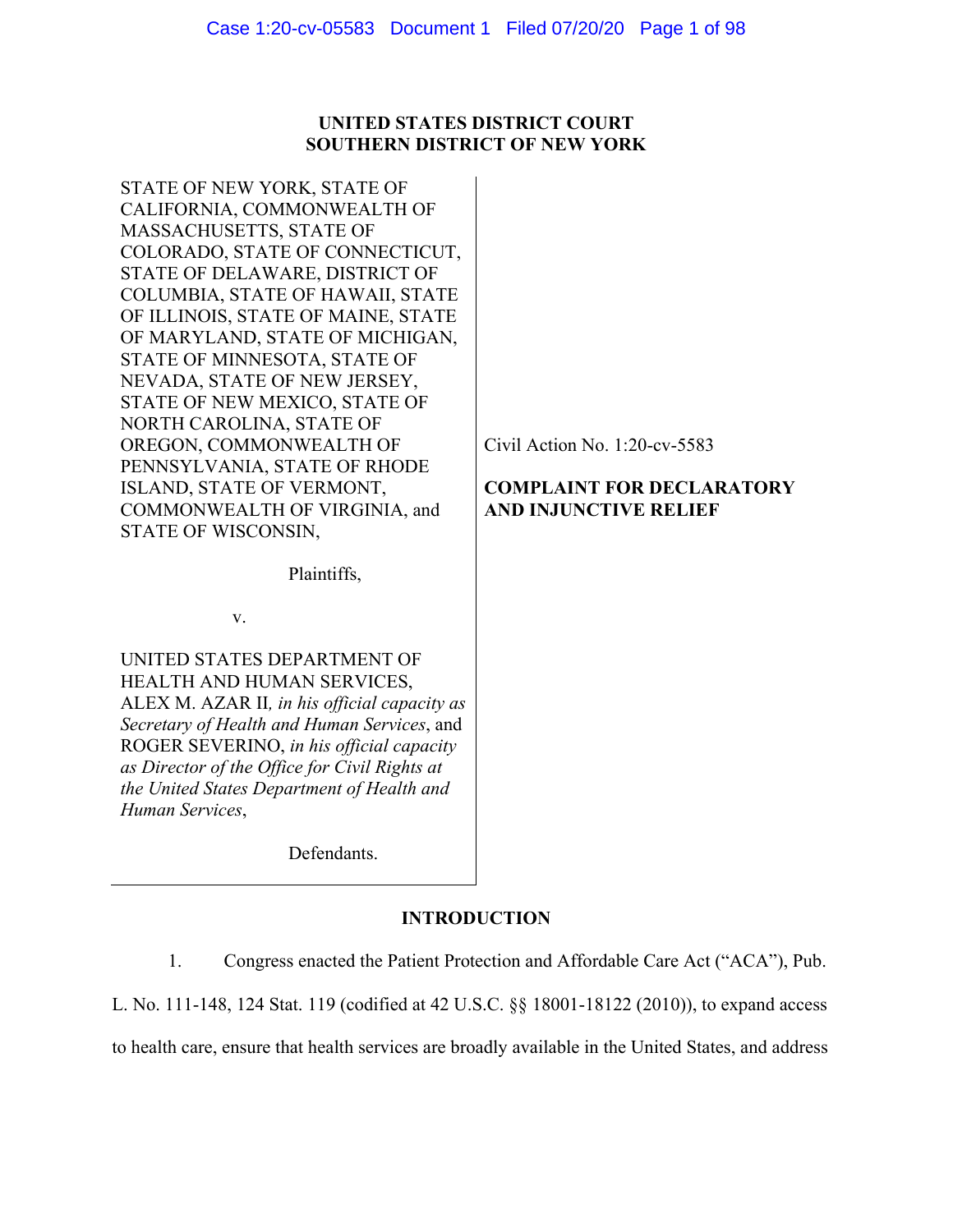### Case 1:20-cv-05583 Document 1 Filed 07/20/20 Page 2 of 98

significant barriers to health care access caused by inadequate and discriminatory health insurance coverage.

2. The ACA contained a landmark civil rights provision, 42 U.S.C. § 18116 (commonly known as Section 1557), intended to strike at these barriers by prohibiting discrimination in health care and health insurance. Section 1557 prohibits all health programs and activities receiving federal financial assistance, including medical providers, health systems, and health insurers, from discriminating against individuals on the basis of race, color, national origin, sex, age, or disability. Section 1557 was the first federal civil rights law to comprehensively prohibit discrimination in health care, complementing existing protections under other laws, and the first to expressly extend prohibitions on sex discrimination to health care providers and insurers.

3. After the ACA went into effect in 2010, Defendant U.S. Department of Health and Human Services ("HHS" or the "Department"), confirmed that Section 1557's statutory prohibition on discrimination "on the basis of sex" barred, among other things, discrimination based on gender identity, nonconformity to sex stereotypes, and pregnancy-related conditions. In 2012, the Director of HHS's Office for Civil Rights ("OCR") advised that "Section 1557's sex discrimination prohibition extends to claims of discrimination based on gender identity or failure to conform to stereotypical notions of masculinity or femininity" and that OCR "will accept such complaints for investigation."<sup>1</sup> In 2014, OCR settled a complaint against Brooklyn Hospital after the hospital put the complainant, a transgender woman, in a room with a man.

4. In 2013, HHS, under its authority to promulgate Section 1557 implementing regulations, commenced a three-year-long process to codify the statute's civil rights protections

 $\overline{a}$ 

<sup>&</sup>lt;sup>1</sup> Letter from HHS OCR Director Leon Rodriguez to Maya Rupert (July 12, 2012), *available at* https://hrc.org/files/assets/resources/HHSResponse8612.pdf.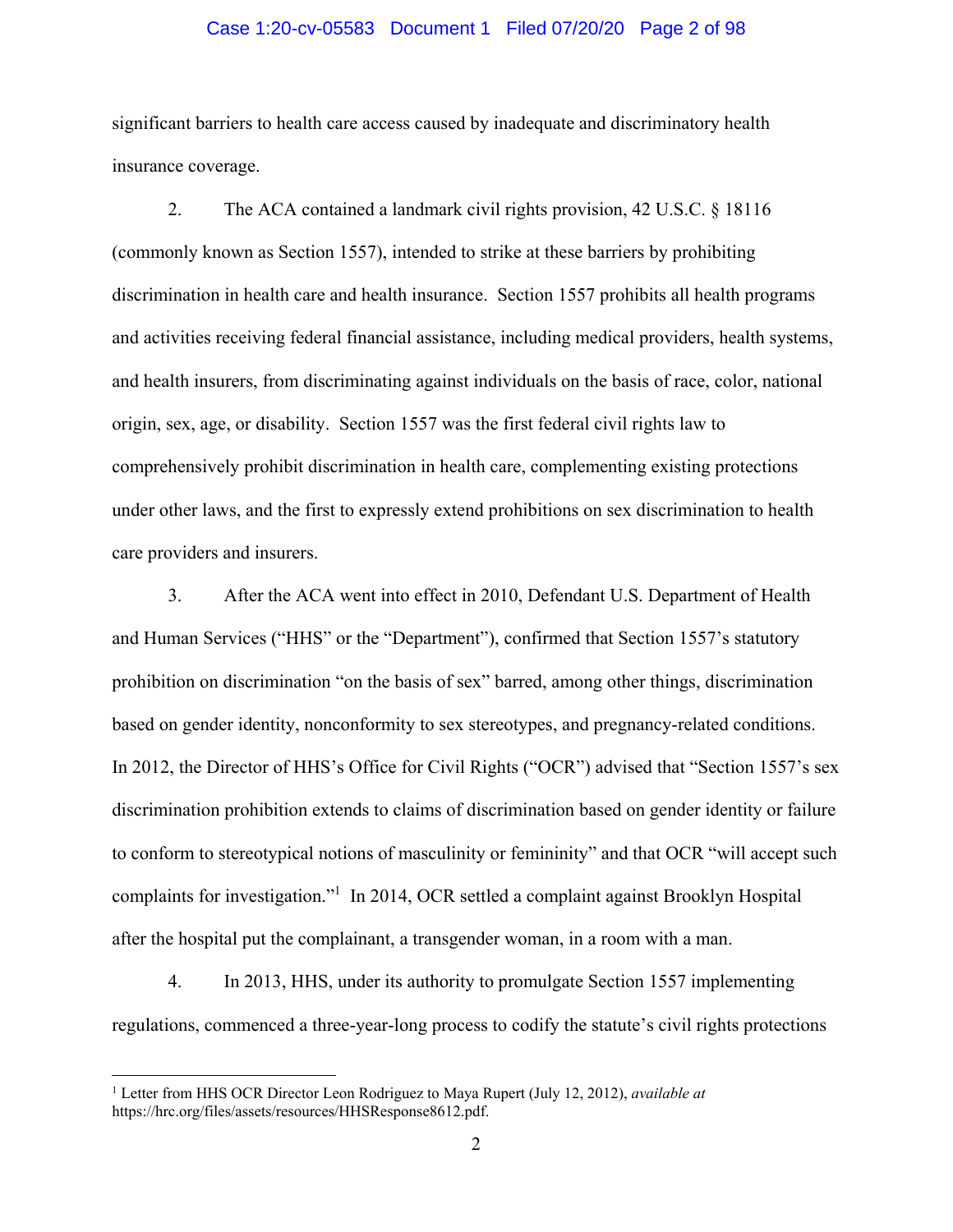#### Case 1:20-cv-05583 Document 1 Filed 07/20/20 Page 3 of 98

into HHS's regulations by issuing a Request for Information Regarding Nondiscrimination in Certain Health Programs or Activities, 78 Fed. Reg. 46,588 (Aug. 1, 2013) ("2013 RFI") to inform the agency's anticipated rulemaking. That process concluded on May 18, 2016 with the publication of a Final Rule, Nondiscrimination in Health Programs and Activities, 81 Fed. Reg. 31,376 (codified at 45 C.F.R. § 92) (the "2016 Rule").

5. In the 2016 Rule, HHS recognized "that a fundamental purpose of the ACA is to ensure that health services are available broadly on a nondiscriminatory basis to individuals throughout the country," and that "[e]qual access for all individuals without discrimination is essential to achieving this goal." 81 Fed. Reg. 31,444. The rule found that discrimination in the health care context "can often lead to poor and inadequate health care or health insurance or other coverage for individuals and exacerbate existing health disparities in underserved communities," including causing individuals facing discrimination to avoid seeking care, resulting in adverse public health outcomes and higher medical costs associated with that delayed or denied care. *Id*. HHS also cited substantial evidence of ongoing health care discrimination—and the related harms to individuals and the public—experienced by transgender people, women and other individuals seeking reproductive health care or with pregnancy-related conditions, individuals with limited English proficiency ("LEP") ("LEP individuals"), and people with disabilities, and detailed the pervasive, discriminatory barriers to adequate health care faced by these groups. *Id.* at 31,459-61.

6. To address these barriers and fulfill Section 1557's antidiscrimination mandate, the 2016 Rule detailed the obligations of health care providers and insurers with respect to transgender people, women and individuals seeking reproductive health care, LEP individuals, and people with disabilities. The 2016 Rule's key provisions included: (a) clarifying that Section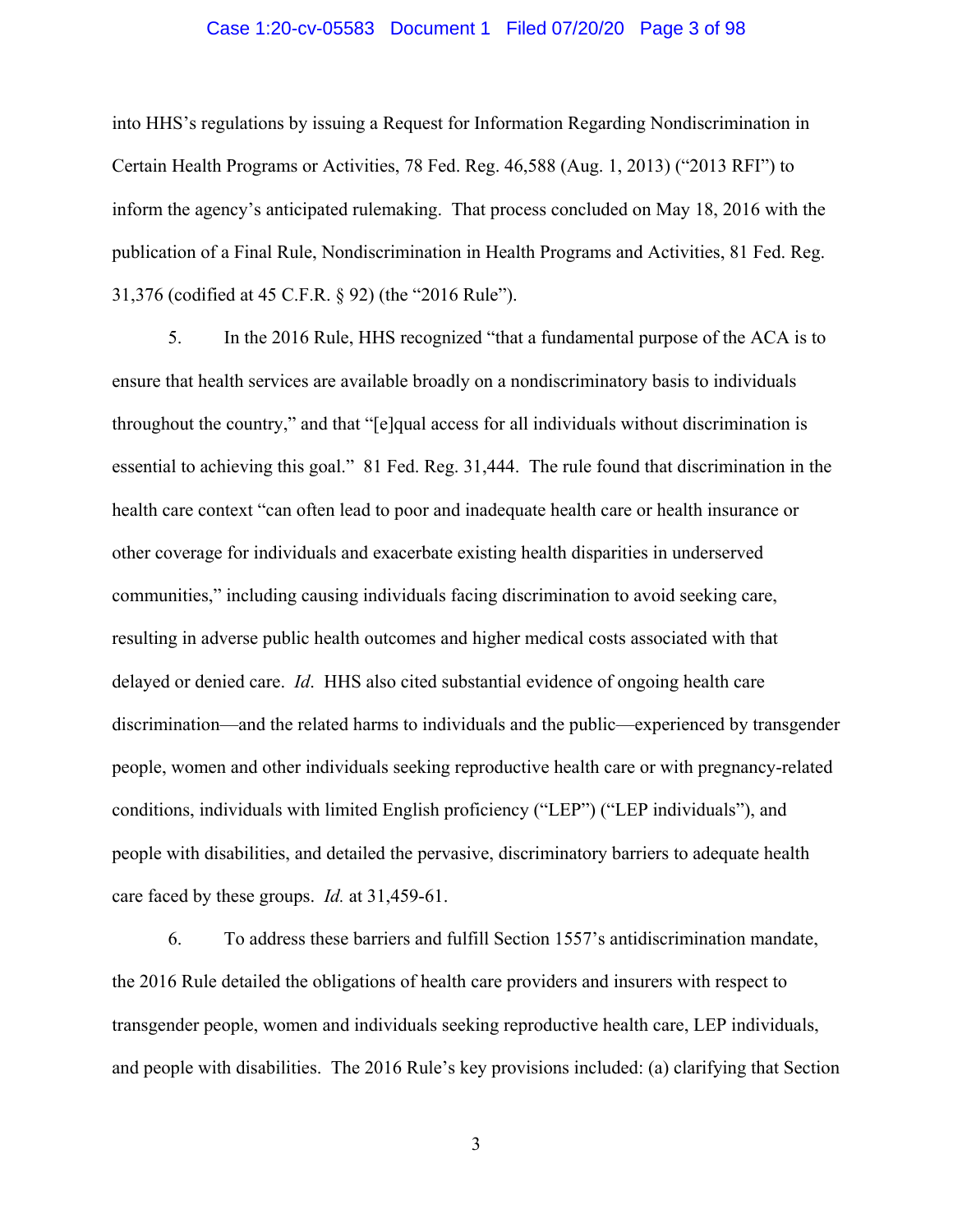#### Case 1:20-cv-05583 Document 1 Filed 07/20/20 Page 4 of 98

1557 broadly applies to all health providers and insurers that receive federal financial assistance, *id.* at 31,467 (codified at 45 C.F.R. § 92.4); (b) clarifying that the statute's prohibition on discrimination on the basis of sex included discrimination based on gender identity, sex stereotypes, and pregnancy-related conditions, *id.*; (c) specifying covered entities' obligations to transgender individuals, *id.* at 31,471-72 (codified at 45 C.F.R. §§ 92.206, 92.207); (d) establishing detailed language access requirements to ensure nondiscriminatory access to health services for LEP individuals, *id.* at 31,410-11 (codified at 45 C.F.R. § 92.201); and (e) establishing a uniform enforcement scheme for all forms of discrimination prohibited by the statute, *id.* at 31,439-40.

7. A mere three years later, Defendants promulgated a proposed rule, Nondiscrimination in Health and Health Education Programs or Activities, 84 Fed. Reg. 27,846 (June 14, 2019) ("2019 NPRM"), that would eviscerate the 2016 Rule and eliminate many of its core protections. HHS received nearly 200,000 comments to the proposed rule, many opposing the stark retreat from the 2016 Rule's protections.

8. On June 19, 2020, Defendants published a Final Rule, Nondiscrimination in Health and Health Education Programs or Activities, Delegation of Authority, 85 Fed. Reg. 37,160 (June 19, 2020) (to amend and be codified at 45 C.F.R. pt. 92) ("2020 Rule" or "Rule"). The 2020 Rule, by Defendants' own admission, made only "minor and primarily technical corrections" to the 2019 NPRM, notwithstanding the substantial number of public comments. 85 Fed. Reg. 37,161. The 2020 Rule arbitrarily and unlawfully strips health care rights statutorily guaranteed by Section 1557 from transgender people, women and other individuals seeking reproductive health care or with pregnancy-related conditions, LEP individuals, individuals with disabilities, and other individuals experiencing discrimination. The Rule, published in the midst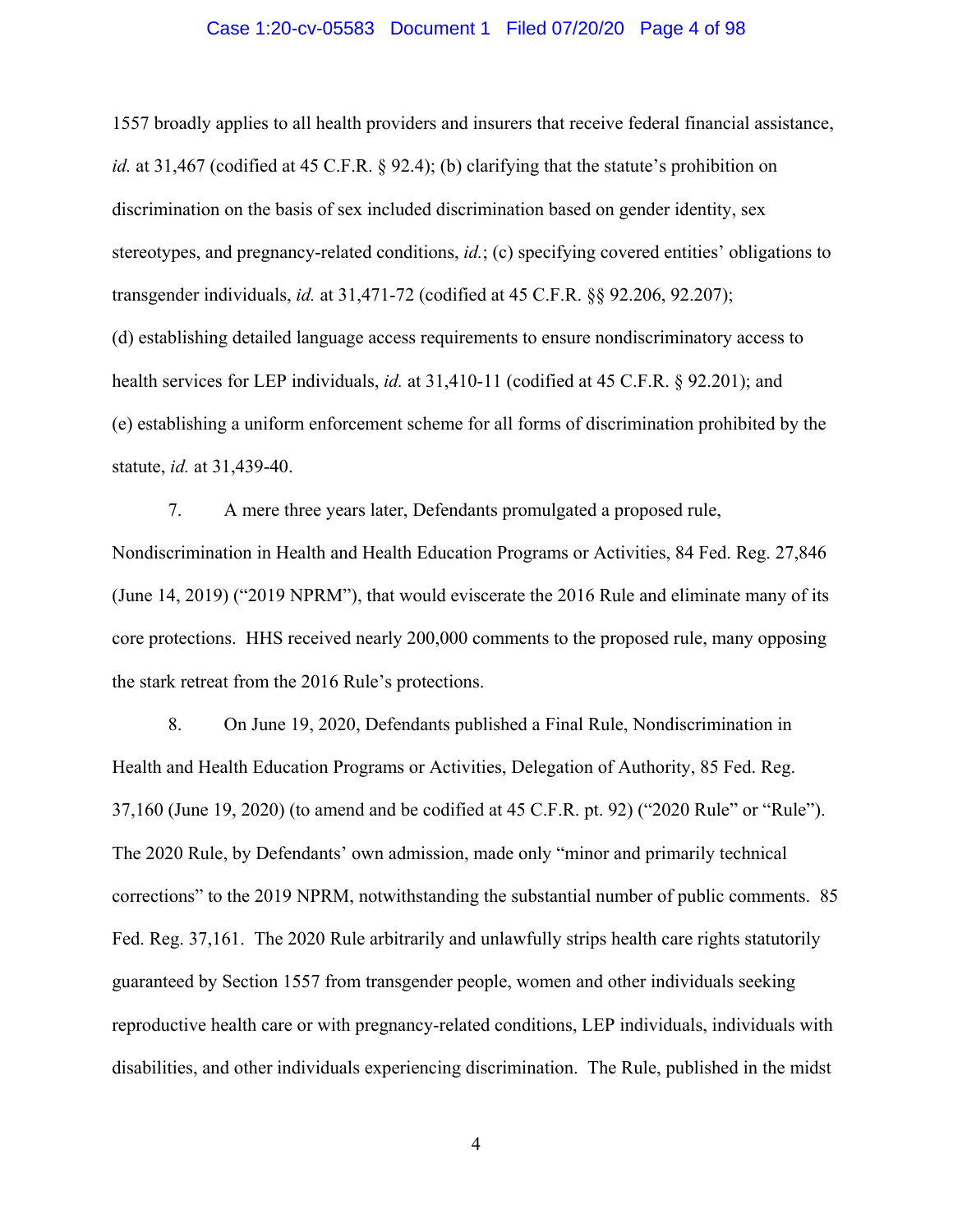#### Case 1:20-cv-05583 Document 1 Filed 07/20/20 Page 5 of 98

of the global COVID-19 pandemic, will impose unjustifiable barriers to health care on vulnerable populations at a time when access to care is as crucial as ever.

9. Remarkably, Defendants published the 2020 Rule mere days *after* the Supreme Court confirmed, in *Bostock v. Clayton County*, 140 S. Ct. 1731 (2020), that the prohibition on sex discrimination under Title VII of the Civil Rights Act of 1964, 42 U.S.C. § 2000e *et seq.* prohibits discrimination based on sexual orientation or transgender status.<sup>2</sup> The Rule ignores *Bostock*, redefining discrimination "on the basis of sex" to *exclude* express regulatory protections against gender identity discrimination, removing the specific protections for transgender people contained in the 2016 Rule, and striking the express prohibitions on sexual orientation and gender identity discrimination from other HHS regulations.

10. These changes—coupled with Defendants' well-established animus towards transgender people and their health care needs—makes clear that HHS will not abide by its statutory obligation to enforce Section 1557's protections for lesbian, gay, bisexual, transgender, and queer ("LGBTQ") people. This is one of many actions taken by HHS and other agencies during the Trump Administration to roll back protections for LGBTQ people.

11. The 2020 Rule, without sufficient justification, purports to redefine covered "health program or activity" to newly exclude many health insurers not "principally engaged in the business of providing healthcare." 85 Fed. Reg. 37,244. This redefinition, in conflict with the statute, arbitrarily and narrowly defines "healthcare" to exclude health insurance, thus removing many private employer-based plans, Medicare Part B plans, and the Federal Employee Health Benefits ("FEHB") program from the Rule's scope. The Rule also unlawfully excludes many programs administered by HHS and other federal agencies from the scope of the

 $\overline{a}$ 

<sup>&</sup>lt;sup>2</sup> This Complaint interchangeably uses the phrases "transgender status" and "gender identity" in referring to the prohibited forms of discrimination against transgender people for being transgender.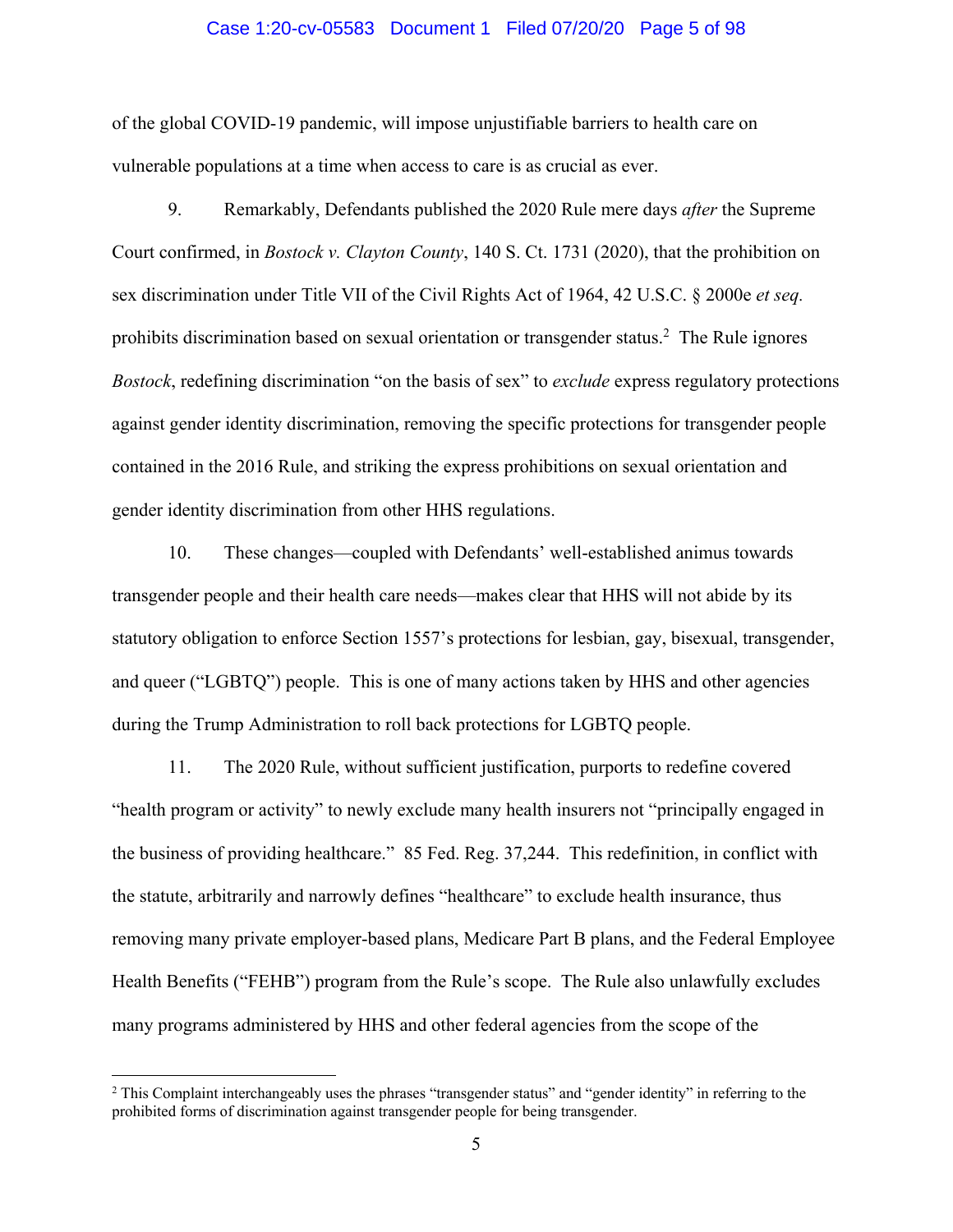#### Case 1:20-cv-05583 Document 1 Filed 07/20/20 Page 6 of 98

regulation's coverage. This redefinition—which is at odds with the plain language of Section 1557 and the statute's core purpose of eliminating discrimination by health care providers and health insurance companies—will reduce express federal protections for all victims of health care discrimination. By adopting this unduly narrow definition of "health program or activity," HHS has unlawfully abdicated its responsibility to enforce the full and proper scope of Section 1557's statutory protections.

12. The 2020 Rule also guts the robust language access provisions of the 2016 Rule, including eliminating requirements that covered entities notify LEP individuals of their rights and reducing entities' obligations to ensure that LEP individuals are afforded appropriate language access services while seeking and obtaining health care.

13. Contrary to its stated purpose of "reduc[ing] confusion," 85 Fed. Reg. 37,202, the 2020 Rule unnecessarily sows confusion. The Rule deletes the uniform Section 1557 enforcement standards contained in the 2016 Rule, resorting instead to cross-referencing a complicated and inconsistent hodge-podge of standards in other civil rights statutes.

14. The Rule also runs afoul of Section 1557 by creating a broad religious exemption that has no basis in that statute and that attempts to give religiously-affiliated providers and insurers license to deny care and coverage for discriminatory reasons, jeopardizing the health and well-being of individuals for whom a religiously-affiliated health plan or provider may be the only option.

15. Defendants' unlawful and arbitrary rollback of health care protections will harm Plaintiffs and their residents. Plaintiffs the State of New York, State of California, Commonwealth of Massachusetts, State of Colorado, State of Connecticut, State of Delaware, the District of Columbia, State of Hawaii, State of Illinois, State of Maine, State of Maryland,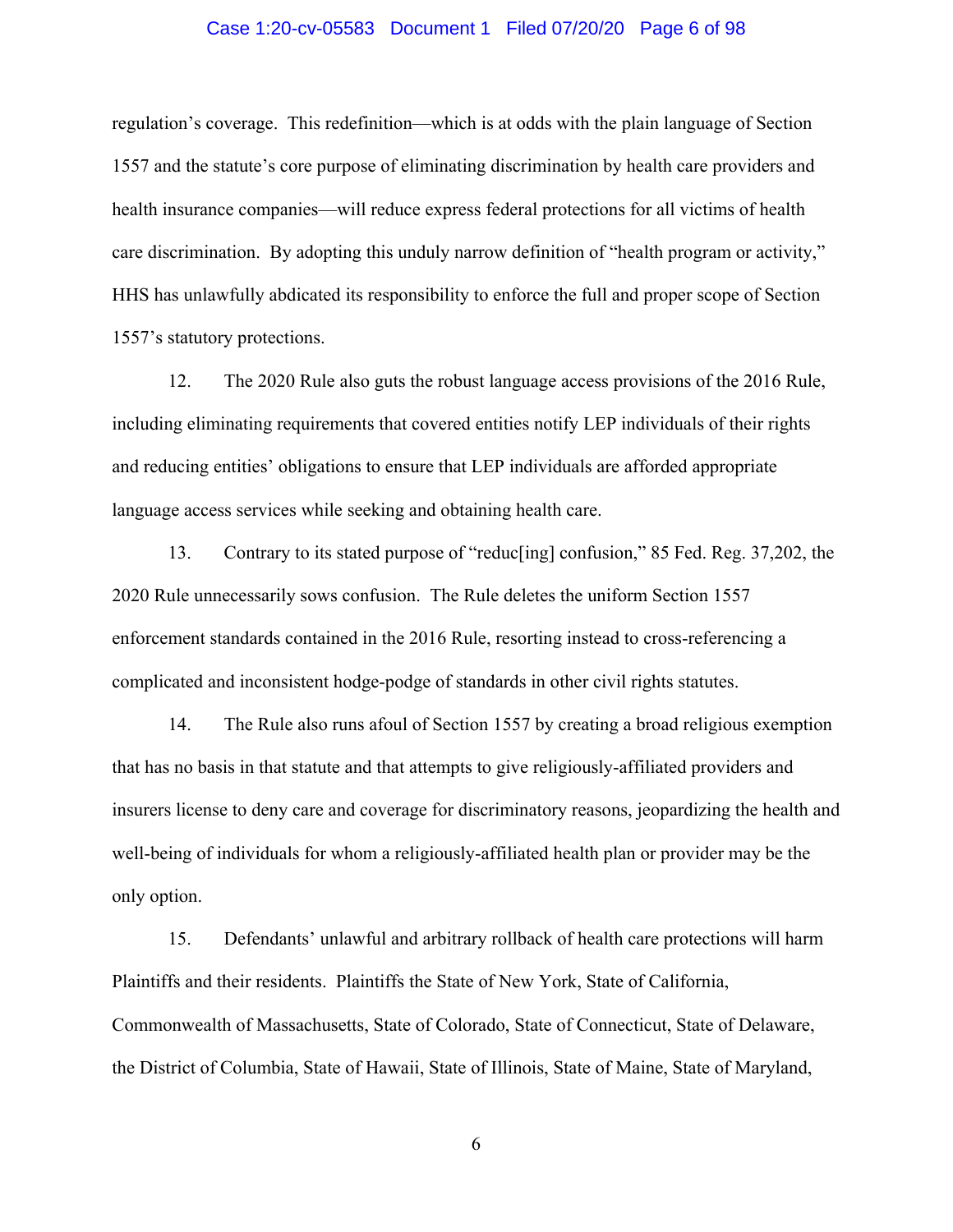#### Case 1:20-cv-05583 Document 1 Filed 07/20/20 Page 7 of 98

State of Michigan, State of Minnesota, State of Nevada, State of New Jersey, State of New Mexico, State of North Carolina, State of Oregon, Commonwealth of Pennsylvania, State of Rhode Island, State of Vermont, Commonwealth of Virginia, and State of Wisconsin, bring this action to vacate the 2020 Rule and enjoin its implementation because it is arbitrary, capricious, an abuse of discretion, and contrary to law, in violation of the Administrative Procedure Act ("APA"), 5 U.S.C. § 706(2)(A); exceeds Defendants' statutory jurisdiction, authority, and limitations in violation of the APA, 5 U.S.C.  $\S$  706(2)(C); and violates the equal protection guarantee of the Fifth Amendment to the United States Constitution.

### **JURISDICTION AND VENUE**

16. The Court has subject matter jurisdiction pursuant to 28 U.S.C. §§ 1331, 1346, and 2201(a). Jurisdiction is also proper under the judicial review provisions of the Administrative Procedure Act, 5 U.S.C. § 702.

17. Declaratory and injunctive relief is sought consistent with 5 U.S.C. §§ 705 and 706, and as authorized in 28 U.S.C. §§ 2201 and 2202.

18. Venue is proper in this judicial district under 28 U.S.C. §§ 1391(b)(2) and (e)(1). Defendants are United States agencies or officers sued in their official capacities. Plaintiff the State of New York is a resident of this judicial district, and a substantial part of the events or omissions giving rise to this Complaint occurred and are continuing to occur within this district.

#### **PARTIES**

19. Plaintiff the State of New York, represented by and through its Attorney General, is a sovereign state of the United States of America. The Attorney General is New York State's chief law enforcement officer and is authorized to pursue this action pursuant to N.Y. Executive Law  $\S$  63.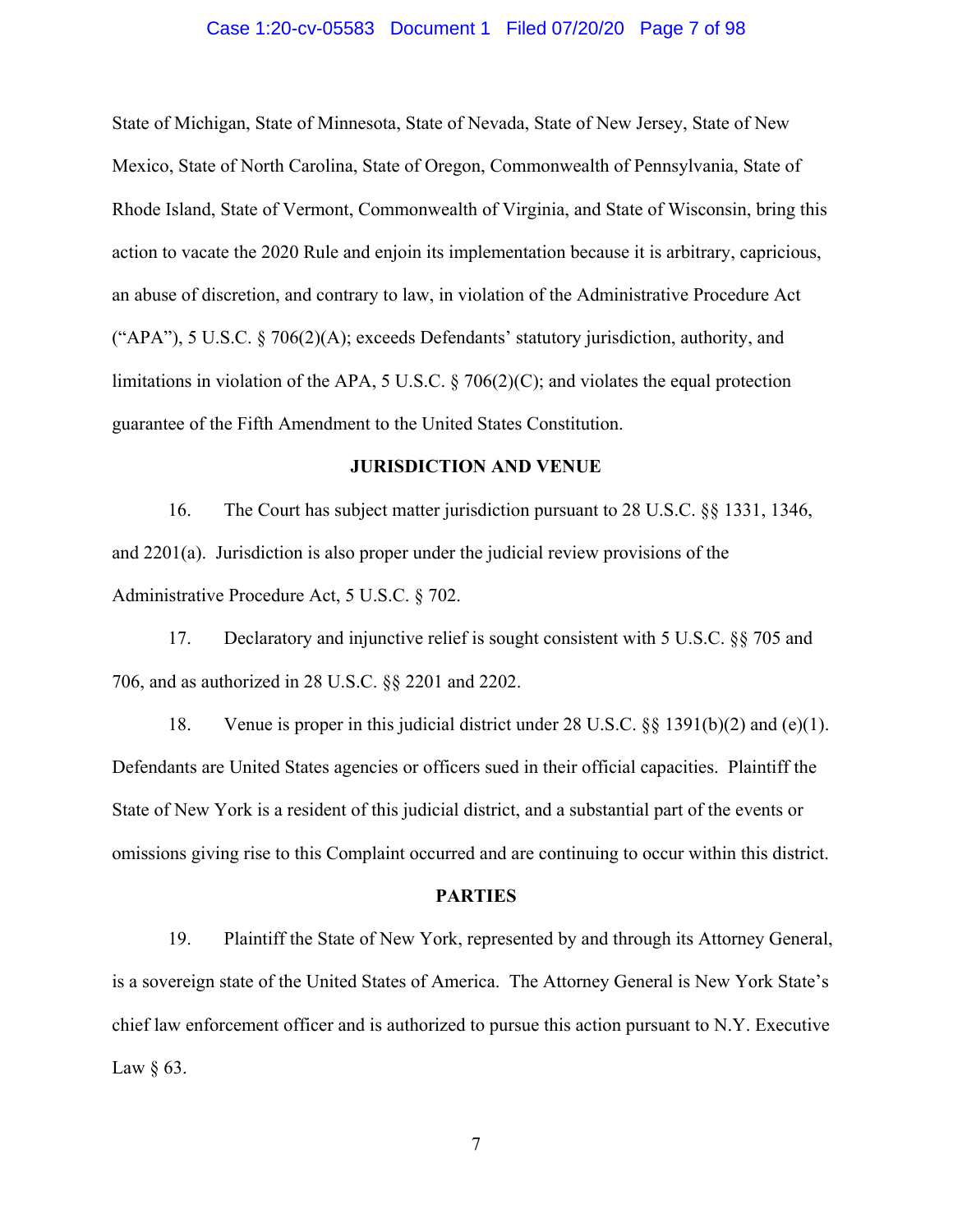#### Case 1:20-cv-05583 Document 1 Filed 07/20/20 Page 8 of 98

20. Plaintiff the State of California, by and through Attorney General Xavier Becerra, brings this action. The Attorney General is the chief law officer of the State of California and has the authority to file civil actions in order to protect public rights and interests. Cal. Const., art. V, § 13; Cal. Bus. & Prof. Code § 321. This challenge is brought pursuant to the Attorney General's independent constitutional, statutory, and common law authority to represent the public interest.

21. Plaintiff the Commonwealth of Massachusetts, represented by and through its Attorney General, is a sovereign state of the United States of America. The Attorney General is authorized to pursue this action under Mass. Gen. Laws ch. 12, §§ 3,10.

22. Plaintiff the State of Colorado, represented by and through its Attorney General, Phil Weiser, brings this action. The Attorney General is Colorado's chief legal representative and is authorized to pursue this action on behalf of the State under Colo. Rev. Stat. § 24-31-101.

23. Plaintiff State of Connecticut, represented by and through its Attorney General, William Tong, is a sovereign state of the United States of America. The Attorney General brings this action as the state's chief civil legal officer under Conn. Gen. Stat. § 3-124 *et seq*.

24. Plaintiff the State of Delaware is a sovereign state of the United States of America. This action is brought on behalf of the State of Delaware by Attorney General Kathleen Jennings, the "chief law officer of the State." *Darling Apartment Co. v. Springer*, 22 A.2d 397, 403 (Del. 1941). Attorney General Jennings also brings this action on behalf of the State of Delaware pursuant to her statutory authority. Del. Code Ann. tit. 29, § 2504.

25. Plaintiff District of Columbia is a sovereign municipal corporation organized under the Constitution of the United States. It is empowered to sue and be sued, and it is the local government for the territory constituting the permanent seat of the federal government.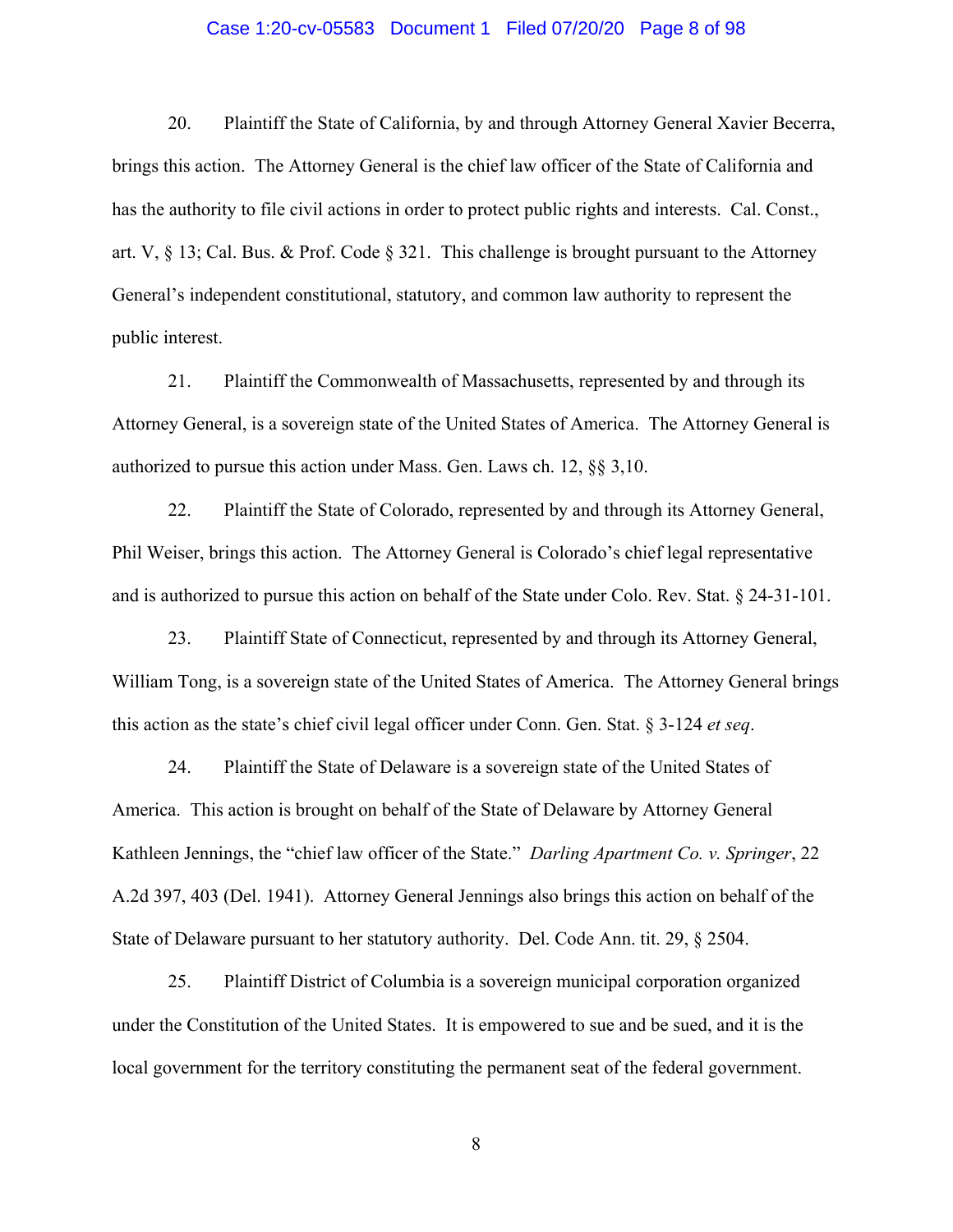#### Case 1:20-cv-05583 Document 1 Filed 07/20/20 Page 9 of 98

The District is represented by and through its chief legal officer, the Attorney General for the District of Columbia, Karl A. Racine. The Attorney General has general charge and conduct of all legal business of the District and all suits initiated by and against the District and is responsible for upholding the public interest. D.C. Code § 1-301.81.

26. Plaintiff the State of Hawaii, represented by and through its Attorney General, is a sovereign state of the United States of America. Attorney General Clare E. Connors is the chief legal officer of the State of Hawaii and has authority to appear, personally or by deputy, for the State of Hawaii in all courts and in all cases, criminal or civil, in which the State may be a party or be interested. Haw. Rev. Stat. § 28-1. The Department of the Attorney General has the authority to represent the State in all civil actions in which the State is a party. Haw. Rev. Stat. § 26-7. This challenge is brought pursuant to the Attorney General's constitutional, statutory, and common law authority. *See* Haw. Const. art. V, § 6; Haw. Rev. Stat. Chapter 28; Haw. Rev. Stat. § 26-7.

27. Plaintiff the State of Illinois, by and through Attorney General Kwame Raoul, is a sovereign state of the United States of America. The Attorney General brings this action as the state's chief legal officer pursuant to 15 ILCS 205/4.

28. Plaintiff, the State of Maine, represented by and through its Attorney General Aaron M. Frey, is a sovereign state of the United State of America. The Attorney General of Maine is a constitutional officer with the authority to represent the State of Maine in all matters and serves as its chief legal officer with general charge, supervision, and direction of the State's legal business. Me. Const. art. IX, Sec. 11; Me. Rev. Stat. tit. 5, §§ 191 *et seq*. The Attorney General's powers and duties include acting on behalf of the State and the people of Maine in the federal courts on matters of public interest. The Attorney General has the authority to file suit to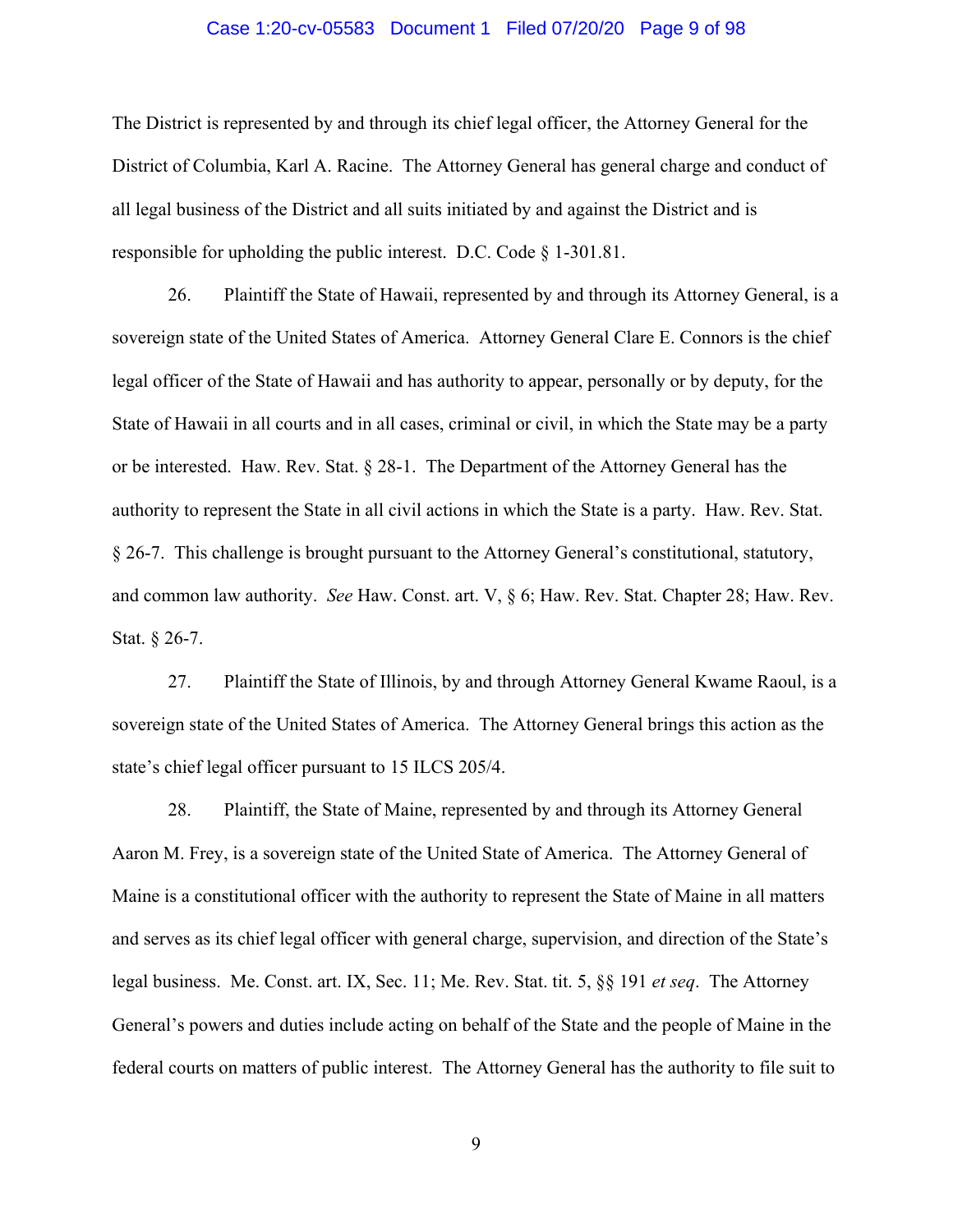#### Case 1:20-cv-05583 Document 1 Filed 07/20/20 Page 10 of 98

challenge action by the federal government that threatens the public interest and welfare of Maine residents as a matter of constitutional, statutory, and common law authority.

29. Plaintiff the State of Maryland, by and through its Attorney General, Brian E. Frosh, brings this action. The Attorney General is Maryland's chief legal officer with general charge, supervision, and direction of the State's legal business. The Attorney General's powers and duties include acting on behalf of the State and the people of Maryland in the federal courts on matters of public concern. Under the Constitution of Maryland, and as directed by the Maryland General Assembly, the Attorney General has the authority to file suit to challenge action by the federal government that threatens the public interest and welfare of Maryland residents. Md. Const. art. V,  $\S 3(a)(2)$ ; 2017 Md. Laws, Joint Resolution 1.

30. Plaintiff State of Michigan, represented by and through Attorney General Dana Nessel, is a sovereign state of the United States of America. The Attorney General is the State of Michigan's chief law enforcement officer and is authorized to pursue this action under Mich. Comp. Laws § 14.28.

31. Plaintiff the State of Minnesota, represented by and through its Attorney General, is a sovereign state of the United States of America. Attorney General Keith Ellison is the chief legal officer of the State of Minnesota and his powers and duties include filing lawsuits in federal court on behalf of the State of Minnesota. Minn. Stat. § 8.01.

32. Plaintiff the State of Nevada, represented by and through its Attorney General, is a sovereign state of the United States of America. Attorney General Aaron D. Ford is the chief legal officer of the State of Nevada and has the authority to commence actions in federal court to protect the interests of Nevada. Nev. Rev. Stat. § 228.170. Governor Stephen F. Sisolak is the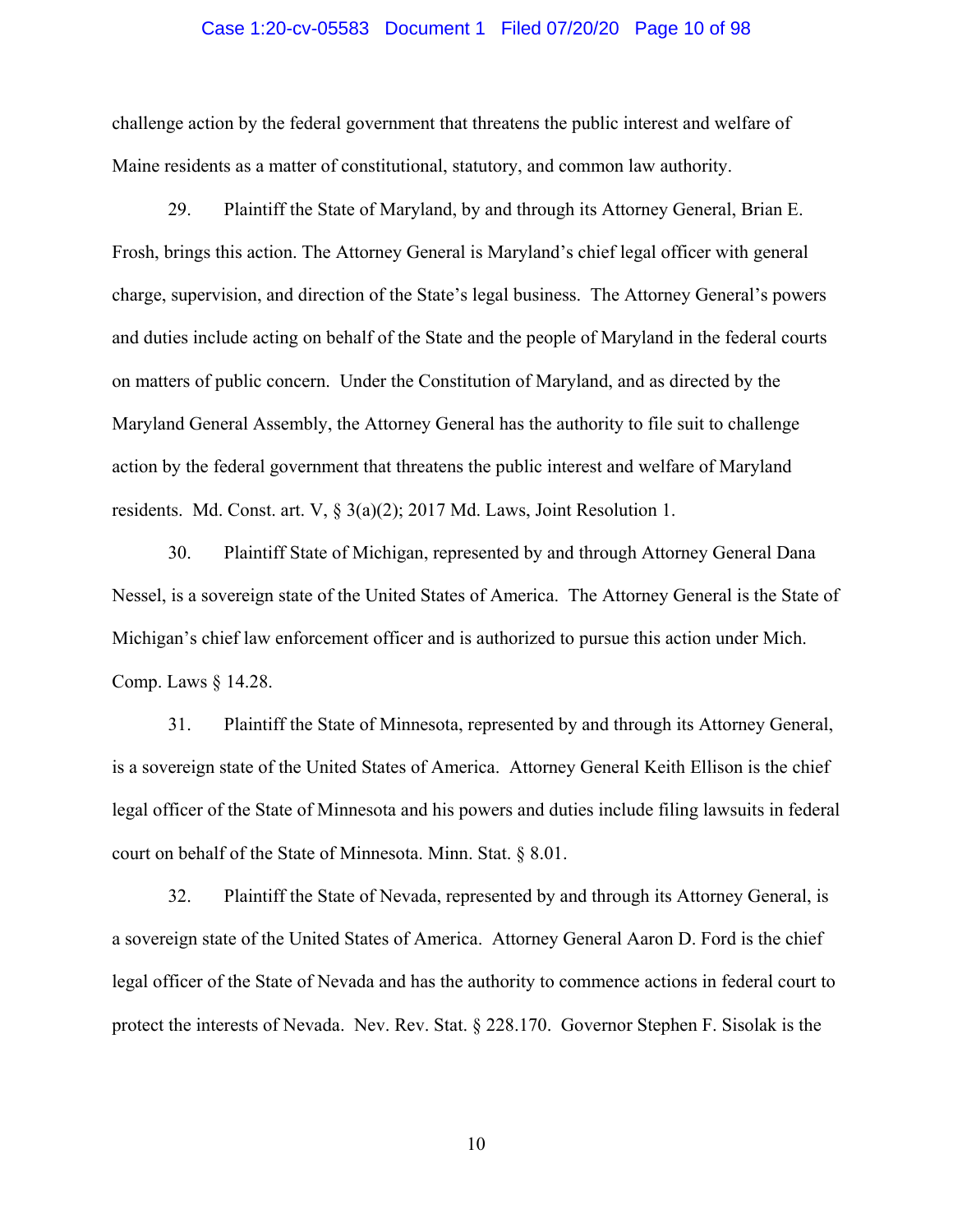#### Case 1:20-cv-05583 Document 1 Filed 07/20/20 Page 11 of 98

chief executive officer of the State of Nevada. The Governor is responsible for overseeing the operations of the State and ensuring that its laws are faithfully executed. Nev. Const., art. 5, § 1.

33. Plaintiff State of New Jersey is a sovereign state of the United States of America. This action is being brought on behalf of the State by Attorney General Gurbir S. Grewal, the State's chief legal officer. N.J. Stat. Ann. § 52:17A-4(e), (g).

34. Plaintiff the State of New Mexico, by and through Attorney General Hector Balderas, brings this action. The Attorney General is the head of New Mexico's Department of Justice, N.M. Stat. Ann, § 8-5-1, and is authorized to prosecute and defend on behalf of the state when, in his judgment, the interest of the state requires such action. *Id.* at § 8-5-2.

35. Plaintiff the State of North Carolina, represented by and through Attorney General Joshua H. Stein, is a sovereign state of the United States of America. The Attorney General is the State of North Carolina's chief law enforcement officer and brings this challenge pursuant to his independent constitutional, statutory, and common-law authority.

36. Plaintiff the State of Oregon, acting by and through the Attorney General of Oregon, Ellen F. Rosenblum, is a sovereign state of the United States of America. The Attorney General is the chief law officer of Oregon and is empowered to bring this action on behalf of the State of Oregon, the Governor, and the affected state agencies under Or. Rev. Stat. §§ 180.060, 180.210, and 180.220.

37. Plaintiff the Commonwealth of Pennsylvania is a sovereign state of the United States of America. This action is brought on behalf of the Commonwealth by Attorney General Josh Shapiro, the "chief law officer of the Commonwealth." Pa. Const. art. IV, § 4.1. Attorney General Shapiro brings this action on behalf of the Commonwealth pursuant to his statutory authority. 71 Pa. Stat. § 732-204.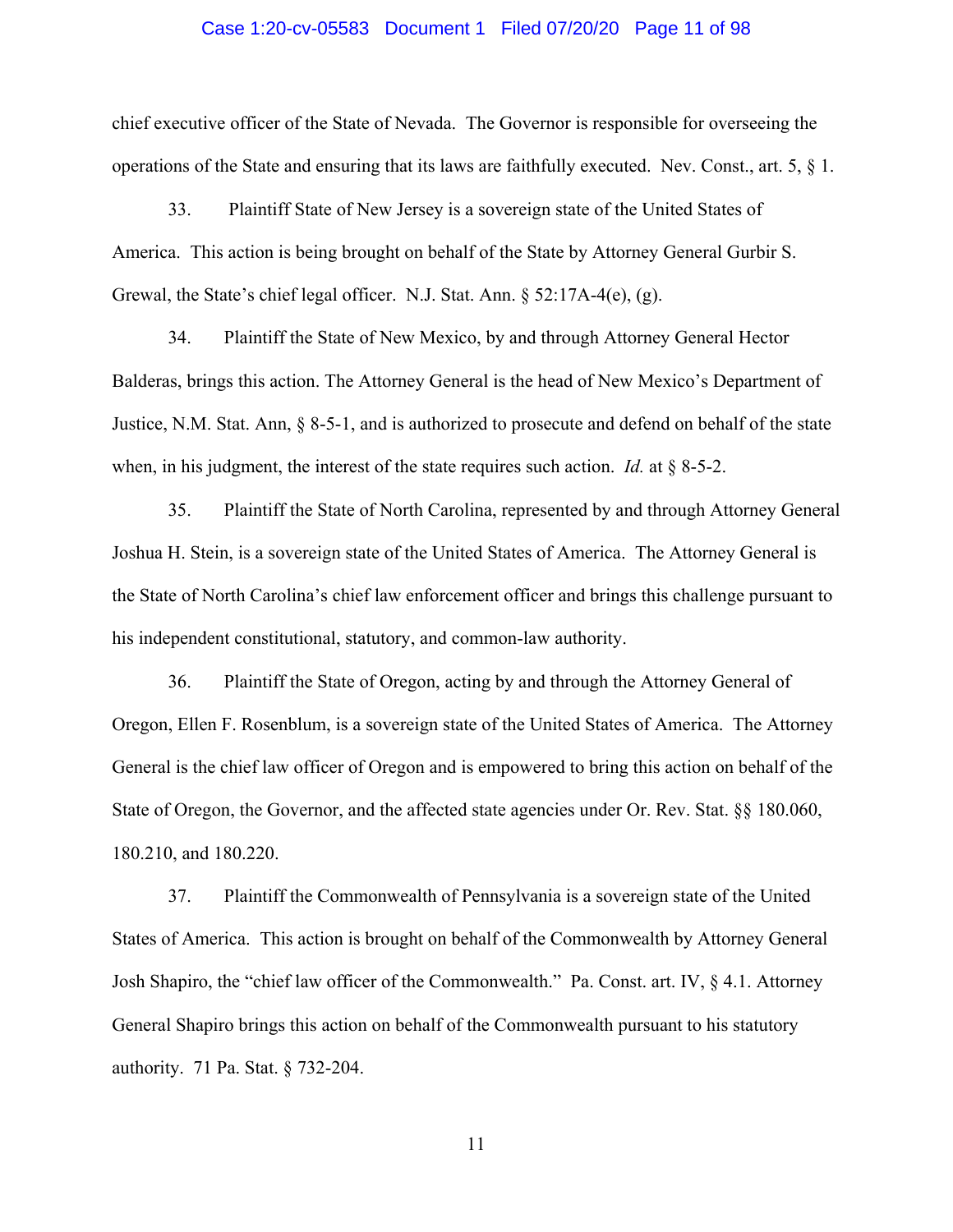### Case 1:20-cv-05583 Document 1 Filed 07/20/20 Page 12 of 98

38. Plaintiff the State of Rhode Island, represented by and through its Attorney General, is a sovereign state of the United States. Attorney General Peter F. Neronha is the chief legal advisor to the State of Rhode Island and is authorized to pursue this action pursuant to his constitutional, statutory, and common law authority. R.I. Const. art. IX § 12, R.I. Gen. Laws §§ 42-9-1 et. seq.

39. Plaintiff the State of Vermont, represented by and through its Attorney General, Thomas J. Donovan, is a sovereign state in the United States of America. The Attorney General is the state's chief law enforcement officer and is authorized to pursue this action pursuant to Vt. Stat. Ann. tit. 3, §§ 152 and 157.

40. Plaintiff the Commonwealth of Virginia, by and through Attorney General Mark R. Herring, brings this action. The Attorney General is the chief executive officer of the Department of Law and performs all legal services in civil matters for the Commonwealth. Va. Const. art. V, § 15; Va. Code Ann. §§ 2.2-500, 2.2-507.

41. Plaintiff State of Wisconsin is a sovereign state of the United States of America and brings this action by and through its Attorney General, Joshua L. Kaul, who is the chief legal officer of the State of Wisconsin and has the authority to file civil actions to protect Wisconsin's rights and interests. *See* Wis. Stat. § 165.25(1m). The Attorney General's powers and duties include appearing for and representing the State, on the governor's request, "in any court or before any officer, any cause or matter, civil or criminal, in which the state or the people of this state may be interested." *Id.* 

42. Plaintiffs are aggrieved by Defendants' actions and have standing to bring this action because the 2020 Rule harms their sovereign, quasi-sovereign, economic, and proprietary interests and will continue to cause injury unless and until the 2020 Rule is vacated.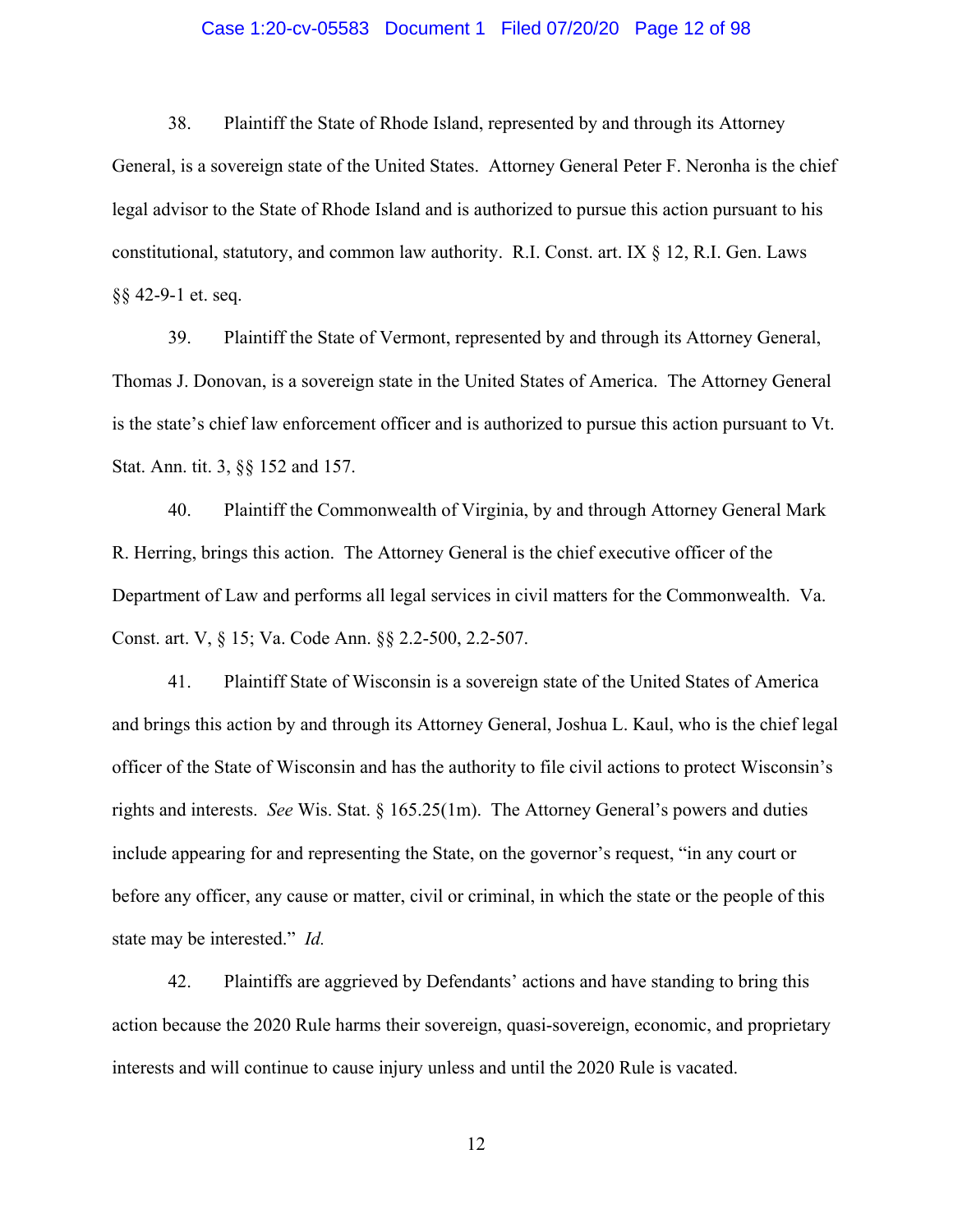### Case 1:20-cv-05583 Document 1 Filed 07/20/20 Page 13 of 98

43. Defendant HHS is a cabinet agency within the executive branch of the United States government, and is an agency within the meaning of 5 U.S.C. § 552(f). HHS promulgated the 2020 Rule and is responsible for its enforcement.

44. Defendant Alex M. Azar II is the Secretary of HHS and is sued in his official capacity.

45. Defendant Roger Severino is the Director of HHS's Office for Civil Rights and is sued in his official capacity.

### **ALLEGATIONS**

### **I. STATUTORY BACKGROUND**

46. The 2020 Rule amends the Department's regulations implementing two federal civil rights statutes: Section 1557 of the ACA and Title IX of the Education Amendments of 1972.

### **A. The Affordable Care Act**

47. The ACA, enacted to expand access to affordable, quality health care and coverage across the United States, instituted significant changes to the American health care system. Recognizing that inadequate health insurance coverage was a significant barrier to health care access, Title I of the ACA ("Title I") made significant reforms to the private health insurance market and public insurance programs, including establishing detailed requirements for qualified health plans and essential health benefits under health insurance plans, as well as expanding consumer choice through health insurance exchanges, tax credit programs, and other provisions intended to expand choice and reduce discrimination in health care.

48. The ACA's landmark civil rights provision, Section 1557, was the first federal law to expressly and comprehensively prohibit discrimination in the American health care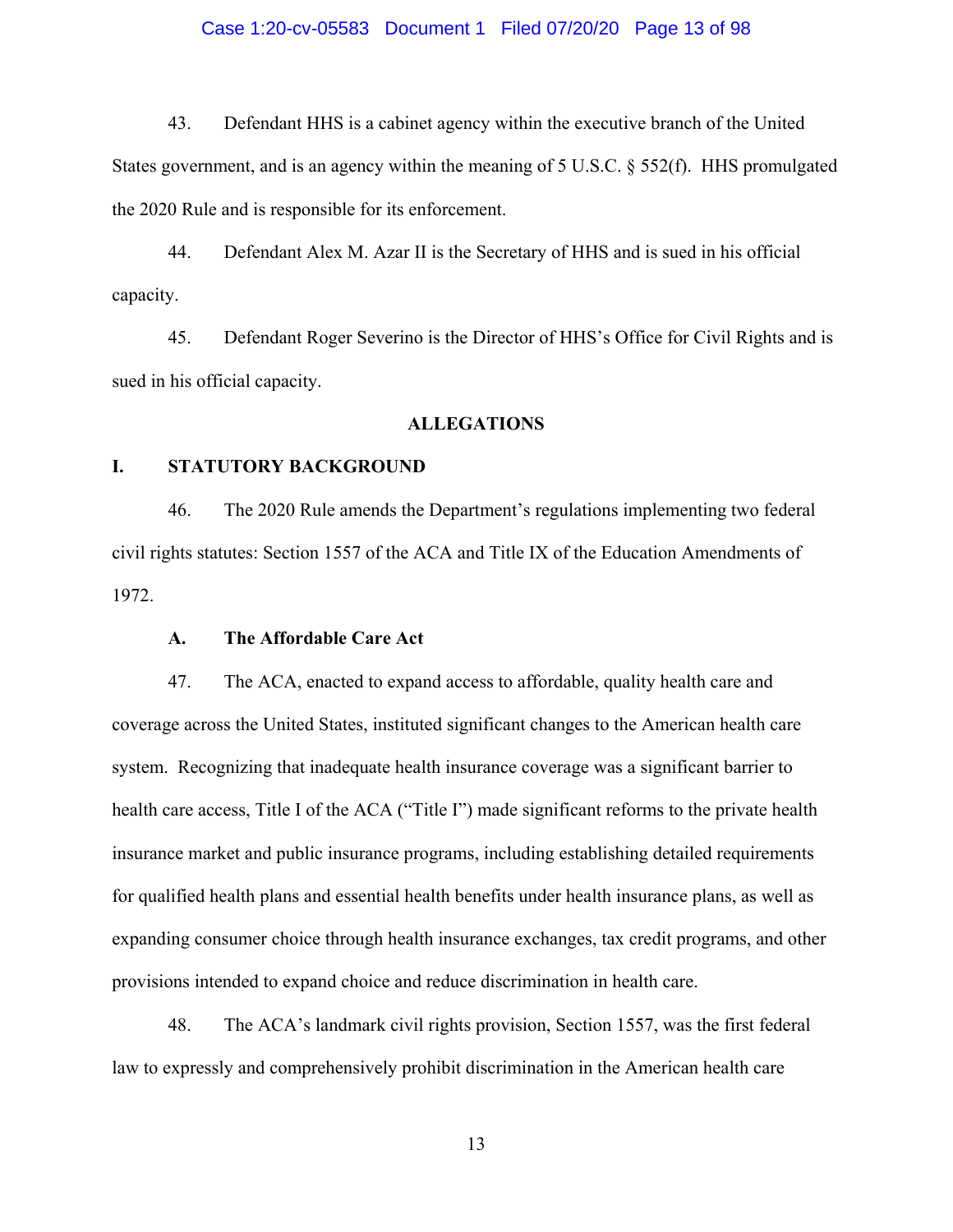### Case 1:20-cv-05583 Document 1 Filed 07/20/20 Page 14 of 98

system on the basis of race, color, national origin, sex, age, and disability. 42 U.S.C. § 18116.

The law incorporates the protected classifications and enforcement mechanisms from Title VI of the Civil Rights Act of 1964, 42 U.S.C. § 2000d *et seq*. ("Title VI") (race, color, and national origin); Title IX of the Education Amendments of 1972, 20 U.S.C. § 1681 *et seq.* ("Title IX") (sex); the Age Discrimination Act of 1975, 42 U.S.C. § 6101 *et seq*. ("Age Act") (age); and Section 504 of the Rehabilitation Act of 1973, 29 U.S.C. § 794 ("Section 504") (disability).

49. Under Section 1557,

an individual shall not, on the ground prohibited under [Title VI, Title IX, the Age Act, or Section 504], be excluded from participation in, be denied the benefits of, or be subjected to discrimination under, any health program or activity, any part of which is receiving Federal financial assistance, including credits, subsidies, or contracts of insurance, or under any program or activity that is administered by an Executive Agency or any entity established under [Title I] (or amendments)," and "[t]he enforcement mechanisms provided for and available under such [Title VI, Title IX, Section 504] or such [Age Act] shall apply for purposes of violation of this subsection.

42 U.S.C. § 18116(a). Section 1557 expressly applies to "any health program or activity, any

part of which is receiving Federal financial assistance" or is administered by the federal

government. *Id.*

50. The statute authorizes the Secretary of HHS to "promulgate regulations to

implement this section." *Id.* § 18116(c).

51. A companion provision, Section 1554 of the ACA, 42 U.S.C. § 18114, prohibits

the Secretary of HHS from:

promulgat $\left[\text{ing}\right]$  any regulation that  $\left(-\left(1\right)\right)$  creates unreasonable barriers to the ability of individuals to obtain appropriate medical care; (2) impedes timely access to health care services; (3) interferes with communications regarding a full range of treatment options between the patient and provider; (4) restricts the ability of health care providers to provide full disclosure of all relevant information to patients making health care decisions; (5) violates the principles of informed consent and the ethical standards of health care professionals; or (6) limits the availability of health care treatments for the full duration of a patient's medical needs.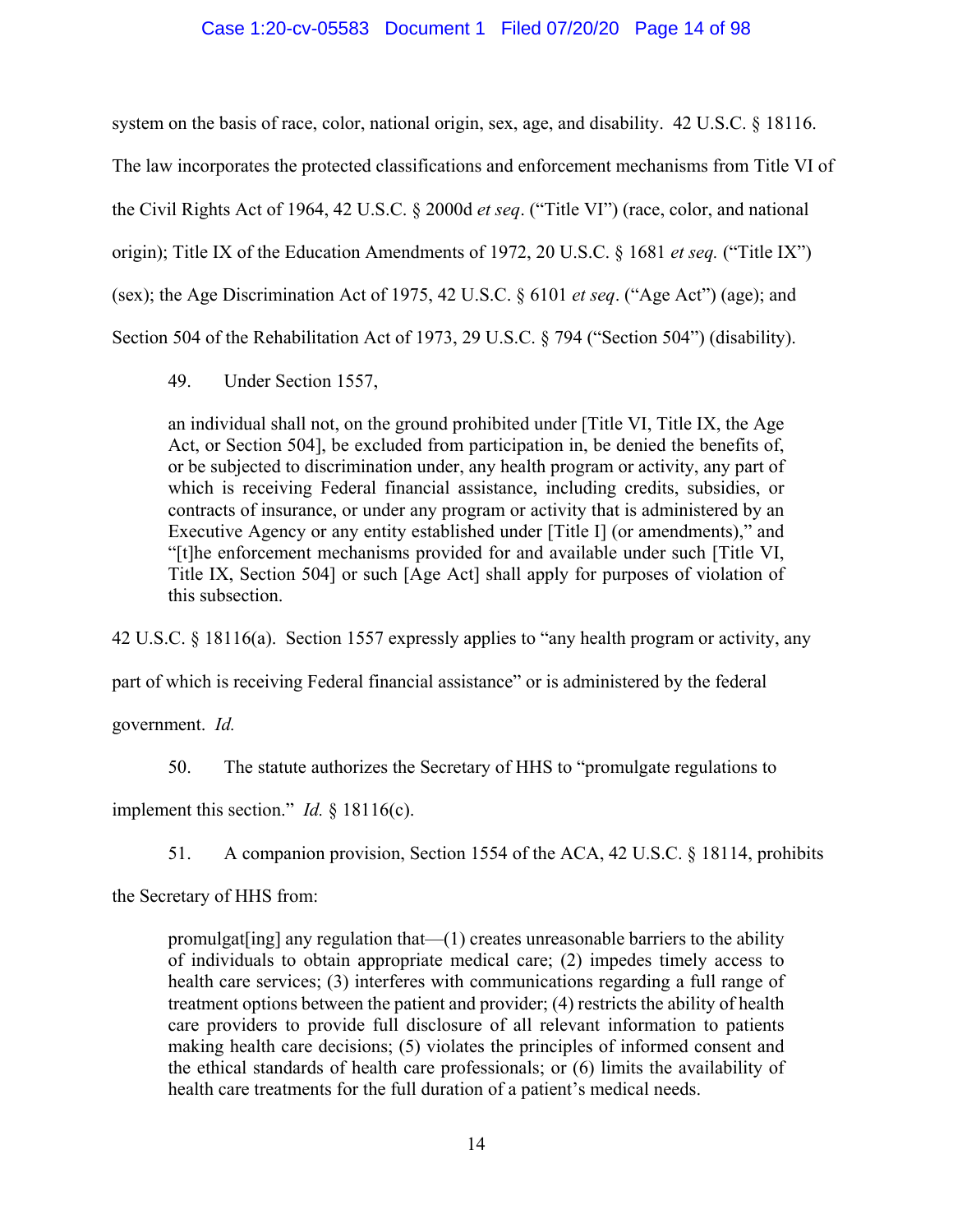## **B. Title IX**

52. Title IX of the Education Amendments of 1972 provides that "no person in the United States shall, on the basis of sex, be excluded from participation in, be denied the benefits of, or be subjected to discrimination under any education program or activity receiving Federal financial assistance."  $20$  U.S.C.  $\S$  1681(a).

53. Title IX "authorize[s] and direct[s]" each federal department and agency that provides federal financial assistance to education programs and activities, including HHS, to promulgate implementing regulations. *Id.* § 1682.

54. Title IX contains several exceptions applicable to educational institutions, including one exempting educational institutions controlled by religious organizations from complying with Title IX provisions that are inconsistent with the organization's religious tenets. *Id.* § 1681(a)(1)-(9).

### **II. REGULATORY HISTORY**

# **A. Following the ACA's enactment, HHS enforced Section 1557 to protect transgender and gender nonconforming people from discrimination by health providers and insurers.**

55. HHS's OCR has primary administrative enforcement authority over Section 1557. After Section 1557 went into effect in 2010, OCR began accepting and investigating complaints of discrimination prohibited by Section 1557 against covered health programs and activities, including by transgender and gender nonconforming people alleging discrimination based on sex.

56. Even before promulgating the 2016 Rule, HHS interpreted Section 1557's sex discrimination prohibition to cover discrimination based on gender identity, gender nonconformity, and sex stereotypes.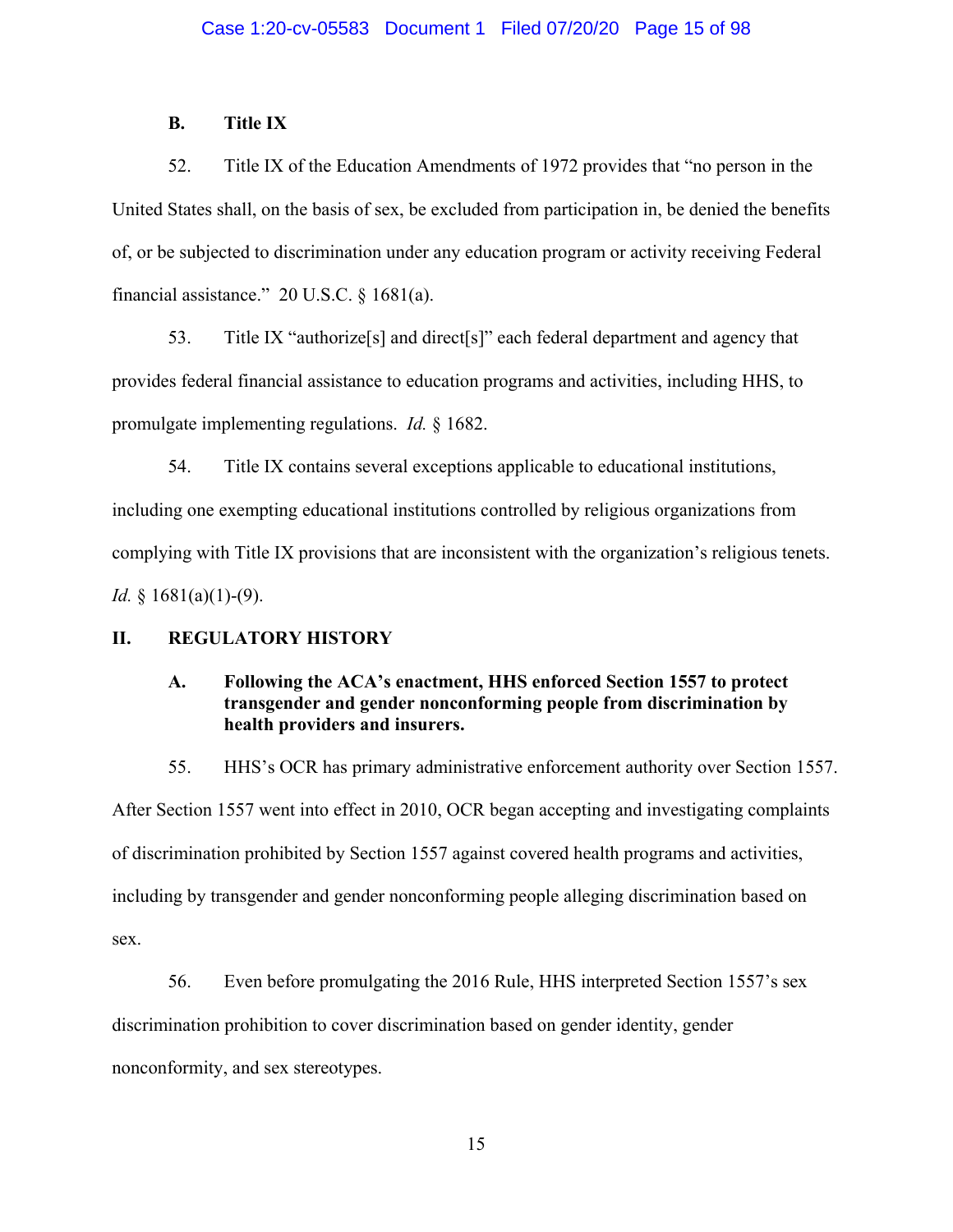#### Case 1:20-cv-05583 Document 1 Filed 07/20/20 Page 16 of 98

57. HHS's post-ACA enforcement efforts were consistent with the Department's finding that "[i]ndividuals, families and communities that have systematically experienced social and economic disadvantage face greater obstacles to optimal health, and that "[c]haracteristics such as race or ethnicity, religion, [socioeconomic status], gender, age, mental health, disability, sexual orientation or gender identity, geographic location, or other characteristics historically linked to exclusion or discrimination are known to influence health status."<sup>3</sup> Indeed, in the 2013 RFI, HHS expressly observed that "Section 1557 is consistent with and promotes several of the Administration's and Department's key initiatives that promote health and equal access to health care." 78 Fed. Reg. 46,558-59.

# **B. During initial rulemaking, HHS learned of widespread, harmful discrimination against LGBTQ people, women and other individuals seeking reproductive health services and with pregnancy-related conditions, and LEP individuals.**

58. HHS first commenced Section 1557 rulemaking with the 2013 RFI, which requested information on: (1) examples and experiences of discrimination in the health care context on the bases prohibited under Section 1557, including based on gender identity, sex stereotypes, and pregnancy; (2) the impacts of such discrimination; and (3) other information relevant to formulating a Section 1557 implementing regulation. 78 Fed. Reg. 46,559-60.

59. The 2013 RFI yielded 402 responses, more than half of which were from transgender individuals sharing their experiences with health care discrimination, as well as many comments from civil rights organizations, advocacy groups, and medical organizations providing information and data on the experiences with health care discrimination faced by transgender people, women, LEP individuals, and others. *See* Nondiscrimination in Health

 $\overline{a}$ 

<sup>3</sup> *HHS Action Plan to Reduce Racial and Ethnic Health Disparities*, U.S. Dep't of Health and Human Servs., 2 (2011) ("Action Plan"), https://minorityhealth hhs.gov/assets/pdf/hhs/HHS\_Plan\_complete.pdf.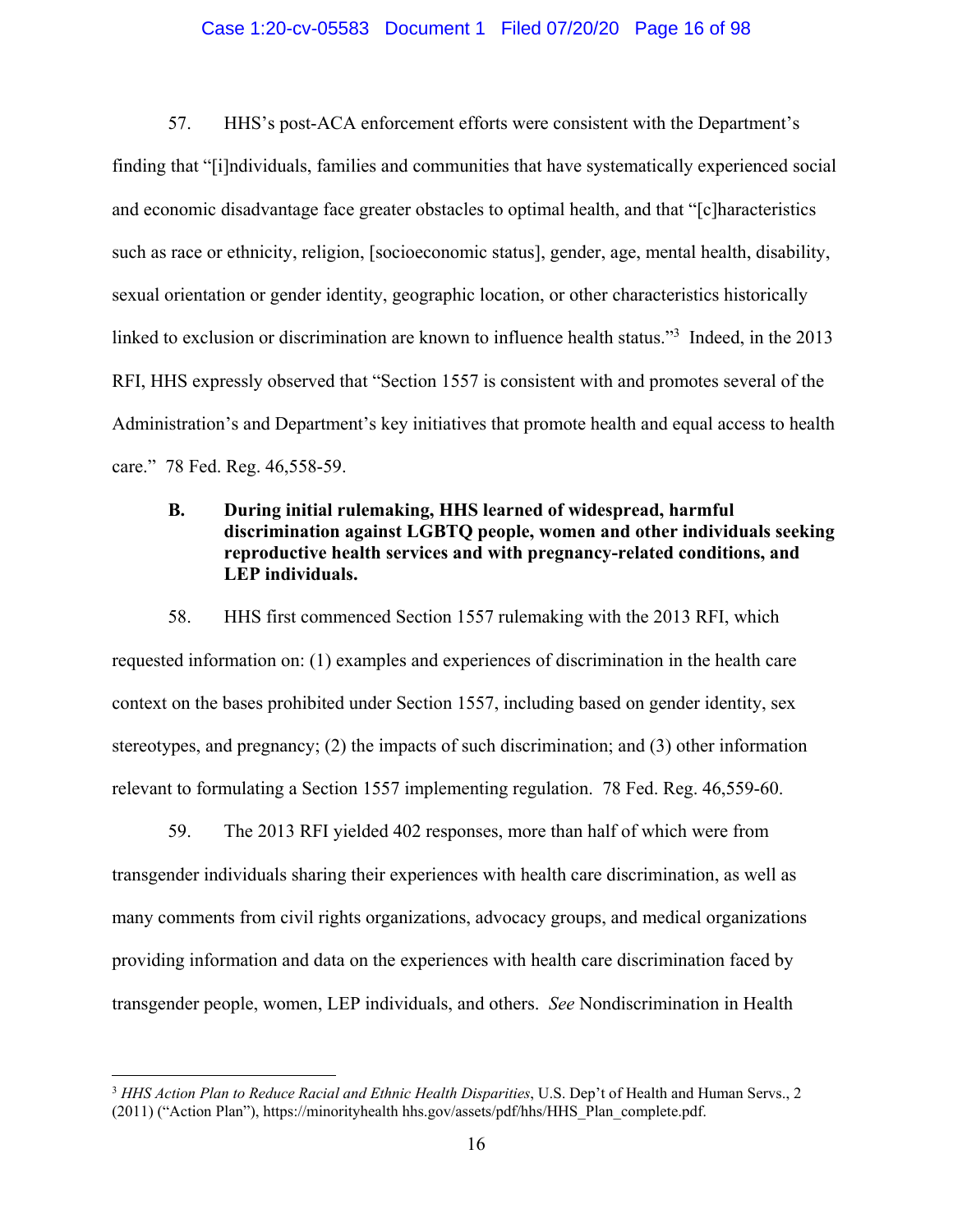#### Case 1:20-cv-05583 Document 1 Filed 07/20/20 Page 17 of 98

Programs and Activities: Notice of Proposed Rulemaking, 80 Fed. Reg. 54,172 (Sept. 8, 2015) ("2015 NPRM").

60. With respect to the LGBTQ community, the Department obtained information through the 2013 RFI documenting the widespread discrimination against LGBTQ people by health care providers, including physical and verbal abuse, outright refusals of care, denials of insurance coverage for medically necessary services, and other hostile or disparate treatment, as well as the poorer health outcomes and serious or catastrophic health consequences resulting from this discrimination.

61. Individual LGBTQ commenters shared experiences, including being subjected to categorical coverage exclusions for gender-confirming health treatments, being subject to inappropriate and humiliating comments from providers relating to sexual orientation, and being denied essential medical care simply for being gay, transgender, or intersex. Examples of these comments, among many like them, included:

- A transgender man had a biopsy indicating that he had breast cancer. Because the attending physician objected to his gender identity, the physician did not inform him of the test results. The patient later learned from a lab technician of his cancer diagnosis, after the cancer had progressed past the point where chemotherapy could effectively treat it.
- A gay man reported: "My doctor knew or thought I was gay. I had to have a proctological exam of my rectum. There was an insurance problem so I went to the insurance office, and was faced with the fact that the doctor said the exam was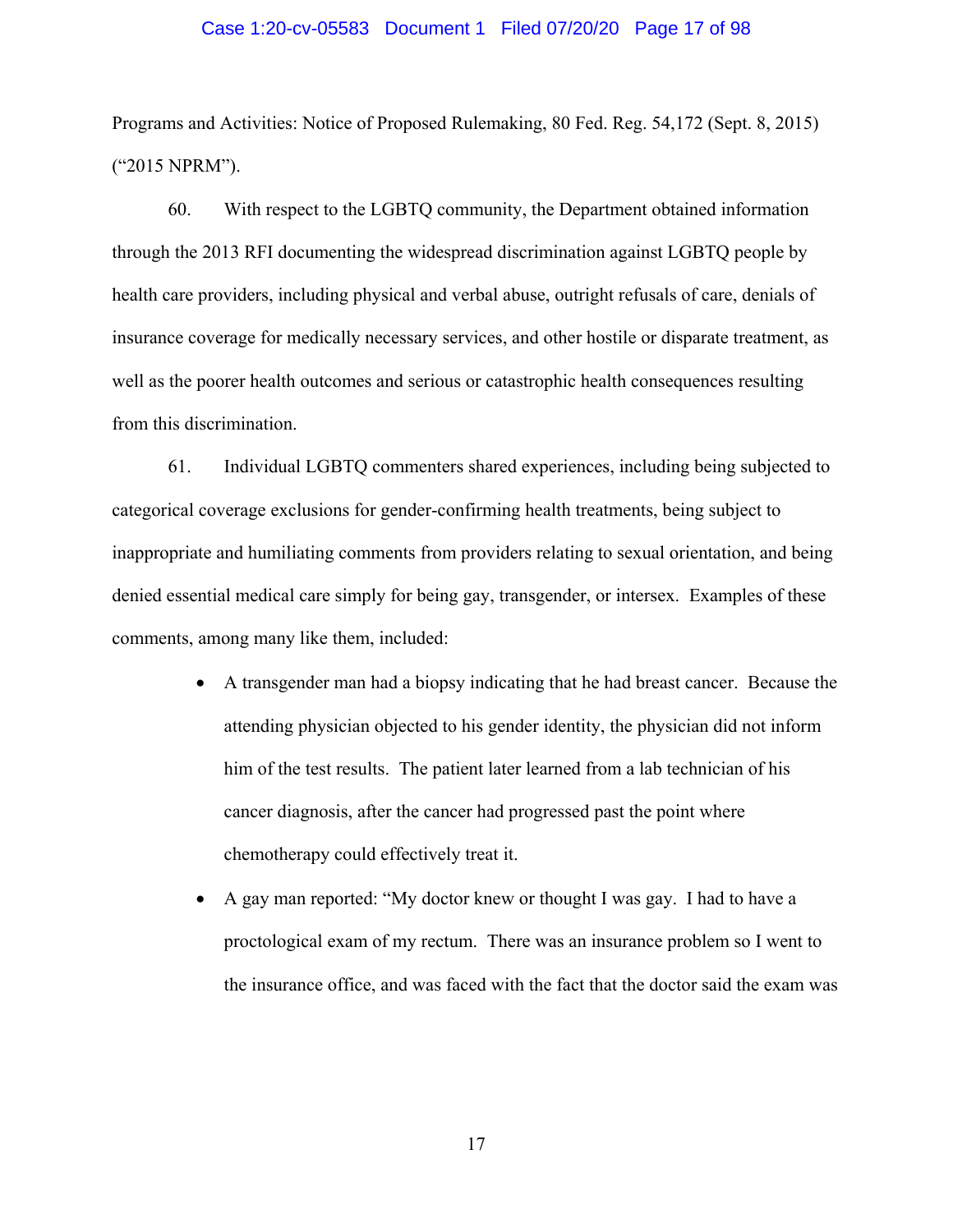#### Case 1:20-cv-05583 Document 1 Filed 07/20/20 Page 18 of 98

necessary because of sexual orientation and because he thought that I liked large items inserted in my rectum. This was totally embarrassing and humiliating."<sup>4</sup>

 A person with XXY chromosomes, who is female, shared that she was required to use a "male" gender marker for treatment and insurance purposes, leading to problems obtaining appropriate care from her doctor. The commenter stated that "trying to use the medical system to effect my personal medical treatment is a nightmare. I should not be required to declare that I am male because I share a genetic signature with a number of identified people who are mostly male, but also include some whom are not male like me. The stigma attached to attaining medical services rendered from these types of regulations show that as they stand now simply asking to be treated in my native gender is in itself a minefield. The only diagnosis the hospitals can use requires me to be male, and has no exceptions for if I am not male."<sup>5</sup>

62. Commenters responding to the 2013 RFI also documented the rampant discrimination faced by women and others seeking reproductive health services and with pregnancy-related conditions (including insurance coverage exclusions and discriminatory treatment by providers), barriers to effective care faced by LEP individuals denied access to adequate language assistance services, and widespread discrimination against people with disabilities. The comments also provided data showing that this pervasive discrimination deters people from seeking care, including preventative care, due to a fear of experiencing discrimination, resulting in serious, adverse health consequences.

 $\overline{a}$ 

<sup>&</sup>lt;sup>4</sup> Available at https://www.regulations.gov/document?D=HHS-OCR-2013-0007-0040.<br><sup>5</sup> Available at https://www.requlations.gov/document?D=HHS-OCR-2013-0007-0016

Available at https://www.regulations.gov/document?D=HHS-OCR-2013-0007-0016.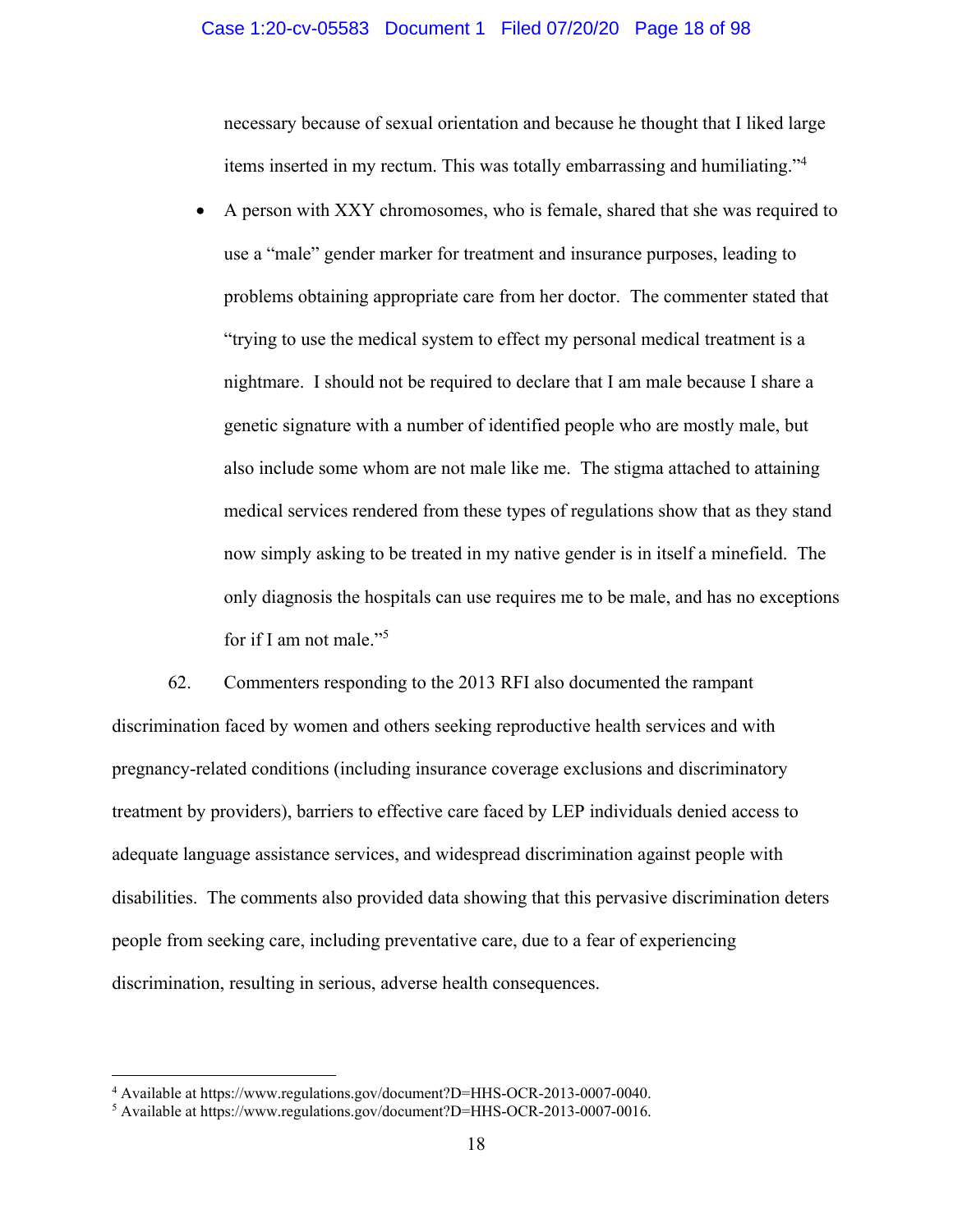#### Case 1:20-cv-05583 Document 1 Filed 07/20/20 Page 19 of 98

63. On September 8, 2015, HHS promulgated its proposed Section 1557 implementing regulations. 80 Fed. Reg. 54,172.

64. During the notice and comment period on the 2015 NPRM, HHS received nearly 25,000 comments in response to the proposed rule from individuals, civil rights organizations, health providers, insurers, and state and local governmental agencies, among others. 81 Fed. Reg. 31,376. These comments further substantiated the significant, widespread discrimination faced by LGBTQ people, women and individuals seeking pregnancy-related care, LEP individuals, and people with disabilities, and the critical need for HHS's robust enforcement of Section 1557's protections on behalf of these groups.

# **C. The 2016 Rule implemented Section 1557 consistent with HHS's statutory mandate to eradicate discriminatory barriers to health care access.**

65. On May 18, 2016, HHS published the 2016 Rule to implement Section 1557's protections. 81 Fed. Reg. 31,376. The rule went into effect on July 18, 2016, with provisions applicable to health insurance and group benefit design becoming applicable on January 1, 2017, the first day of the plan year following the rule's publication. *Id.*

66. The Department stressed that the 2016 Rule was intended to effectuate Section 1557's broad antidiscrimination mandate and to serve the ACA's central purpose of "expand[ing] access to care and coverage and eliminat[ing] barriers to access." *Id.* at 31,377. The 2016 Rule made express factual findings that discrimination within the health care system contributes to inadequate insurance coverage and poor health outcomes, exacerbates health disparities in underserved communities, and contributes to the inequitable distribution of health care resources. *Id.* at 31,444. It further found that "individuals who have experienced discrimination in the health care context often postpone or do not seek needed care," and are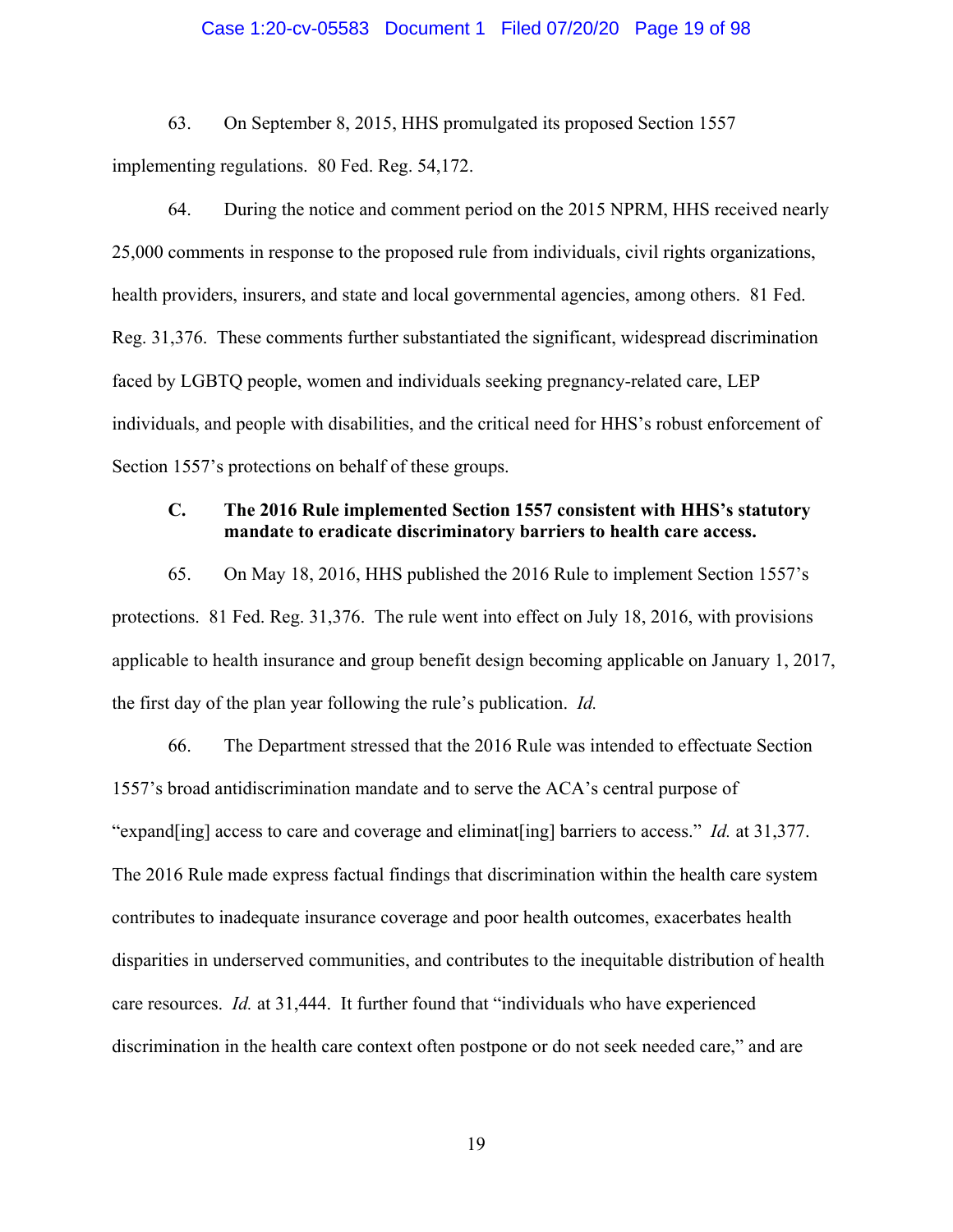#### Case 1:20-cv-05583 Document 1 Filed 07/20/20 Page 20 of 98

denied the ability to obtain health services provided to others, resulting in adverse health effects. *Id.*

67. Consistent with Section 1557's general statutory prohibition against discrimination, the 2016 Rule required that, "[e]xcept as provided in Title I of the ACA, an individual shall not, on the basis of race, color, national origin, sex, age, or disability, be excluded from participation in, be denied the benefits of, or otherwise be subjected to discrimination under any health program or activity to which this part applies," and set forth specific prohibitions and exceptions. *Id.* at 31,469-70 (§ 92.101).

68. The 2016 Rule defined a "covered entity" as: "(1) An entity that operates a health program or activity, any part of which receives Federal financial assistance; (2) An entity established under Title I of the ACA that administers a health program or activity; and (3) The Department." *Id.* at 31,466 (§ 92.4). The rule defined "health program or activity" as "the provision or administration of health-related services, health-related insurance coverage, or other health-related coverage, and the provision of assistance to individuals in obtaining health-related services or health-related insurance coverage." *Id.* at 31,467 (§ 92.4). The rule clarified that, where an entity is principally engaged in these activities, such as hospitals, group health plans, health insurers, and nursing or treatment facilities, all of that entity's operations are subject to Section 1557. *Id.*

69. Consistent with federal case law, HHS's own enforcement policies and practices, and the enforcement policies and practices of other federal agencies, the 2016 Rule defined discrimination "on the basis of sex" to include, but not be limited to, "discrimination on the basis of pregnancy, false pregnancy, termination of pregnancy, or recovery therefrom, childbirth or related medical conditions, sex stereotyping, and gender identity." *Id.*; *see also id.* at 31,387-88.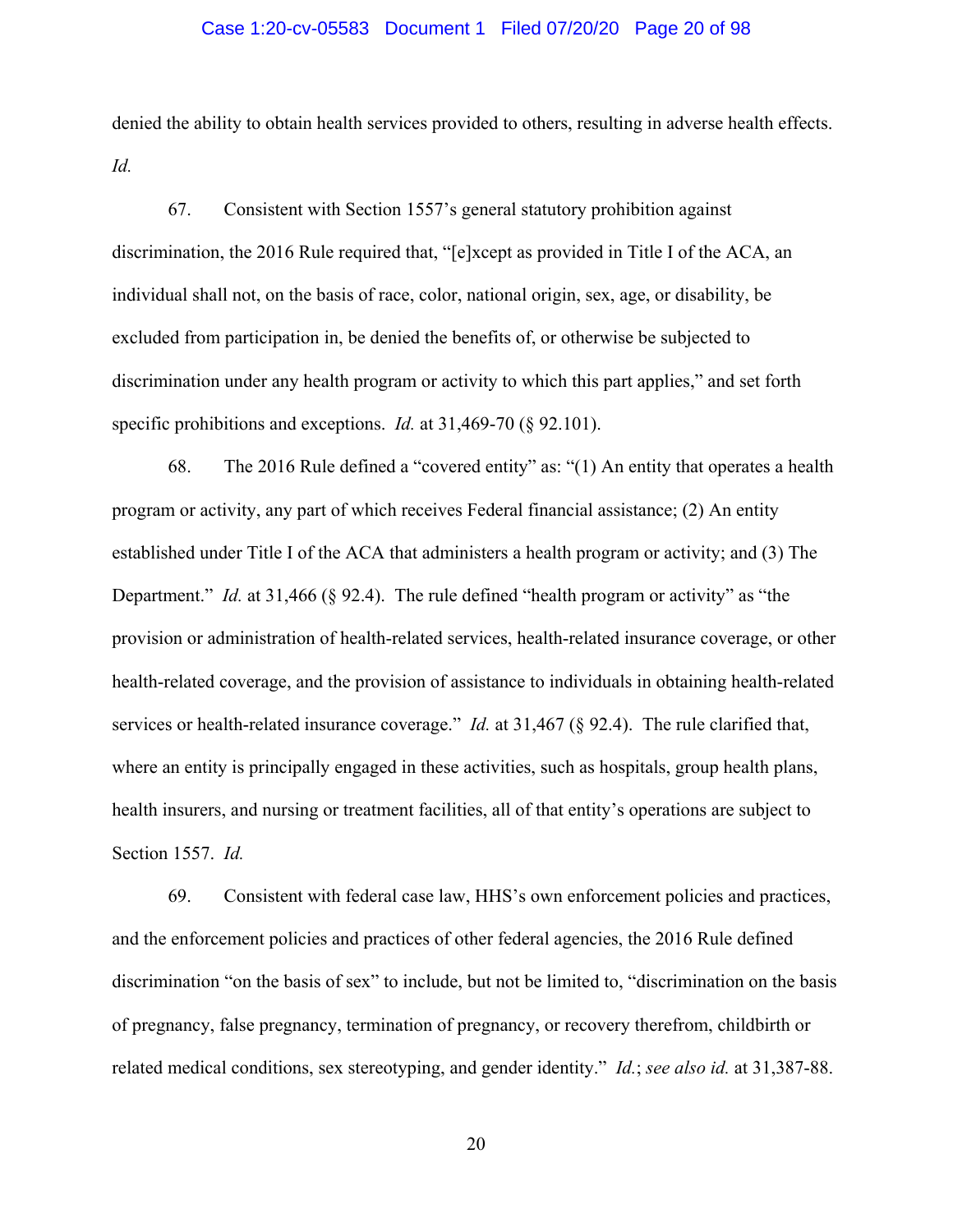### Case 1:20-cv-05583 Document 1 Filed 07/20/20 Page 21 of 98

Although the rule stopped short of expressly including sexual orientation discrimination as a form of sex discrimination, it noted the rapidly evolving law on the question of whether federal sex discrimination laws prohibited sexual orientation discrimination, and observed that, at minimum, any LGBTQ person facing discrimination based on nonconformity to sex stereotypes would be covered by the law. *Id.* at 31,388-90.

70. With respect to health insurance, the 2016 Rule specifically prohibited insurers from, on the basis of any protected category: denying, limiting, or refusing to issue insurance plans or policies, denying or limiting coverage, or imposing additional cost sharing or other limitations on coverage; maintaining discriminatory marketing practices or benefit designs; and denying or limiting coverage to transgender people both for routine and transition-related health care. *Id.* at 31,471-72 (§ 92.207). Recognizing the unique barriers to adequate health care faced by the transgender community, the 2016 Rule specified that denying or limiting coverage to a transgender person for "health services that are ordinarily or exclusively available to individuals of one sex" because of the person's gender identity, or maintaining categorical exclusions or limitations on transition-related treatments and services, violates Section 1557's sex discrimination prohibition. *Id*. at 31,471 (§ 92.206).

71. The 2016 Rule directed covered entities to provide LEP individuals with "meaningful access" to their health programs and activities by, *inter alia*, providing language assistance services at no cost. *Id.* at 31,470-71 (§ 92.201). Under the rule, "[a] covered entity shall take reasonable steps to provide meaningful access to each individual with limited English proficiency eligible to be served or likely to be encountered in its health programs and activities." *Id.* at 31,470 (§ 92.201(a)). The required language assistance services "must be provided free of charge, be accurate and timely, and protect the privacy and independence of the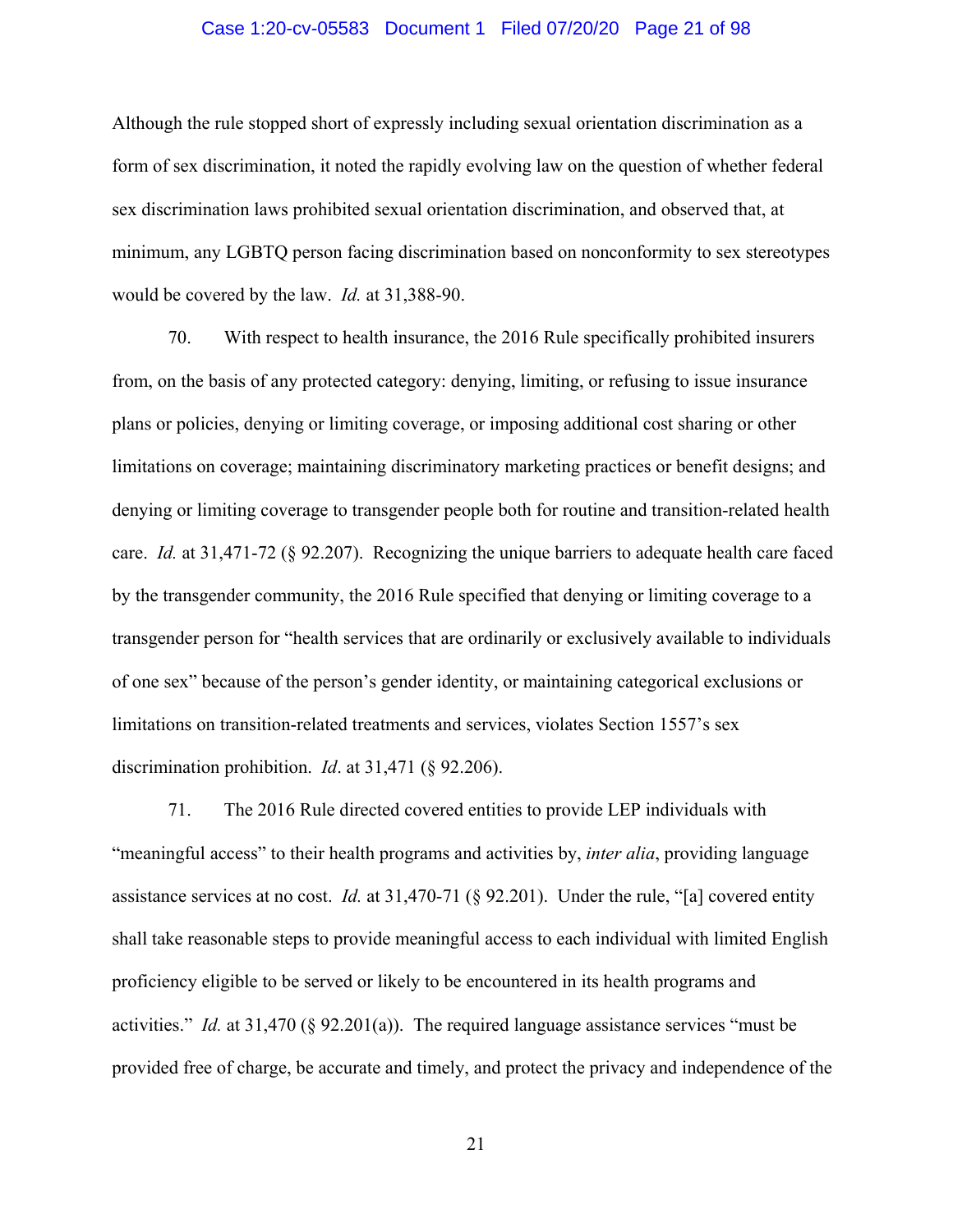#### Case 1:20-cv-05583 Document 1 Filed 07/20/20 Page 22 of 98

individual with limited English proficiency," which included offering qualified interpreters for oral communications and qualified translators for written content at no cost to the individual. *Id.*  $(\S$  92.201(c)-(d)). The 2016 Rule restricted entities' ability to rely on family members to provide translation or interpretation services, and imposed specific requirements for the use of video remote interpretation services. *Id.* at 31,470-71 (§ 92.201(e)-(f)).

72. The 2016 Rule required covered entities to take appropriate and ongoing steps to notify beneficiaries, enrollees, applicants, and members of the public of the entity's Section 1557-compliant nondiscrimination policy, including providing notice that the entity provides the language access services and auxiliary aids and services for individuals with disabilities required by the rule, and information on how to obtain those services. *Id.* at 31,469 (§ 92.8). The rule further required each entity to make its nondiscrimination notice available in the top 15 languages spoken by LEP individuals in the relevant state or states, include taglines translated into each of those languages on the entity's websites and in significant communications, and take other measures to ensure LEP individuals have notice of their rights. *Id.* To ease the burden on covered entities, HHS provided sample nondiscrimination notices and taglines as appendices to the 2016 Rule, making translated versions of both available for covered entities' use in 64 languages. *Id.* at 31,453, 31,472-73.

73. The 2016 Rule adopted a uniform legal standard applied to all forms of discrimination prohibited by Section 1557. This included recognizing the availability of compensatory damages, associational discrimination claims, and disparate impact claims, as well as the existence of a private right of action to challenge prohibited discrimination in court. *Id.* at 31,472 (§ 92.301); *see also id.* at 31,439-40. As explained in the 2015 NPRM, HHS intended this approach to avoid inconsistent application of the enforcement mechanisms in the statutes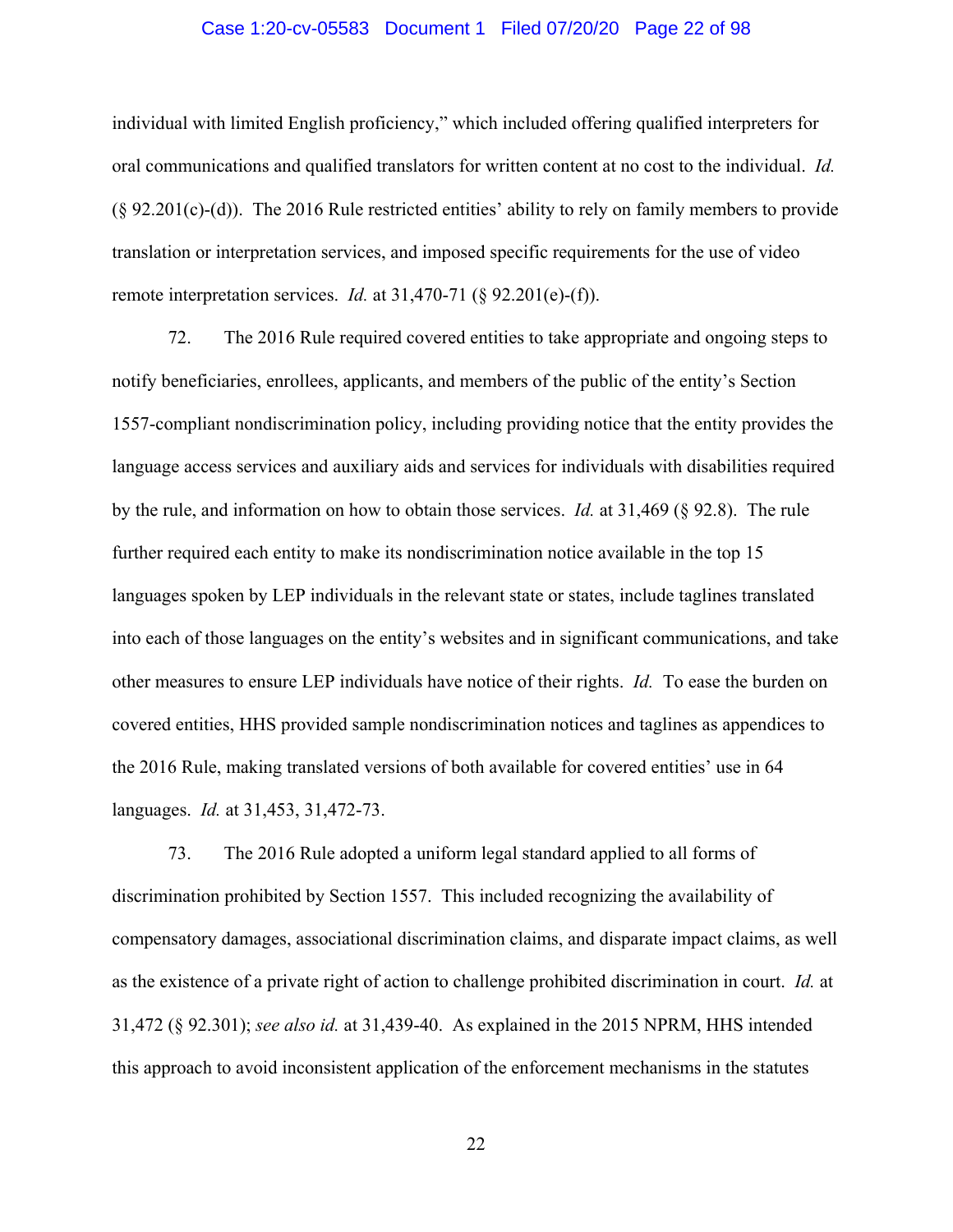#### Case 1:20-cv-05583 Document 1 Filed 07/20/20 Page 23 of 98

incorporated by Section 1557, and "to simplify and make uniform, consistent, and easy to understand the various nondiscrimination requirements and rights available under Section 1557, as appropriate." 80 Fed. Reg. 54,194.

74. HHS declined to incorporate Title IX's various exceptions into the 2016 Rule, correctly finding that those exceptions apply specifically to educational institutions and are inapposite to the health care context. 2016 Rule at 31,380; *see* 20 U.S.C. 1681(a)(1)-(9). This included declining to incorporate Title IX's blanket religious exemption allowing religious schools to claim exemption from specific Title IX provisions that conflict with the school's religious tenets. *See* 20 U.S.C. § 1681(a)(3); 34 C.F.R. § 106.12. As HHS explained, Section 1557 itself contains no religious exemption and, unlike religious schools where attendance is a matter of choice, patients needing health care often have no choice but to obtain health care and coverage from religiously-affiliated entities. 81 Fed. Reg. 31,380. Thus, HHS determined that a blanket religious exemption in the health care context "could result in a denial or delay in the provision of health care to individuals and in discouraging individuals from seeking necessary care, with serious, and in some cases, life-threatening results." *Id.* The Department explained that other protections for religious entities under federal law would still be available to religiously-affiliated entities in the absence of a blanket exemption. *Id*.

75. In promulgating the 2016 Rule, HHS carefully weighed a variety of expected costs and benefits of the rule's requirements. 81 Fed. Reg. 31,444-65. The 2016 Rule identified costs associated with complying with Section 1557's sex discrimination prohibition (including the specific requirements pertaining to health care for transgender people) and with the rule's language access and notice requirements. *Id.* at 31,446-59. The rule noted that HHS intended to minimize the cost impact of the notice requirements by providing sample, translated notices and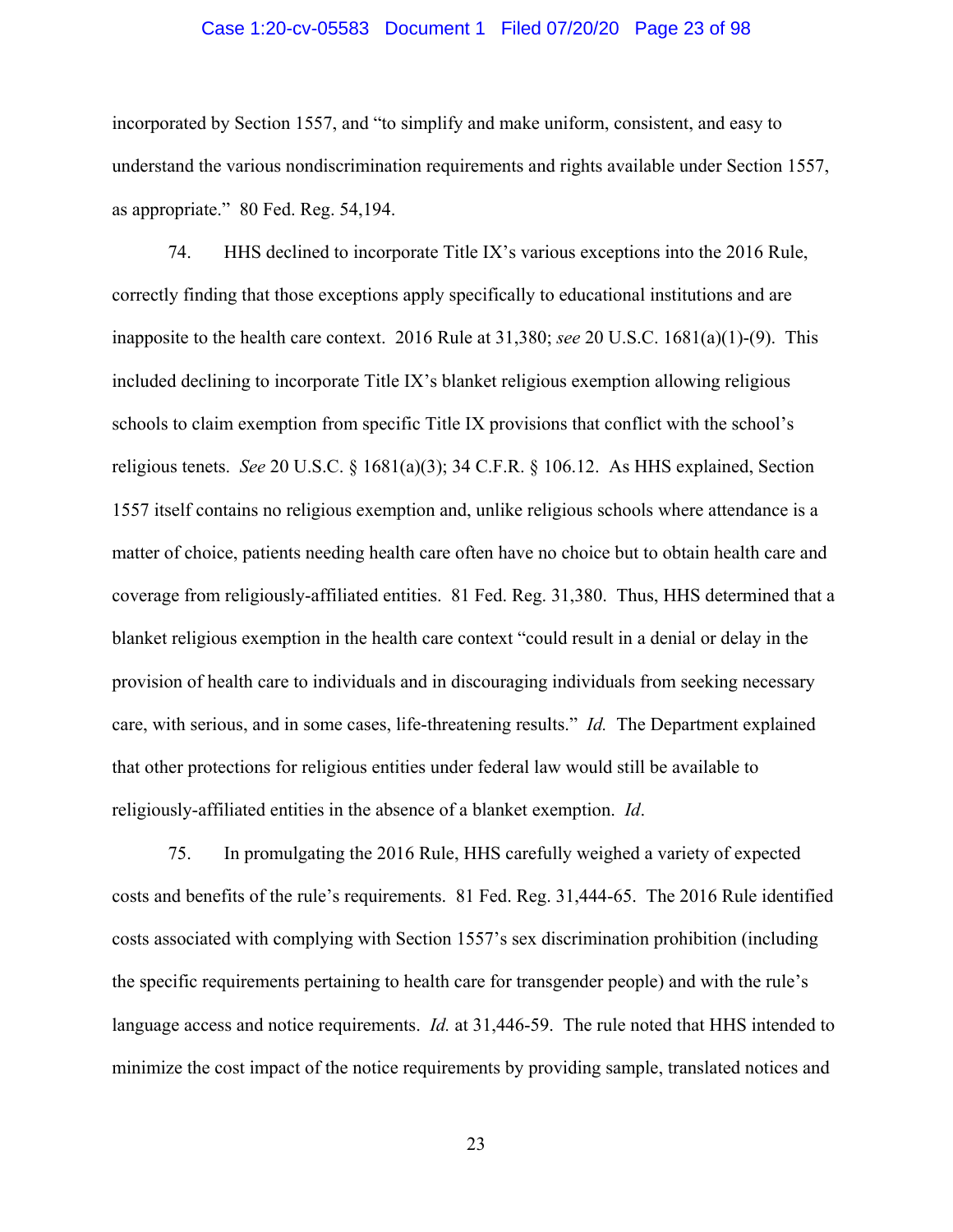#### Case 1:20-cv-05583 Document 1 Filed 07/20/20 Page 24 of 98

taglines for entities' use. *Id.* at 31,453. HHS determined that, based on the evidence gathered, the costs associated with the rule's requirements would be offset by the public health benefits associated with individuals' ability to access health care free from discrimination. *Id.* at 31,459- 62.

76. For example, the Department cited research showing that LEP individuals with access to adequate language assistance services "experience treatment-related benefits, such as enhanced understanding of physician instruction, shared decision-making, provision of informed consent, adherence with medication regimes, preventive testing, appointment attendance, and follow-up compliance," and that providers also benefit by the ability to "more confidently make diagnoses, prescribe medications, reach treatment decisions, and ensure that treatment plans are understood by patients." *Id.* at 31,459.

77. The Department also cited research demonstrating the health benefits to women and transgender people that would likely accrue from the specific sex discrimination protections articulated in the rule. *Id.* at 31,460. The Department noted, for example, that transgender people are frequently deterred from seeking care because of discrimination they have faced, resulting in negative health consequences and costs associated with untreated or inadequately treated conditions. *Id*. It projected that the rule "would result in more women and transgender individuals obtaining coverage and accessing health services," reducing health disparities and uncompensated care costs to the government. *Id.* at 31,460-61.

### **III. DEFENDANTS INITIATED THE 2019 RULEMAKING WITH THE PURPOSE OF UNDERMINING SECTION 1557'S PROTECTIONS**

78. On June 14, 2019—just three years after the 2016 Rule was published and less than three years after that rule took effect—Defendants issued the 2019 NPRM, in which they proposed erasing or reversing many of the 2016 Rule's core protections. 84 Fed. Reg. 27,846.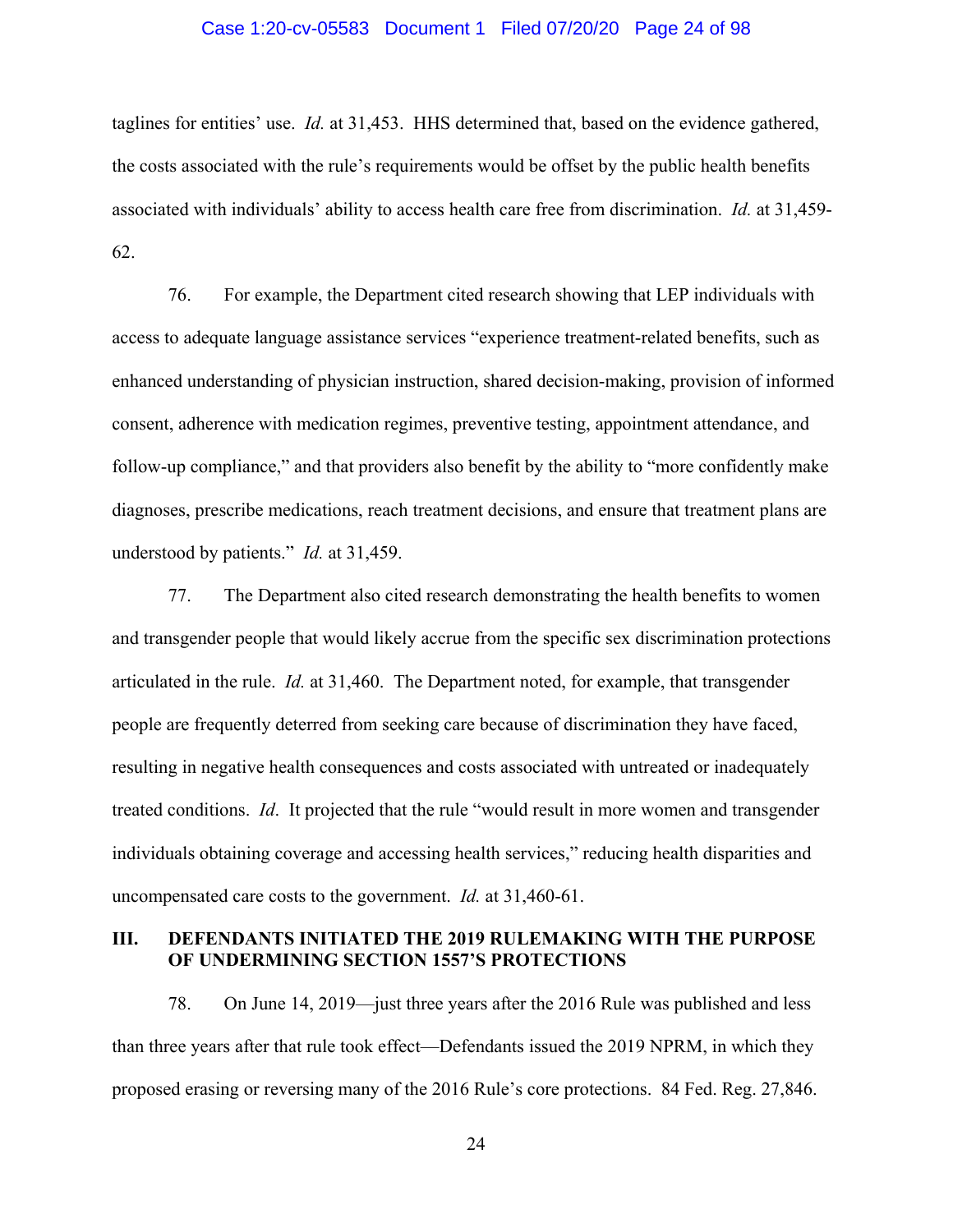#### Case 1:20-cv-05583 Document 1 Filed 07/20/20 Page 25 of 98

79. The 2019 NPRM proposed eliminating the definition of "on the basis of sex," thereby removing express protections based on sex stereotyping, gender identity, and pregnancyrelated conditions; redefining "health program or activity" to newly exclude many private insurers, the FEHB program, Medicaid Part B plans, and many HHS-administered programs from the regulation's reach; weakening the 2016 Rule's language access requirements, including eliminating notice and tagline requirements meant to notify LEP individuals of their rights; eliminating the uniform legal standard for violations of Section 1557; and adding a blanket religious exemption not contained in or authorized by the Section 1557 statute. The 2019 NPRM also proposed "conforming" amendments to HHS's Title IX regulations and several unrelated regulations for grant-making programs run by the Center for Medicare and Medicaid Services. *Id.* at 27,850-51, 27,856, 27,860, 27,865, 27,868, 27,869-70, 27,870-71, 27,883-84.

80. The 2019 NPRM relied heavily on one district court case, *Franciscan Alliance, Inc. v. Burwell*, 227 F. Supp. 3d 660 (N.D. Tex. 2016), to justify the removal of the express gender identity protections contained in the Rule. 84 Fed. Reg. 27,848 n.10. The 2019 NPRM ignored that, in the years since the 2016 Rule was promulgated, most federal courts to consider the question had reached the contrary view, interpreting Section 1557 to prohibit discrimination against transgender people. And, while HHS acknowledged that the questions of whether gender identity and sexual orientation discrimination prohibited by federal sex discrimination laws would likely be resolved by the Supreme Court in the coming term, 84 Fed. Reg. 27,855, the Department nevertheless proceeded with rulemaking without the benefit of the Supreme Court's decision in *Bostock*.

81. During the notice and comment period, HHS received an outpouring of comments opposing the massive rewrite of its Section 1557 implementing regulations. HHS received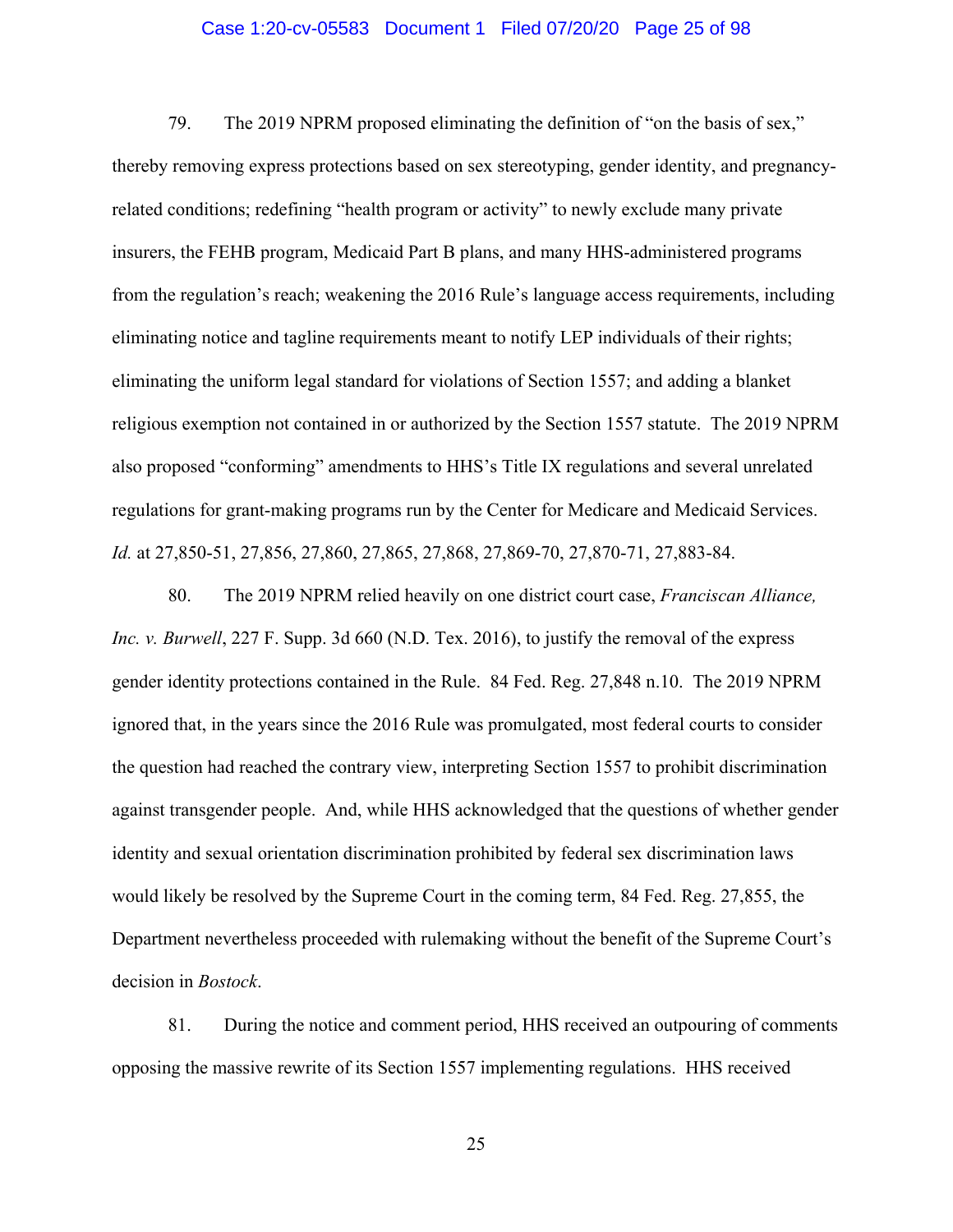### Case 1:20-cv-05583 Document 1 Filed 07/20/20 Page 26 of 98

198,845 comments in response to the 2019 NPRM from individuals, civil rights groups, medical and public health organizations, scholars, members of Congress, state and local agencies, health care providers, individuals, and others. As with the earlier comment periods for the 2013 RFI and 2015 NPRM, thousands of comments opposing the 2019 NPRM described the widespread discrimination against transgender individuals, other LGBTQ people, women and other individuals seeking reproductive health care or with pregnancy-related conditions, LEP individuals, individuals with disabilities, and others, and described the necessity for the robust protections contained in the 2016 regulations.

82. A coalition of 22 state attorneys general, joined by many of the Plaintiffs to this suit, opposed the rule, as did many of Plaintiffs' individual state agencies.<sup>6</sup>

83. As the COVID-19 pandemic worsened in the United States this spring, on April 30, 2020, a similar coalition of 26 state attorneys general urged Defendants to either withdraw the proposed rule or suspend rulemaking during the pandemic.<sup>7</sup> That letter cited data showing that the pandemic was exacerbating health disparities, particularly in communities of color and immigrant communities, and that Section 1557's robust nondiscrimination protections were more critical than ever to protect members of vulnerable groups from being denied adequate care during this unprecedented public health crisis.<sup>8</sup> The letter warned that the publication of a final rule under these circumstances would unnecessarily burden health care providers and that, "[b]y removing critically important protections to help ensure that disproportionately impacted

 $\overline{a}$ 

<sup>6</sup> *Available at* https://www.regulations.gov/document?D=HHS-OCR-2019-0007-142194. 7 *See* Letter from Attorney General Xavier Becerra to Secretary Alex Azar (Apr. 30, 2020),

https://oag.ca.gov/news/press-releases/attorneys-general-becerra-and-healey-urge-hhs-not-finalize-rule-wouldpermit.

 $\overline{\delta}$  *Id.*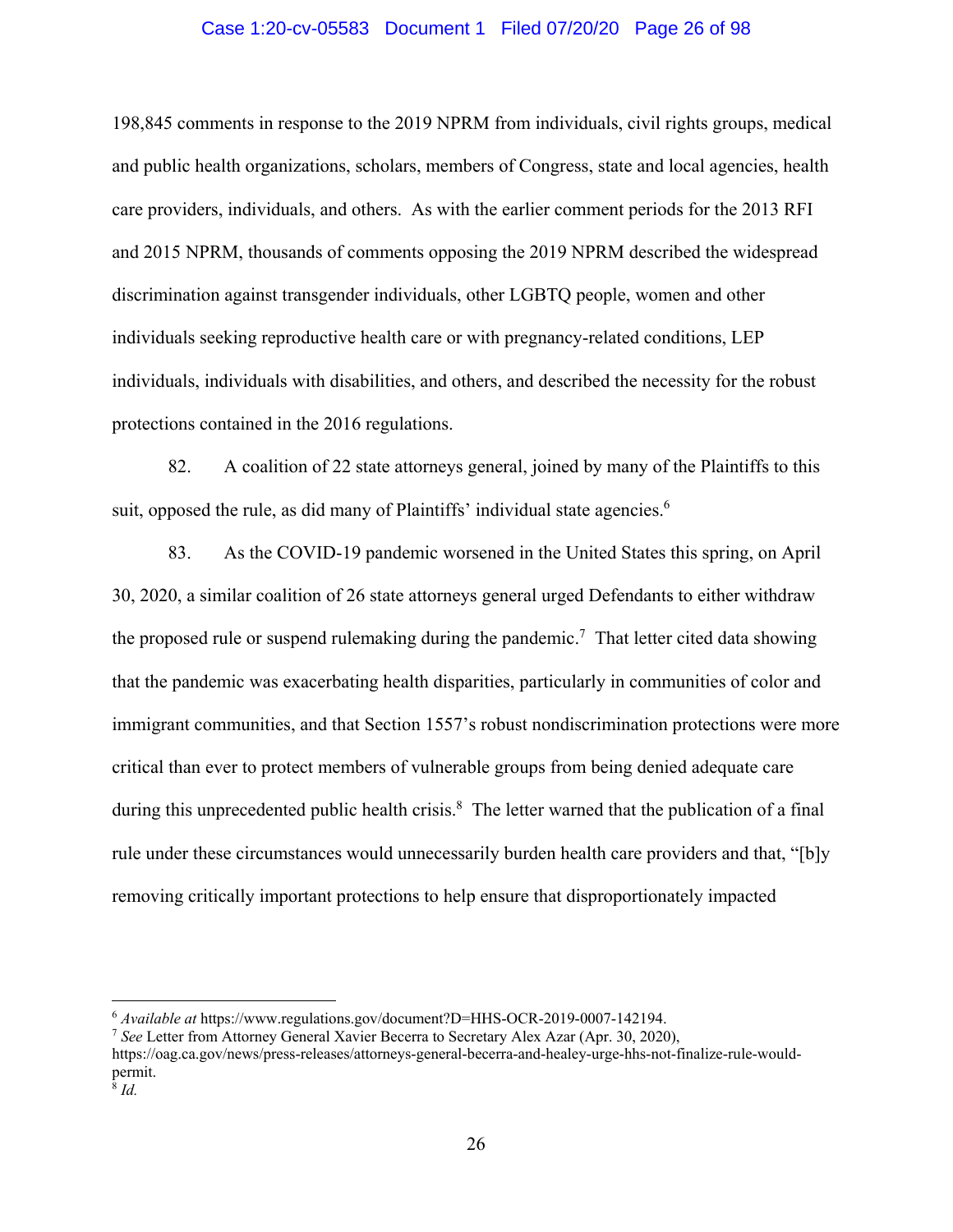### Case 1:20-cv-05583 Document 1 Filed 07/20/20 Page 27 of 98

communities get the care that they need, the Rule would undermine this crucial work and could prove deadly."<sup>9</sup>

84. Nevertheless, Defendants issued a pre-publication version of the 2020 Rule on June 12, 2020, making only insignificant changes to the proposed rule. Three days later, on June 15, 2020, the Supreme Court issued the *Bostock* decision, ruling that the prohibition on discrimination on the basis of sex under Title VII—and, by extension, the other federal statutes prohibiting sex discrimination, including Section 1557—necessarily encompassed discrimination based on transgender status and sexual orientation. 140 S. Ct. at 1737. *Bostock* eviscerated a central premise of the 2020 Rule by confirming that federal sex discrimination prohibitions cover discrimination against someone for being LGBTQ. *Id.* Undeterred, however, Defendants proceeded to publish the Rule, unchanged, in the Federal Register on June 19, 2020.

# **IV. THE 2020 RULE IS ARBITRARY, CAPRICIOUS, AND CONTRARY TO LAW**

85. The 2020 Rule fails to properly account for *Bostock* or the overwhelming weight of case law interpreting Section 1557, the immense evidence before HHS describing the myriad ways in which the proposed Rule will violate Section 1557 and frustrate the ACA's antidiscrimination mandate, and the substantial evidence that the Rule will harm LGBTQ people, women and other individuals seeking reproductive health care or with pregnancy-related conditions, LEP individuals, and other individuals experiencing discrimination that ACA and Section 1557 are intended to protect.

- 86. Specifically, the 2020 Rule:
	- a. strips HHS's Section 1557 regulations of the express protections against discrimination based on gender identity, sex stereotypes, and pregnancy-

 $\overline{a}$ <sup>9</sup> *Id.*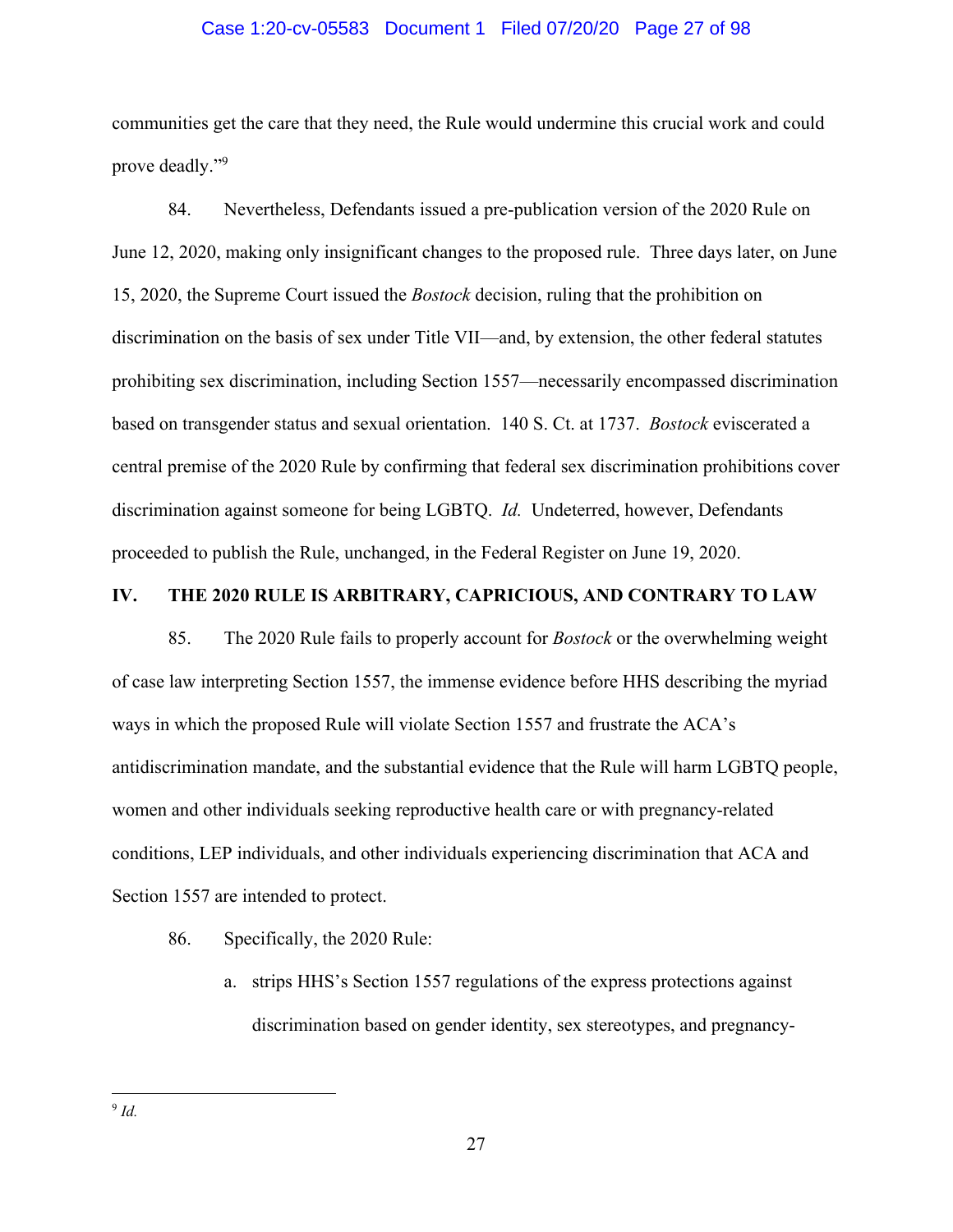related conditions by (1) removing the definition of "on the basis of sex" in 45 C.F.R. § 92.4 that clarified that these are all forms of prohibited sex discrimination, and repeating scores of times throughout the Rule's preamble the Department's legally and factually flawed position that discrimination "on the basis of sex" does not include discrimination against transgender people, *id.* at 37,168, 37,177-80, 37,183-97; and (2) deleting the specific prohibitions on discriminatory treatment of transgender people contained in §§ 92.206-207 of the 2016 regulations, including the prohibition on categorical coverage exclusions on transition-related care and the requirement that "a covered entity shall treat individuals consistent with their gender identity;"

- b. redefines "health program and activity" to newly exclude HHS programs not established under the ACA and health insurers not "principally engaged" in providing health treatments and services (except with respect to those insurers' plans on the marketplace or that directly receive federal funding) from the regulation's scope, *id.* at 37,244-45 (§ 92.3);
- c. guts the 2016 Rule's detailed language access requirements, including deleting the notice and tagline requirements, removing the sample nondiscrimination notices and taglines contained in the 2016 Rule, and giving covered entities broad discretion to decide for themselves whether to provide language access services at all based on a lenient four-factor test that fails to account for individualized language needs of LEP individuals, *id.* at 37,245- 46 (§ 92.101);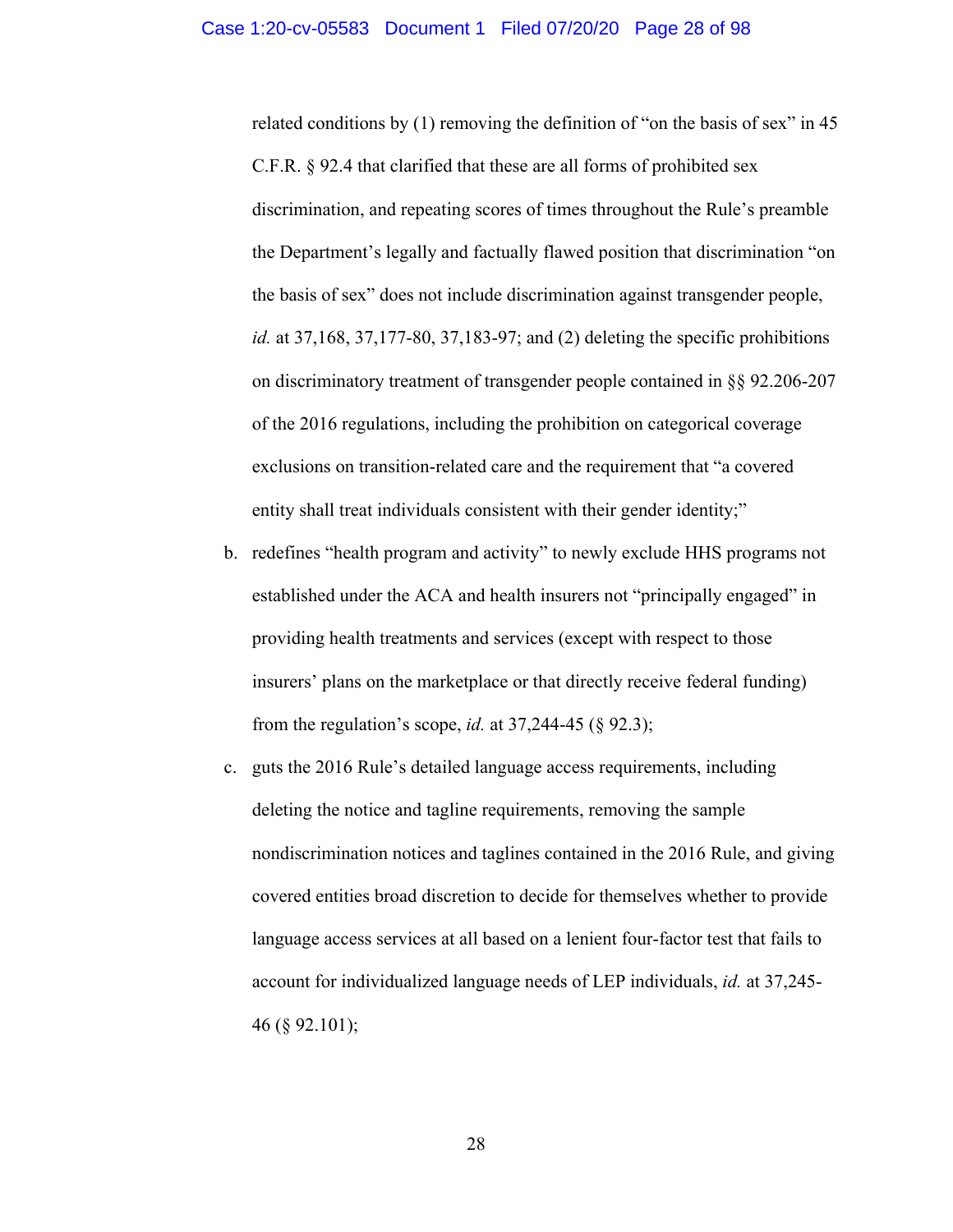- d. adopts broad religious exemptions not authorized by Section 1557's statutory language, effectively permitting religiously-affiliated providers and insurers to limit or deny care and coverage to patients and consumers for discriminatory reasons, *id.* at 37,205, 37,207-08;
- e. removes the 2016 Rule's uniform enforcement standard and adopts a fractured, piecemeal approach with different enforcement mechanisms for different protected classes, *id.* at 37,162;
- f. amends HHS's Title IX implementing regulations to incorporate religious exemptions broader than those required by Title IX, deleting the specific prohibition on "[a]iding or perpetuating discrimination against any person by providing significant assistance to any agency, organization, or person which discriminates on the basis of sex in providing any aid, benefit or service to students or employees;" *id.* at 37,207-08, and
- g. strikes existing express prohibitions on sexual orientation and gender identity discrimination from grant program requirements for managed care programs and the Programs for All-Inclusive Care for the Elderly ("PACE") program, which are wholly unrelated to Section 1557 or the ACA. *Id.* at 37,218-19.

87. In rolling back these protections, the Department did not attempt to rebut its earlier factual findings showing the pervasiveness of discrimination and health barriers to transgender people, women and others seeking reproductive health care, LEP individuals, and members of other protected groups, nor could it, as the administrative records developed through the 2013 RFI, 2015 NPRM, and 2019 NPRM demonstrate the significant and ongoing barriers to health care imposed by discrimination by health care providers and health insurers. Unlike the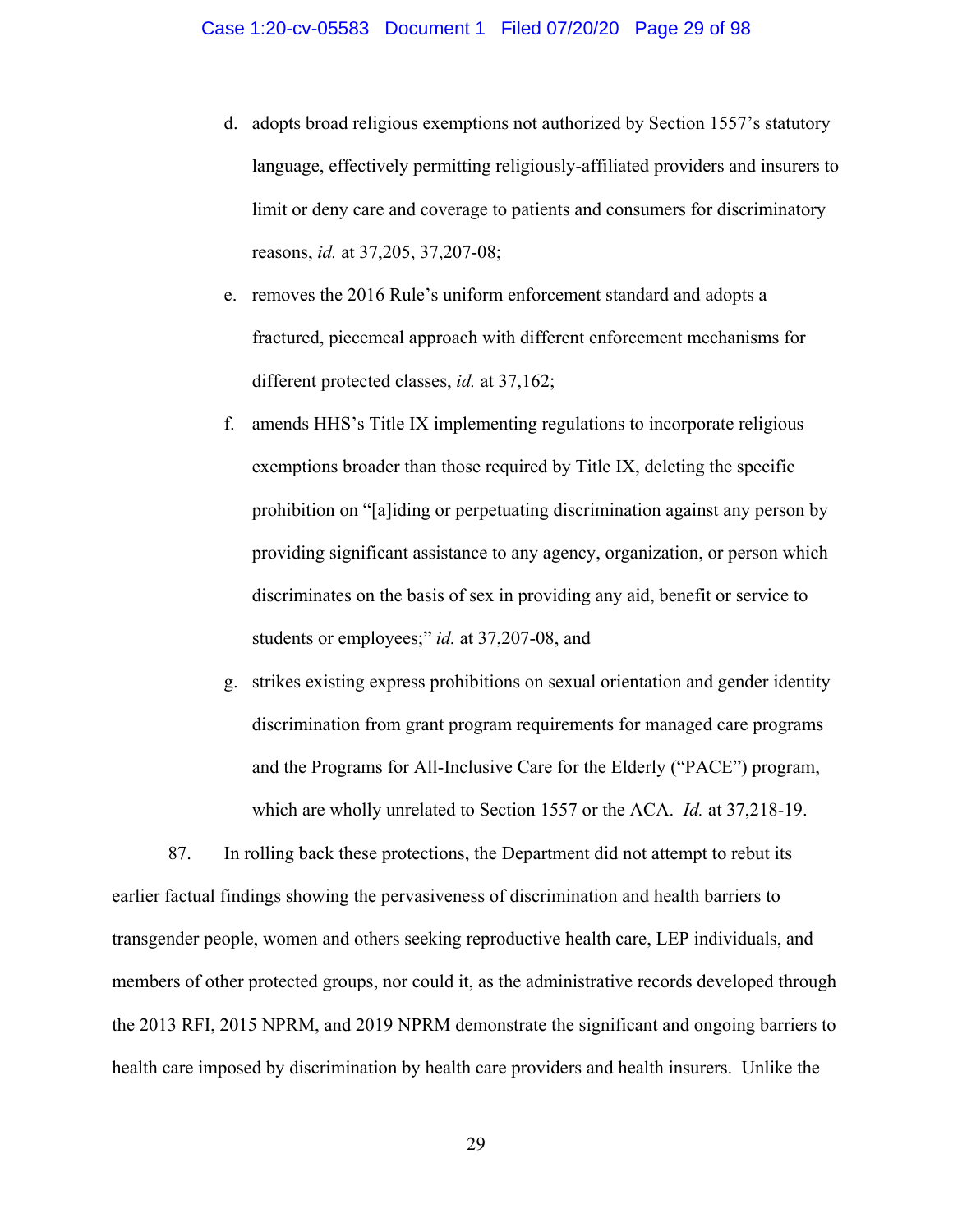#### Case 1:20-cv-05583 Document 1 Filed 07/20/20 Page 30 of 98

2016 Rule, which properly considered the public health costs of delayed or denied care resulting from discrimination in its cost-benefit analysis, the Department's regulatory impact analysis in the 2020 Rule was silent on adverse public health effects, and the related costs to individuals, state and local governments, providers, and insurers, rendering the cost-benefit analysis fundamentally flawed and unreliable.

88. The 2020 Rule's amendments to the existing Section 1557 regulations, individually and collectively, violate Section 1554 of the ACA, 42 U.S.C. § 18114, because they create unreasonable barriers to care, impede timely access to health care services, and limit the availability of health care treatments. Moreover, the Rule's language access provisions interfere with communications regarding a full range of treatment options between LEP patients and their providers, and restrict the ability of health care providers to provide full disclosure of all relevant information to LEP patients making health care decisions.

# **A. The 2020 Rule's elimination of express sex discrimination protections for transgender people and individuals with pregnancy-related conditions is arbitrary, capricious, and contrary to law.**

89. The 2020 Rule's removal of the definition of "on the basis of sex" from HHS's Section 1557 regulations, which removes gender identity, sex stereotyping, and pregnancyrelated conditions as forms of expressly prohibited sex discrimination, is contrary to law because it conflicts with well-established judicial interpretations of Section 1557 and other federal civil rights laws prohibiting discrimination on the basis of sex, including the Supreme Court's recent decision in *Bostock* holding that discrimination based on transgender status or sexual orientation is discrimination on the basis of sex. The Rule is also arbitrary and capricious because it disregards *Bostock* and the weight of applicable federal case law holding that prohibited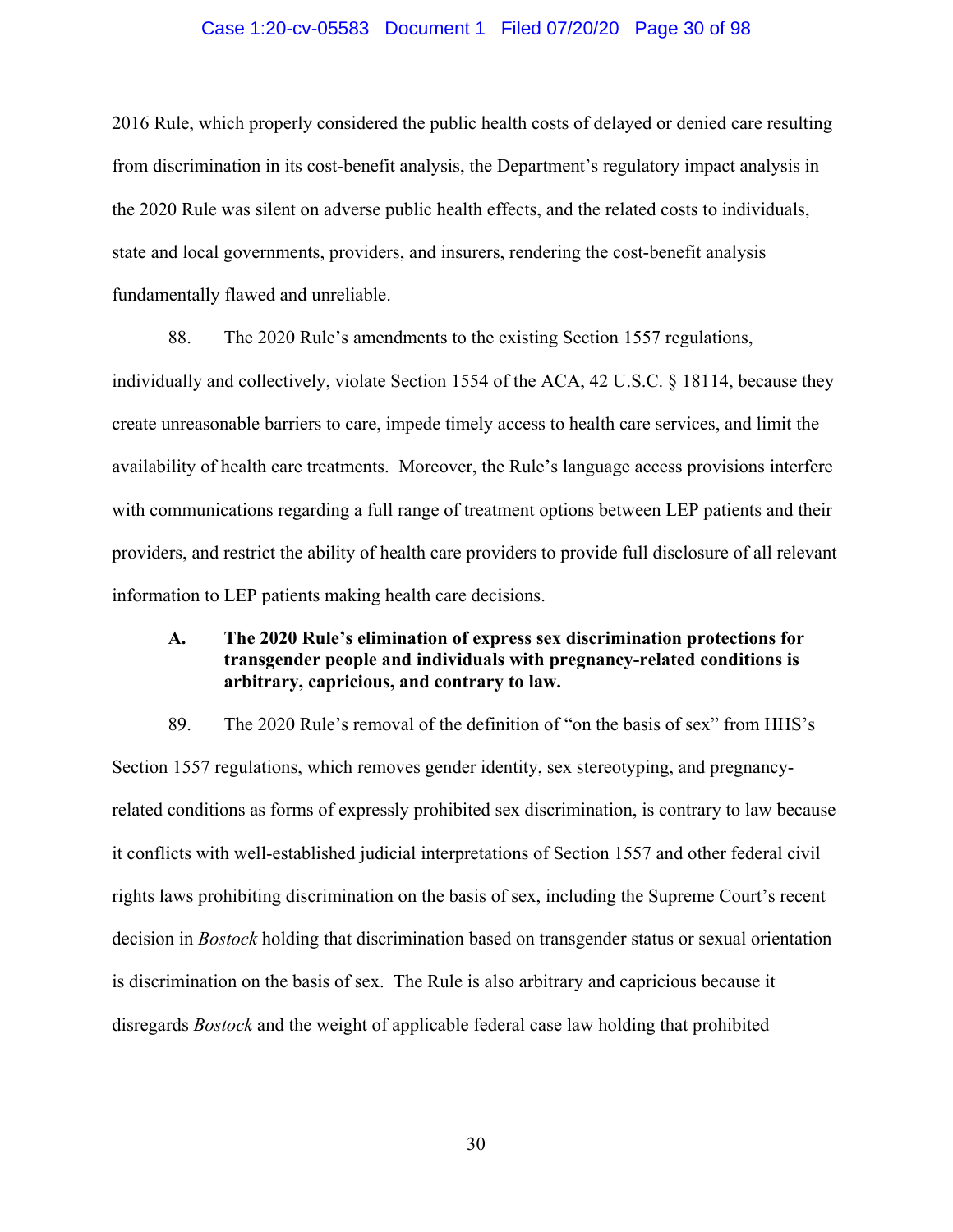#### Case 1:20-cv-05583 Document 1 Filed 07/20/20 Page 31 of 98

discrimination on the basis of sex includes discrimination based on sex stereotypes, gender identity, sexual orientation, and pregnancy-related conditions.

90. Section 1557 incorporates Title IX's prohibition on discrimination "on the basis of sex," and that prohibition must therefore be construed consistently with Title IX. The Supreme Court has consistently recognized that Title IX must be construed expansively to "accord it a sweep as broad as its language," *North Haven Board of Education v. Bell*, 456 U.S. 512, 521 (1982), and, therefore "covers a wide range of intentional unequal treatment" on the basis of sex, *Jackson v. Birmingham Board of Education*, 544 U.S. 167, 175 (2005). Accordingly, Section 1557 contains similarly broad protections against the various forms of discrimination "on the ground prohibited under" Title IX, *i.e.*, on the basis of sex, in the health care context. 42 U.S.C. § 18116(a).

91. The Supreme Court's 1989 decision in *Price Waterhouse v. Hopkins*, 490 U.S. 228 (1989), established that Title VII prohibits discrimination based on sex stereotypes. Since then, federal courts have consistently interpreted other federal laws prohibiting sex discrimination, including Title IX and Section 1557, to similarly prohibit discrimination based on sex stereotypes. The 2020 Rule's removal of the express prohibition on sex stereotyping as a form of prohibited discrimination conflicts with this well-established case law.

92. Even before the Supreme Court's June 15, 2020 decision in *Bostock* confirming that federal sex discrimination protections forbid discrimination against LGBTQ people based on gender identity, transgender status, sexual orientation, or sex stereotyping, numerous federal appeals courts had already held that LGBTQ people were protected against discrimination on these bases. *See, e.g.*, *Zarda v. Altitude Express, Inc.*, 883 F.3d 100, 131-32 (2d Cir. 2018) (en banc) (sexual orientation discrimination is a form of sex discrimination under Title VII), *aff'd*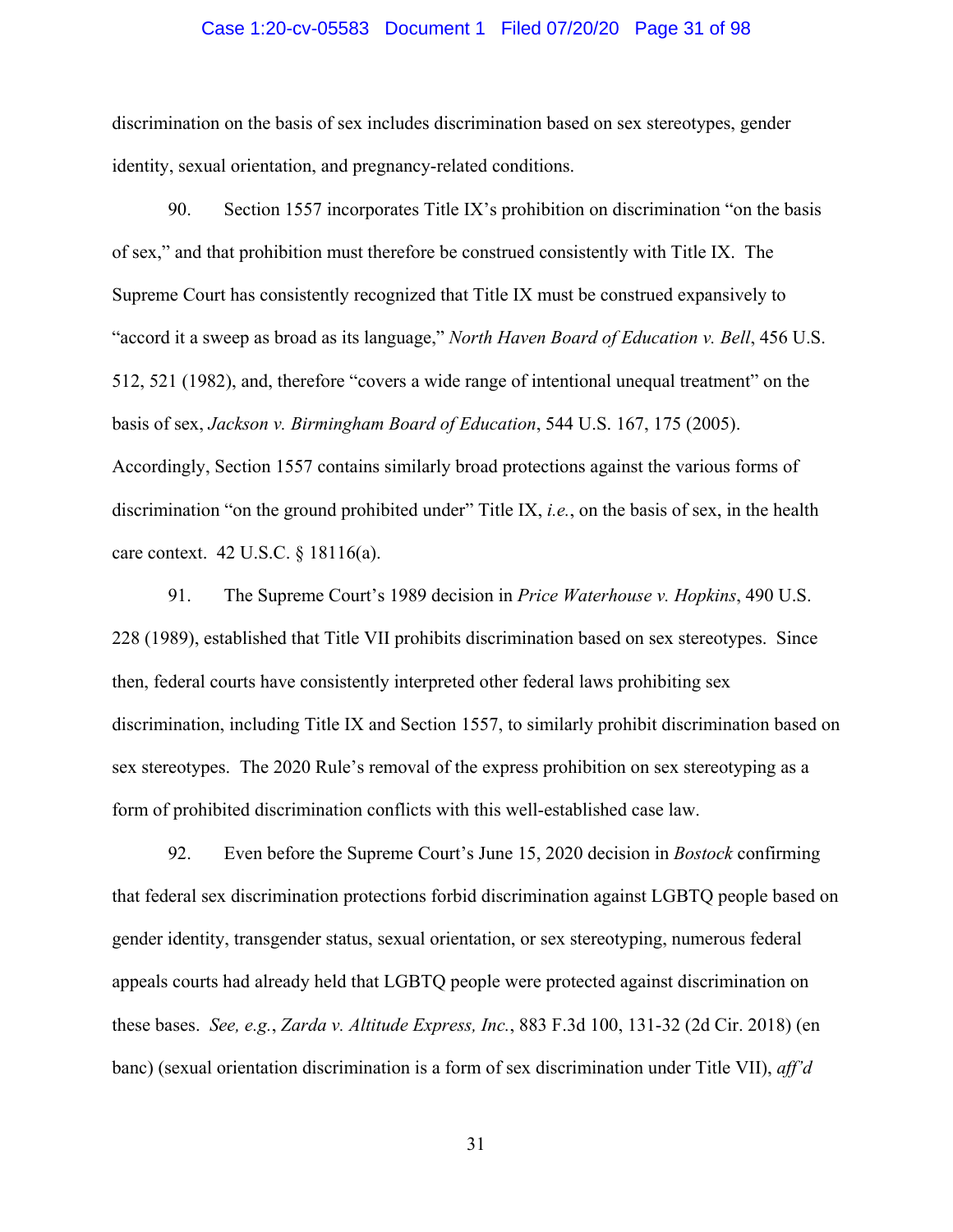#### Case 1:20-cv-05583 Document 1 Filed 07/20/20 Page 32 of 98

*sub nom.*, *Bostock*, 140 S. Ct. at 1754; *Hively v. Ivy Tech Cmty. Coll. of Ind.*, 853 F.3d 339, 351- 52 (7th Cir. 2017) (en banc) (same); *EEOC v. R.G. & G.R. Harris Funeral Homes, Inc.*, 884 F.3d 560, 574-75 (6th Cir. 2018) (discrimination against transgender employee based on sex stereotypes and transgender status violated Title VII), *aff'd sub nom.*, *Bostock*, 140 S. Ct. at 1754; *Whitaker v. Kenosha Unified Sch. Dist. No. 1 Bd. of Educ.*, 858 F.3d 1034, 1049-50, 1054 (7th Cir. 2017) (discrimination against transgender student was sex discrimination in violation of Title IX and the Fourteenth Amendment's Equal Protection Clause); *Dodds v. U.S. Dep't of Educ*., 845 F.3d 217, 222 (6th Cir. 2016) (transgender girl denied access to girls' restroom likely to succeed on Title IX claim); *Glenn v. Brumby*, 663 F.3d 1312, 1321 (11th Cir. 2011) (discrimination against transgender employee, which violated Fourteenth Amendment's Equal Protection Clause, would also violate Title VII); *Barnes v. City of Cincinnati*, 401 F.3d 729, 740- 41 (6th Cir. 2005) (transgender employee stated Title VII claim under sex stereotyping theory); *Smith v. City of Salem*, 378 F.3d 566, 572 (6th Cir. 2004) (same); *Schwenk v. Hartford*, 204 F.3d 1187, 1200-02 (9th Cir. 2000) (transgender plaintiff stated sex discrimination claim under Gender Motivated Violence Act); *Rosa v. Park W. Bank & Tr. Co.*, 214 F.3d 213, 216 (1st Cir. 2000) (transgender customer stated sex discrimination claim under Equal Credit Opportunity Act).

93. Consistent with this precedent, federal district courts have consistently interpreted Section 1557 to prohibit health care discrimination against transgender people. *See Flack v. Wis. Dep't of Health Servs.*, 395 F. Supp. 3d 1001, 1014-22 (W.D. Wis. 2019) (holding state Medicaid program's categorical exclusion on gender-confirming treatments and services violated Section 1557, the Medicaid Act, and the Fourteenth Amendment's Equal Protection Clause, and permanently enjoining the exclusion); *Boyden v. Conlin*, 341 F. Supp. 3d 979, 997, 1002-03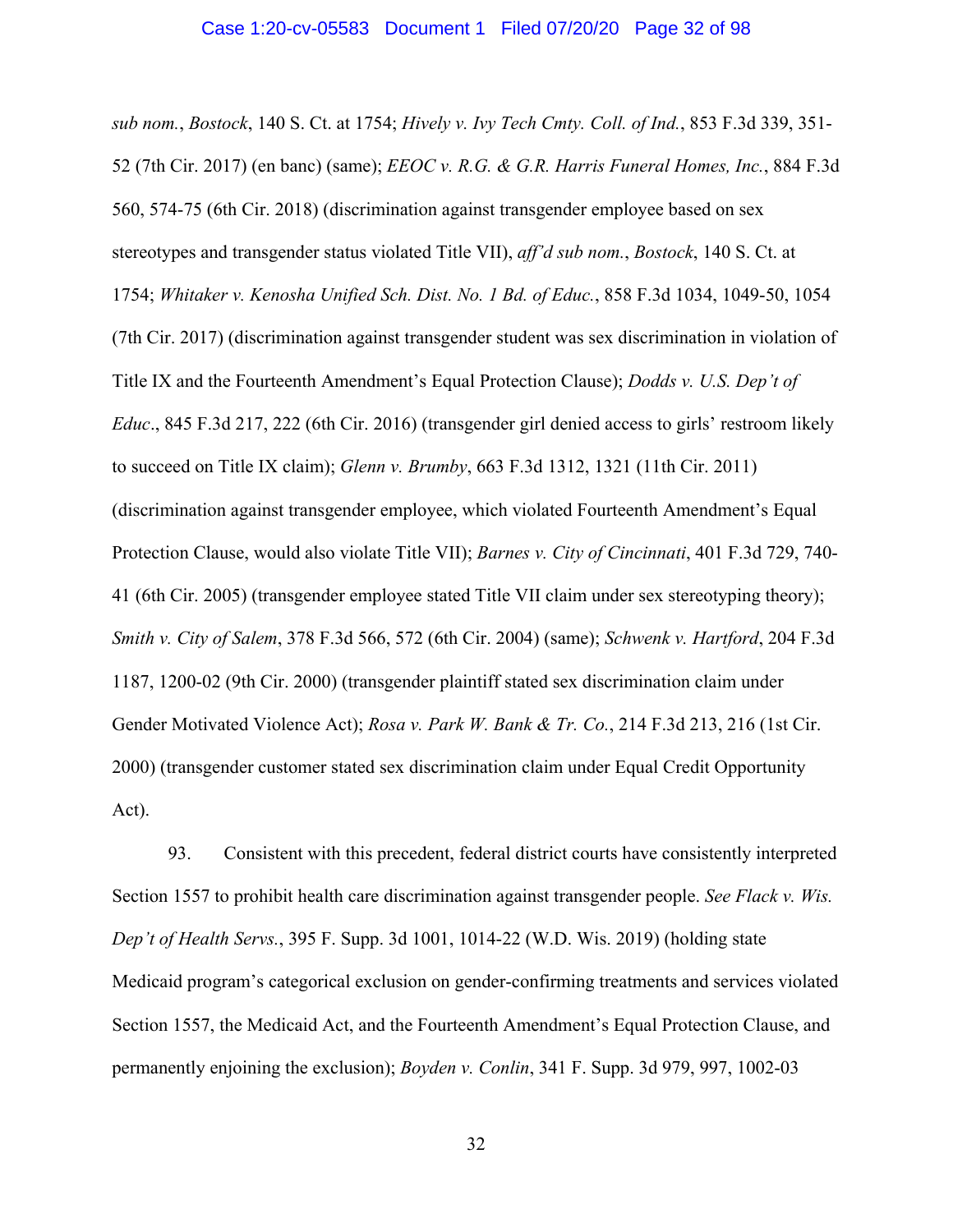#### Case 1:20-cv-05583 Document 1 Filed 07/20/20 Page 33 of 98

(W.D. Wis. 2018) (holding similar exclusion under state employee health plan violated Section 1557, Title VII, and the Equal Protection Clause); *Tovar v. Essentia Health*, 342 F. Supp. 3d 947, 953 (D. Minn. 2018) (finding that "Section 1557 . . . prohibits discrimination on the basis of gender identity."); *Prescott v. Rady Children's Hosp.-San Diego*, 265 F. Supp. 3d 1090, 1099 (S.D. Cal. 2017) (recognizing that "discrimination on the basis of transgender identity is discrimination on the basis of sex" cognizable under Section 1557).

94. Defendants, in promulgating the 2020 Rule, ignored or discounted this case law the reasoning of which was validated by the Supreme Court's decision in *Bostock*. Instead, Defendants relied on: decisions from the *Franciscan Alliance* case in the Northern District of Texas adopting a contrary interpretation (now abrogated by *Bostock*), *Franciscan All., Inc. v. Burwell*, 227 F. Supp. 3d 660 (N.D. Tex. 2016), *Franciscan All., Inc. v. Azar*, 414 F. Supp. 3d 928 (N.D. Tex. 2019); *dissenting* opinions from circuit cases concluding that federal sex discrimination laws prohibit sexual orientation and gender identity discrimination; and the Department of Justice's since-rejected arguments contained in Supreme Court briefing in *Bostock*. *See* 85 Fed. Reg. 37,179 n.83, 37,194 n. 201. HHS's flawed legal analysis was unsupportable at the time the Rule was promulgated. But even if this legal authority had been sufficient when the 2019 NPRM was published—which it was not—none of this analysis survives *Bostock*. The 2020 Rule's continued reliance on this authority for its revisions is arbitrary, capricious, and contrary to law.

95. In the 2019 NPRM, the Department recognized "the likelihood that the Supreme Court will be addressing the issue in the near future" of whether federal sex discrimination statutes prohibit discrimination on the basis of transgender status and sexual orientation, and that the expected decision in *Bostock* and its companion cases "will likely have ramifications for the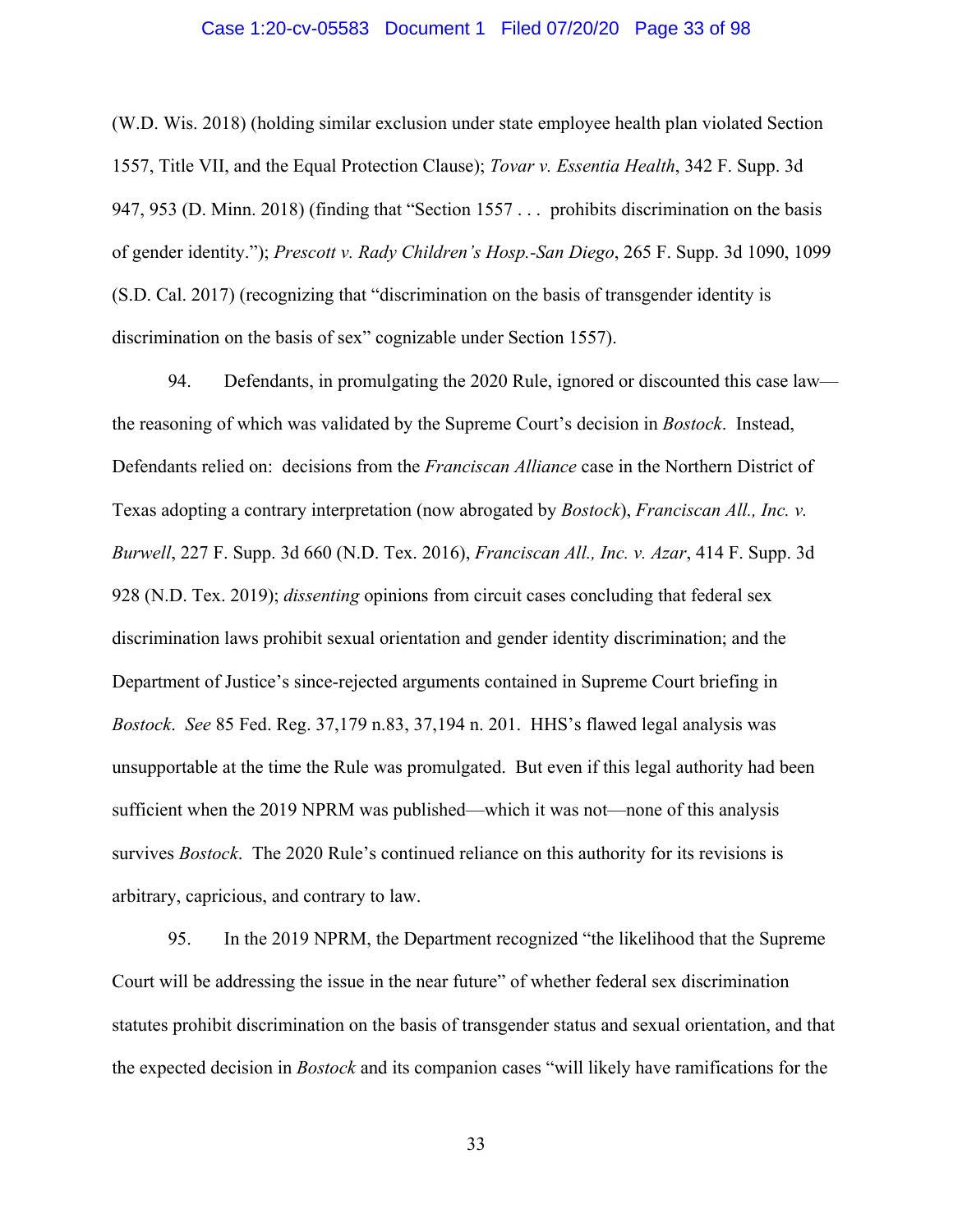#### Case 1:20-cv-05583 Document 1 Filed 07/20/20 Page 34 of 98

definition of 'sex'" under Section 1557. 84 Fed. Reg. 27,855, 27,857. Yet, when *Bostock* ultimately contradicted their favored position, Defendants promulgated the Rule anyway, without altering their entirely rebuked theory that sex discrimination protections are only based on an alleged "biological binary of male and female," 85 Fed. Reg. 37,178, n.74, or otherwise attempting to explain how the purported legal justifications for the Rule survived *Bostock*. The Department's decision to do so was arbitrary, capricious, and contrary to law.

96. Gender identity is an innate, internal sense of one's sex—*i.e.*, being male, female, or nonbinary—and is a basic, immutable part of every person's core identity. Transgender people have a gender identity that is different than the sex they were assigned at birth. The 2020 Rule's removal of the mandate that covered entities treat transgender people consistent with their gender identity—and its elimination of the express prohibition on discriminatory insurance coverage policies (including categorical exclusions or limitations on transition-related treatments and services)—arbitrarily and capriciously disregards the strong record evidence that failing to respect transgender people's gender identity in health care settings is discriminatory, harmful, and increases the likelihood that they will experience delay or denial of necessary care. Defendants' failure to properly consider the harms to transgender people's health and well-being was arbitrary and capricious.

97. In addition, the 2020 Rule's removal of pregnancy-related conditions as recognized forms of sex discrimination was arbitrary, capricious, and contrary to law because it failed to account for, and is at odds with, settled case law holding that unlawful discrimination on the basis of sex includes discrimination based on pregnancy status. *See UAW v. Johnson Controls, Inc.*, 499 U.S. 187, 198-99 (1991); *Newport News Shipbuilding & Dry Dock Co. v.*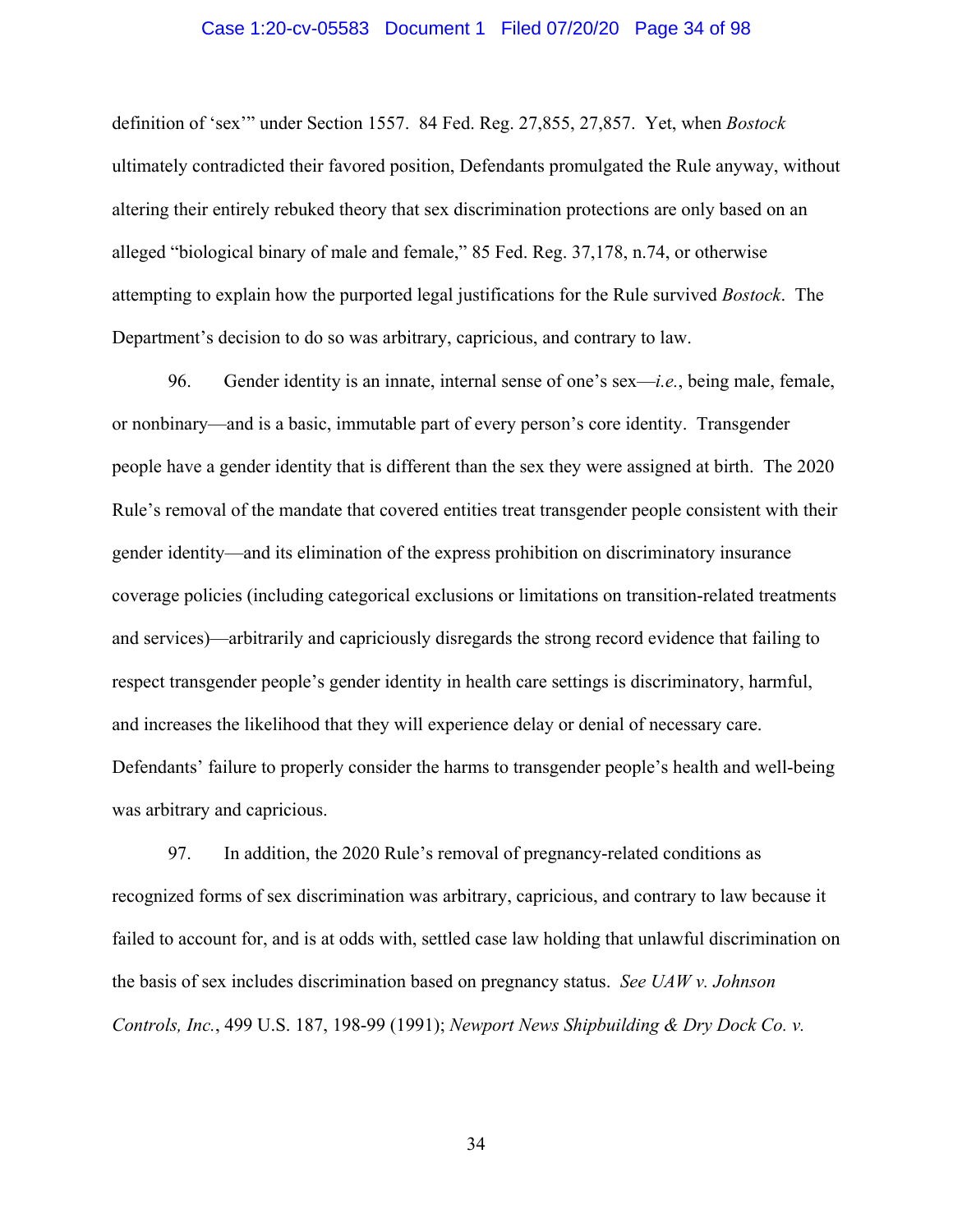#### Case 1:20-cv-05583 Document 1 Filed 07/20/20 Page 35 of 98

*EEOC*, 462 U.S. 669, 684 (1983); *DeMarco v. CooperVision, Inc.*, 369 F. App'x 254, 255 (2d Cir. 2010).

98. The 2020 Rule's removal of specific requirements for equal access to health care programs and specific prohibitions against discrimination on the basis of sex in health insurance coverage and benefit design is also arbitrary, capricious, and not in accordance with law. *See* 85 Fed. Reg. 37,183-201 (discussing 2016 Rule provisions codified at 45 C.F.R. §§ 92.206, 92.207). Elimination of the 2016 Rule's explicit prohibition on discriminatory insurance plan benefit design, codified at 45 C.F.R. § 92.207, conflicts with the ACA and will hurt patients. *See* 85 Fed. Reg. 37,176-177. It will allow insurers to discriminate in benefit design by, for example, meeting the minimum requirements necessary to be certified, but shaping the plan so that all of the benefits necessary to treat certain conditions are placed in the highest cost-sharing tier.

# **B. The 2020 Rule's exclusion from the Rule's scope of health insurers not "principally engaged in the business" of providing health treatments and services, as well as many HHS-administered programs, is arbitrary, capricious, and contrary to law.**

99. The statutory text of Section 1557 unambiguously provides that Section 1557's prohibitions apply to "any health program or activity, *any part of which* is receiving Federal financial assistance, including credits, subsidies, or contracts of insurance, or under *any* program or activity that is administered by an Executive Agency or any entity established under this title (or amendments)." 42 U.S.C.  $\S$  18116(a) (emphases added). By these express terms—which are consistent with the central objective of the ACA to combat discrimination in both the provision of health care services and health insurance—the law applies to *all* of the operations of health providers, health systems, insurance companies, state and local agencies, and other covered entities that receive any federal financial assistance.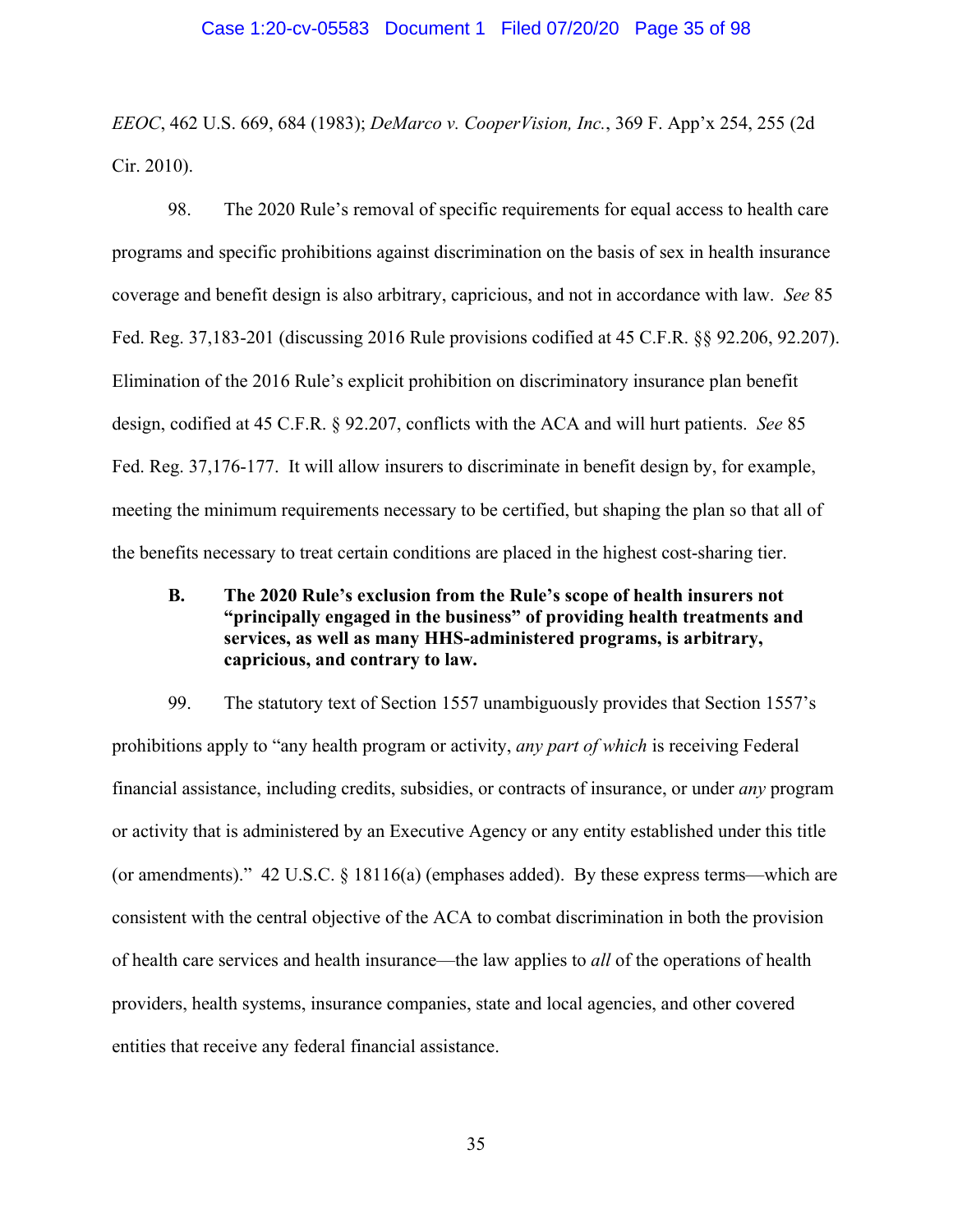#### Case 1:20-cv-05583 Document 1 Filed 07/20/20 Page 36 of 98

100. The 2020 Rule dramatically narrows the scope of entities covered under Section 1557 in two ways, both in direct contravention of the plain text of the statute. In so doing, the 2020 Rule arbitrarily and capriciously undermines the purpose of the ACA, namely, to increase access to quality, affordable care in a nondiscriminatory manner.

101. First, the Rule purports to limit Section 1557's reach *only* to HHS programs established under Title I of the ACA, and not to other HHS programs or health programs or activities administered by other federal agencies. 85 Fed. Reg. 37,170. This limitation is contrary to Section 1557's plain text, which applies Section 1557 to "*any* program or activity that is administered by an Executive Agency *or* any entity established under this title," 42 U.S.C. § 18116(a) (emphases added). Defendants turn Section 1557's text on its head by attempting to exclude from Section 1557's scope all health programs or activities administered by HHS and other executive agencies *except* for those programs established by HHS under Title I of the ACA. This erroneous construction is arbitrary, capricious, and contrary to Section 1557's mandate.

102. Second, the 2020 Rule purports to exclude the operations of entities not "principally engaged in the business of healthcare," narrowly and arbitrarily defining "healthcare" to exclude the provision of health *insurance*. 85 Fed. Reg. 37,244-45 (§ 91.2(b)-(c). As the plain text of the statute and the 2016 Rule explain, Section 1557 applies to all of the operations of any health insurer and other health programs and activities, if some part of that insurer's operations received federal financial assistance or if that insurer offered a plan on an exchange. 42 U.S.C. § 18116(a); 81 Fed. Reg. 31,430-31. For example, if a health insurer offered an insurance plan on an exchange, Section 1557's protections apply to all of the insurer's other plans and products, such as private employer-based health plans. Now, under the 2020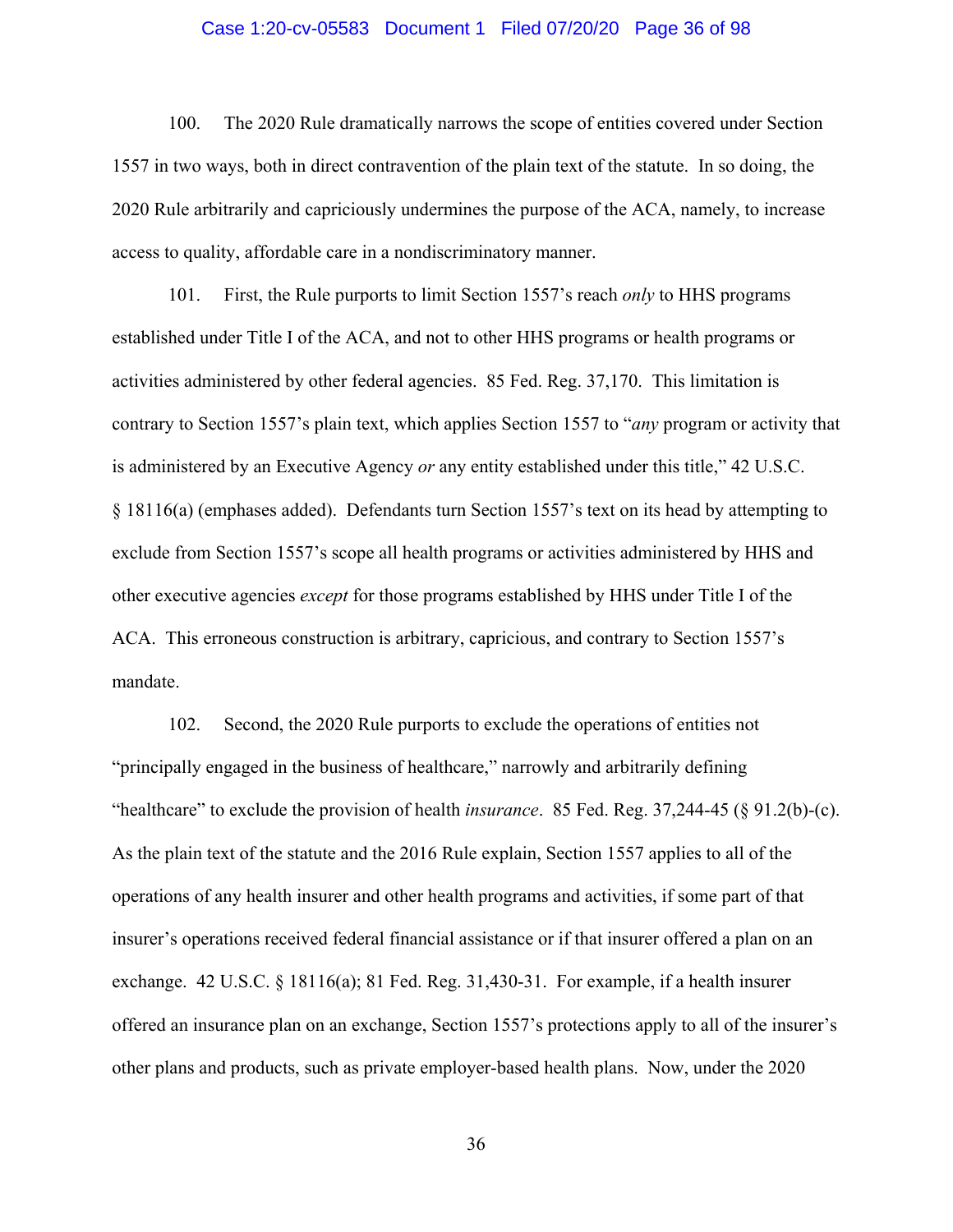#### Case 1:20-cv-05583 Document 1 Filed 07/20/20 Page 37 of 98

Rule, any individual not on a marketplace plan or plan that receives federal financial assistance experiencing discrimination on *any* prohibited basis will be unable to challenge that discrimination through OCR's administrative enforcement process.

103. This redefinition impermissibly narrows the broad definition of "covered entity" contained in the statute itself; improperly attempts to rewrite the statute by replacing the word "health" with "healthcare;" arbitrarily defines "healthcare" to exclude health insurance; and, by excluding many insurance beneficiaries from Section 1557's protections, frustrates the ACA's antidiscrimination mandate and central purpose of expanding nondiscriminatory access to health services and insurance. Contrary to Section 1557's statutory mandate, the Rule will wrongfully exclude private insurers, the FEHB program, and Medicare Part B plans, among others, from the Rule's scope.

104. For these reasons, the 2020 Rule's redefinition of covered "health program or activity" and the purported limitations on Section 1557's scope resulting from that redefinition, are arbitrary, capricious, and contrary to law.

## **C. The 2020 Rule's elimination of critical language access protections is arbitrary, capricious, and contrary to law.**

105. Section 1557 incorporates Title VI's prohibition on national origin discrimination, 42 U.S.C. § 2000d, under which federal funding recipients are obligated to provide meaningful access to their programs to LEP individuals. *See Lau v. Nichols*, 414 U.S. 563, 568-59 (1974).

106. To effectuate Section 1557's prohibition on national origin discrimination, and recognizing the systemic barriers to health care faced by LEP individuals, the 2016 Rule contained strong protections intended "to provide meaningful access to *each individual* with limited English proficiency eligible to be served or likely to be encountered in [a covered entity's] health programs and activities." 81 Fed. Reg. 31,470 (§ 92.201(a)) (emphasis added).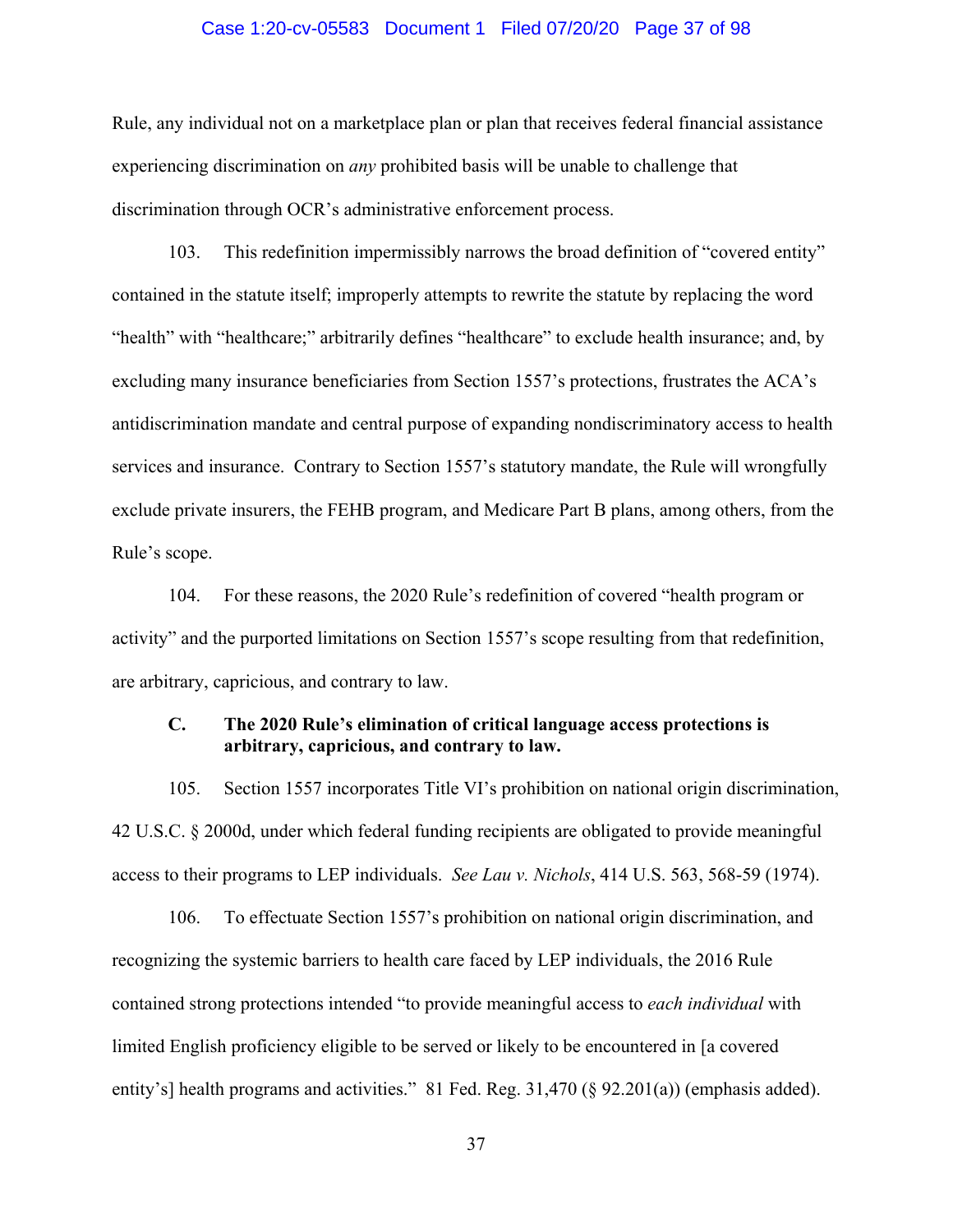#### Case 1:20-cv-05583 Document 1 Filed 07/20/20 Page 38 of 98

The 2016 Rule's focus on providing meaningful language access to *individuals* was consistent with Section 1557's prohibition on discrimination against "an individual," 42 U.S.C. § 18116(a), not on LEP individuals as a group. The 2016 Rule provided that language assistance services "must be provided free of charge, be accurate and timely, and protect the privacy and independence of the individual with limited English proficiency." 81 Fed. Reg. 31,470  $(\S$  92.201(c)).

107. To determine covered entities' compliance with Section 1557, the 2016 Rule established standards by which HHS could determine whether an *individual* was provided meaningful access to a health program or activity through adequate language assistance services, using a two-part inquiry. 81 Fed. Reg. 31,470 (§ 92.201(b)). This inquiry required HHS to: "(1) [e]valuate, and give substantial weight to, the nature and importance of the health program or activity and the particular communication at issue, to the individual with limited English proficiency; and (2) [t]ake into account other relevant factors, including whether a covered entity has developed and implemented an effective written language access plan, that is appropriate to its particular circumstances, to be prepared to meet its obligations . . . ." *Id*.

108. Contrary to the statutory text, the 2020 Rule removes the requirement of providing adequate language assistance services to LEP individuals, requiring merely that a covered entity "take reasonable steps to ensure meaningful access to [its] programs and activities by limited English proficient individuals" in general. 85 Fed. Reg. 37,245 (§ 92.101(a)).

109. In addition, the 2020 Rule requires covered entities to provide language assistance services only after a self-assessment undertaken by the covered entities themselves. 85 Fed. Reg. 37,245 (§ 92.101(b)). An entity must consider: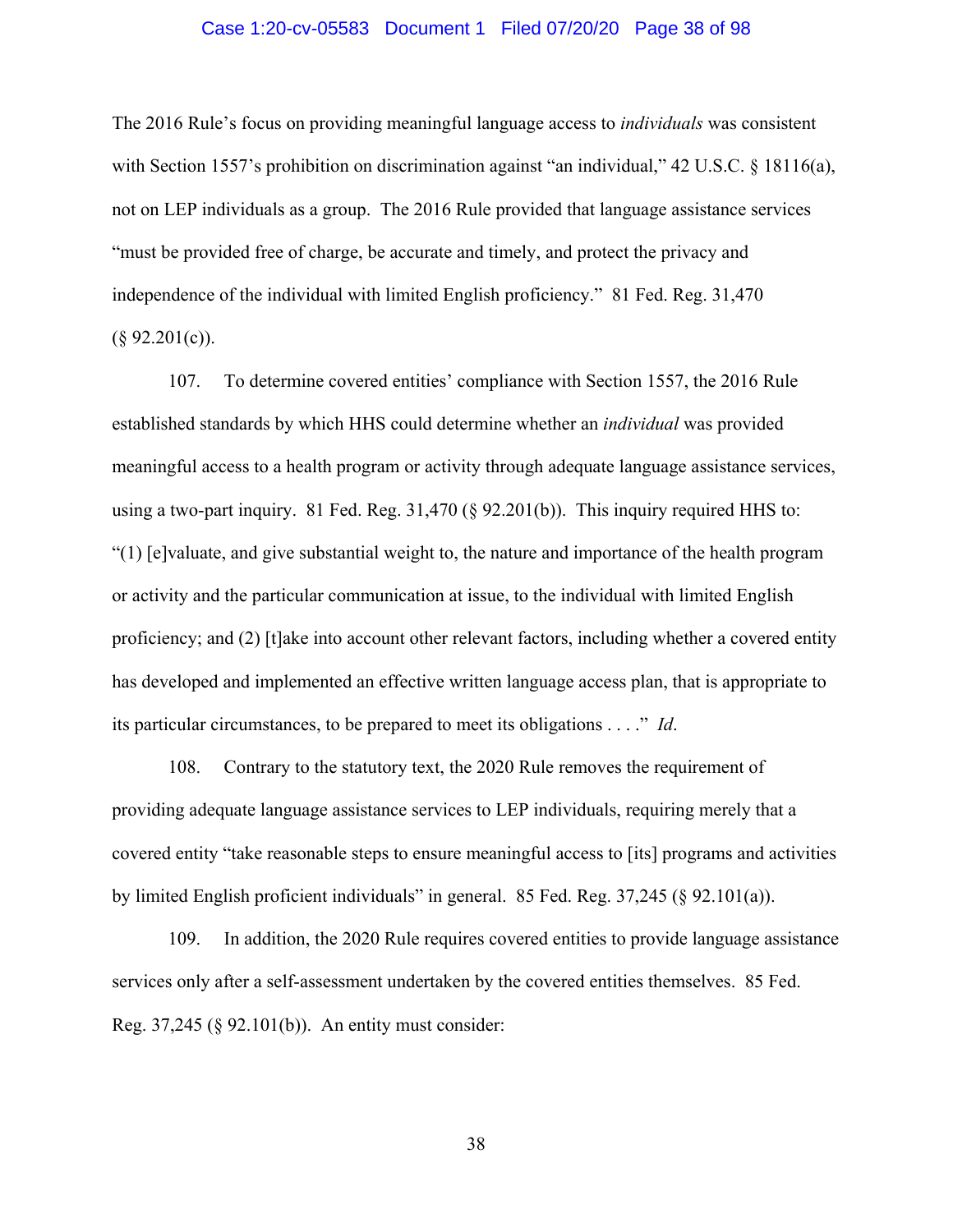#### Case 1:20-cv-05583 Document 1 Filed 07/20/20 Page 39 of 98

(i) [t]he number or proportion of limited English proficient individuals eligible to be served or likely to be encountered in the eligible service population; (ii) [t]he frequency with which LEP individuals come in contact with the entity's health program, activity, or service; (iii) [t]he nature and importance of the entity's health program, activity, or service; and

(iv) [t]he resources available to the entity and costs.

*Id.* Thus, HHS authorizes entities to decide, in the first instance, that they serve too few LEP individuals or have insufficient resources to warrant providing language assistance services. The Rule imposes certain requirements—including that language assistance services be offered free of charge—*only* when the entity has determined, based on its self-assessment, that it is obligated to provide such services at all. *Id*.

110. The 2020 Rule thus abandons the individualized assessments mandated by Section 1557 to ensure that every individual can seek and obtain health treatments, services, and insurance. In so doing, the 2020 Rule will likely result in many covered entities denying meaningful language assistance services to many LEP individuals. Even for entities in jurisdictions with stronger protections under state law, HHS's abandonment of these requirements will force state governments to assume the sole enforcement role for such protections.

111. The 2020 Rule's revision, which now authorizes covered entities to make a selfdetermination about whether to offer any language assistance services at all, with no specific directives or guidance on how an entity should weigh the factors in the four-factor inquiry, is arbitrary and capricious.

112. The 2020 Rule also deletes the existing regulation's notice and tagline requirements, and the sample translated notices and taglines that HHS previously provided to covered entities. The 2016 Rule mandated that covered entities notify LEP individuals of their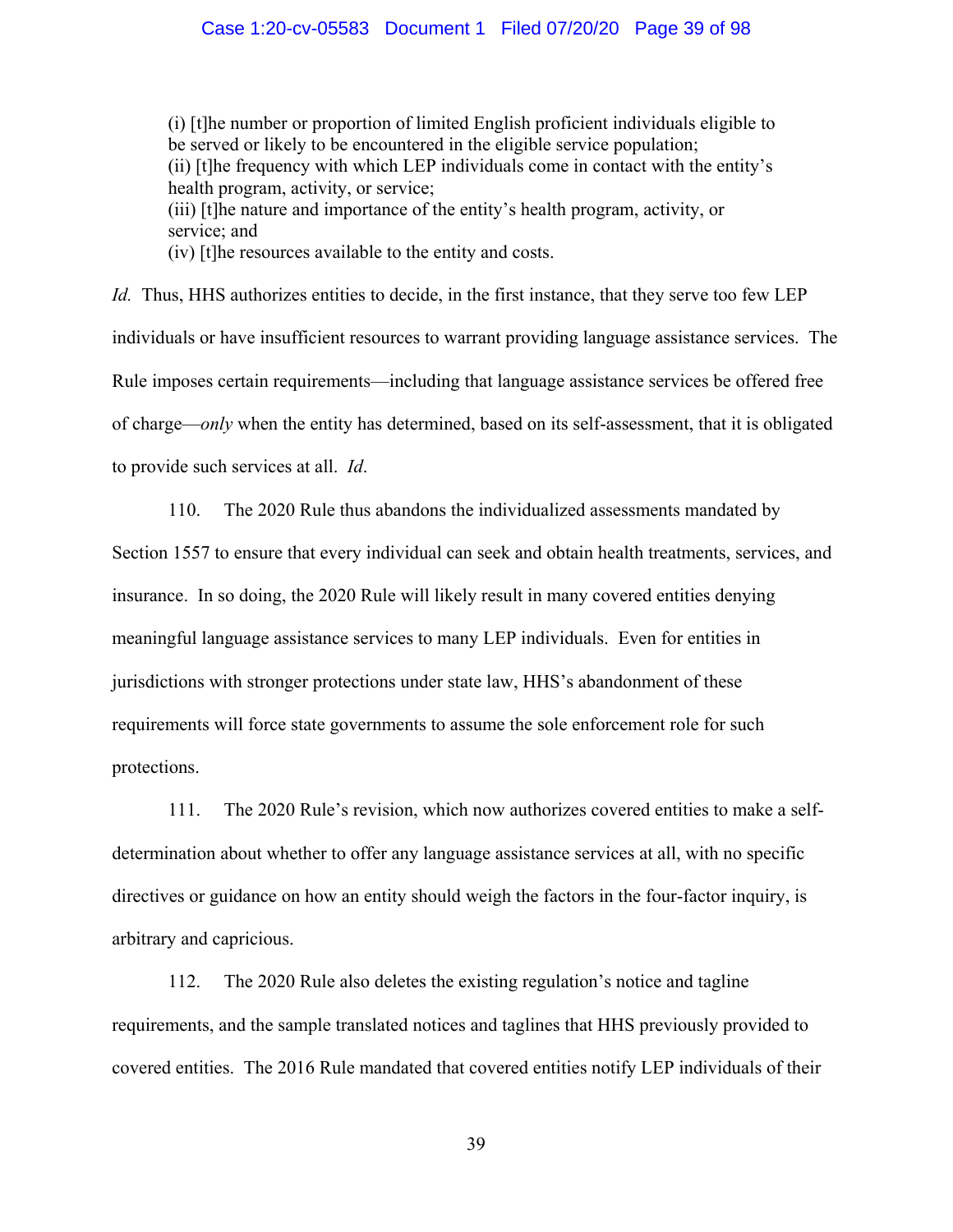#### Case 1:20-cv-05583 Document 1 Filed 07/20/20 Page 40 of 98

rights to language assistance services and their ability to complain about a denial of such services. 81 Fed. Reg. 31,442. In contrast, the 2020 Rule will effectively deny information to LEP individuals on their rights to language assistance while seeking and obtaining health care services, as well as information on how to seek redress if those services are wrongfully denied. The elimination of these notice requirements is arbitrary and capricious because the 2020 Rule effectively delegates compliance with language assistance requirements to covered entities themselves.

113. These revisions are arbitrary and capricious because Defendants failed to properly consider the likelihood that the revisions will result in LEP individuals being denied language assistance services—and thus deny these individuals the ability to access health care and services, to communicate effectively with providers and insurers, or to understand their treatment regimens, among other things. Because the revisions will result in discriminatory denial or limitation of access to health programs and activities on the basis of national origin, they conflict with Section 1557, frustrate its antidiscrimination mandate, and are arbitrary, capricious, and contrary to law.

114. Defendants purport to justify the removal of these protections based, in large part, on the costs associated with the 2016 Rule's tagline requirement. 85 Fed. Reg. 37,162, 37,211, 37,224, 37,227, 37,232. But Defendants fail to adequately consider the harms of the Rule, including the cost of confusion engendered by the removal of taglines and notices, the public health implications of reducing access to care and treatment, and the frustration of the ACA's mandate to expand access to health care.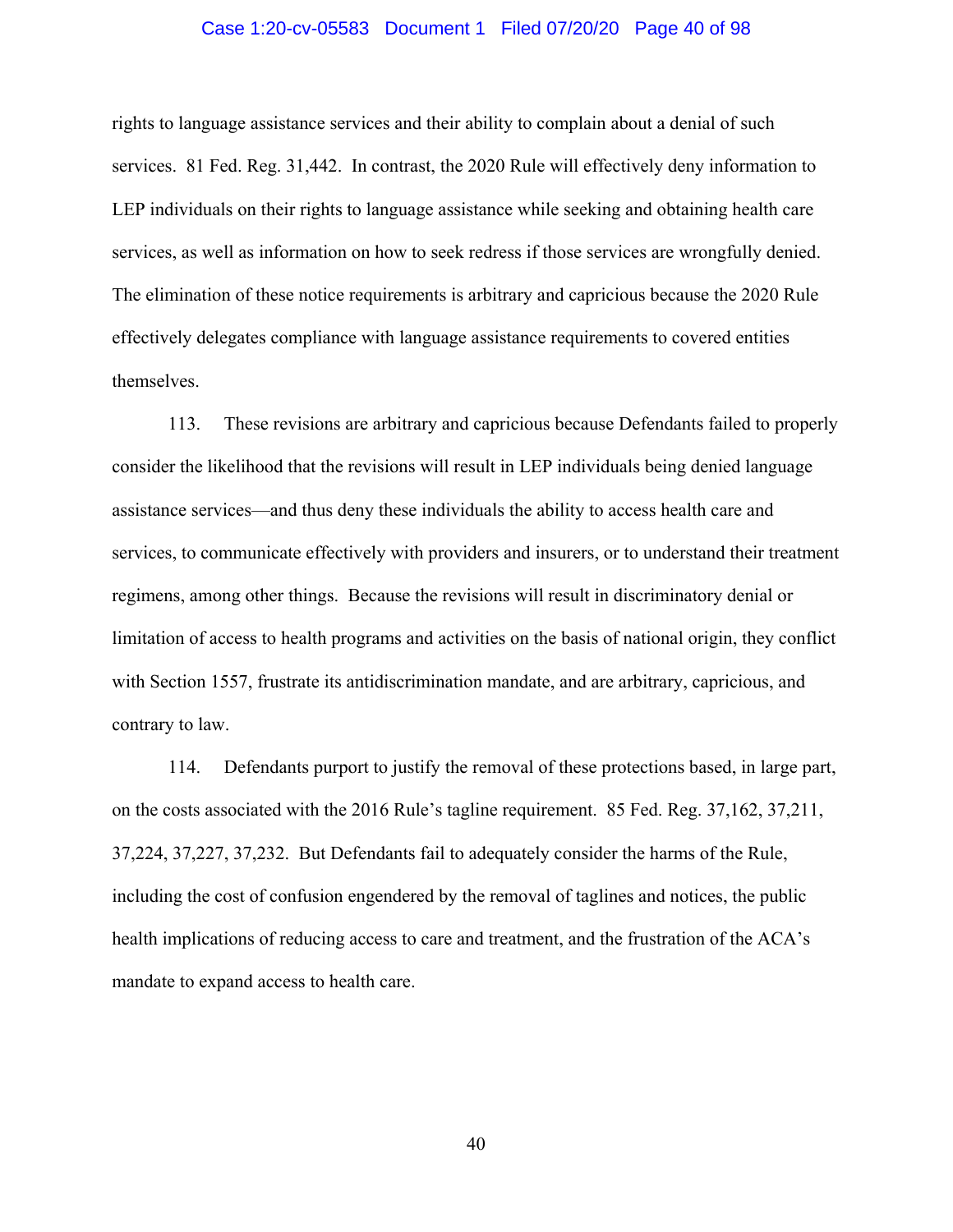### **D. The 2020 Rule's addition of a broad religious exemption is arbitrary and capricious, contrary to law, and exceeds HHS's statutory authority.**

115. The 2020 Rule improperly incorporates the blanket religious exemption and "abortion neutrality" provision contained in Title IX, 20 U.S.C. §§ 1681(a)(3), 1688, into the Department's Section 1557 regulations.

116. Unlike Title IX—which expressly exempts religiously affiliated educational institutions from provisions of Title IX that conflict with the institution's religious tenets, *see* 20 U.S.C. § 1681(a)(3); 34 C.F.R. § 106.12—Section 1557 contains no religious exemption and does not authorize HHS to create a blanket exemption applicable to health programs and activities.

117. Although Section 1557 incorporates the protected *classifications* contained in Title VI, Title IX, the Age Act, and Section 504 by banning discrimination "on the grounds prohibited under" those statutes,  $42 \text{ U.S.C. }$  §  $18116(a)$ , it does not incorporate those statute's exceptions. To the contrary, the statute makes clear that its nondiscrimination prohibitions apply broadly to all covered entities, "except as otherwise provided for in [Title I of the ACA]." Title I, like Section 1557, contains no religious exemption or abortion exception.

118. The Department, when it promulgated the 2016 Rule, correctly declined to incorporate Title IX's enumerated exceptions, including the religious exemption, on the grounds that these exceptions specifically applied to educational institutions and were inapplicable in the health care context. It also correctly declined to incorporate Title IX's "abortion neutrality" provision into the regulation, as Section 1557 itself does not incorporate that provision or otherwise limit the application of its protections with respect to abortion.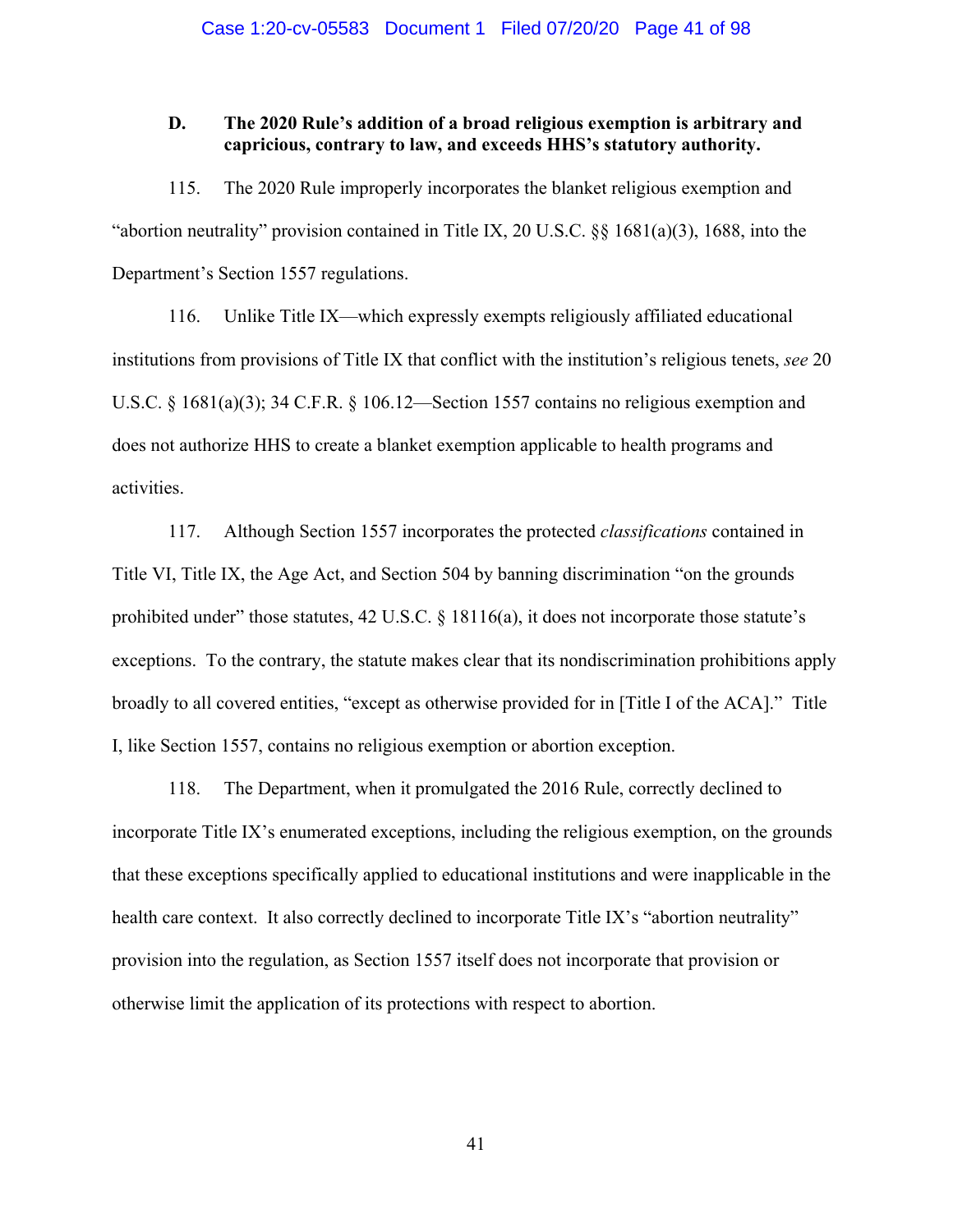#### Case 1:20-cv-05583 Document 1 Filed 07/20/20 Page 42 of 98

119. The 2020 Rule's incorporation of these provisions from Title IX is contrary to law and in excess of the Department's statutory authority, as Section 1557 neither contains these exemptions nor authorizes HHS to import them from other statutes.

120. The 2020 Rule's incorporation of these provisions is arbitrary and capricious because the Department failed to sufficiently justify the reversal of its earlier reasoning that incorporation of these exemptions was improper. The addition of a blanket religious exemption into the Section 1557 regulations is also arbitrary and capricious because the Department failed to justify the application of exemptions designed to apply to educational institutions to the very different context of health care, or to sufficiently acknowledge or account for the harms to individuals who will be denied health treatments, services, and insurance coverage because of these exemptions.

121. In so doing, the 2020 Rule fails to account for the fact that religiously affiliated health systems and insurers are becoming increasingly common in the American health care system and, for many people, are the only options available. Because many individuals particularly in rural areas—have limited health care options, these exemptions will, in many cases, effectively deny access to medically necessary care because of discrimination. *See* 81 Fed. Reg. 31,380. This harm, which the Rule arbitrarily and capriciously fails to adequately consider, frustrates Section 1557's antidiscrimination mandate and the ACA's purpose of expanding access to health care.

### **E. The 2020 Rule's elimination of the 2016 Rule's uniform enforcement scheme is arbitrary and capricious.**

122. The 2016 Rule imposed a uniform enforcement scheme for Section 1557, incorporating and adapting the enforcement mechanisms under Title VI, Title IX, the Age Act, and Section 504 into a single enforcement standard for all forms of prohibited discrimination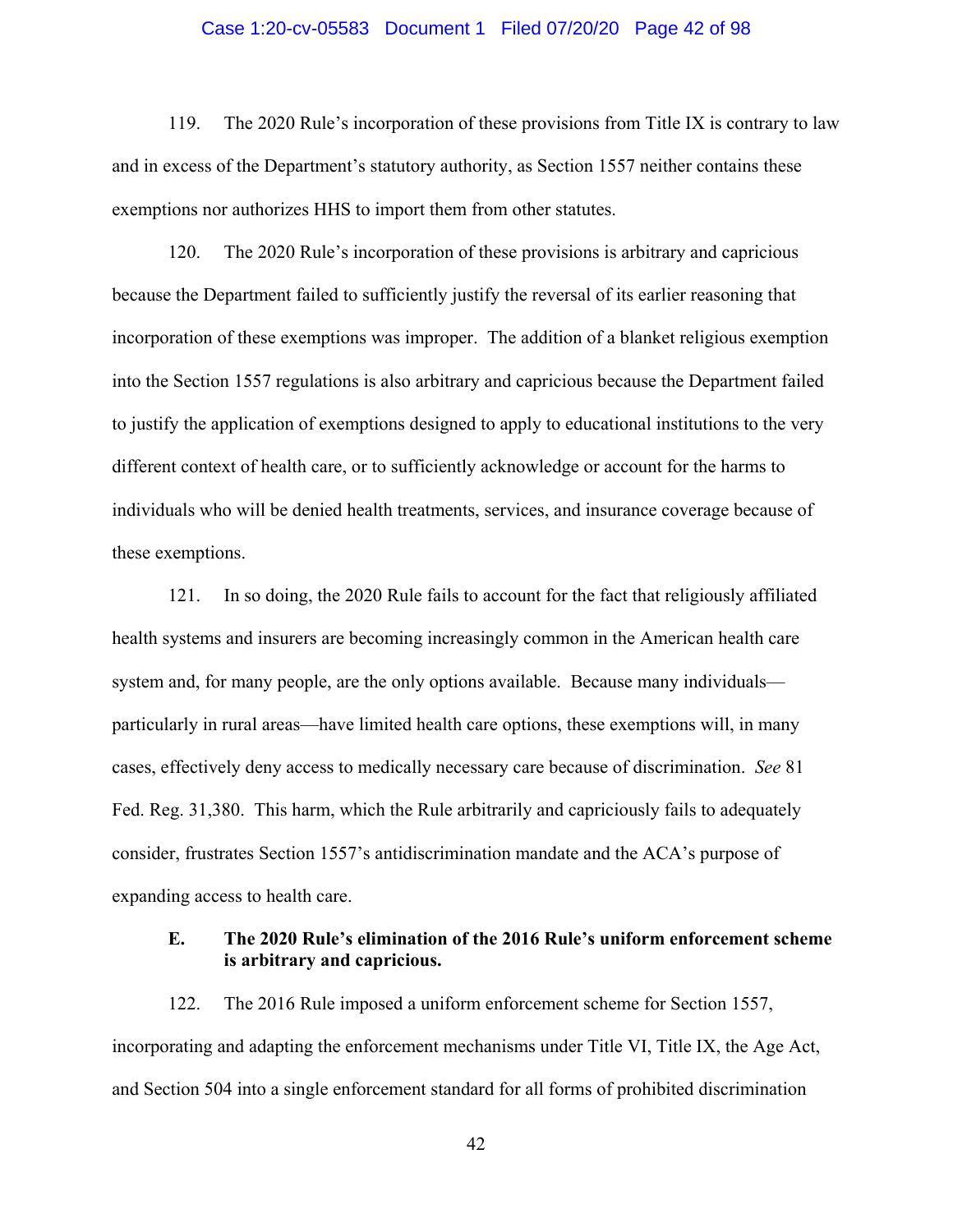#### Case 1:20-cv-05583 Document 1 Filed 07/20/20 Page 43 of 98

under Section 1557. 81 Fed. Reg. 31,439-40, 31,444. The Department correctly determined that Section 1557 did not incorporate different enforcement mechanisms for discrimination on different bases, addressing concerns that doing so would create different standards for different protected classes. *Id.* at 31,439-40.

123. The 2020 Rule reversed this position without a reasonable explanation or sufficient justification. It deleted the provisions providing uniformity across protected classifications including, for example, those provisions confirming that Section 1557 contains an implied private right of action, that complainants and private litigants are entitled to compensatory damages in appropriate circumstances, that disparate impact claims are cognizable under Section 1557, and that associational discrimination is a form of prohibited discrimination under the law. 85 Fed. Reg. 37,195, 37,199, 37,202-03, 37,203. In its place, the Rule adopts a fractured approach incorporating, by reference, the various and conflicting enforcement standards under Title VI, Title IX, the Age Act, and Section 504 for claims of discrimination on the specific bases prohibited under each statute.

124. By adopting this hodge-podge approach, under which victims of discrimination prohibited under Section 1557 have different rights depending on whether that discrimination was based on race, national origin, sex, age, or disability, the 2020 Rule arbitrarily and capriciously creates a confusing, illogical, and unduly burdensome set of standards that conflict with Section 1557's plain language and frustrate the statute's antidiscrimination mandate. The standard is arbitrary and capricious because it fails to adequately address concerns adduced during the rulemaking process about how the Department would handle claims of intersectional discrimination (*e.g.*, discrimination against an individual based both on race and disability). Defendants claim that the 2016 Rule's uniform enforcement standard was "confusing" and a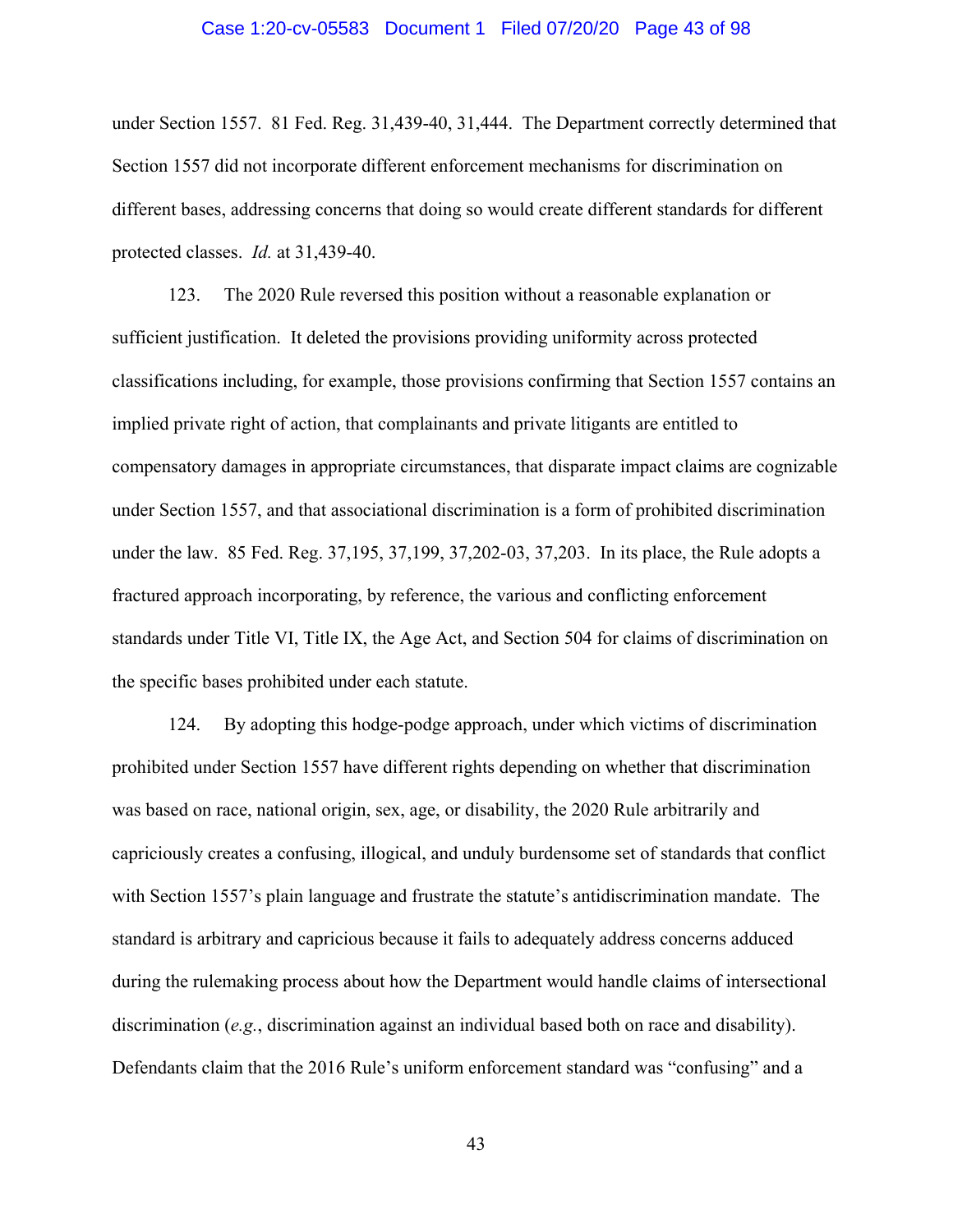#### Case 1:20-cv-05583 Document 1 Filed 07/20/20 Page 44 of 98

"patchwork regulatory framework." *Id.* at 37,162, 37,202. But they fail to adequately explain how that uniform system, with clear requirements tailored to the health care context that applied to all forms of prohibited discrimination, was "confusing," or how the actual patchwork approach adopted by the 2020 Rule addressed that confusion. For these reasons, the Rule is arbitrary and capricious.

# **F. The 2020 Rule's amendment of HHS's Title IX regulations is arbitrary, capricious, and contrary to law.**

125. In addition to amending HHS's Section 1557 regulations, the 2020 Rule also makes so-called "conforming" amendments to HHS's Title IX regulations. 85 Fed. Reg. 37,243- 45 (to be codified at 45 C.F.R. pt. 86).

126. These amendments arbitrarily remove the longstanding prohibition on "[a]id[ing] or perpetuat[ing] discrimination against any person by providing significant assistance to any agency, organization, or person which discriminates on the basis of sex in providing any aid, benefit or service to students or employees." 45 C.F.R. § 86.31(b)(7).

127. Defendants do not adequately explain the removal of this prohibition, which is identical to like prohibitions in other agencies' Title IX regulations, including the Department of Education's Title IX regulations, 34 C.F.R. § 106.31(b)(6). As the removal is without sufficient basis, sanctions the use of federal funds for discriminatory purposes, and frustrates Title IX's broad antidiscrimination mandate, it is arbitrary, capricious, and contrary to law.

# **G. The 2020 Rule's removal of protections against discrimination on the basis of sexual orientation and gender identity from unrelated regulations is arbitrary, capricious, and contrary to law.**

128. The 2020 Rule also contains purported "conforming amendments" to several regulations of the Center for Medicaid and Medicare Services ("CMS"), a component of HHS, governing certain CMS contracts and programs. 85 Fed. Reg. 37,243 (to be codified at 42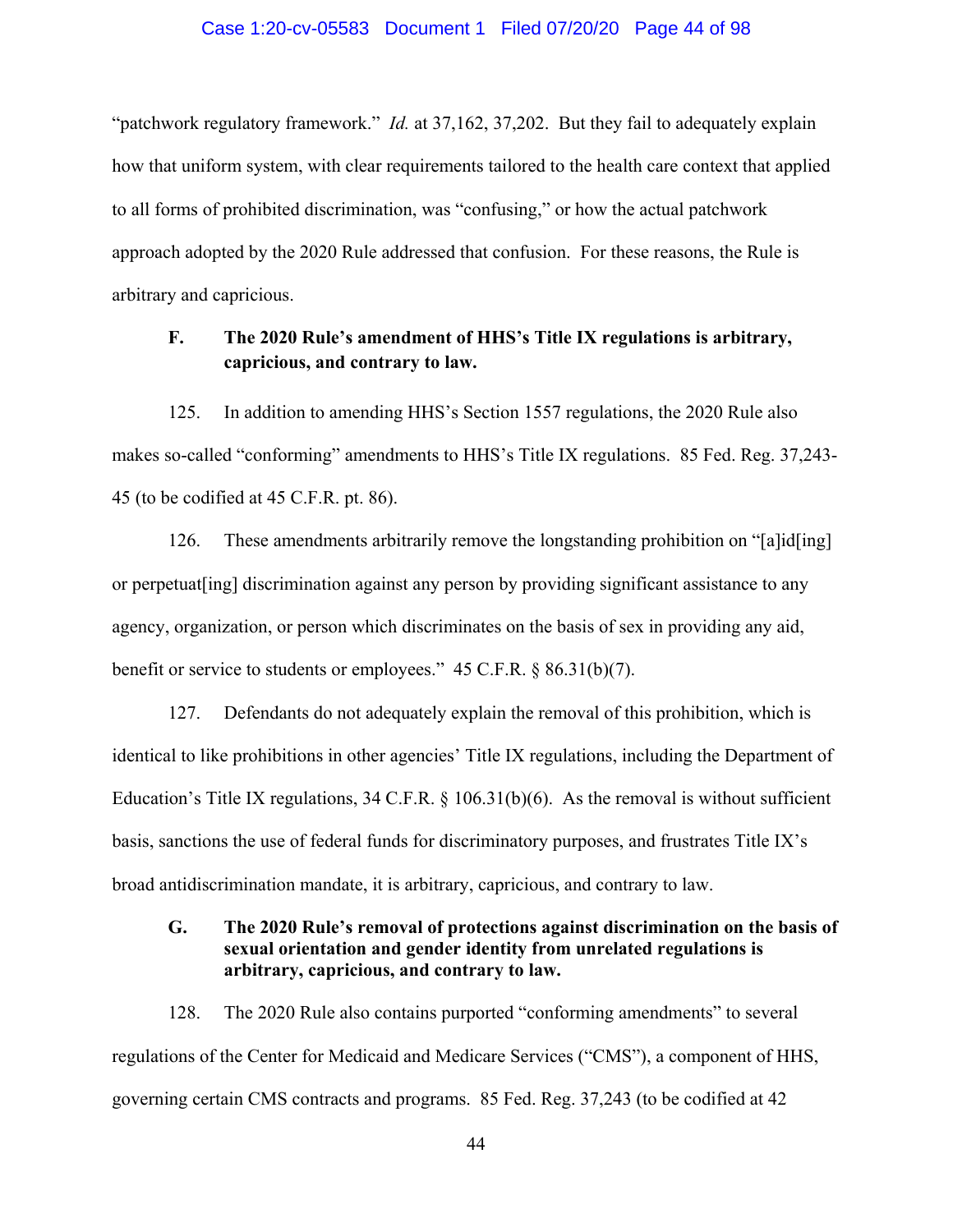#### Case 1:20-cv-05583 Document 1 Filed 07/20/20 Page 45 of 98

C.F.R. §§ 438.3, 438.206, 440.262, 460.98, and 460.112). These amendments removed express prohibitions on sexual orientation and gender identity discrimination by entities governed by those regulations.

129. These earlier protections were included in the 2016 Rule to further the ACA's central purpose of expanding health care access and eliminating discrimination in health care and health insurance. *See* 45 C.F.R. §§ 147.104(e), 155.120(c)(1)(ii), 155.220(j)(2)(i), 156.200(e), 156.1230(b)(2).

130. These revisions are arbitrary and capricious because the removal of these express protections conflicts with the ACA's central purpose of dismantling discriminatory barriers to health care by eliminating protections against LGBTQ people without sufficient justification, despite the fact that Defendants had no legal obligation, under Section 1557, the ACA, or otherwise, to revisit these protections.

131. Defendants failed to sufficiently address the public comments and other evidence objecting to these changes as unlawful and harmful to LGBTQ people.

132. The removal of these provisions is contrary to law because it conflicts with HHS's statutory mandate under Section 1557 not to discriminate on the basis of sex in any of its programs or activities. After *Bostock*, there is no question that discrimination based on sexual orientation and transgender status is prohibited discrimination "on the basis" of sex under federal civil rights laws, including under Section 1557, and HHS is required to administer its programs accordingly. By removing these protections, the Department erroneously suggests that covered entities are no longer prohibited from discriminating against individuals on these bases. The Department's publication of the Rule after *Bostock* and its failure to account for this intervening legal development are arbitrary and capricious.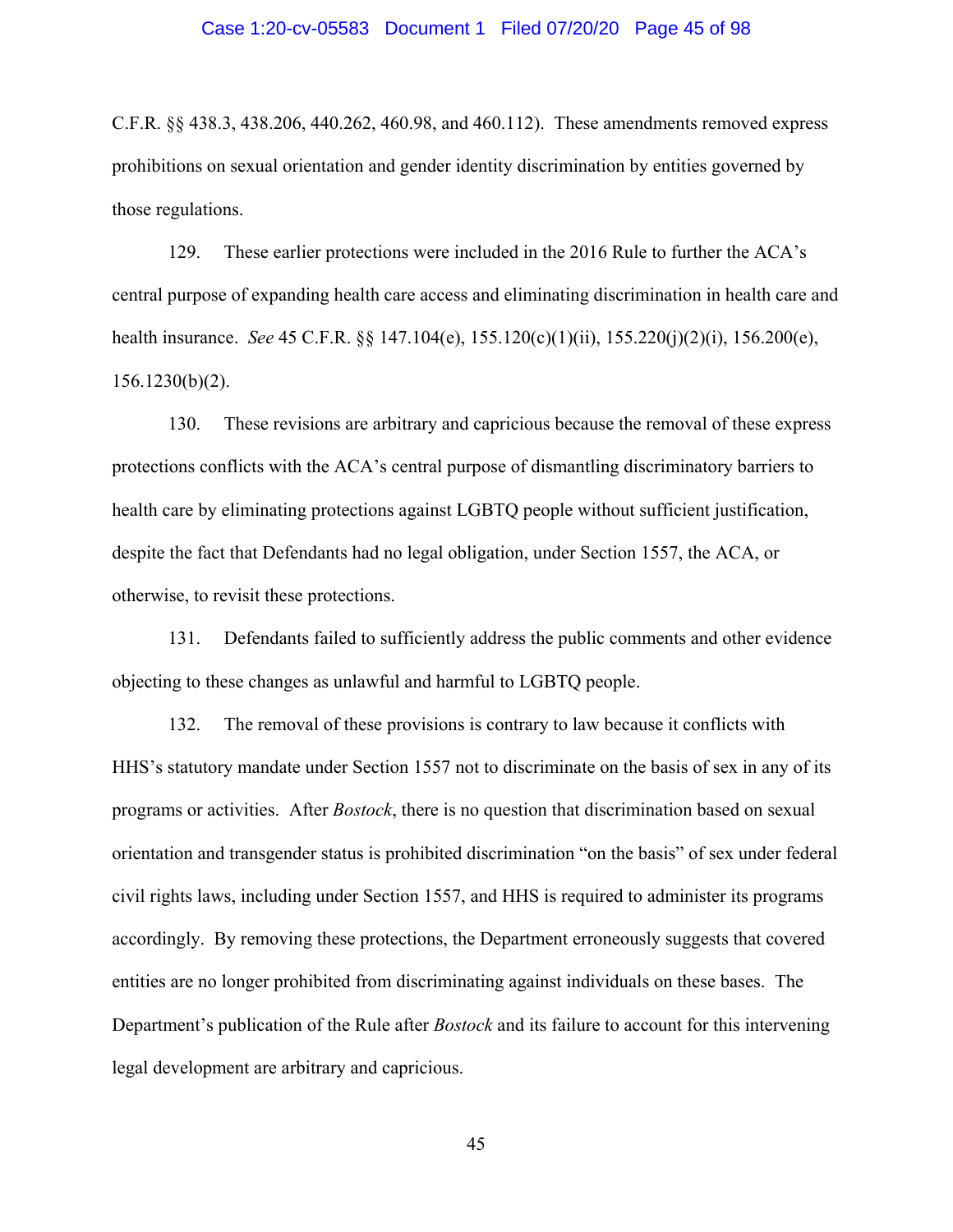#### Case 1:20-cv-05583 Document 1 Filed 07/20/20 Page 46 of 98

133. These revisions are also arbitrary and capricious because Defendants did not estimate the costs or benefits of eliminating these protections.

# **H. The 2020 Rule was based on a flawed cost-benefit analysis that failed to account for significant costs, including those related to delayed or denied care resulting from discrimination, and is therefore arbitrary and capricious.**

134. Defendants failed to consider the harms attendant to the 2020 Rule, protesting that they lack data to consider those harms, rather than grappling with the serious costs imposed by the Rule. Thus, the Rule fails to take account of the substantial data, reports, and studies submitted by commenters.

135. The Rule makes no effort to take the costs or harms to transgender people into account, stating: "the Department [] lacks the data necessary to estimate the number of individuals who currently benefit from covered entities' policies governing discrimination on the basis of gender identity who would no longer receive those benefits after publication of this rule." 85 Fed. Reg. 37,225. And the Department "lacks data to estimate what greater public health costs, cost-shifting, and expenses may result from entities changing their nondiscrimination policies and procedures after promulgation of this rule." *Id.* Despite lacking data, making no effort to collect such data, and entirely disregarding extensive comments detailing those harms, the Department chose to baldly assert, without support, that it "believes the[] effects will be minimal." *Id.*

136. Similarly, HHS acknowledges that repealing notice and tagline requirements "may impose costs, such as decreasing access to, and utilization of, healthcare for non-English speakers by reducing their awareness of available translation services." *Id.* at 37,232. But the Department "does not believe it has data" to calculate the value of benefits to individuals needing translation services. *Id.* at 37,233. HHS also acknowledges that LEP individuals may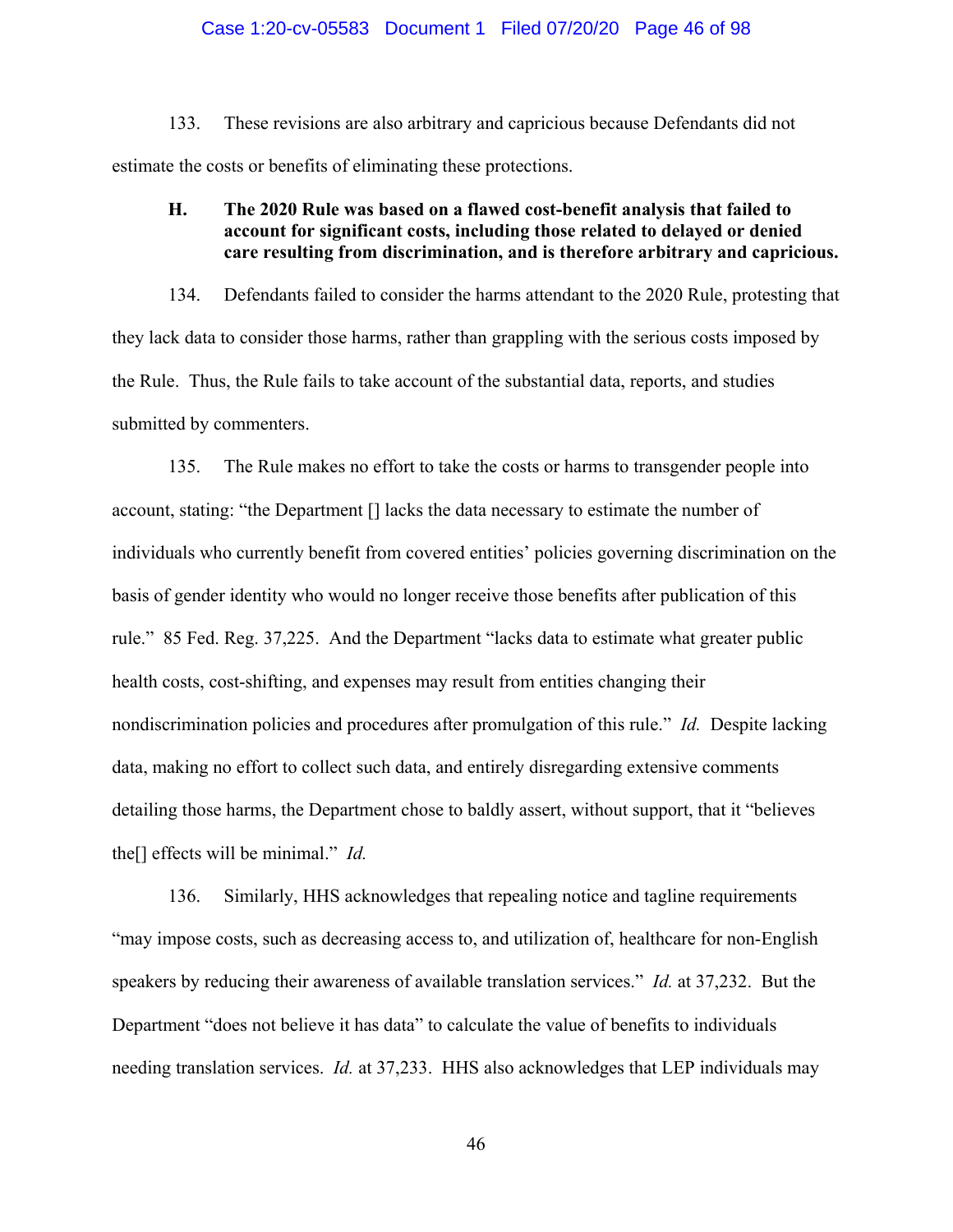#### Case 1:20-cv-05583 Document 1 Filed 07/20/20 Page 47 of 98

not be made aware of their right to file complaints with OCR. *Id.* at 37,234. But HHS states that it is "not . . . aware of a way to quantify [the] potential effects" of the remediable grievances LEP patients will suffer as a result. *Id.* Instead, the Department concludes that the repeal of notice and taglines will save regulated entities \$585 million in annual costs with no measurable cost to LEP individuals from decreased access and information. *Id.* at 37,224.

137. With respect to changes to the language access plan provisions, HHS "acknowledges the potential of reduced awareness of the availability of language services by LEP individuals by the changes made in this rule," but concludes that the changes will save regulated entities \$14.7 million with no measurable cost to LEP individuals or the public. *Id.* at 37,235.

138. HHS also claims it "lacks data or methods enabling it to provide quantitative estimates of any alleged economic impacts related to termination of pregnancy provisions" and refuses to calculate costs that would result from adopting Title IX's religious exemption. *Id.* at 37,239.

139. HHS also fails to consider costs from the public health harms that will result from the Rule, including, but not limited to, potential delays in or opting out of care due to increased discrimination and resulting adverse health outcomes and greater overall health care costs.

140. Nor did HHS consider costs that will arise from confusion caused by the Rule.

141. HHS's failure to consider significant costs is particularly problematic because it reverses the protections contained in the 2016 Rule, which induced significant reliance interests by individuals, health care providers, health insurers, and state and local governments, among others.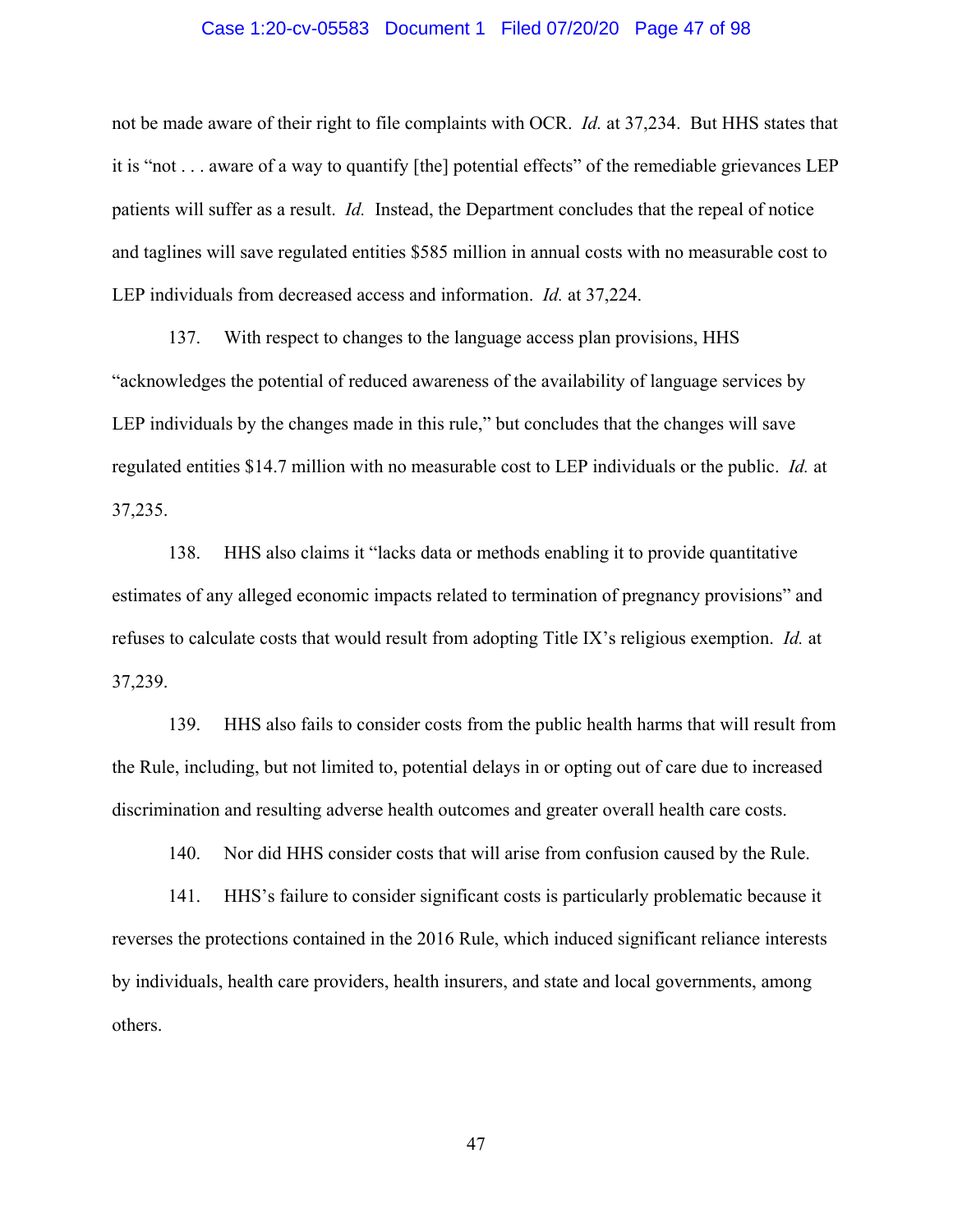### Case 1:20-cv-05583 Document 1 Filed 07/20/20 Page 48 of 98

142. The flawed cost-benefit analysis and failure to consider harms renders the Rule

arbitrary and capricious.

## **I. The 2020 Rule is contrary to Section 1554 of the ACA**

143. Section 1554 of the ACA forbids the HHS Secretary from promulgating "any

regulation" that:

creates any unreasonable barriers to the ability of individuals to obtain appropriate medical care; (2) impedes timely access to health care services; (3) interferes with communications regarding a full range of treatment options between the patient and provider; (4) restricts the ability of health care providers to provide full disclosure of all relevant information to patients making health care decisions; [or] (5) violates the principles of informed consent and the ethical standards of health care professionals.

42 U.S.C. § 18114.

144. The Rule violates Section 1554 by creating unreasonable barriers and impeding timely access to medical care, including to patients on the basis of race, color, national origin, sex, disability, and age. The Rule violates this provision by reversing nondiscrimination protections Defendants long recognized were needed to avoid patients being "denied opportunities to obtain [health care services provided to others, with resulting adverse effects on their health status," 80 Fed. Reg. 54,194; *see also* 81 Fed. Reg. 31,444, and by eliminating access to language provisions.

# **V. THE 2020 RULE WAS IMPROPERLY MOTIVATED BY DEFENDANTS' ANIMUS TOWARDS TRANSGENDER PEOPLE AND ANTIPATHY TO THEIR HEALTH CARE NEEDS**

145. Defendants' reinterpretation of Section 1557's prohibition of discrimination "on the basis of sex" to exclude transgender people from the law's reach conflicts with the plain language of the statute, and arbitrarily and capriciously removes express protections from the existing regulations. Defendants' new policy is not the product of reasoned decision-making,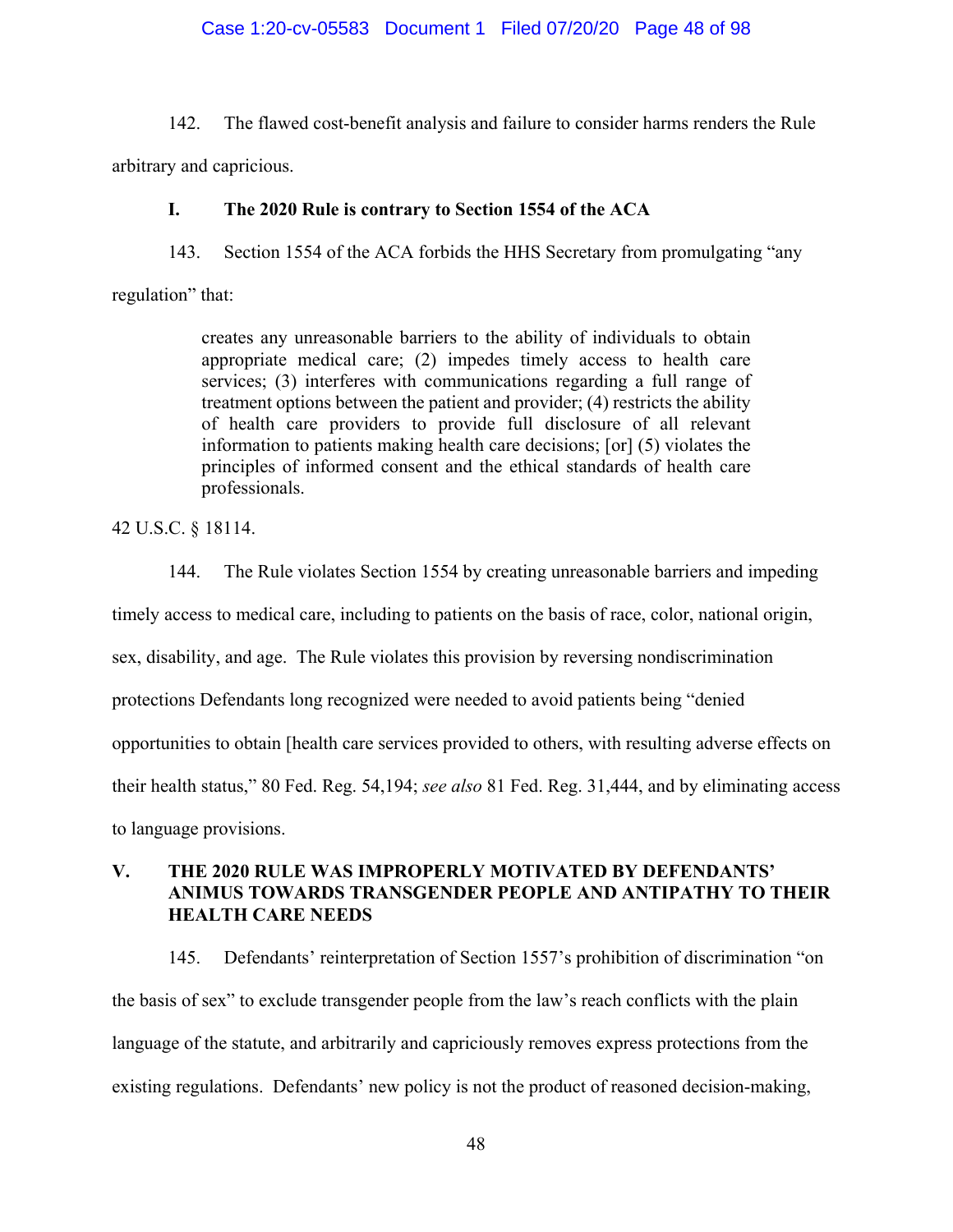#### Case 1:20-cv-05583 Document 1 Filed 07/20/20 Page 49 of 98

nor is it based on a valid interpretation of the law or the prevailing medical consensus on the health care needs of transgender people. Rather, it is part of Defendants' long-running campaign to attack the civil rights of transgender Americans and to push members of that community back to the margins of society, a campaign fueled by Defendants' own well-documented contempt for transgender people and the entire LGBTQ community. Defendants have intended to undermine Section 1557's statutory protections, as correctly articulated in the 2016 Rule, since the earliest days of the Trump Administration. The 2020 Rule fulfills Defendants' preordained—and unjustifiable—goal of imposing barriers to transgender Americans' access to health care through the Section 1557 rulemaking process.

146. Defendants have acted with full awareness and disregard of the harms that the 2020 Rule will impose on transgender people and other members of the LGBTQ community. During the notice and comment period, Defendants received thousands of comments opposing the Rule because it would disproportionately impact members of the LGBTQ community.<sup>10</sup> In the Rule, HHS acknowledged that commenters highlighted the harms the Rule would impose on LGBTQ people, including increased discrimination, increased barriers to health care, and stigma. *See* 85 Fed. Reg. 37,181. Nevertheless, HHS dismissed this evidence, contending implausibly that "[t]he Department knows of no data showing that the proper enforcement of Federal nondiscrimination law according to statutory text," *i.e.*, based on HHS's erroneous view that

<sup>10</sup> See, e.g., Comment of 22 State Attorneys General, 10-11, https://www.regulations.gov/document?D=HHS-OCR-2019-0007-142194; Comment of Lambda Legal, https://www.regulations.gov/document?D=HHS-OCR-2013-0007- 0161; Comment of National Center for Lesbian Rights, 2-6, 9-10, https://www regulations.gov/document?D=HHS-OCR-2013-0007-0145; Comment of Transgender Legal Defense and Educational Fund, https://www.regulations.gov/document?D=HHS-OCR-2019-0007-149238; Comment of National Health Law Program, 51-59, https://www.regulations.gov/document?D=HHS-OCR-2019-0007-127004; Comment of CenterLink: The Community of LGBT Centers, https://www regulations.gov/document?D=HHS-OCR-2019-0007- 83839; Comment of Callen-Lorde Community Health Center, https://www.regulations.gov/document?D=HHS-OCR-2019-0007-83372; Comment of American Psychiatric Association, 2-4, https://www.regulations.gov/document?D=HHS-OCR-2019-0007-107673;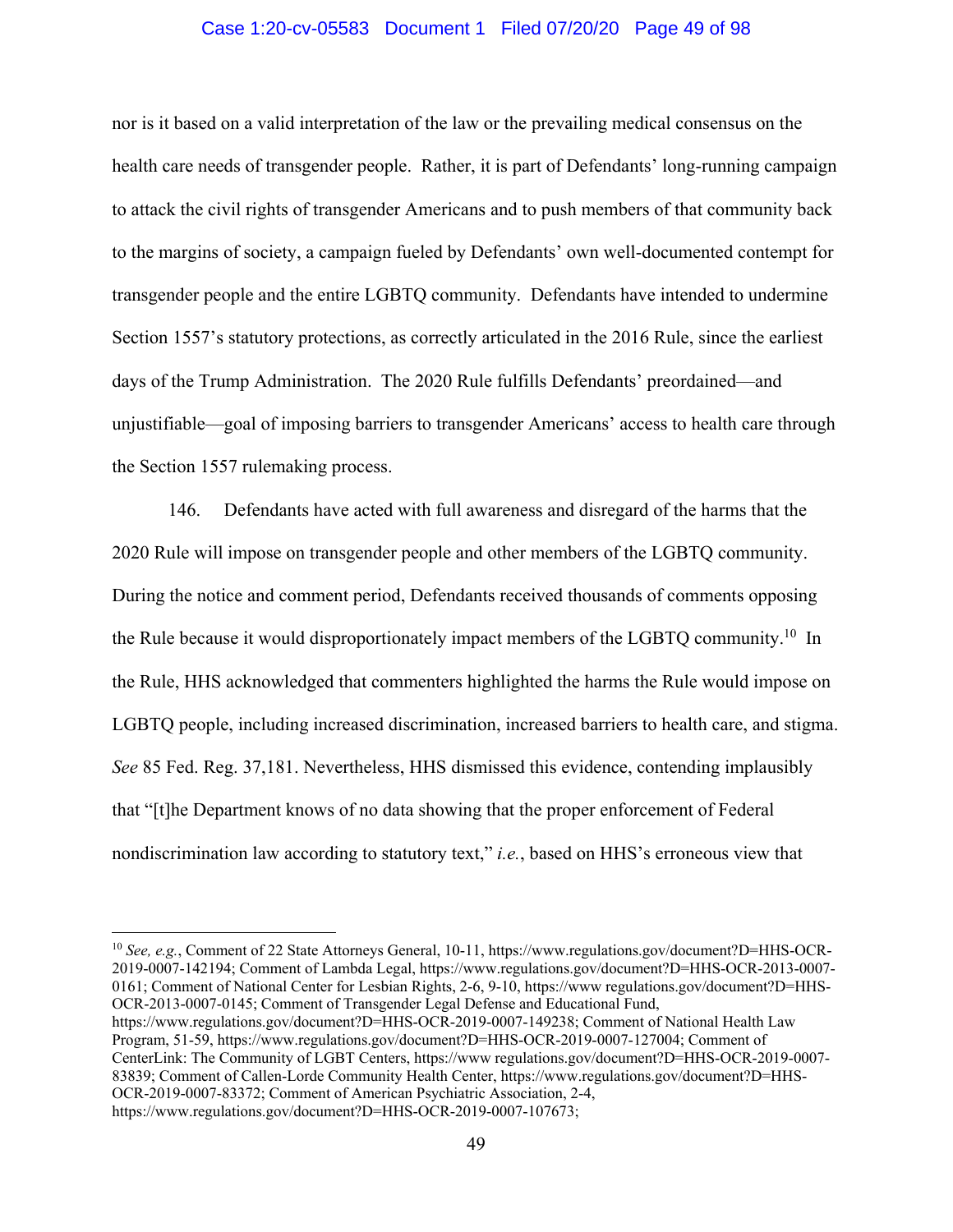#### Case 1:20-cv-05583 Document 1 Filed 07/20/20 Page 50 of 98

Section 1557's protections only applied to "biological" sex, "will disproportionately burden individuals on the basis of sexual orientation or gender identity." *Id.* at 37,181-82.

147. Moreover, after the Supreme Court's decision in *Bostock*, Defendants' primary purported justification for promulgating the 2020 Rule—to "address legal concerns" that the 2016 Rule impermissibly interpreted Section 1557 to protect transgender people—was eviscerated. Remarkably, the 2020 Rule cited the government's *briefing* in *Bostock*, but not the Supreme Court's intervening decision rejecting the arguments in that briefing, as "authority" for that position. *See id.* at 37,178. Defendants' decision to flout the Supreme Court's *Bostock*  opinion—similar to their decision, in the 2019 NPRM, to brush aside binding circuit court precedent contradicting their position, *see supra* ¶ 92—only confirms that Defendants' decision to promulgate, and ultimately finalize, the 2020 Rule was based on discriminatory animus and a predetermined decision to attack transgender people's health care rights, with or without legal support.

# **A. The 2020 Rule is part of the Trump Administration's campaign to eradicate civil rights protections for transgender people.**

148. The 2020 Rule is of a piece with the Trump Administration's rhetoric and policies, which have long reflected a deep animus toward the LGBTQ community and transgender people in particular. From the first days of the Administration, the White House and federal agencies, including HHS, have engaged in a sustained effort to reverse civil rights protections for this community.

149. During the Obama Administration, federal agencies, including HHS, interpreted and enforced federal prohibitions on sex discrimination to include discrimination based on gender identity or transgender status. Attorney General Eric Holder, in a December 2014 memorandum, advised Department of Justice officials that, based on the weight of recent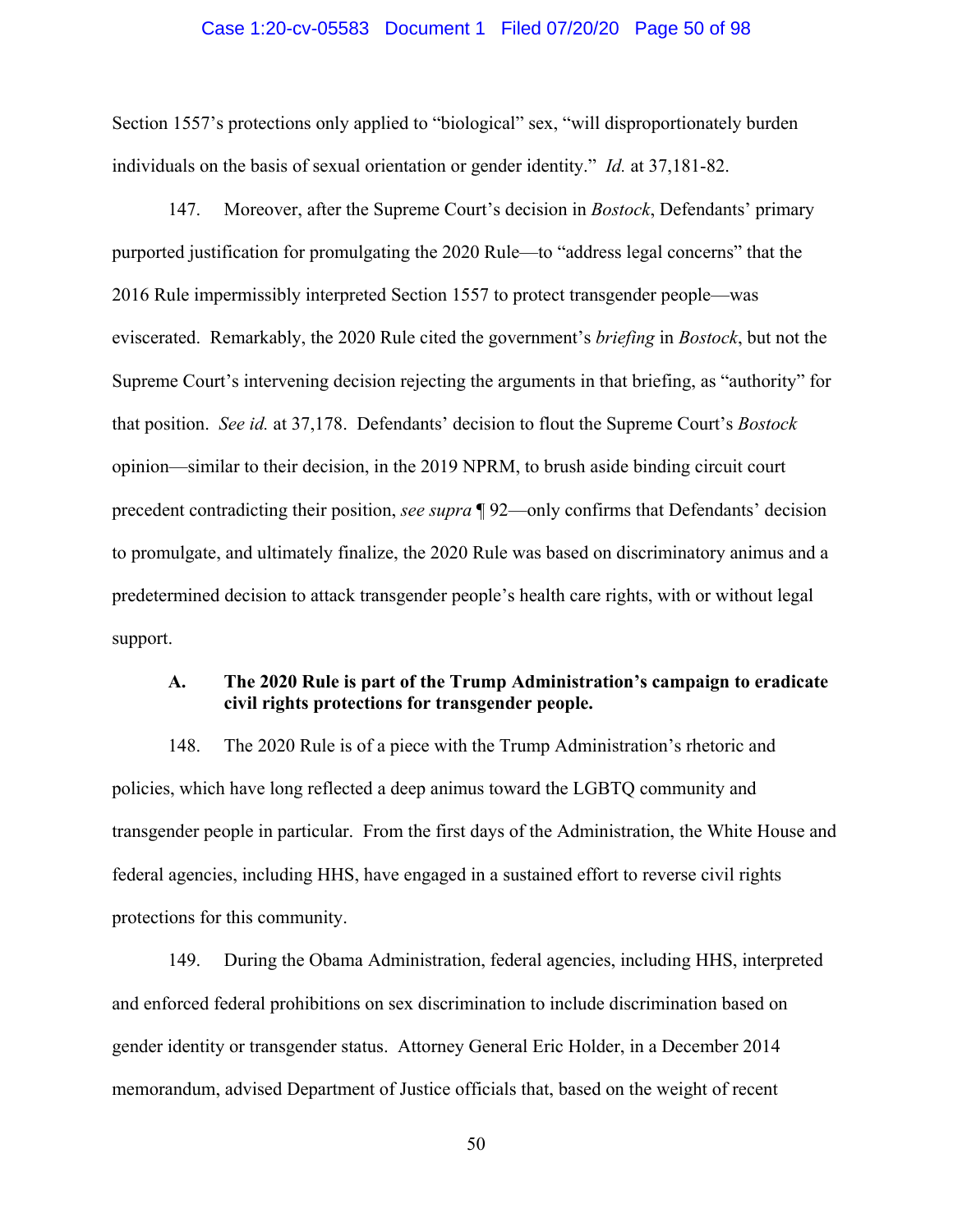#### Case 1:20-cv-05583 Document 1 Filed 07/20/20 Page 51 of 98

developments in federal sex discrimination case law, "the best reading of Title VII's prohibition of sex discrimination is that it encompasses discrimination based on gender identity, including transgender status," and, in turn, "the Department [of Justice] will no longer assert that Title VII's prohibition against discrimination based on sex does not encompass gender identity *per se* (including transgender discrimination)."11

150. Less than a year after the 2016 Rule was promulgated, the Trump Administration betrayed this commitment and, across federal agencies, began to dismantle federal protections for transgender people.

151. Numerous statements and actions by the President and high-ranking officials in his Administration, including HHS officials, reflect animus toward transgender people, an ongoing pattern of overt bias against the LGBTQ community at large, and a desire to roll back civil rights protections for this community. Delivering on his campaign promises to attack LGBTQ rights, including to "strongly consider" appointing judges to reverse the Supreme Court's recent marriage equality decision,  $12$  the Administration, has, among many other examples, done the following:

• On February 22, 2017, the Departments of Education and Justice withdrew a guidance document to schools on their obligations under Title IX to treat transgender students in a nondiscriminatory way.<sup>13</sup>

<sup>11</sup> Mem. from Attorney General to U.S. Attorneys and Heads of Department Components, *Treatment of Transgender Employment Discrimination Claims Under Title VII of the Civil Rights Act of 1964* (Dec. 15, 2014), https://www.justice.gov/file/188671/download.<br><sup>12</sup> Elise Viebeck, *Trump Attacks Supreme Court Decision Legalizing Same-Sex Marriage*, Wash. Post (Jan. 31,

<sup>2016),</sup> https://www.washingtonpost.com/news/post-politics/wp/2016/01/31/trump-attacks-supreme-court-decisionlegalizing-same-sex-marriage/.

<sup>13</sup> *See* U.S. Dep't of Educ. & U.S. Dep't of Justice, *Dear Colleague Letter on Transgender Students* (Feb. 22, 2017), https://www2.ed.gov/about/offices/list/ocr/letters/colleague-201702-title-ix.docx.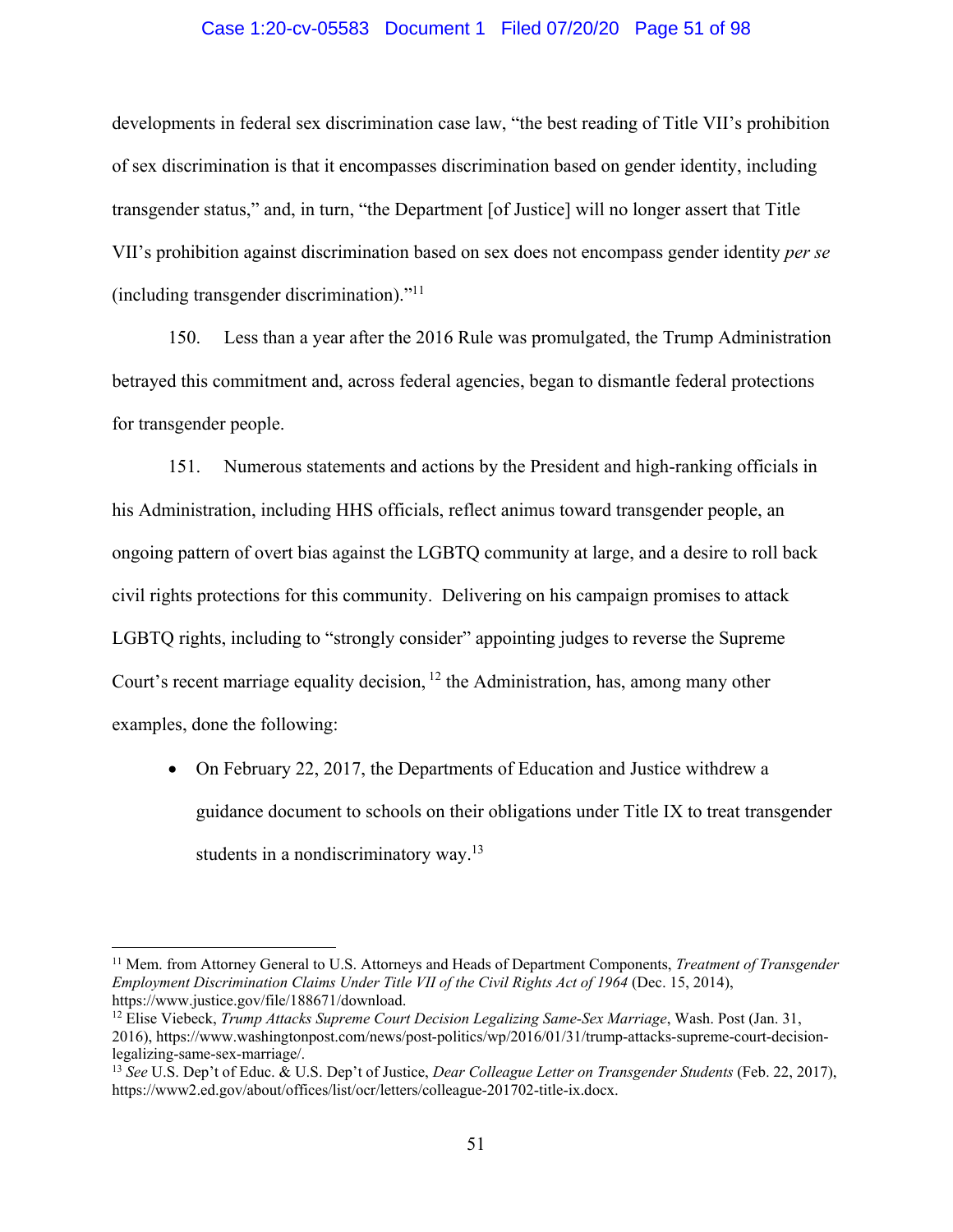- On July 26, 2017, the President abruptly declared in a series of tweets that "the United States Government will not accept or allow … [t]ransgender individuals to serve in any capacity in the U.S. Military,"<sup>14</sup> despite the fact that transgender people were already serving in the military. The Pentagon, at the President's direction, subsequently adopted a policy banning enlistment by transgender individuals.<sup>15</sup>
- On October 4, 2017, Attorney General Sessions issued a memorandum to United States Attorneys and other Department of Justice ("DOJ") officials, reversing DOJ's position that Title VII's sex discrimination prohibition includes discrimination against transgender people based on gender identity. In the memorandum, Attorney General Sessions wrote, "Title VII's prohibition on sex discrimination encompasses discrimination between men and women but does not encompass discrimination based on gender identity *per se*, including transgender status."16 The memorandum directed DOJ officials to adopt this litigation position in all pending and future matters.
- Days later, media reports quoted President Trump, in a discussion regarding LGBTQ rights, as motioning toward Vice President Pence and joking, "Don't ask that guy—

 $\overline{a}$ 

<sup>15</sup> Presidential Mem. for Sec'y of Defense and Sec'y of Homeland Security (Aug. 25, 2017), https://www.whitehouse.gov/presidential-actions/presidential-memorandum-secretary-defense-secretary-homelandsecurity/; Military Service by Transgender Individuals: Presidential Memorandum for the Sec'y of Defense and Sec'y of Homeland Security, 83 Fed. Reg. 13,367 (Mar. 23, 2018).<br><sup>16</sup> *Revised Treatment of Transgender Employment Discrimination Claims Under Title VII of the Civil Rights Act of* 

<sup>14</sup> Jeremy Diamond, *Trump to Reinstate US Military Ban on Transgender People*, CNN (July 26, 2017), https://www.cnn.com/2017/07/26/politics/trump-military-transgender/index.html.

*<sup>1964</sup>* (Oct. 4, 2017), https://www.justice.gov/ag/page/file/1006981/download.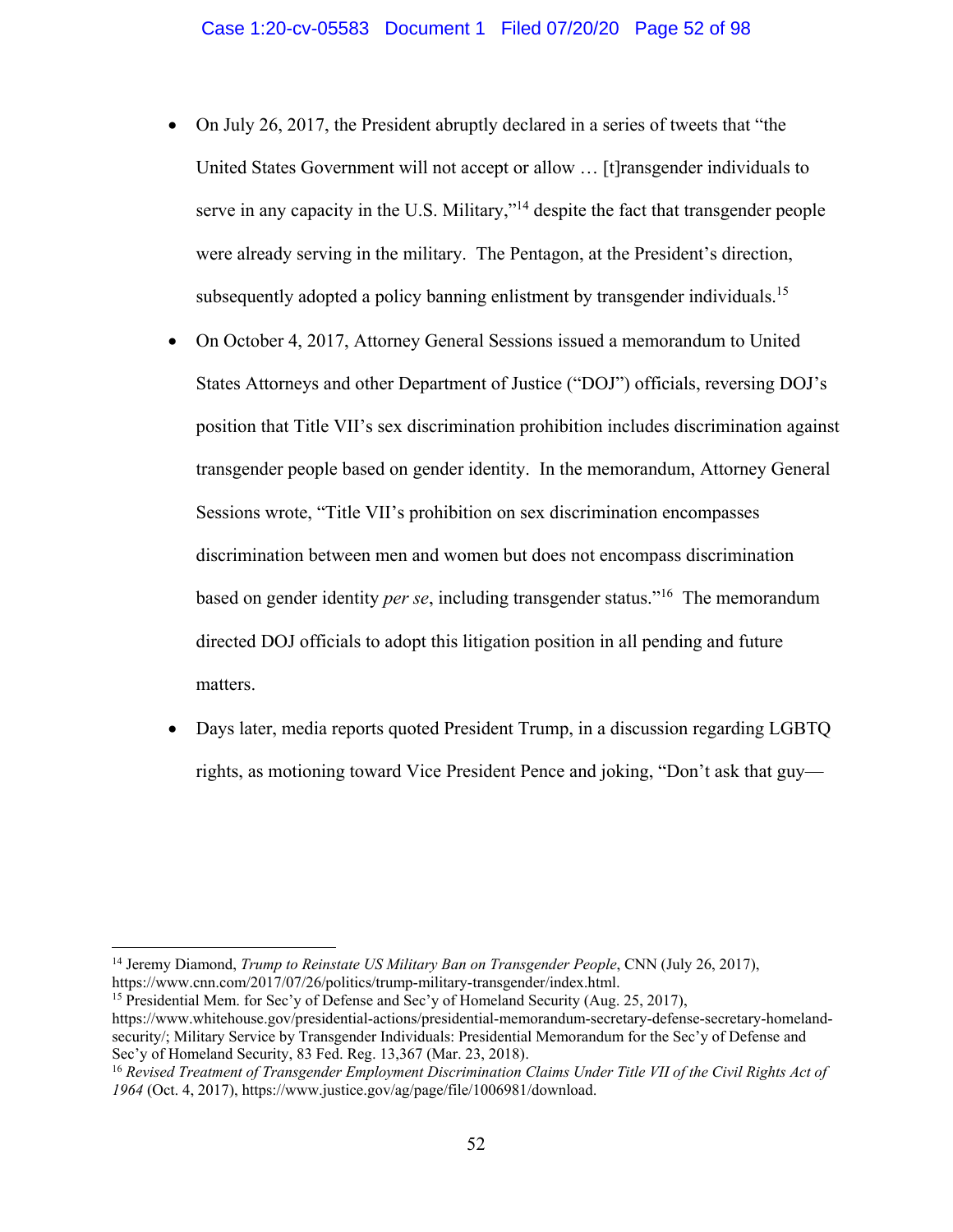he wants to hang them all!,"<sup>17</sup> referencing the Vice President's well-known disdain for LGBTQ people and his past efforts to restrict their rights.<sup>18</sup>

- On December 5, 2017, Press Secretary Sarah Huckabee Sanders admitted that President Trump supports businesses denying services to LGBTQ customers.<sup>19</sup>
- In May 2019, the President announced his opposition to the Equality Act (H.R. 5), the federal legislation that would confirm and strengthen civil rights protections for LGBTQ Americans and others.<sup>20</sup>
- On July 1, 2020, the Department of Housing and Urban Development ("HUD") announced plans to promulgate a proposed rule modifying existing regulations to allow emergency homeless shelter providers to deny housing based on a "good faith belief that individual is not of the sex which the shelter's policy accommodates," including appearance and physical characteristics, effectively opening the door for shelters to exclude transgender and other gender nonconforming individuals. <sup>21</sup> This proposed rule would reverse HUD policy requiring, in accordance with the agency's nondiscrimination mandates, that individuals should be "placed, served, and accommodated in accordance with the gender identity of the individual." *Id.* §§

<u>.</u>

<sup>17</sup> Derek Hawkins, *Trump Reportedly Mocked Pence, Joked About Him Wanting to 'Hang' Gays*, Wash. Post (Oct. 17, 2017), https://www.washingtonpost.com/news/morning-mix/wp/2017/10/17/trump-mocked-pence-joked-abouthim-wanting-to-hang-gays-new-yorker-profile/.

<sup>18</sup> Liam Stack, *Mike Pence and 'Conversion Therapy': A History*, N.Y. Times (Nov. 30, 2016),

https://www nytimes.com/2016/11/30/us/politics/mike-pence-and-conversion-therapy-a-history.html. 19 Neal Broverman, *Sarah Sanders: Trump OK With Businesses Hanging Antigay Signs*, The Advocate (Dec. 5,

<sup>2017),</sup> https://www.advocate.com/politics/2017/12/05/sarah-sanders-trump-ok-businesses-hanging-antigay-signs. 20 Chris Johnson, *Exclusive: Trump Comes Out Against Equality Act*, Wash. Blade (May 13, 2019),

https://www.washingtonblade.com/2019/05/13/exclusive-trump-comes-out-against-equality-act/. 21 *HUD Updates Equal Access Rule, Returns Decision Making to Local Shelter Providers*, U.S. Dep't of Hous. &

Urban Dev. (July 1, 2020), https://www.hud.gov/press/press\_releases\_media\_advisories/HUD\_No\_20\_099; *see* Proposed Modification Rule (July 1, 2020),

https://www.hud.gov/sites/dfiles/PIH/documents/ProposedModificationRule.pdf.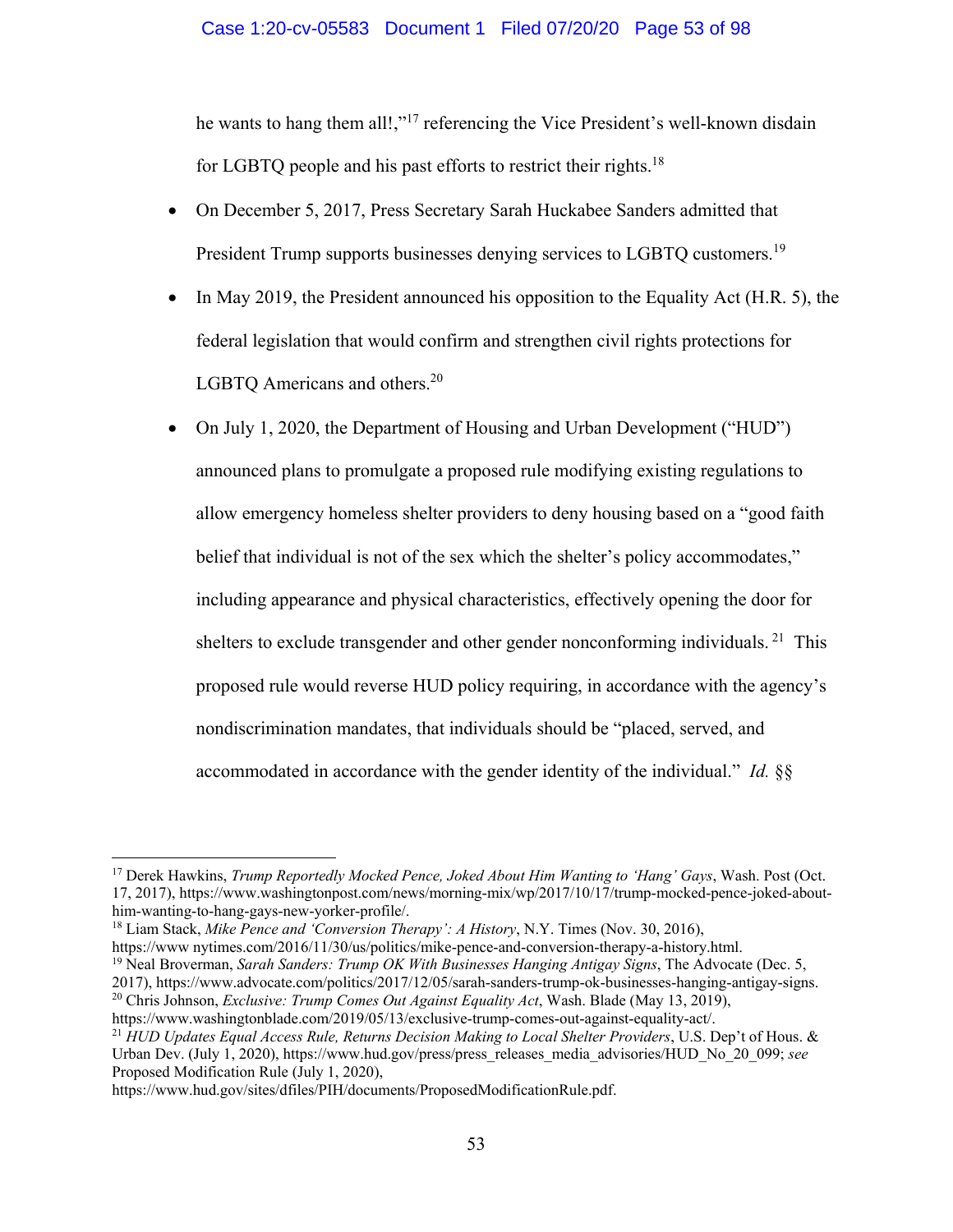5.105(a)(2), 106(b)(2). HUD Secretary Ben Carson has been widely quoted mocking homeless transgender women as "big hairy men' trying to infiltrate women's homeless shelters."<sup>22</sup>

# **B. President Trump appointed Defendant Roger Severino to head HHS's Office for Civil Rights and to lead the agency's attacking on the health care rights of LGBTQ people.**

152. Since early in the Trump Administration, HHS has joined the broader efforts to roll back protections for LGBTQ people.

153. In 2017, President Trump appointed Defendant Roger Severino, an attorney with notorious and vocal opposition to LGBTQ rights, as the Director of HHS's OCR.

154. In his previous role as the director of the Heritage Foundation's DeVos Center for Religion and Civil Society, Severino frequently expressed his disdain for transgender people and Section 1557's health care protections for them.

155. After the 2015 NPRM, Severino co-authored a Heritage Foundation report in

January 2016, criticizing the proposed rule for conferring "special rights" on transgender people and asserting that "maleness and femaleness are biological realities to be respected and affirmed, not altered or treated as diseases," and that "[g]ender identity and sexual orientation, unlike race or sex, are changeable, self-reported, and entirely self-defined characteristics."<sup>23</sup> A few months

<sup>22</sup> *E.g.,* Tracy Jan & Jeff Stein, *HUD Secretary Ben Carson Makes Dismissive Comments About Transgender People, Angering Agency Staff*, Wash. Post (Sept. 19, 2019),

https://www.washingtonpost.com/business/2019/09/19/hud-secretary-ben-carson-makes-dismissive-commentsabout-transgender-people-angering-agency-staff/.

<sup>23</sup> Roger Severino & Ryan T. Anderson, *Proposed Obamacare Gender Identity Mandate Threatens Freedom of Conscience and the Independence of Physicians*, Heritage Foundation, (Jan. 8, 2016), http://report heritage.org/bg3089.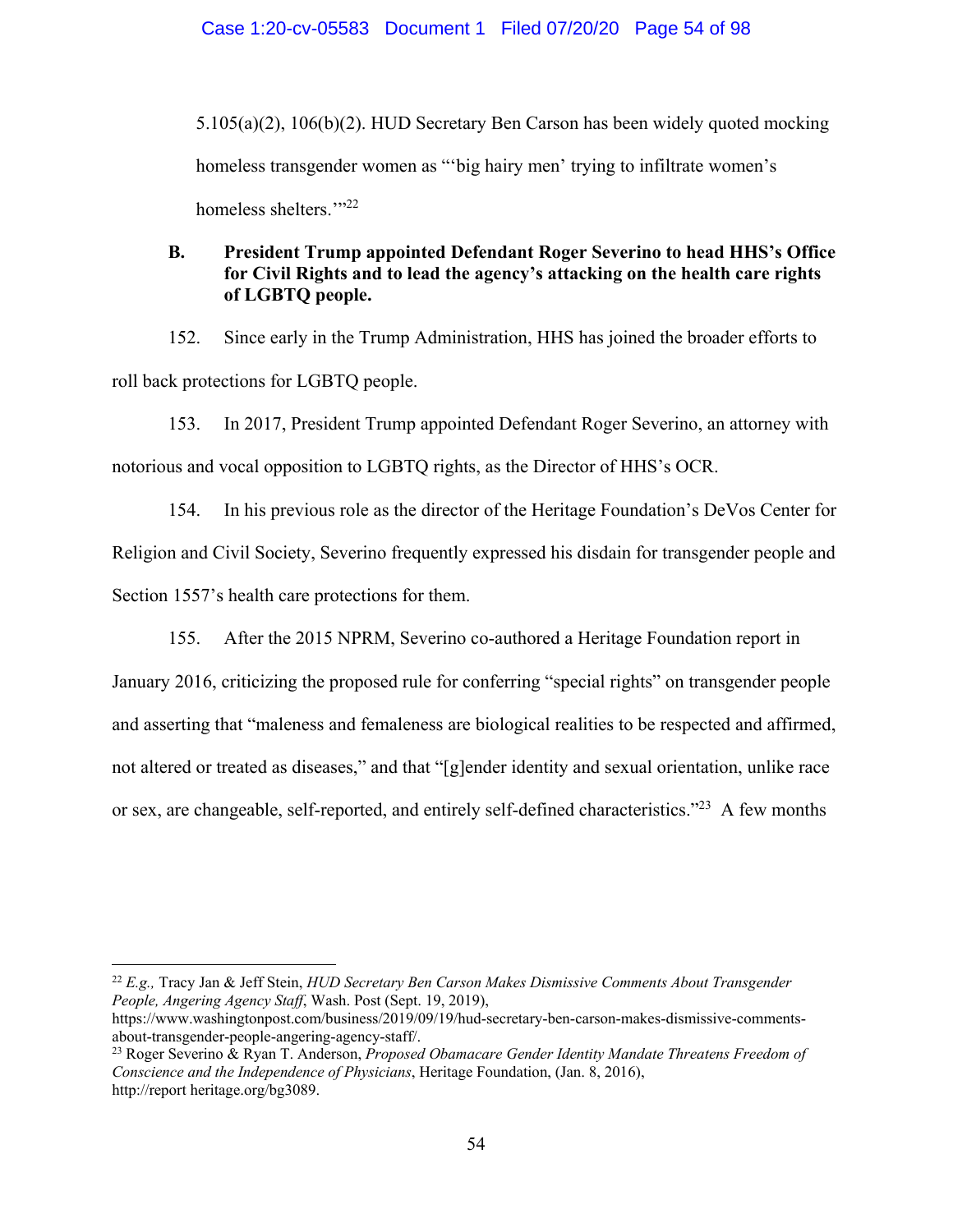#### Case 1:20-cv-05583 Document 1 Filed 07/20/20 Page 55 of 98

later, Severino co-authored another piece accusing the Obama Administration of "attempt[ing] to impose a new definition of what it means to be a man or a woman on the entire nation."<sup>24</sup>

156. In a separate May 2016 op-ed piece in the *Daily Signal*, Severino criticized DOJ's lawsuit against North Carolina's anti-transgender restroom bill, again decrying the Obama Administration's enforcement of sex discrimination protections for transgender people.<sup>25</sup> Describing marriage equality as "the start, not end, of the left's LGBT agenda," Severino declared that "the radical left is using government power to coerce everyone, including children, into pledging allegiance to a radical new gender ideology."26 In that same piece, Severino repeatedly misgendered transgender people, describing transgender girls as "boys" and transgender boys as "girls," and attacked HHS's then-proposed 2016 Rule as "add[ing] to the problems" of what he described as the federal government's "overreach" in protecting the rights of transgender people.27 Severino has wrongfully belittled gender affirming medical procedures, including falsely describing certain gender-confirming procedures for transgender women as "breast implants in men and shaving down Adam's apples."28

157. In late 2016, Severino and former U.S. Senator Jim DeMint (then-president of the Heritage Foundation) co-wrote an op-ed in the *Philadelphia Inquirer*, characterizing the Obama Administration's enforcement of federal sex discrimination protections to protect transgender

<sup>24</sup> Ryan T. Anderson & Roger Severino, *3 Ways Conservative Lawmakers Should Fight Obama's Bathroom Directive*, Daily Signal (May 23, 2016), https://www.dailysignal.com/2016/05/23/3-ways-conservative-lawmakersshould-fight-obamas-bathroom-directive/.

<sup>25</sup> Roger Severino, *DOJ's Lawsuit Against North Carolina Is Abuse of Power*, Daily Signal (May 9, 2016), https://www.dailysignal.com/2016/05/09/dojs-lawsuit-against-north-carolina-is-abuse-of-power/. <sup>26</sup> *Id.*

<sup>27</sup> *Id.* 

<sup>28</sup> Roger Severino, *Pentagon's Radical New Transgender Policy Defies Common Sense*, Daily Signal (July 1, 2016), https://www.dailysignal.com/2016/06/30/pentagons-transgender-policy-at-odds-with-constitution/.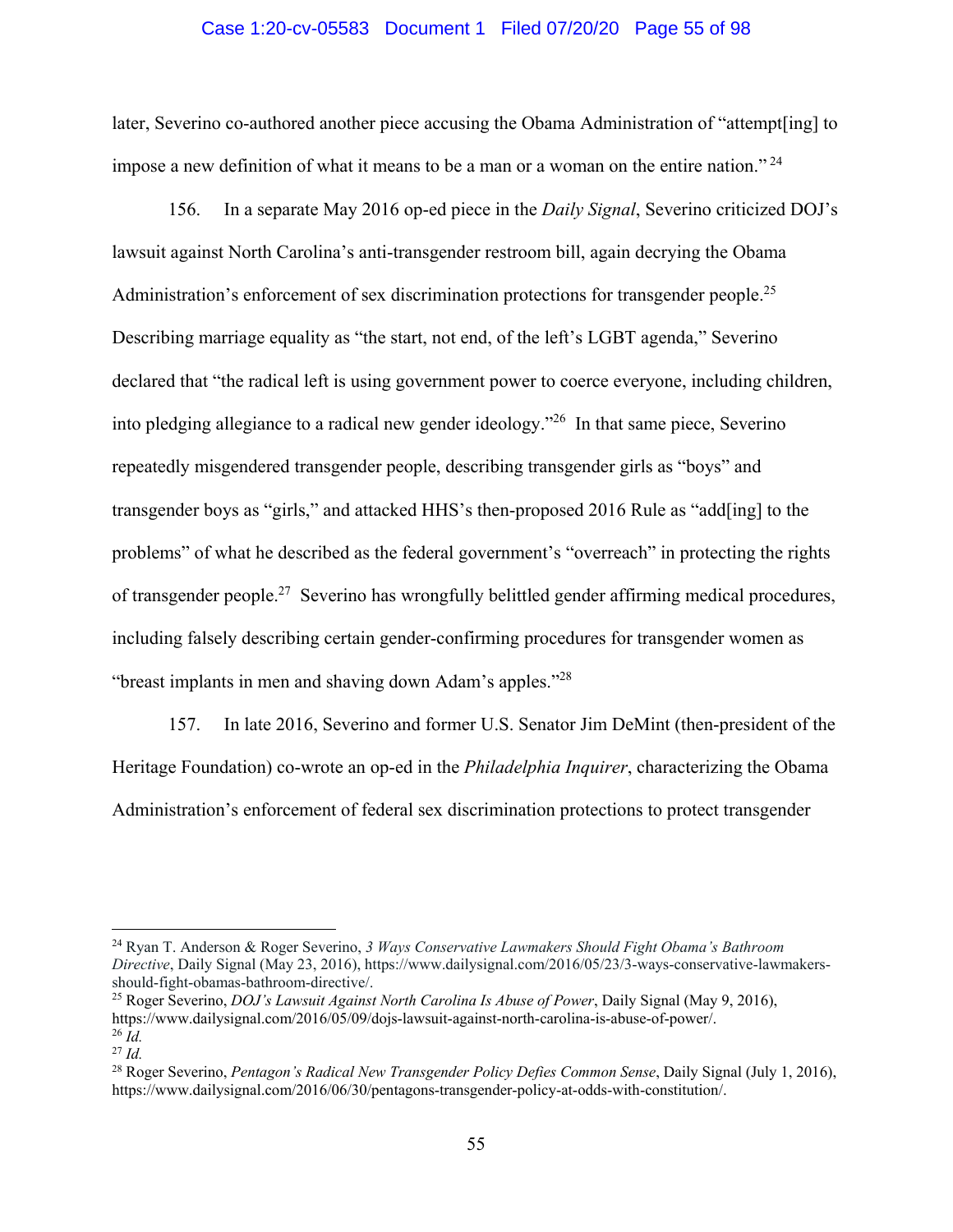#### Case 1:20-cv-05583 Document 1 Filed 07/20/20 Page 56 of 98

people as "radical social experiments."29 The op-ed referred to Gavin Grimm, a transgender teenage boy litigating a high-profile Title IX case against his Virginia school district for refusing to respect his male gender identity, misgendering him as "a gender-dysphoric teen girl" and improperly using the female pronoun "her" to refer to Grimm.<sup>30</sup>

158. Months later, Severino was appointed head of HHS's OCR, where he has led the charge to undo the 2016 Rule and its protections for transgender people.

## **C. Since 2017, HHS has engaged in a Department-wide rollback of LGBTQ protections in its programs, activities, and policies.**

159. Defendants' reversal of the 2016 Rule is part of their broader campaign to eliminate or reduce protections for LGBTQ people.

160. For example, in early 2017, HHS struck questions about LGBTQ demographic data from two data collection tools: the Annual Program Performance Report for Centers for Independent Living, an evaluation of programs serving people with disabilities, and the National Survey of Older Americans Act Participants, an annual, national survey of individuals served by programs funded by the Older Americans Act.<sup>31</sup> These changes made it more difficult to assess the specific needs of LGBTQ people with disabilities and older LGBTQ adults.

<sup>29</sup> Jim DeMint & Roger Severino, *Commentary: Court should reject Obama's radical social experiment*, Philadelphia Inquirer (Nov. 7, 2016),

https://www.inquirer.com/philly/opinion/20161107 Commentary Court should reject Obama s radical social e xperiment html.

 $30$  *Id.* 

<sup>31</sup> Sejal Singh, *et al*., *The Trump Administration Is Rolling Back Data Collection on LGBT Older Adults*, Ctr. for Am. Progress (Mar. 20, 2017), https://www.americanprogress.org/issues/lgbtq-

rights/news/2017/03/20/428623/trump-administration-rolling-back-data-collection-lgbt-older-adults/.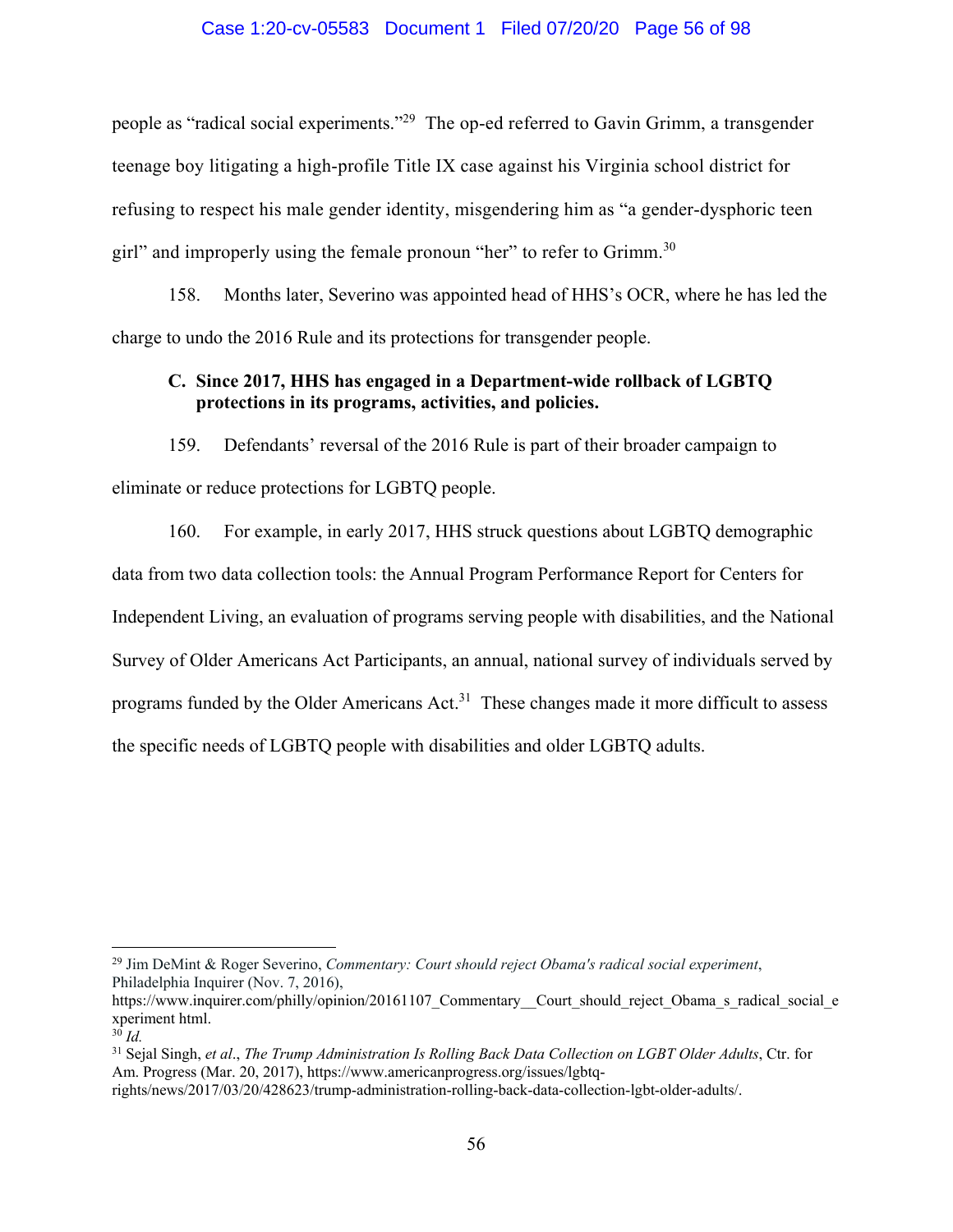#### Case 1:20-cv-05583 Document 1 Filed 07/20/20 Page 57 of 98

161. On December 14, 2017, staff at the Centers for Disease Control and Protection—a component of HHS—were instructed not to use the word "transgender" in official agency documents.32

162. On January 23, 2019, OCR granted an exemption to adoption and foster care agencies in South Carolina, allowing religiously-affiliated services to discriminate against LGBTO caregivers.<sup>33</sup>

163. On May 21, 2019, HHS promulgated a regulation, Protecting Statutory Conscience Rights in Health Care; Delegations of Authority, 84 Fed. Reg. 23,170 (May 21, 2019), that would allow medical providers to cite their personal beliefs in refusing to provide a broad spectrum of services—including lifesaving care for LGBTQ patients.

164. On November 1, 2019, HHS announced it would not enforce, and planned to repeal, regulations prohibiting discrimination based on gender identity, sexual orientation, and religion in all HHS grant programs. These include programs to address the HIV, opioid, and youth homelessness epidemics, as well as hundreds of billions of dollars in other health and human service programs.<sup>34</sup>

165. On May 12, 2020, HHS published a final rule eliminating collection of sexual orientation data of foster youth, foster and adoptive parents, and child guardians and rejecting proposals to collect gender identity data.35

<sup>32</sup> Lena H. Sun & Juliet Eilperin, *CDC Gets List of Forbidden Words: Fetus, Transgender, Diversity*, Wash. Post (Dec. 15, 2017), https://www.washingtonpost.com/national/health-science/cdc-gets-list-of-forbidden-words-fetustransgender-diversity/2017/12/15/f503837a-e1cf-11e7-89e8-edec16379010\_story html. <sup>33</sup> Letter from Steven Wagner to Gov. McMaster (Jan.23, 2019),

https://governor.sc.gov/sites/default/files/Documents/newsroom/HHS%20Response%20Letter%20to%20McMaster. pdf.

<sup>34</sup> *HHS Issues Proposed Rule to Align Grants Regulation with New Legislation, Nondiscrimination Laws, and Supreme Court Decisions*, HHS (Nov. 1, 2019), https://www hhs.gov/about/news/2019/11/01/hhs-issues-proposedrule-to-align-grants-regulation html

<sup>&</sup>lt;sup>35</sup> Adoption and Foster Care Analysis and Reporting System, 85 Fed. Reg. 28,410 (May12, 2020).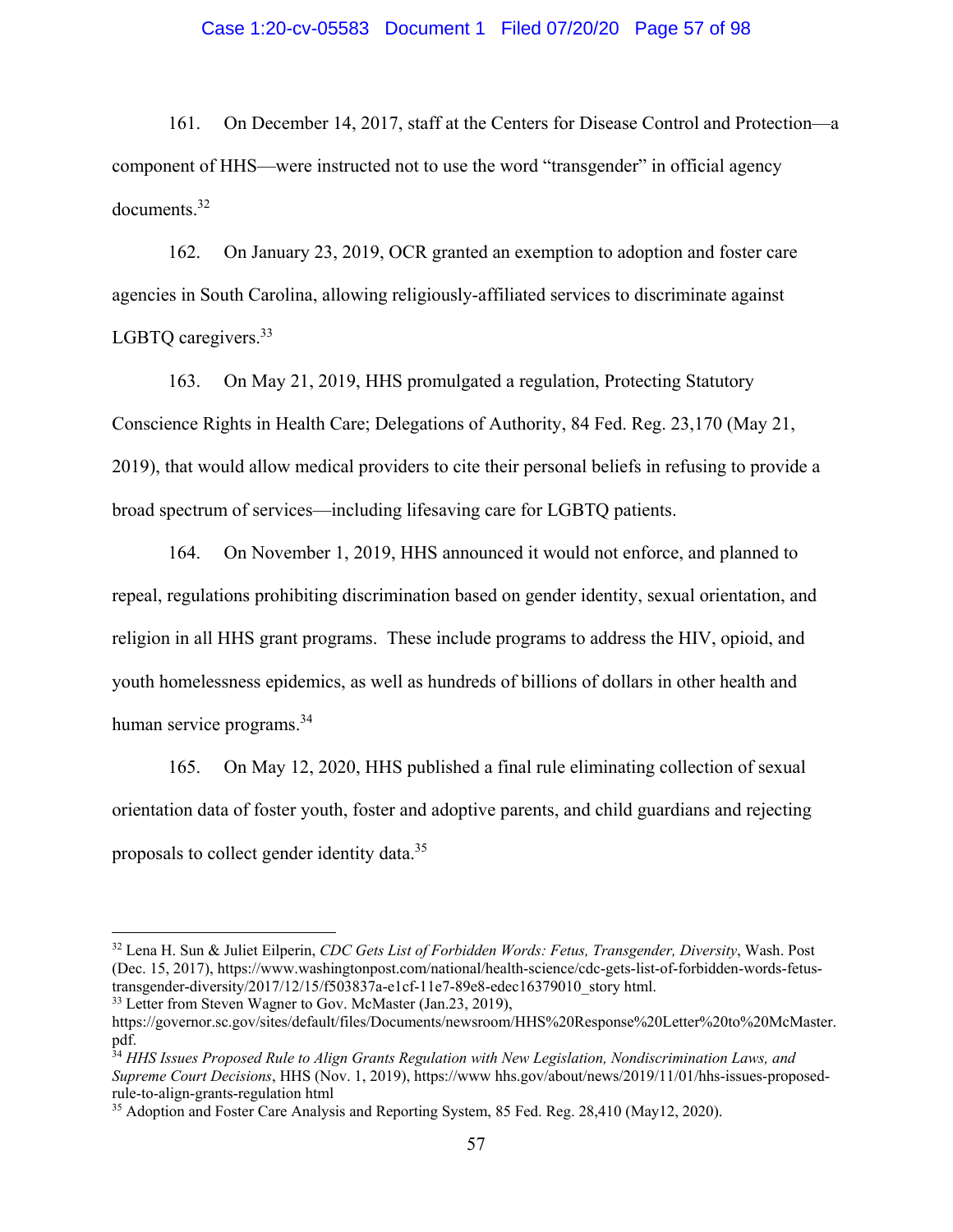#### Case 1:20-cv-05583 Document 1 Filed 07/20/20 Page 58 of 98

166. And, shortly after HHS published the 2020 Rule, on June 24, 2020, the President issued an Executive Order directing HHS to issue guidance on whether to include faith-based organizations in foster care and adoption systems, saying that "[t]his guidance shall also make clear that faith-based organizations are eligible for partnerships under title IV-E of the Act (42 U.S.C. 670 *et seq*.) [sic], on an equal basis, consistent with the First Amendment to the Constitution."36 LGBTQ advocacy groups warned that this action is meant to protect faith-based agencies that turn away qualified prospective foster and adoptive parents because of their gender identity or sexual orientation.<sup>37</sup>

#### **D. The 2020 Rule is rife with Defendants' animus toward transgender people.**

167. The preamble of the 2020 Rule echoes, sometimes verbatim, the rhetoric that Defendant Severino used to criticize the 2016 Rule and other Obama-era policies protecting the rights of transgender people before he joined HHS. The Rule repeatedly refers to "biological" sex distinctions, in an effort to deny the existence of transgender people, echoing Severino's use of the phrase "biological . . . reality" from his Heritage Foundation tenure. *See* 85 Fed. Reg. 37,180.

168. The 2020 Rule does not just remove the provisions mandating nondiscriminatory treatment of transgender patients and enrollees; it actually endorses discrimination and mistreatment. *See* 85 Fed. Reg. 37,185. Defendants state, falsely, that "pronouns are not stereotypes," and advocate that it is entirely proper for medical providers to deliberately misgender their patients. *Id.* at 37,191. Defendants, improperly referring to transgender women

<sup>&</sup>lt;sup>36</sup> See Executive Order on Strengthening the Child Welfare System for America's Children, White House (June 24, 2020), https://www.whitehouse.gov/presidential-actions/executive-order-strengthening-child-welfare-systemamericas-children/.

<sup>37</sup> Currey Cook, *Trump Signs Anti-LGBTQ Child Welfare Executive Order*, Lambda Legal (June 30, 2020), https://www.lambdalegal.org/blog/20200630\_trump-admin-child-welfare-executive-order.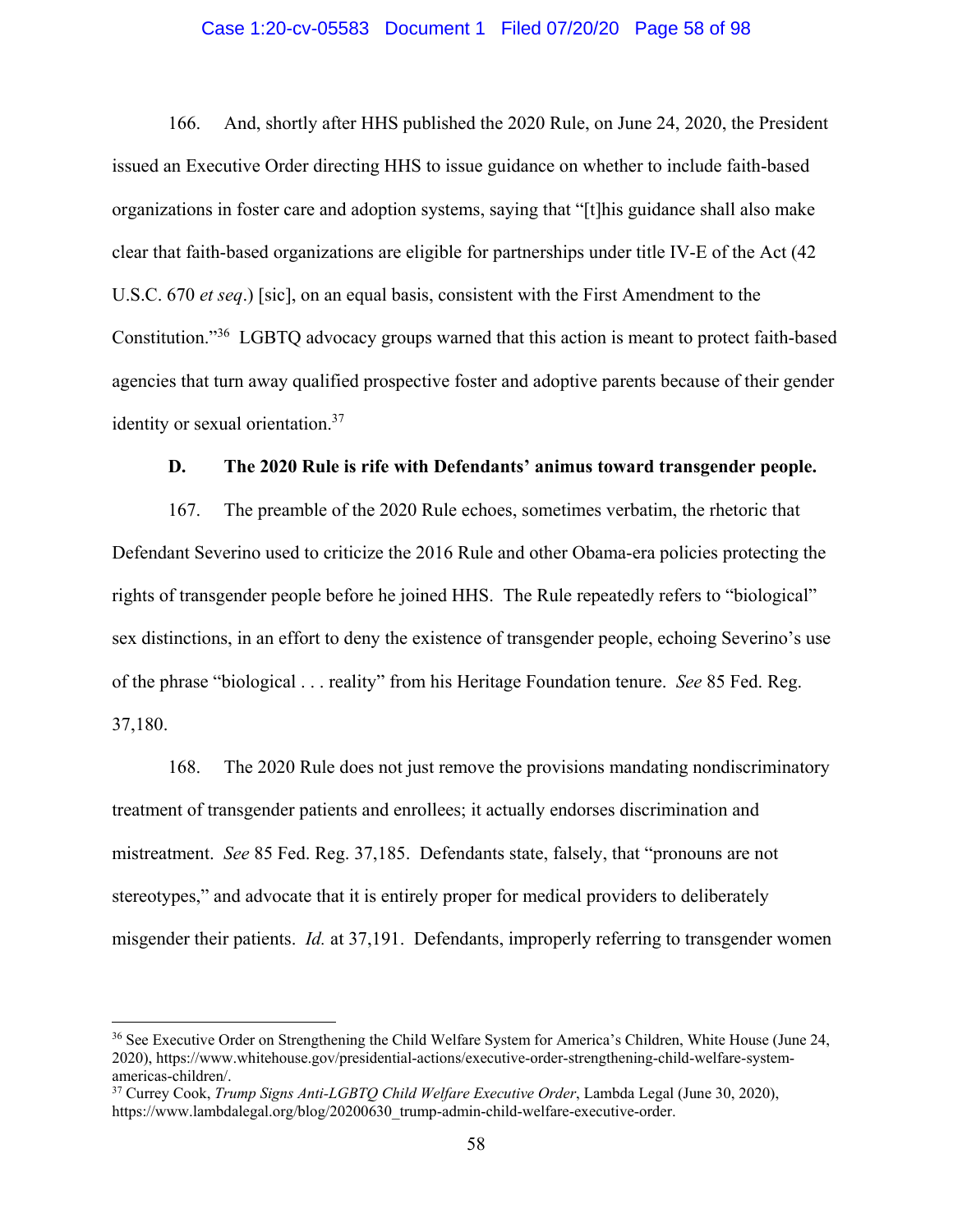#### Case 1:20-cv-05583 Document 1 Filed 07/20/20 Page 59 of 98

as "males," falsely contend that a "covered entity such as a healthcare provider is not impermissibly stereotyping biological males (notwithstanding their internal sense of gender) on the basis of sex if it uses pronouns such as 'him'; limits access to lactation rooms and gynecological practices to female users and patients; or lists a male's sex as 'male' on medical forms." *Id.* at 37,185. This interpretation is contrary to Section 1557's express statutory protections.

169. The Rule itself misgenders a transgender man mentioned in the preamble, intentionally and incorrectly referring to him as "her." *Id.* at 37,189. The Rule also misgenders the late Aimee Stephens, a transgender woman and plaintiff in the *Harris Funeral Homes* case affirmed by the Supreme Court in *Bostock*, intentionally demeaning Ms. Stephens by falsely asserting that she "'quite obviously' is not 'a woman' because 'Stephens's sex' is male." *Id.* at 37,180.

170. Given the animus-ridden language in the 2020 Rule, as well as the context in which it was written, the 2020 Rule not only gives health care providers and insurers license to discriminate against LGBTQ people, it actively invites them to do so. In so doing, the Rule directly undercuts the central statutory purpose of Section 1557 to ensure that health care is available in a nondiscriminatory manner to all individuals in the United States.

171. As evidenced by Defendants' words and actions, their hostility toward transgender people and the LGBTQ community as a whole—not any legitimate interpretation of Section 1557—infected the rulemaking process and drove the outcome here. The rollback of protections in the Section 1557 regulations and unrelated CMS regulations was improperly motivated by a desire to single out LGBTQ people as a group for inferior health care protections.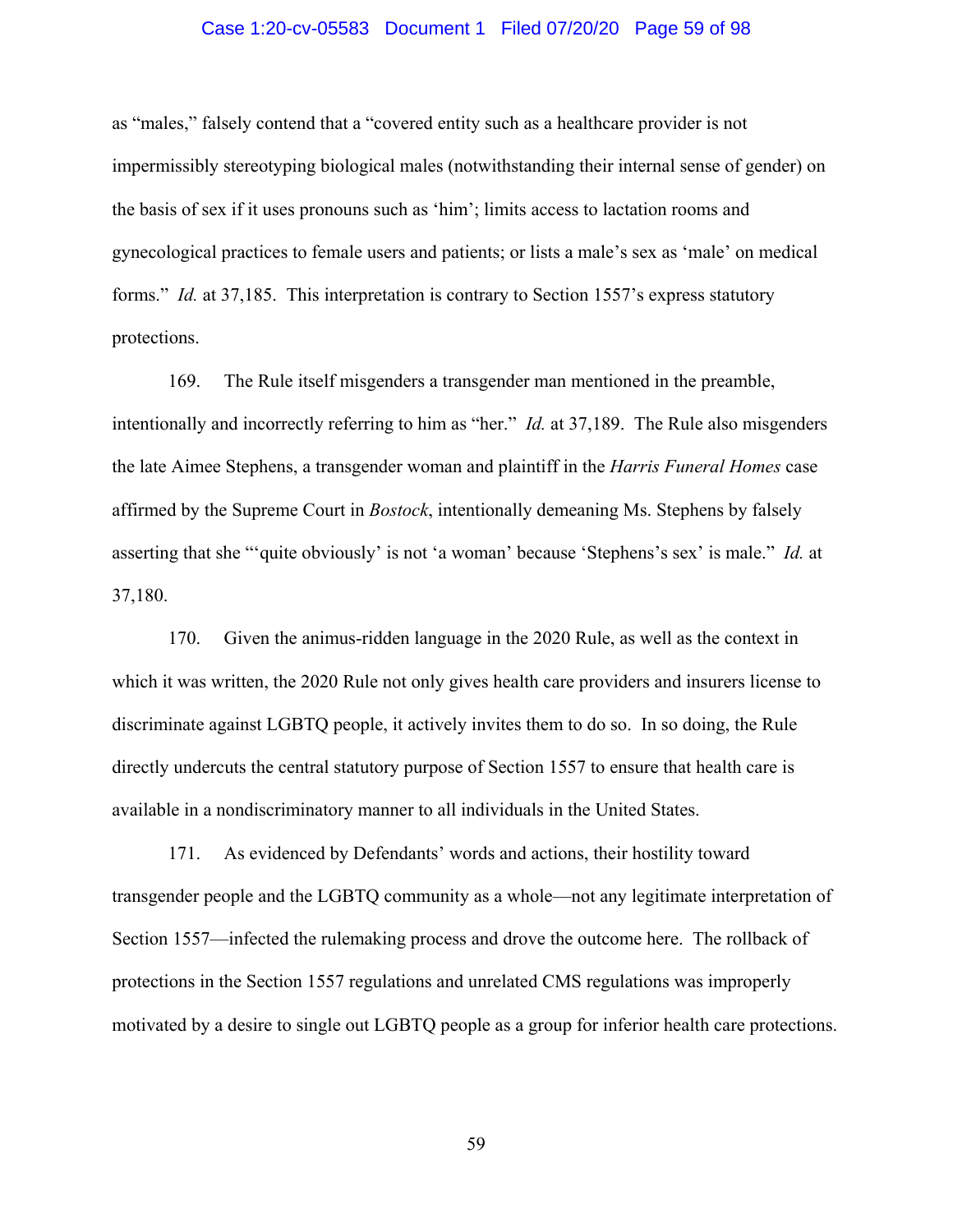#### Case 1:20-cv-05583 Document 1 Filed 07/20/20 Page 60 of 98

172. The end result is a fundamentally flawed Rule that has the purpose and effect of removing critical health care protections for LGBTQ people and explicitly licensing discrimination against them. The Final Rule's endorsement of discriminatory treatment of transgender and gender nonconforming individuals is arbitrary, capricious, and contrary to Section 1557's statutory prohibitions and established precedent. Moreover, because these discriminatory changes do not substantially advance any legitimate governmental interest, they also violate the equal protection guarantees of the Fifth Amendment.

#### **VI. THE 2020 RULE HARMS PLAINTIFFS**

173. The 2020 Rule harms Plaintiffs' sovereign, quasi-sovereign, economic, and proprietary interests, including by inflicting substantial and burdensome administrative and enforcement costs on Plaintiffs' state agencies and by harming the public health, which will increase uncompensated care costs that will be borne by Plaintiffs.

174. The 2020 Rule will directly harm Plaintiffs in at least three ways. First, the Rule will impose direct administrative and regulatory costs on Plaintiffs and their state agencies to mitigate confusion generated by the Final Rule. For example, Plaintiffs must train staff, issue guidance, and engage in public education campaigns to mitigate the confusion engendered by the Rule. Second, by abdicating HHS's responsibility for the enforcement of Section 1557 and by purporting to significantly limit the scope of Section 1557's protections and the types of entities to which its protections apply, the Rule will cause Plaintiffs to incur increased costs from the investigation and enforcement of state anti-discrimination laws, particularly those that prohibit discrimination based on gender identity, sexual orientation, and pregnancy-related conditions, as well as all discrimination complaints against insurers the Rule newly and unlawfully excludes from the regulation's reach. Third, the Rule will harm public health by reestablishing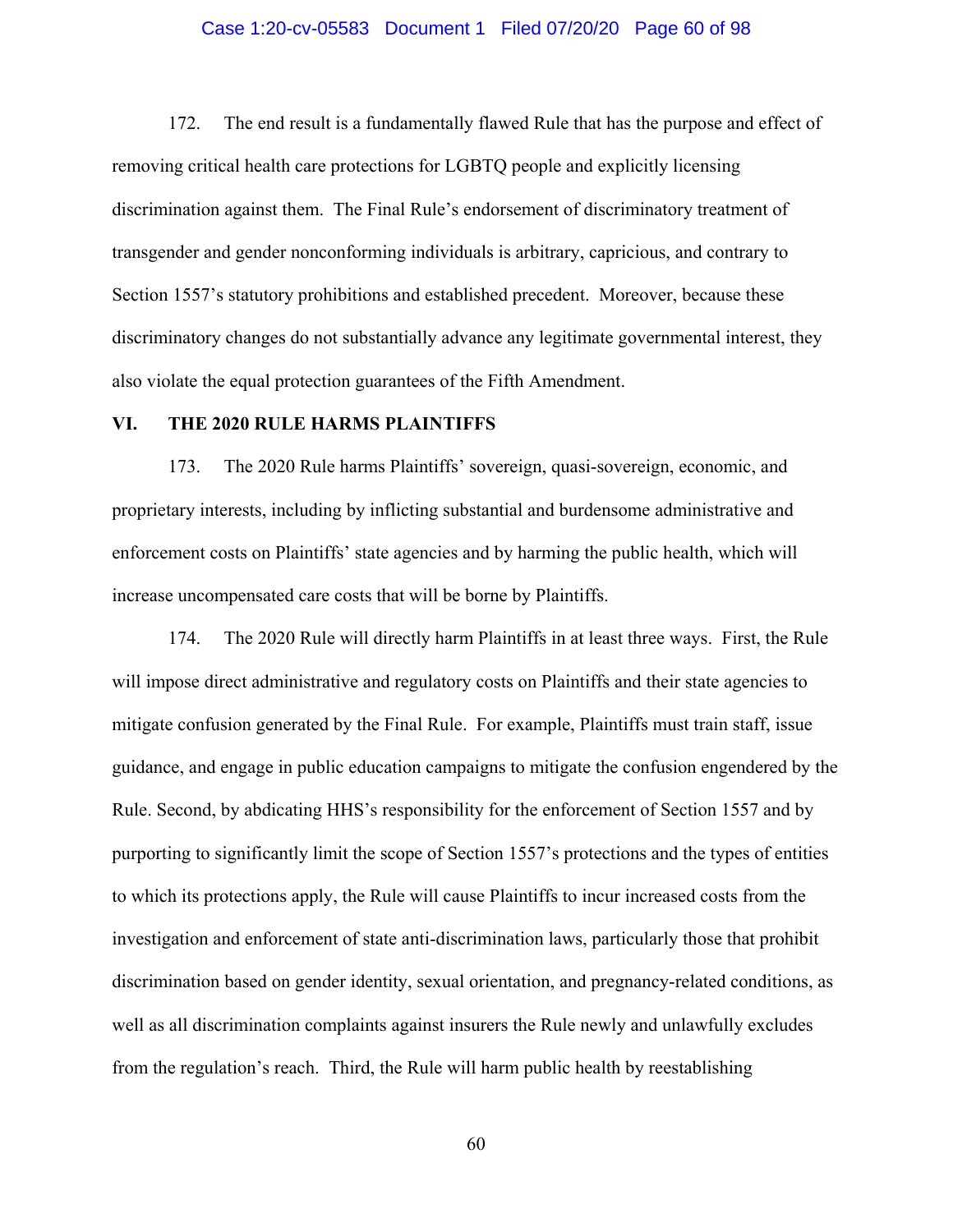#### Case 1:20-cv-05583 Document 1 Filed 07/20/20 Page 61 of 98

discriminatory barriers to care for particularly vulnerable segments of Plaintiffs' populations, including transgender people, women and others seeking reproductive health care or with pregnancy-related conditions, LEP individuals, and others that will result in delayed or denied health care, requiring Plaintiffs and their residents to bear increased costs resulting from those harms.

### **A. The 2020 Rule will impose direct administrative costs on Plaintiffs.**

175. The 2016 Rule established comprehensive anti-discrimination protections in HHS's Section 1557 implementing regulations that have been coextensive with many state antidiscrimination protections, and created a federal enforcement scheme for discrimination in the health care context that operated in parallel to state enforcement schemes. The practical result of this system was that HHS and the states shared responsibility for the enforcement of laws prohibiting discrimination by health care providers, health insurers, and other health programs and activities. Once the Rule goes into effect, however, many of the Plaintiffs, including California, Colorado, Connecticut, Delaware, the District of Columbia, Hawaii, Illinois, Maine, Maryland, Massachusetts, Minnesota, Nevada, New Jersey, New Mexico, New York, Oregon, Rhode Island, Vermont, Virginia, and Wisconsin will have statutory, regulatory, or subregulatory protections against discrimination that offer more robust protections than those provided under the Rule. Unlike the 2016 Rule, the 2020 Rule newly exempts many private employer-based plans, Medicare Part B plans, and the Federal Employee Health Benefits program from Section 1557's scope, except with respect to plans such insurers offer on the ACA exchange or that receive federal funding, like Medicaid plans. In contrast, many Plaintiffs have antidiscrimination laws that: (1) apply to private insurance companies (including those offering employer-based plans); (2) make it unlawful to deny coverage or otherwise discriminate on the basis of gender identity, sexual orientation, and pregnancy status, in addition to discrimination based on other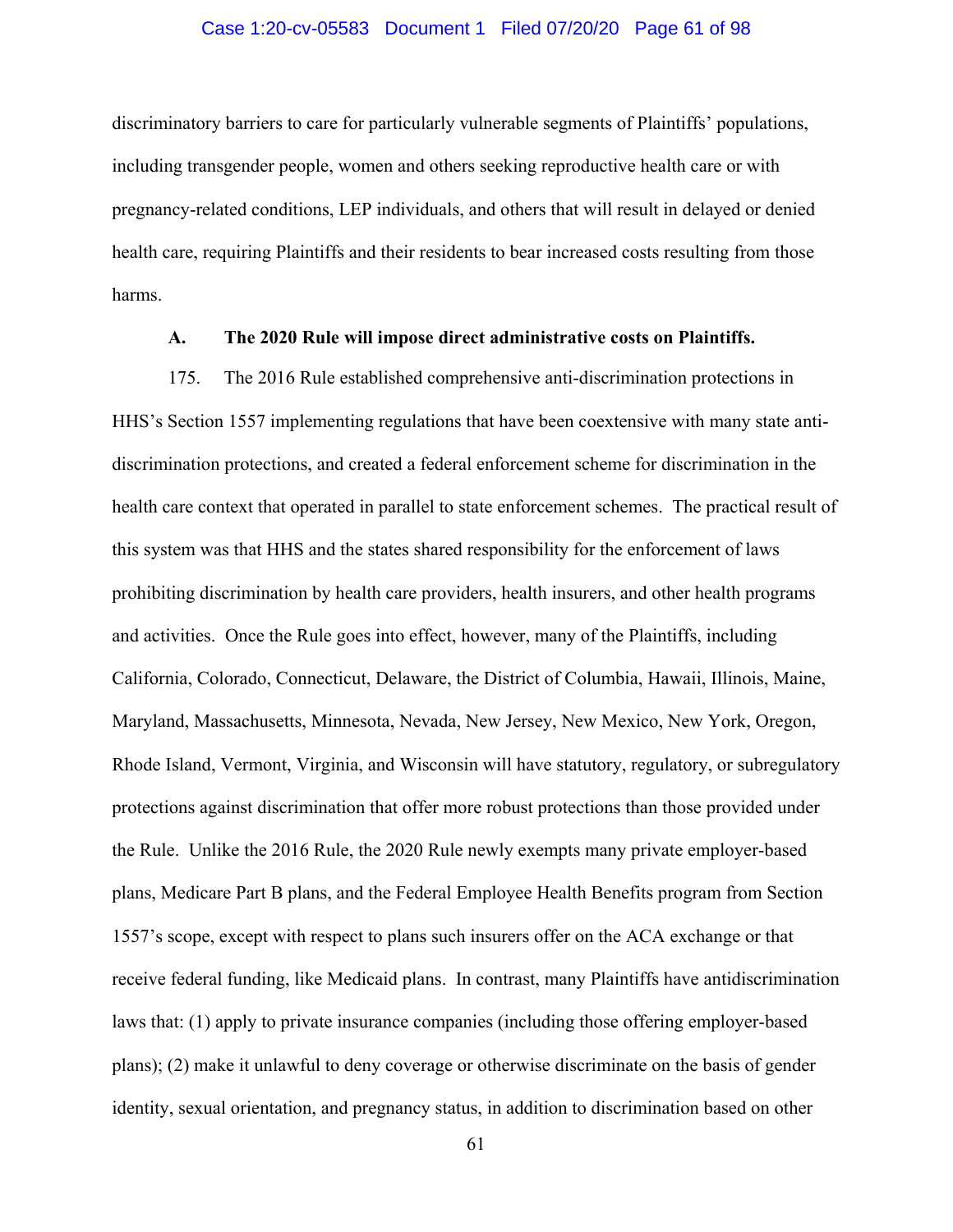### Case 1:20-cv-05583 Document 1 Filed 07/20/20 Page 62 of 98

protected characteristics; (3) mandate language assistance services for LEP individuals;

(4) require notices in commonly spoken languages other than English; and/or (5) require

qualified interpreters for individuals with disabilities.<sup>38</sup>

<sup>38</sup> *See, e.g.*, Cal. Gov't Code § 11135 (nondiscrimination); Cal. Code Regs. tit. 10, § 2538.3 (Language Assistance Program requirements); Colo. Code Regs. § 702-4: 4-2-17-6 (requiring carriers to note availability of language services in relevant notices); Conn. Gen. Stat. sec. 46a-64 (prohibiting discrimination in places of public accommodation on the bases of sex (including pregnancy), sexual orientation, and gender identity/expression); 18 Del. C. § 2304(22) (prohibiting discrimination in insurance based on sexual orientation and gender identity); D.C. Code  $\S 31-2231.11(c)$  (prohibiting discrimination based on gender identity and expression in the provision of health insurance); Haw. Rev. Stat. §§ 378-2 (prohibiting discrimination in employment-based health plans, including on the bases of gender identity or expression and reproductive health decision), 431:10A-118.3, 432:1-607.3, and 432D-26.3 (prohibiting discrimination in insurance on the basis of actual or perceived gender identity), 489-3 (prohibiting discrimination in public accommodations, including on the basis of gender identity or expression); 775 Ill. Comp. Stat. 5/5-101(A)(6) (Illinois Human Rights Act prohibiting discrimination in health care and health insurance); 210 Ill. Comp. Stat. 87/15 (Language Assistance Services Act); 305 Ill. Comp. Stat. 5/5-30(j) (language access requirements for Managed Care Entities); Me. Rev. Stat. Ann. tit. 5 §§ 4553 (definition of sexual orientation includes gender identity), 4572-A (prohibiting discrimination based on pregnancy), 4592 (public accommodation discrimination includes sexual orientation as protected category); Md. Code Ann., Ins. § 15-1A-22 (prohibiting discrimination based on gender identity and sexual orientation in the provision of health insurance); Md. Code Regs. 10.67.05.01 (language access requirements for Managed Care Organizations); Mass. Gen. Laws ch. 175, § 24A (prohibiting state-regulated insurers from issuing health plans that include exclusions or coverage limitations based on sex, including excluding or limiting coverage based on an insured's transgender status); Mass. Gen. Laws ch. 151B, § 4 (prohibiting discrimination on the basis of sex, sexual orientation, or gender identity in the design and administration of fringe benefits, including health insurance and disability insurance); Mass. Gen. Laws ch. 176O, §§ 6(a)(10), (b)(9), 15(k) (language access requirements of health insurance carriers); Minn. Stat. § 363A.03, Subd. 44 (prohibiting discrimination on the basis of sexual orientation, the definition of which includes gender identity); Minn. Stat. §§ 363A.11, 363A.03, Subd. 42 (prohibiting sex discrimination, which includes pregnancy status); Nev. Rev. Stat. §§ 449.101(1) (prohibiting discrimination on basis of gender identity or expression in medical facilities), 449.104(1), 449.103(1) (requiring medical facilities to have policies and cultural competency training for staff covering gender identity and expression), 651.070 (prohibiting discrimination on basis of gender identity or expression in public accommodations); N.J. Stat. Ann. § 10:5-12(f) (prohibiting places of public accommodation from discriminating on the basis of sex, pregnancy or breastfeeding, gender identity or expression, and affectional or sexual orientation, among other protected characteristics); N.J. Stat. Ann. § 10:5-12(l) (prohibiting insurance providers from refusing to do business with, or refusing to provide services to, someone on the basis of their sexual orientation or gender identity or expression); N.J. Stat. Ann. § 17:48-6oo (requiring health insurers and similar entities to "provide coverage regardless of gender identity [or] expression"); N.M. Stat. Ann. § 28-1-7 (prohibiting discrimination based on sexual orientation, gender identity, and pregnancy status); N.Y. Exec. L. § 296 (unlawful discriminatory practice to discriminate based on sexual orientation, gender identity or expression); N.Y. Ins. Law § 2607 (prohibiting discrimination in insurance issuing because of sexual orientation, gender identity or expression, and transgender status); N.Y. Comp. Codes R. & Regs. tit. 11, § 52.72 (Insurance Regulation 62) (prohibiting issuers from discriminating on grounds of pregnancy status, sexual orientation, gender identity, transgender status, or sex stereotyping); N.Y. Comp. Codes R. & Regs. tit. 10, § 405.7(a)(7) (requirements for hospital language assistance services); N.Y. Exec. Law  $\S 296(2)(c)$ -(d) (requires entities covered by the New York Human Rights Law to provide auxiliary aids and services to individuals with disabilities to avoid discrimination against such individuals and defining "auxiliary aids and services" to include "qualified interpreters" and "qualified readers."); Or. Rev. Stat. § 746.021 (prohibiting discrimination based on gender identity in commercial insurance); Or. Rev. Stat. § 659.875(1) (same for Medicaid); Or. Admin. R. 839-005-0003 (same for public accommodations); R.I. Gen. Laws § 11-24-2 (prohibiting discrimination in places of public accommodation on the bases of sex (including pregnancy), sexual orientation, and gender identity/expression); Virginia Executive Directive Five: Access to Affordable,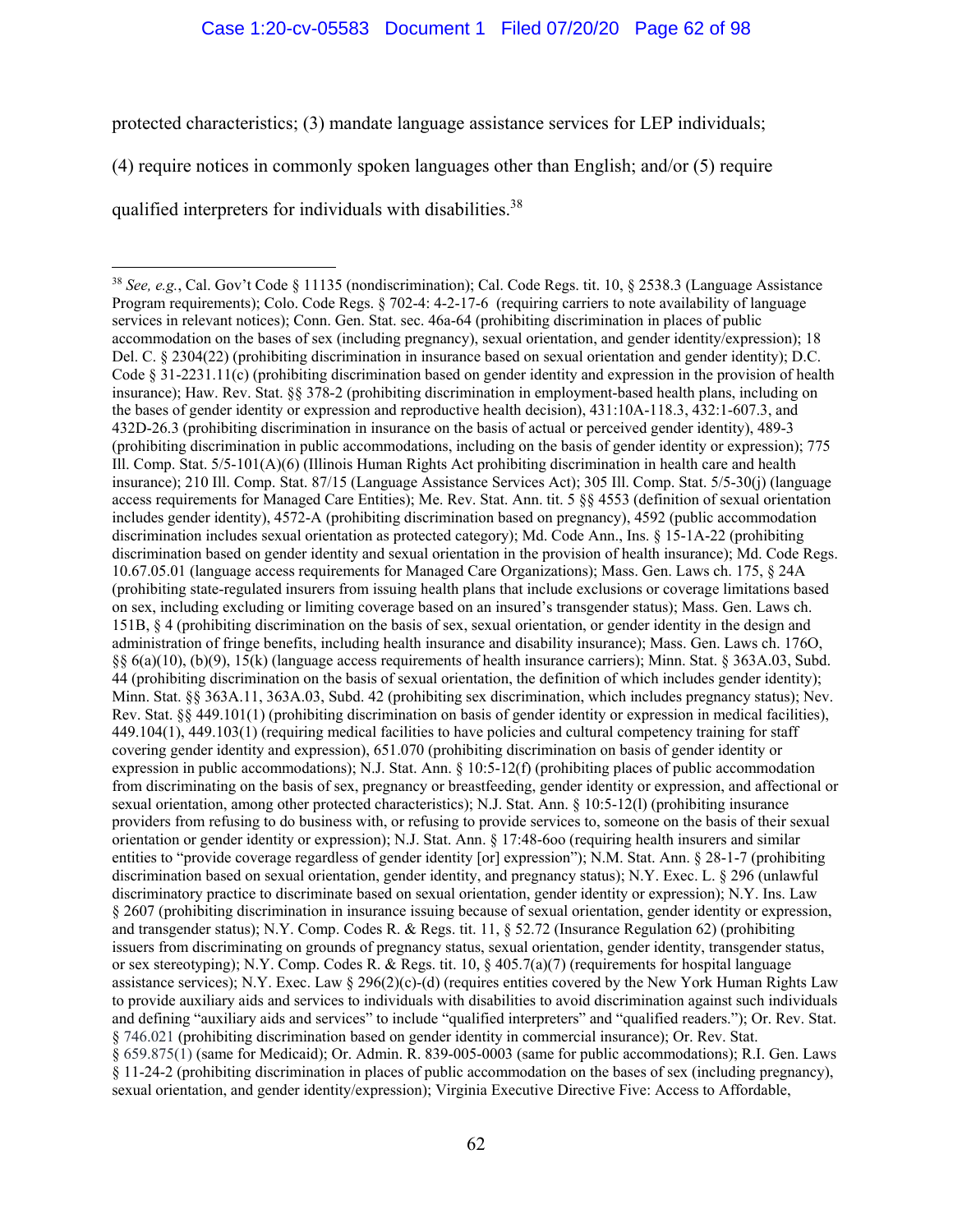#### Case 1:20-cv-05583 Document 1 Filed 07/20/20 Page 63 of 98

176. Because the 2020 Rule purports to narrow the scope of Section 1557's antidiscrimination provisions and dramatically reduces the number of entities to which those protections apply, but does not (and cannot) alter state and local protections that are consistent with Section 1557's statutory protections and have been coextensive with HHS's existing Section 1557 regulations, the Rule creates confusion among health care providers, insurers, and the public regarding the applicable standards and protections.

177. Given the new divergence between HHS's Section 1557 regulations and state laws prohibiting discrimination in the health care context, and in light of the Rule's effective invitation to health providers and insurers to discriminate against vulnerable groups, Plaintiffs must ensure that regulated entities in their states understand their continuing obligations not to discriminate. The Rule has already required, or will require, Plaintiffs to incur costs by issuing new or revised guidance, regulations, or legislation clarifying distinct state standards and specifying that more stringent state law standards governing anti-discrimination in health care continue to apply. Given the confusion engendered by the Rule, Plaintiffs will incur costs issuing guidance and directives to clarify that Plaintiffs' state agencies will—in contrast to HHS—investigate discrimination in health care by a broad range of entities, including private insurance companies providing employer-based plans, and will—also in contrast to HHS investigate complaints alleging discrimination on the basis of gender identity, sexual orientation, and pregnancy status; and continue to require language access and interpretive services.

Quality Health Care Coverage (2019) (ordering Virginia Secretary of Health and Human Resources to develop publicly-available Language Access Plan); Vt. Stat. Ann. tit. 8, § 4724 (prohibiting certain entities, including Qualified Health Plan issuers, from discriminating on the basis of gender identity); Wis. Stat. §§ 628.34, 609.22(4m), 632.746(2)(b), Wis. Admin. Code Ins. § 9-31(2) (prohibiting discrimination based on pregnancystatus).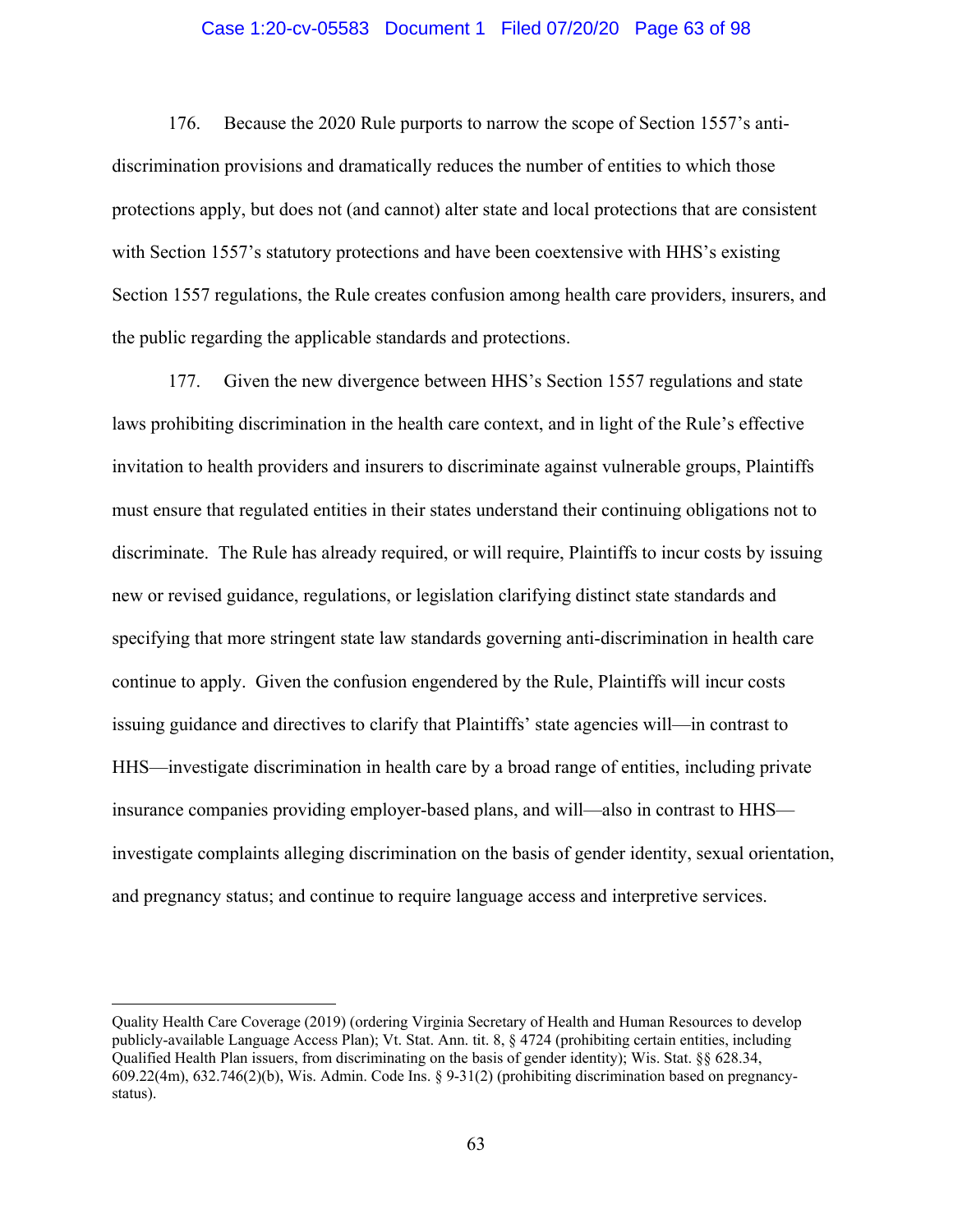#### Case 1:20-cv-05583 Document 1 Filed 07/20/20 Page 64 of 98

178. Defendants' issuance of the Rule and related publicity have caused many of Plaintiffs' residents—particularly those who are transgender—to worry that they are losing protections and may lose insurance coverage for medically necessary health care, even though state and local protections continue to exist.

179. The Rule is already causing confusion and distress. For example, since the Rule was issued on June 12, 2020, Trans Lifeline, a nationwide peer support and crisis hotline nonprofit organization serving transgender people, has seen a marked increase in calls to the hotline—up from 155 on average in a typical day to 534 calls per day between June 12 and June 19, 2020, an increase of more than threefold. Callers brought up the Rule in roughly 10 percent of recent hotline calls.

180. Accordingly, the Rule will also require Plaintiffs to undertake efforts and incur costs to address the confusion caused by the Rule and to educate the public about their rights under state and local law.

181. With respect to LEP individuals and elimination of the 2016 Rule's notice and tagline requirements, HHS admits that "an unknown number of persons are likely not aware of their right to file complaints with [OCR] and some unknown subset of this population may suffer remediable grievances, but will not complain to OCR absent notices informing them of the process." 84 Fed. Reg. 27,883; *see also* 85 Fed. Reg. 37,234 ("The Department continues, however, to not be aware of a way to quantify those potential effects."). Accordingly, the Rule will require Plaintiffs to invest resources to inform LEP individuals of their rights to obtain language assistance services and to file complaints when they are denied those services or otherwise face discrimination by health care providers or insurers.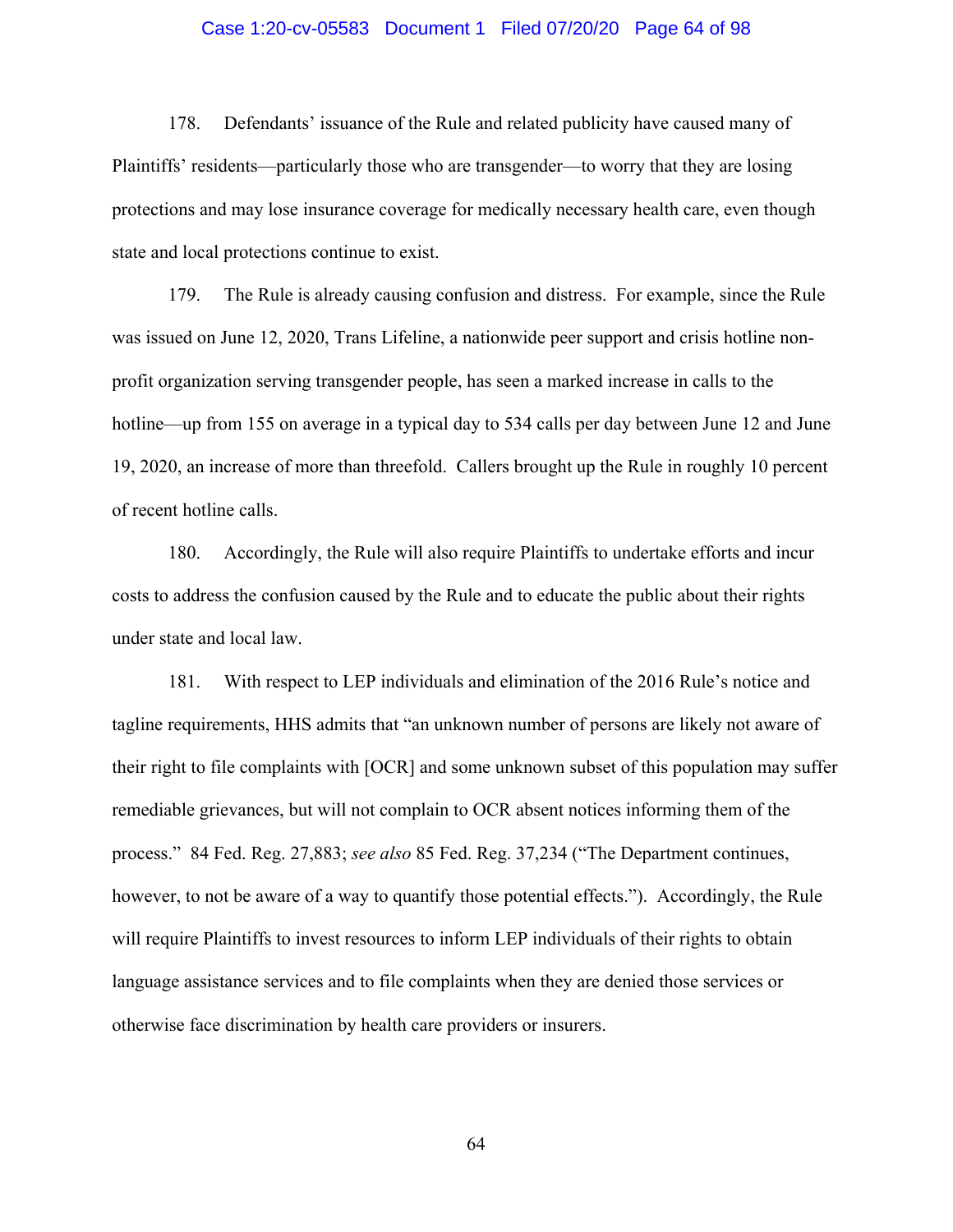#### Case 1:20-cv-05583 Document 1 Filed 07/20/20 Page 65 of 98

182. Plaintiffs have already been forced to incur costs to remedy the confusion engendered by the Rule and anticipate that additional resources and costs will be required. Indeed, the Rule concedes that there will be "additional costs" "regarding training and revision of policies and procedures." 85 Fed. Reg. 37,163; *see also id.* at 37,236–238.

183. For example, on June 28, 2020, New York's Department of Financial Services ("NYDFS") announced several actions taken by the agency to protect LGBTQ New Yorkers against discrimination in health insurance, notwithstanding HHS's rollback of federal protections under Section 1557.<sup>39</sup> These actions included amending the State's insurance regulations to prohibit discrimination based on an insured's or prospective insured's actual or perceived sexual orientation, gender identity or expression, or transgender status. The amendment, which takes effect July 28, 2020, also prohibits policy exclusions for treatments related to gender transition, gender dysphoria, or gender incongruence. Also as a result of the Rule, NYDFS also issued a Circular Letter on June 28, 2020, to remind regulated entities of New York's non-discrimination protections based on sexual orientation, gender identity or expression, and transgender status and the requirements pertaining to preventive care and screenings.<sup>40</sup> Following publication of the Rule, NYDFS also updated its guide for transgender New Yorkers regarding their health care rights to assist transgender individuals in understanding their health insurance coverage for gender-affirming care and when New York's greater protections apply.<sup>41</sup>

<sup>39</sup> *Superintendent Linda A. Lacewell Announces Action to Protect LGBTQ New Yorkers Against Bias in Healthcare*, Dep't of Fin. Servs. (June 28, 2020), https://www.dfs.ny.gov/reports\_and\_publications/press\_releases/pr202006282. <sup>40</sup> *Insurance Circular Letter No. 13*, Dep't of Fin. Servs. (June 28, 2020), https://www.dfs.ny.gov/industry guidance/circular letters/cl2020 13.

<sup>&</sup>lt;sup>41</sup> Health Coverage Information for Transgender New Yorkers: What You Need to Know to Get Care, https://www.dfs.ny.gov/consumers/health\_insurance/transgender\_healthcare.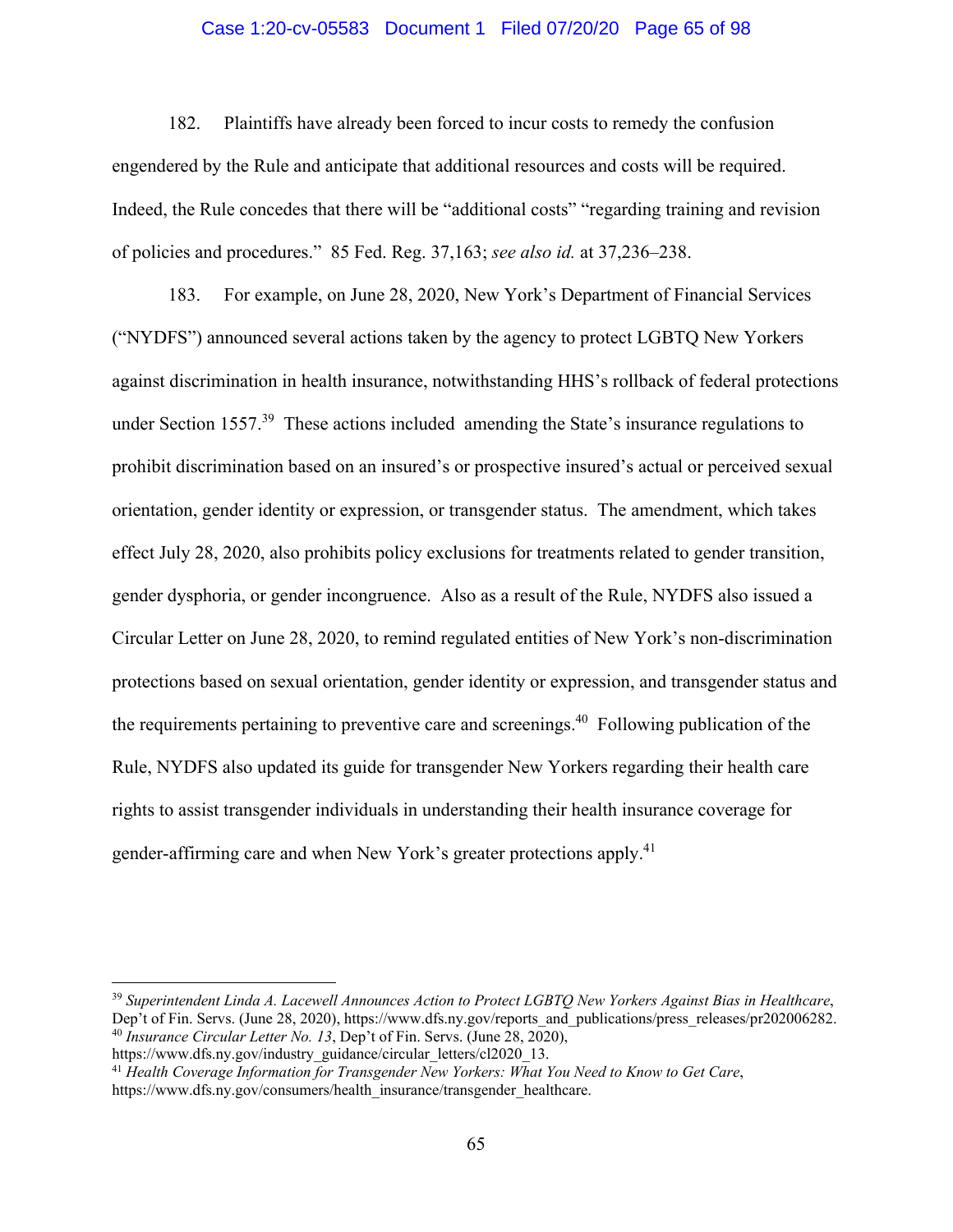#### Case 1:20-cv-05583 Document 1 Filed 07/20/20 Page 66 of 98

184. In addition, the New York State Division of Human Rights hosted a Know Your Rights webinar on June 30, 2020 regarding New York state law protections, noting that despite HHS's rollback of the regulatory protections against discrimination in health settings, New York State's laws and rules, which include protections based on sexual orientation, gender identity or expression, national origin, and pregnancy related conditions, among others, still apply.<sup>42</sup>

185. As a result of the Rule, California's Department of Fair Employment and Housing ("CA DFEH") has already invested staff time to develop education materials and programs to clarify that discrimination on the bases of gender identity and sexual orientation in health care and insurance are unlawful under California law. CA DFEH may also engage in a multi-lingual campaign to educate LEP Californians about their rights due to the Rule's removal of notice and tagline requirements and other language assistance requirements.

186. Similarly, the California Department of Insurance ("CA CDI") has already incurred costs to issue a notice to all California health insurers to clarify that the Rule does not preempt state law and that health insurers must continue to comply with California's antidiscrimination laws. The Rule will also require CA CDI to increase staffing and resources to address confusion surrounding the Rule and its relation to more stringent state law protections. CA CDI expects confusion triggered by the Rule will lead to additional calls to the Department. The Rule will require hiring one or more compliance officers to field those inquiries.

187. Several Massachusetts agencies have already had to, or will need to, promulgate advisories or guidance as a result of the Rule. For example, MassHealth—the program that administers the Commonwealth's Medicaid program and Children's Health Insurance Program—prepared and sent an advisory to all of its managed care plans and other stakeholders

<sup>42</sup> https://speakerdeck.com/nyshumanrights/know-your-rights-lgbtq-plus-rights-under-new-york-state-law.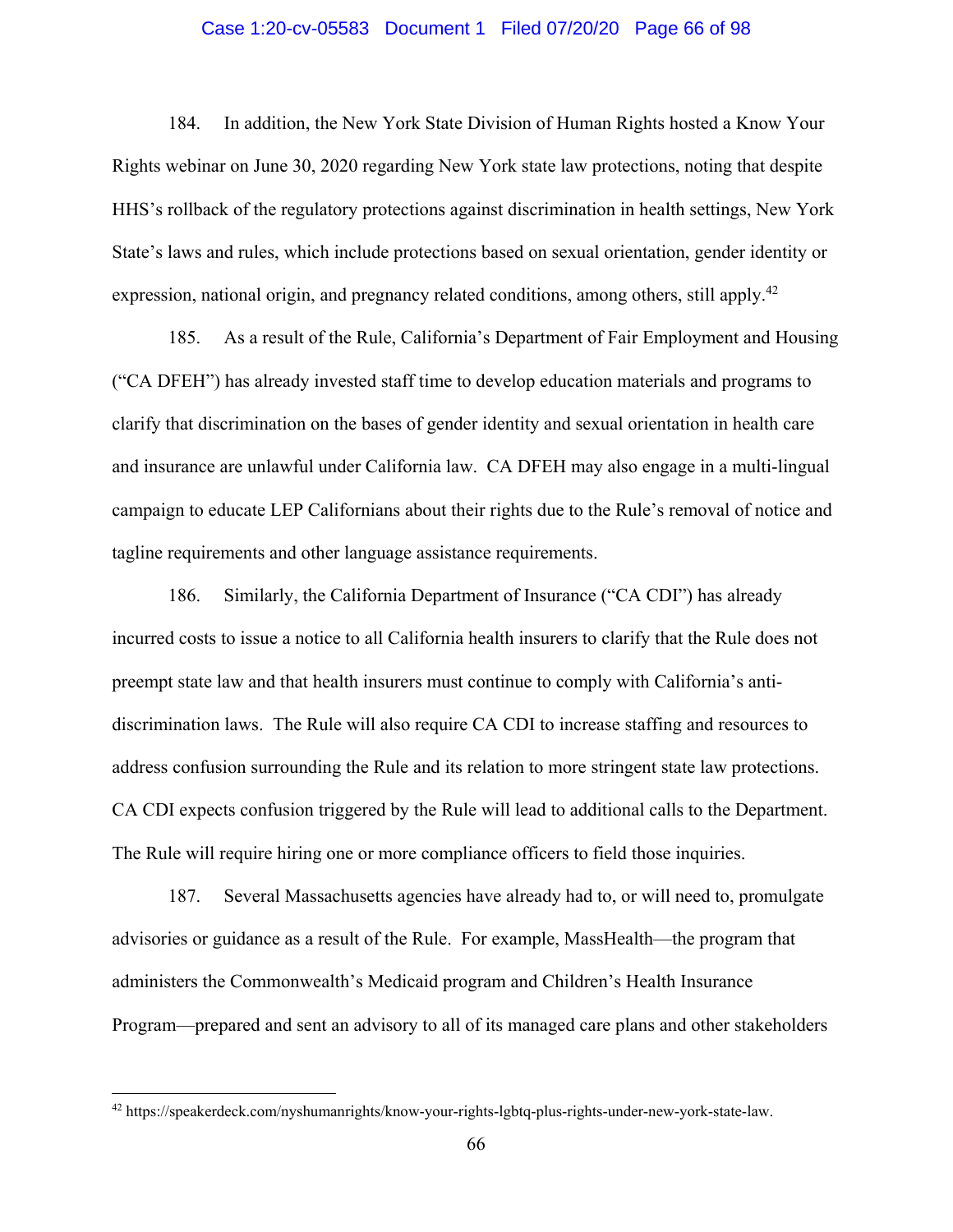#### Case 1:20-cv-05583 Document 1 Filed 07/20/20 Page 67 of 98

to reiterate that state anti-discrimination laws (as well as managed care contracts) continue to prohibit discrimination on the basis of sexual orientation and transgender status, and require meaningful language access for MassHealth members.

188. In addition, Massachusetts' Division of Insurance ("DOI") is preparing guidance for insurance carriers in the Commonwealth to make clear that Massachusetts state antidiscrimination laws, which prohibit discrimination on the basis of sex, sexual orientation, gender identity, and national origin, continue to apply to insurers within DOI's jurisdiction. DOI is also working to ensure that its staff understands the continued applicably of state antidiscrimination protections and considering developing additional educational material.

189. In anticipation of the Rule, Colorado's Division of Insurance ("CO DOI") promulgated DOI Regulation 4-2-62, which among other things, prohibits insurance carriers from discriminating on the basis of sexual orientation or gender identity, and also prohibits insurers from denying, canceling, limiting, or refusing to issue or renew a policy because of a person's sexual orientation or gender identity. In light of the confusion caused by the Rule, CODOI has needed to undertake substantial and costly actions to remediate that confusion: it updated its website to address LGBTQ resources (including distinguishing between state and federal rights and protections); will conduct additional training of staff to answer questions, navigate appeals, and triage support needs with LGBTQ community members who contact the Division; and may issue additional guidance to insurers about their obligations under state law, as well as educational materials for consumers to reduce confusion around the Rule.

190. The Colorado Department of Health Care Policy and Financing ("COHCPF") has also begun to undertake substantial and costly actions out of serious concern that the Rule will confuse or embolden providers who do not understand or who disagree with LGBTQ and LEP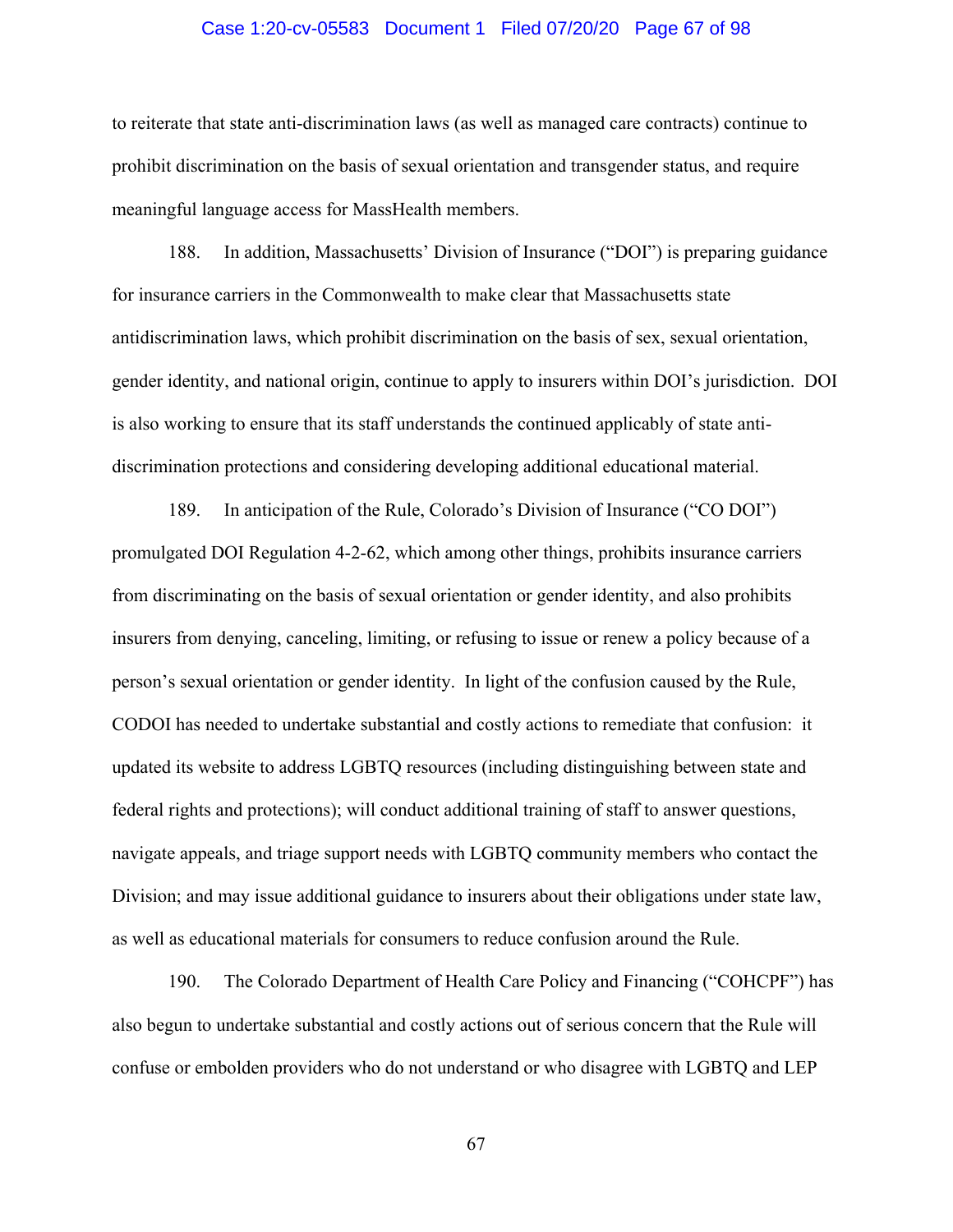#### Case 1:20-cv-05583 Document 1 Filed 07/20/20 Page 68 of 98

protections. COHCPF has issued a clarifying bulletin regarding Colorado law to hospital leaders and the state's hospital association and will provide similar clarifications to other health providers in Colorado about the state's protections through oral and written communications. Additionally, COHCPF has already provided an internal staff-wide training about the Rule and Colorado's anti-discrimination protections, and participated in a town hall organized by the state's largest LGBTQ advocacy group to provide clarity on the state's protections.

191. In anticipation of the Rule, Connecticut's Commission on Human Rights and Opportunities (CHRO) issued a declaratory ruling that, *inter alia*, prohibits insurers from selling insurance plans that discriminate on the basis of sexual orientation or gender identity.<sup>43</sup> The week after the Rule was promulgated, Connecticut's Insurance Commissioner released new guidance, in an attempt to respond to the significant confusion and concern caused by the rule, reminding regulated entities and community members alike that Connecticut law prohibits insurers and providers from discriminating on the basis of sexual orientation, or gender identity or expression.44

192. Because of the 2020 Rule, the District of Columbia Health Benefit Exchange ("HBX") will need to provide updated guidance to assister grantees, who provide application and enrollment assistance to District residents seeking coverage through DC Health Link, the online health insurance marketplace operated by DC Health Benefit Exchange Authority. HBX will also need to update trainings and guidance to assisters based on the Rule to help them address questions related to the new Rule. HBX will also provide training to internal staff and customer

<sup>&</sup>lt;sup>43</sup> CHRO Declaratory Ruling on Petition Regarding Health Insurers' Categorization of Certain Gender-Confirming Procedures as Cosmetic (Apr. 17, 2020).

<sup>44</sup> Press Release*, Insurance Commissioner: Connecticut LGBTQ health care consumers remain protected from discrimination*, State of Ct. Ins. Dep't (June 18, 2020), https://portal.ct.gov/CID/News-Releases/Press-Releases/Press-Releases-20200618.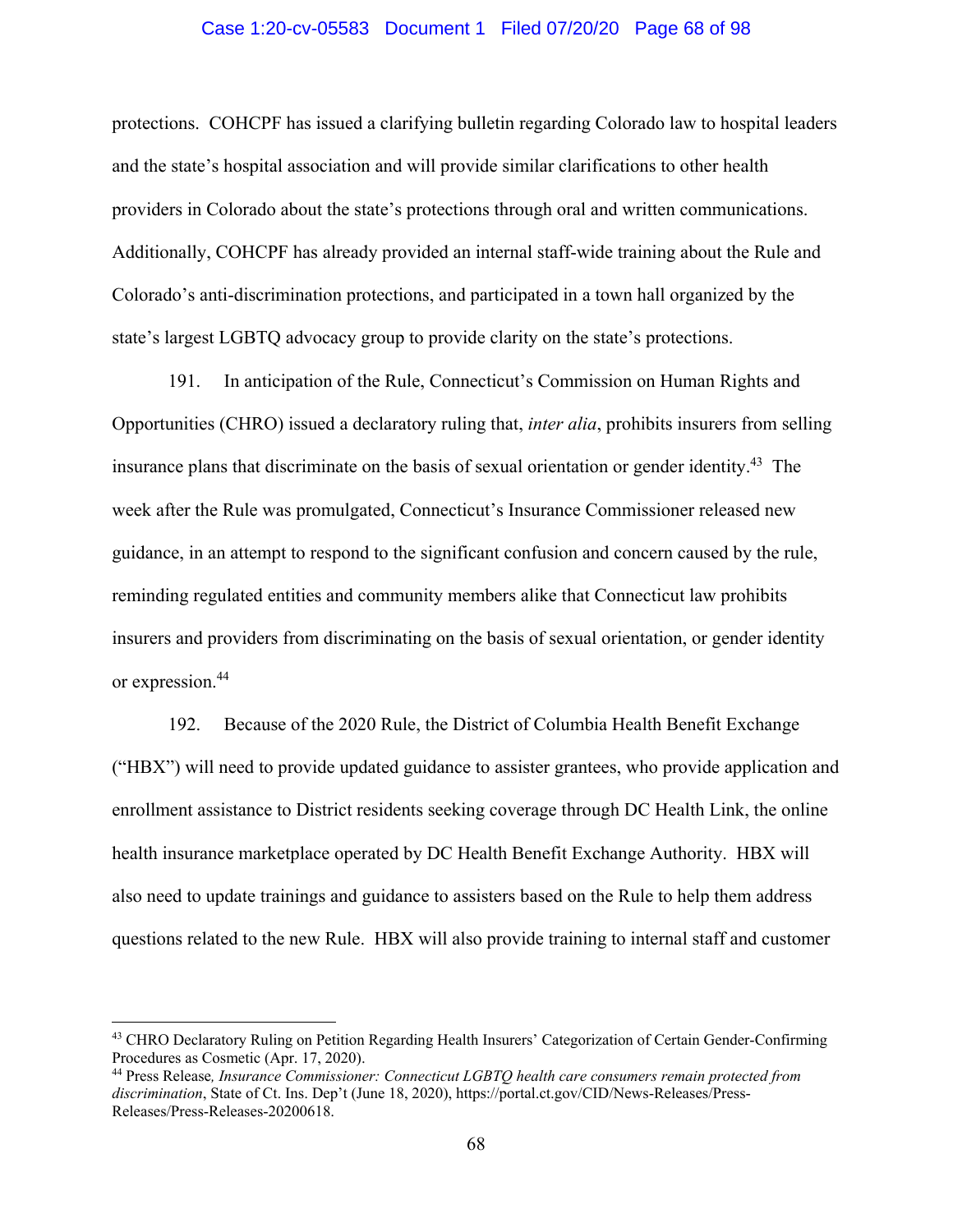#### Case 1:20-cv-05583 Document 1 Filed 07/20/20 Page 69 of 98

service representatives that serve their call center, and may need to update customer service scripts.

193. Because of the Rule, the State of Hawaii's Department of Human Services Med-QUEST Division will likely need to expend funds to provide guidance, training, education, and revision of documents for health plans, providers, and recipients.

194. Due to the Rule, state agencies in Illinois have been required to issue guidance clarifying the scope of state and federal law and devote substantial resources to addressing confusion created by the Rule. For example, the Illinois Department of Human Rights ("IL DHR"), Department of Insurance ("IL DOI"), and Department of Healthcare and Family Services ("IL DHFS") issued a joint agency non-discrimination in health care services communication "to clarify the 2020 Final Rule's impact on residents of Illinois, to identify the protections from discrimination that exist in State law, and to remind the healthcare community of their ongoing obligations to deliver healthcare services in a non-discriminatory manner."45

195. Additionally, IL DOI issued a company bulletin reminding health insurance issuers of Illinois laws that protect against discrimination based on sexual orientation or gender identity.46 To remediate the harmful effects of Defendants' decision to narrow the scope of Section 1557 through the Rule, IL DOI proposed its own rulemaking to expand the existing nondiscrimination protections for gender identity at Ill. Adm. Code tit. 50, § 2603.35, so that the protections apply to policy and claims practices relating to either group or individual health

<sup>45</sup> *Guidance Relating to Nondiscrimination in Healthcare Services in Illinois* (June 26, 2020), https://www2.illinois.gov/dhr/Documents/Joint%20Nondiscrimination%20Guidance.pdf.

<sup>46</sup> *Company Bulletin 2020-16 Health Insurance Coverage for Transgender, Nonbinary, and Gender Nonconforming Individuals, and for Individuals of All Sexual Orientations* (June 15, 2020), https://insurance.illinois.gov/cb/2020/CB2020-16.pdf.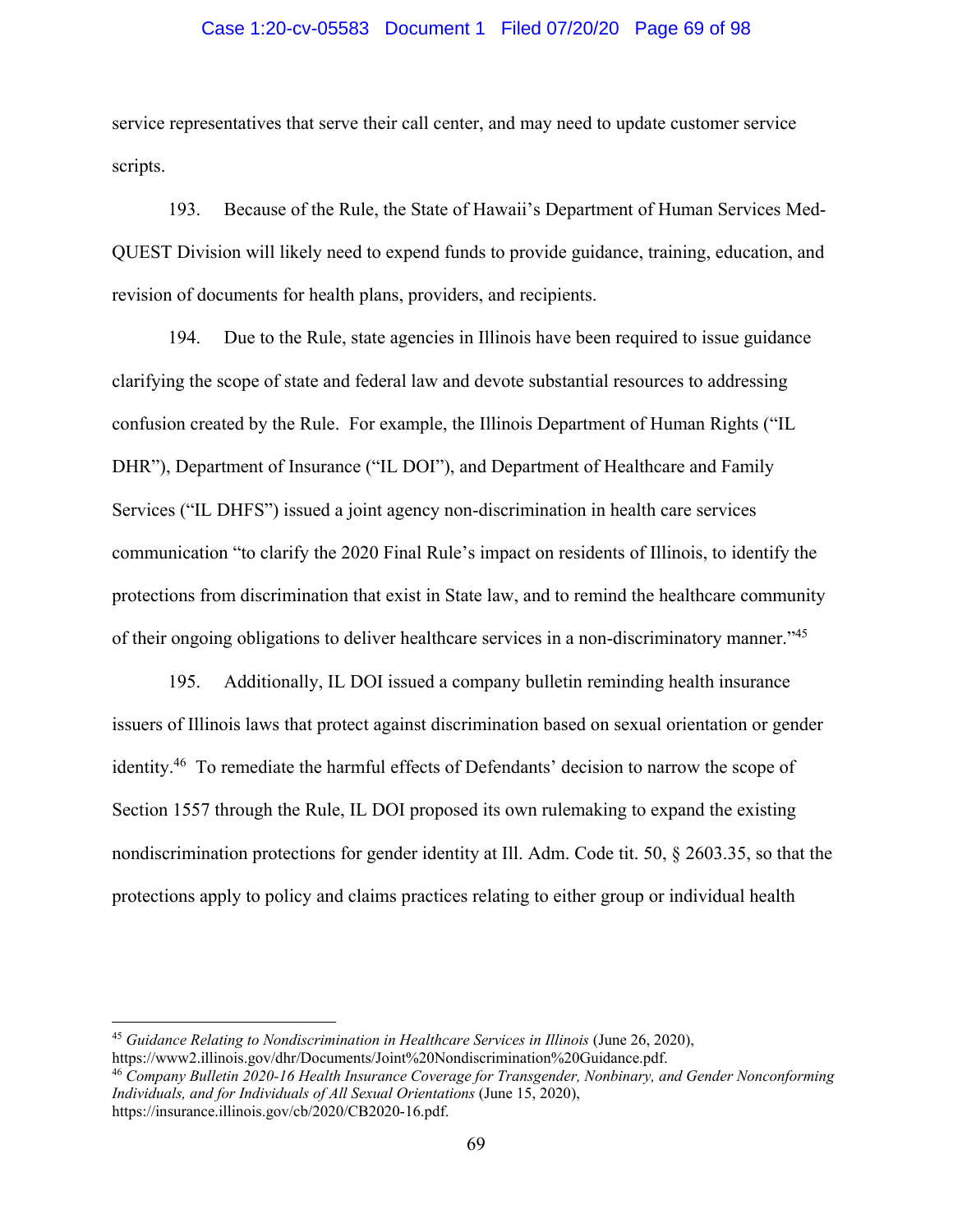#### Case 1:20-cv-05583 Document 1 Filed 07/20/20 Page 70 of 98

insurance coverage, other than grandfathered health plans or excepted benefit policies. *See* 43 Ill. Reg. 14,987 (Dec. 27, 2019).

196. And IL DHFS issued a provider notice "to clarify that despite the federal Final Rule, medical assistance providers in Illinois are required to provide supplies and services without discriminating on the basis of sexual orientation or gender-related identity pursuant to the Illinois Human Rights Act, 775 ILCS 5, and 89 Ill. Adm. Code 140.12."<sup>47</sup>

197. IL DHR is developing a community outreach plan and will hold training for staff in light of the Rule.

198. To remediate the harmful effects of Defendants' decision to narrow the scope of Section 1557 through the Rule, the Illinois Department of Insurance proposed its own rulemaking to expand the existing nondiscrimination protections for gender identity at Ill. Adm. Code tit. 50, § 2603.35, so that the protections apply to policy and claims practices relating to either group or individual health insurance coverage, other than grandfathered health plans or excepted benefit policies. *See* 43 Ill. Reg. 14,987 (Dec. 27, 2019).

199. In light of the then-impending Rule, Maryland enacted new health antidiscrimination legislation to ensure that individuals would remain protected under state law regardless of HHS's efforts to roll back express protections in the Section 1557 regulations. H.B. 1120/S.B. 738, 2020 Leg., 441st Sess. (Md. 2020) to be codified at Md. Code Ann., Health-Gen. § 2-1001 *et seq.*; Md. Code Ann., Ins. § 15-1A-22 (Acts 2020, c. 620, § 1, eff. May 8, 2020; Acts 2020, c. 621, § 1, eff. May 8, 2020). Since HHS's publication of the Rule, Maryland's Health Benefit Exchange has convened a workgroup to assess the Rule's impact

<sup>47</sup> *Provider Notice Re: Protections Against Discrimination Based on Sexual Orientation, including Gender-Related Identity Under the Illinois Human Rights Act* (June 29, 2020), https://www.illinois.gov/hfs/MedicalProviders/notices/Pages/prn200629a.aspx.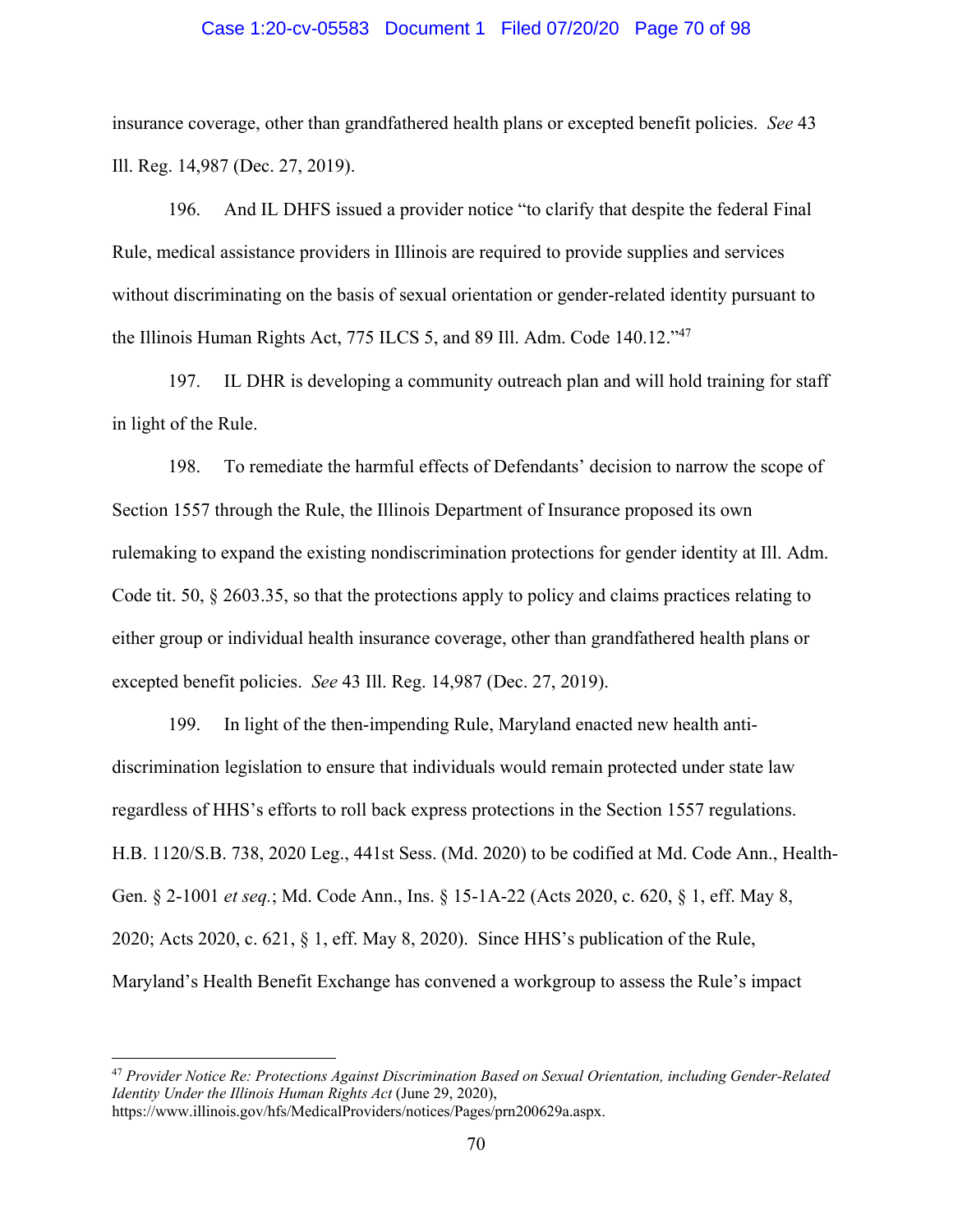#### Case 1:20-cv-05583 Document 1 Filed 07/20/20 Page 71 of 98

including updated guidance that will need to be issued, regulations that may need to be issued, training needs, and consumer outreach and education needs. Similarly, Maryland's Commission on Civil Rights ("MD CCR") is currently assessing the Rule's impact, including the impact on the Commission's enforcement resources.

200. Because of the Rule, the Minnesota Department of Human Rights will need to conduct outreach and issue publications to ensure that the public understands they remain protected by state law. And the Equal Opportunity and Access Division of the Minnesota Department of Human Services anticipates costs relating to revising guidance materials, increased calls from the public, and additional training and education in light of the Rule.

201. The New Jersey Department of Health ("NJDOH") will likely need to update guidance to explain inconsistencies between federal- and state-level non-discrimination protections, and the New Jersey Division of Consumer Affairs will likely need to provide training for staff, consumers, and the regulated community. Similarly, in lieu of federal notices, the NJDOH Office of Minority and Multicultural Health will need to work proactively with the NJDOH Health Systems branch, hospital associations, and primary care associations to ensure patients with LEP have options and the same standard access to health care. NJDOH will also need to remind grantees and licensees about the necessity of language access and nondiscrimination in the absence of a federal mandate.

202. Due to the Rule and concomitant concerns from consumers, the Oregon Health Authority ("OHA") and Oregon Department of Consumer and Business Services have sent guidance reassuring Oregon residents that discrimination against Medicaid and commercial health plan members based on gender identity remains prohibited under state law. OHA will need to update current public-facing materials regarding anti-discrimination protections and send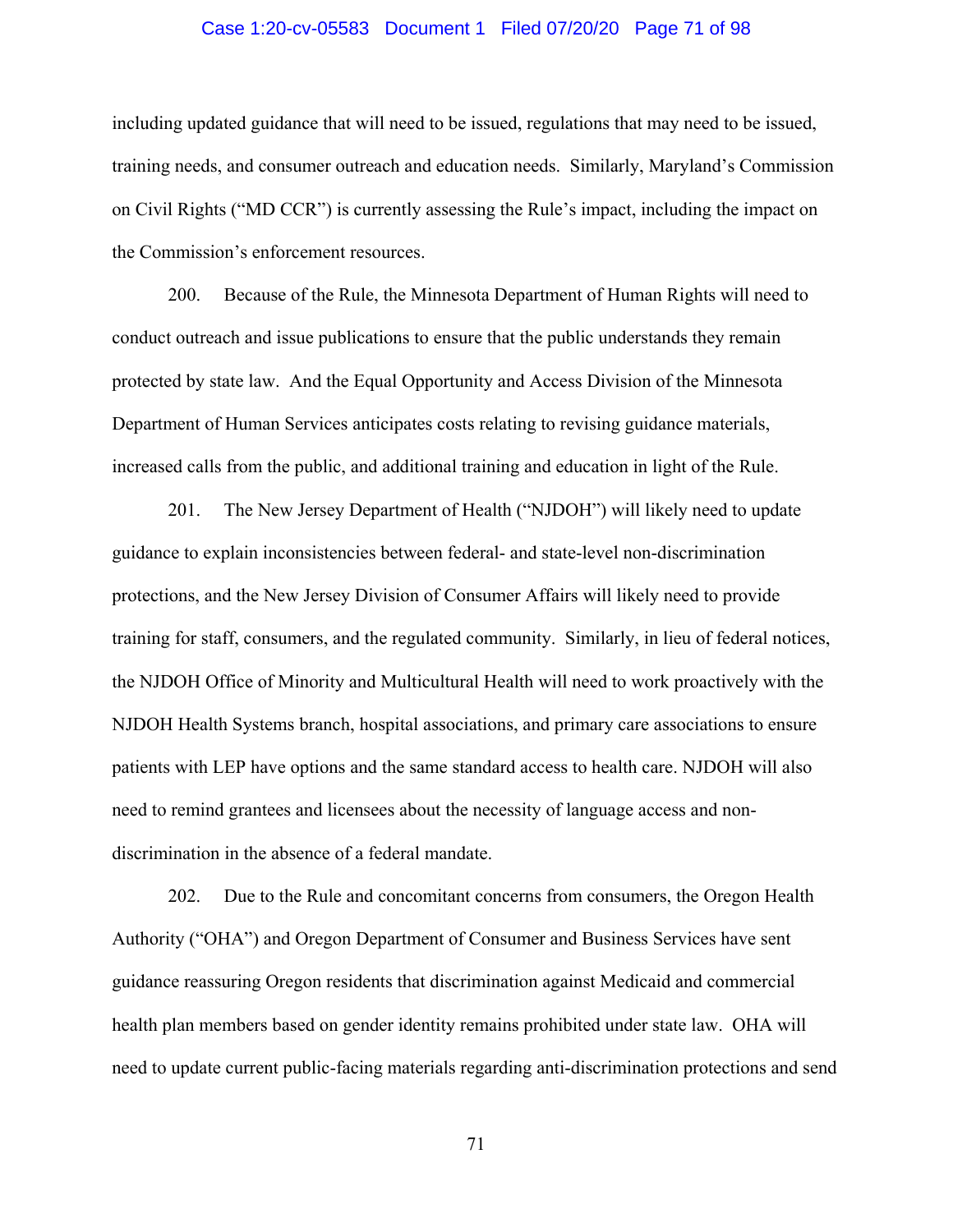#### Case 1:20-cv-05583 Document 1 Filed 07/20/20 Page 72 of 98

out guidance related to language access to account for the Rule's changes. The Rule also means that OHA will need to consistently and continuously reaffirm that affected individuals are protected by Oregon law and that there are remedies for discrimination. The Rule creates fear and uncertainty in an already difficult and challenging climate and frustrates OHA's mission for health equity by creating additional barriers to care and associated fear.

203. Rhode Island's Commission for Human Rights plans to conduct outreach to employers to remind them that the protected characteristics of pregnancy status, sexual orientation, and gender identity/expression are still covered under state law despite the Rule and other Rhode Island agencies, including the state-based health insurance exchange, are considering training for staff in light of the Rule, which would incur additional costs. Rhode Island's Department of Health (RIDOH) plans to issue guidance to address confusion for health care professionals and health care facilities to highlight the important differences between what the Rule requires and what state law requires.

204. Due to the Rule, the Vermont Department of Financial Regulation released a statement to remind regulated entities and Vermont's transgender community that Vermont law prohibits health insurers from unfairly discriminating based on gender identity.48

205. The Wisconsin Department of Health Services also plans to (1) issue guidance in light of the Rule to address confusion likely to be experienced by health plans, providers, and members; (2) train and educate staff, benefit program members, and community partners on the Rule to mitigate any confusion; and (3) update public postings, fact sheets, and "know your rights" materials. On June 29, 2020, the Wisconsin Office of the Commissioner of Insurance

<sup>48</sup> *On LGBTQ+ Rights: Vermont and U.S. Supreme Court Lead* (June 17, 2020), https://dfr.vermont.gov/other/lgbtqrights-vermont-and-us-supreme-court-lead.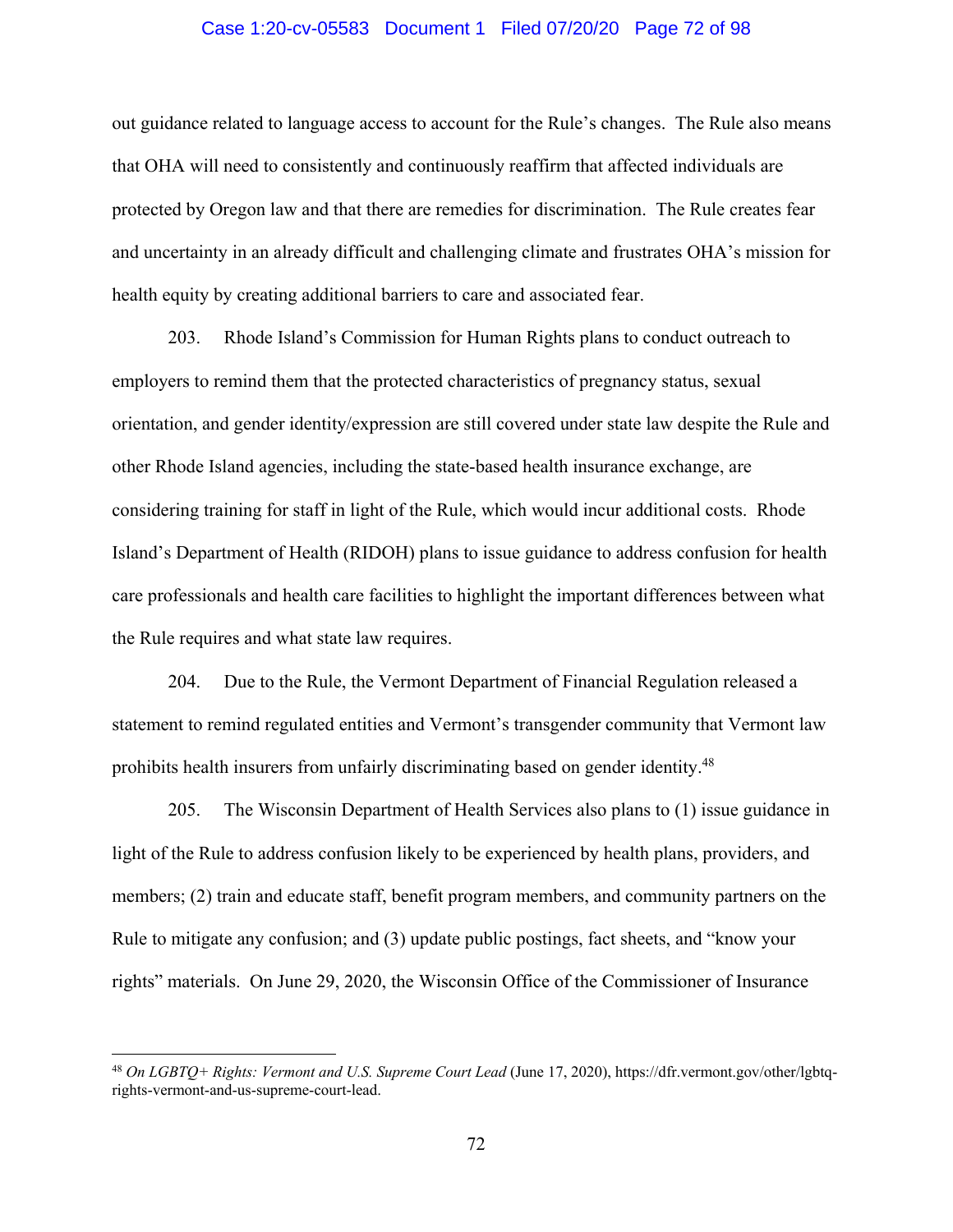### Case 1:20-cv-05583 Document 1 Filed 07/20/20 Page 73 of 98

("WI OCI") issued a bulletin clarifying legal requirements regarding nondiscrimination in health insurance coverage for individuals who are transgender or gender dysphoric.<sup>49</sup> Additionally, WI OCI is in the process of updating consumer information publications and compiling a fact sheet on individual rights in light of the Rule.

206. Other Plaintiffs also intend to issue guidance to address confusion within the regulated community, revise or update public-facing materials to clarify non-discrimination protections, provide training for agency staff, and/or engage in community outreach as a result of and to counteract the 2020 Rule.

# **B. Plaintiffs will incur increased enforcement costs and burdens as a result of the 2020 Rule.**

207. In addition, the Rule will injure Plaintiffs by causing them to incur additional costs through investigation and enforcement of state civil rights protections banning discrimination in health care settings and health insurance.

208. Most Plaintiffs have one or more state agencies with jurisdiction to investigate discrimination in the health care context and have established complaint or grievance procedures to address discrimination in that context, including, for example, health departments, agencies dedicated to human rights, and state insurance commissioners or departments. Plaintiffs' agencies receive complaints from the public, investigate the facts giving rise to those complaints through various investigative tools, and attempt to resolve complaints. Many of Plaintiffs' state agencies have mechanisms for issuing findings or determinations of violations, enforcing determinations or orders, and collecting any applicable damages or penalties.

<sup>49</sup> *Nondiscrimination Regarding Coverage for Insureds Who Are Transgender or Gender Dysphoric*, Wi. Off. of Comm'r of Ins. (June 29, 2020), https://oci.wi.gov/Pages/Regulation/Bulletin20200629Nondiscrimination.aspx.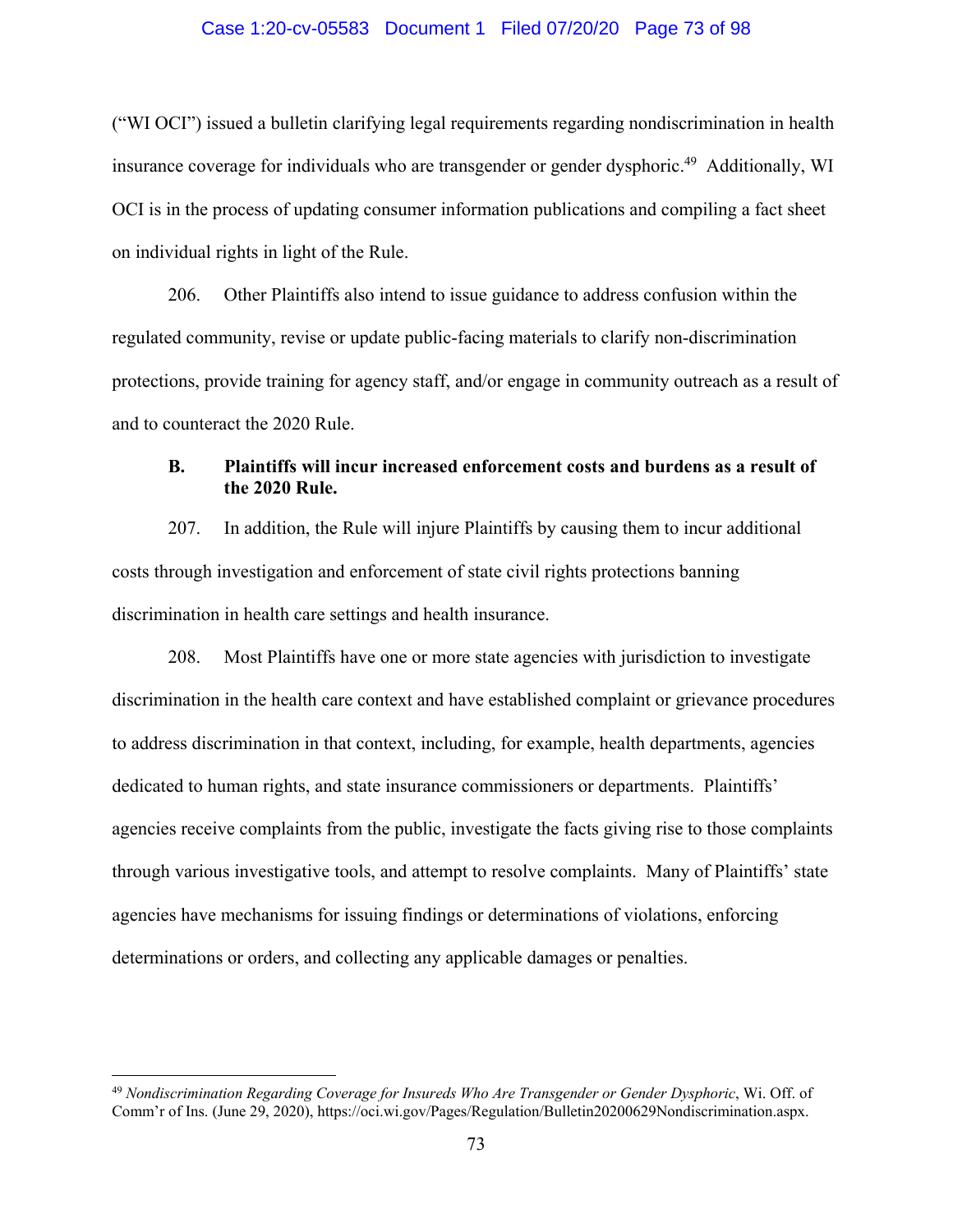### Case 1:20-cv-05583 Document 1 Filed 07/20/20 Page 74 of 98

209. The Rule will burden Plaintiffs with increased enforcement costs as the Rule diverts discrimination complaints from federal to state enforcement agencies. As the Rule limits the scope and breadth of OCR's federal enforcement against discrimination, individuals who previously would have sought assistance from OCR will be forced to seek assistance from state agencies or bring private lawsuits.

210. Complainants alleging discrimination (on any of the grounds covered by Section 1557) against entities that were covered by OCR's prior interpretation of Section 1557, but are no longer covered under the Rule, will no longer be able to file complaints with OCR; instead, they will likely turn to state agencies for assistance. For example, after the 2020 Rule becomes effective, an individual who is subject to race discrimination by a health insurance company offering an employer-sponsored plan will have no recourse with OCR. Whereas HHS should bear the primary responsibility of enforcing discrimination prohibitions in all forms against health care entities, the Department's refusal to do so will expose state and local enforcement agencies to continuing enforcement costs from individuals seeking relief from discrimination.

211. Likewise, although the Supreme Court's *Bostock* decision requires OCR to investigate complaints relating to discrimination based on transgender status and sexual orientation, by flouting *Bostock* and other case law, the Rule instead will demand that such complaints to be filed with state agencies instead of OCR. And as noted above, HHS acknowledges that LEP individuals may not be aware of their rights under federal law with the repeal of the notice and taglines requirements; therefore, LEP individuals will likely turn to state agencies instead.

212. By wrongfully suggesting that sexual orientation and gender identity are outside Section 1557's scope, the Rule will invite discrimination and confusion within the regulated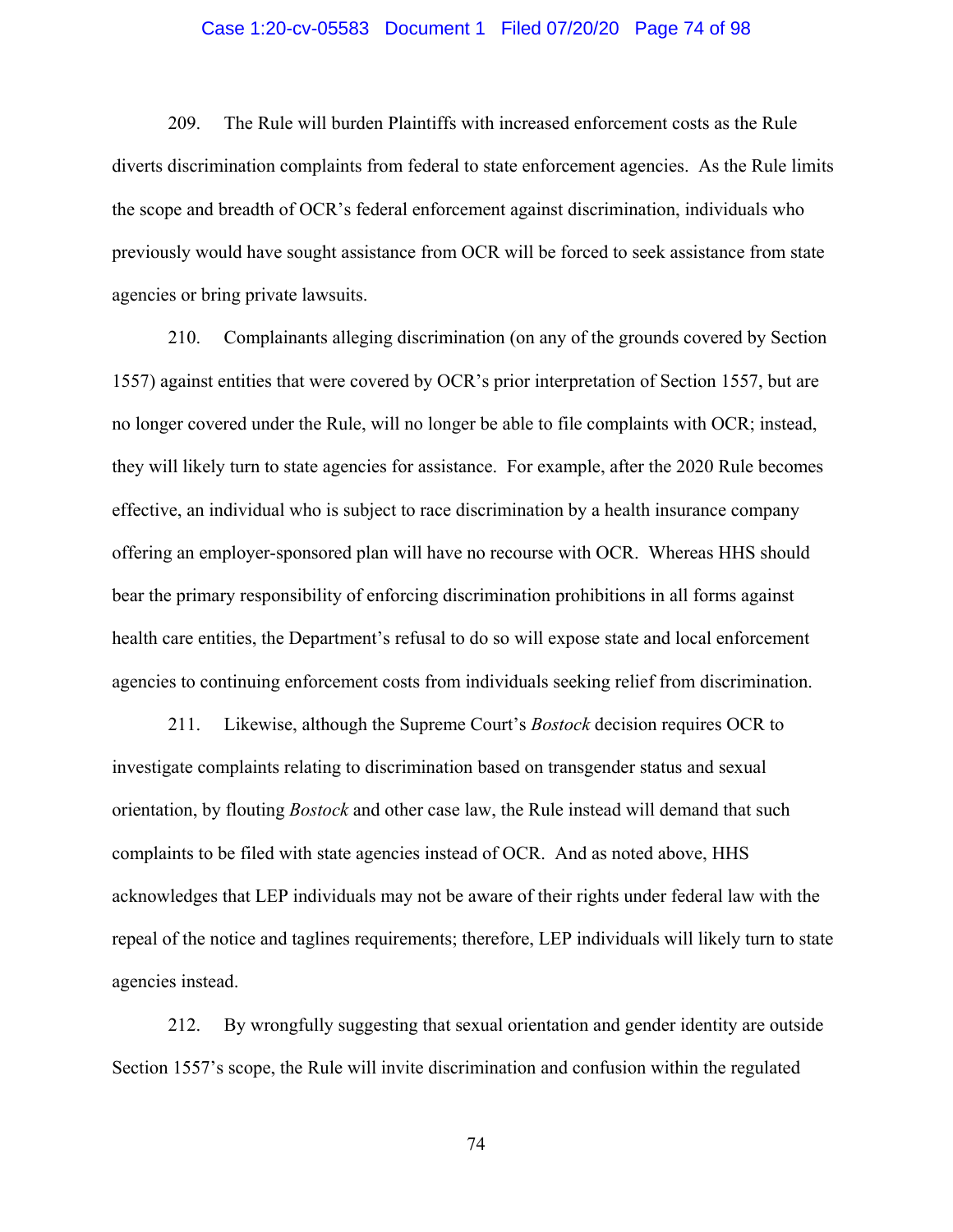### Case 1:20-cv-05583 Document 1 Filed 07/20/20 Page 75 of 98

community. In so doing, the Rule will directly increase the prevalence of discrimination in Plaintiffs' jurisdictions. Plaintiffs and their enforcement agencies will bear the burden of this, as their enforcement resources will be required to enforce civil rights standards in their jurisdictions.

213. Moreover, by falsely suggesting that Section 1557's protections do not encompass discrimination on the basis of sexual orientation and gender identity, or that insurers need not cover transition-related care or cover other health services for transgender people in a nondiscriminatory manner, the Rule threatens to induce covered entities to roll back or reduce certain protections they previously understood to be required by the law. With HHS's abdication of its enforcement obligations through the Rule, the burden of holding these entities accountable for maintaining nondiscriminatory policies or practices, or making discriminatory coverage determinations on these bases, will now fall entirely to state and local enforcement agencies and the courts.

214. To handle the increase in complaints, state agencies will be forced to shift enforcement priorities in order to manage their already-limited resources or incur costs by hiring additional investigators, counsel, data analysts, and other staff to properly investigate discrimination claims and enforce state laws.

215. For example, CA DFEH does not have discretion to decline to process and investigate complaints within its jurisdiction, so any increase in complaints necessarily increases its workload. CA DFEH anticipates that processing and resolving complaints that historically could have been filed with OCR could result in at least \$1,346 to \$2,308 of staff time per complaint, and that even a conservative estimate supports an increase of 24 complaints per year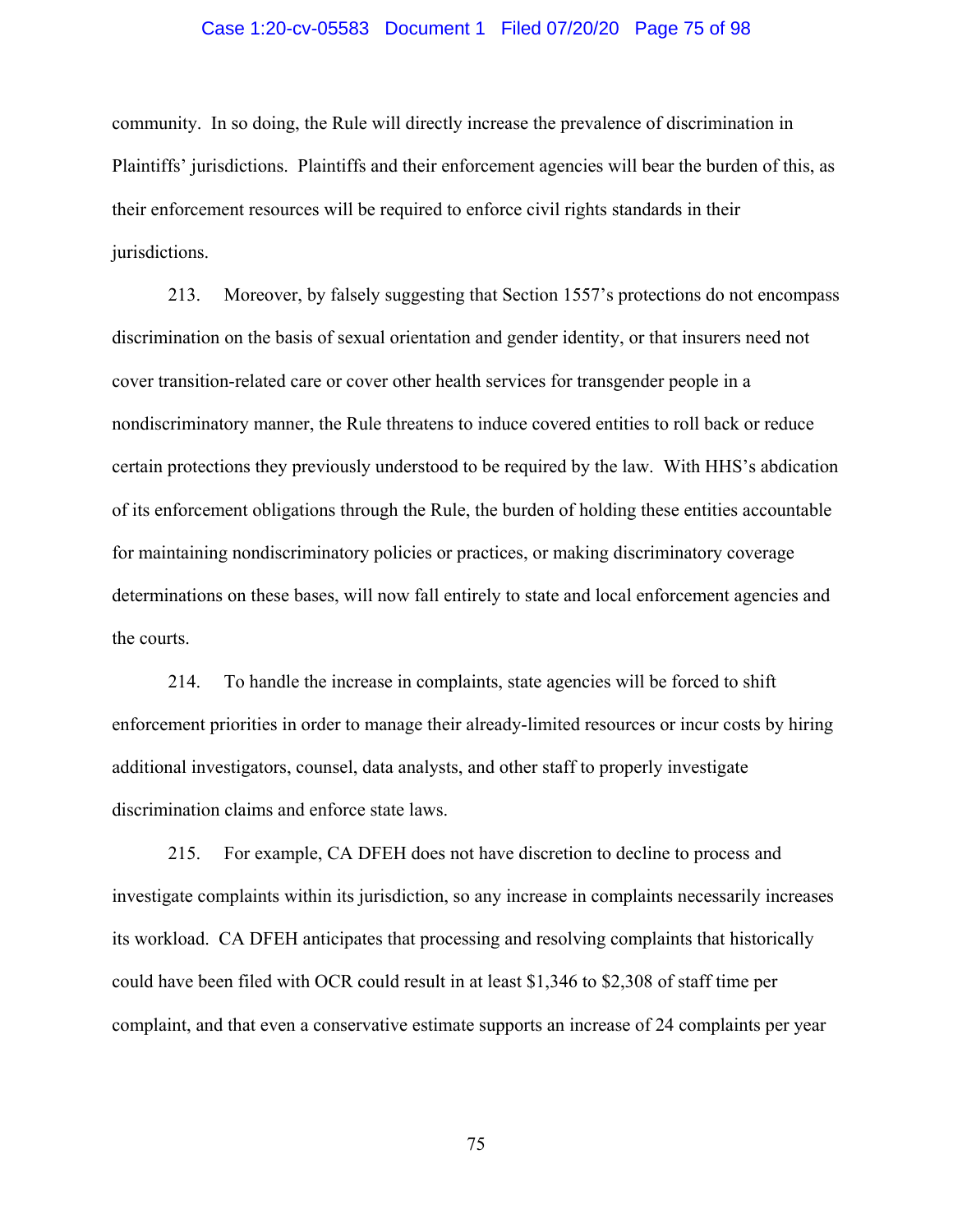### Case 1:20-cv-05583 Document 1 Filed 07/20/20 Page 76 of 98

being filed by transgender individuals for discrimination in health care and insurance due to the Rule.

216. In Massachusetts, several state agencies have enforcement authority over complaints of discrimination in the health care and insurance contexts. For example, the Massachusetts Commission Against Discrimination ("MCAD") processes and investigates complaints of discrimination in public accommodations and employment, among other areas. In fiscal year 2019, MCAD received and processed 3,364 new complaints, a third of which involved allegations of discrimination on the basis of sex, sexual orientation, transgender status, or national origin. The Massachusetts DOI is the primary regulator of insurance carriers in Massachusetts and is responsible for investigating discrimination complaints against insurers, including those that allege discrimination on the basis of sex, sexual orientation, transgender status, and national origin. DOI estimates that it could cost between \$100 and \$150 to process and investigate each new complaint of discrimination within DOI's jurisdiction. MassHealth has enforcement authority over any MassHealth provider who discriminates against any MassHealth member on the basis of sex, sexual orientation, transgender status, or national origin. MassHealth provides coverage to nearly 1.8 million Massachusetts residents. Each of these agencies has a significant workload and will need to devote staff time and resources to processing and investigating each new complaint of discrimination. It is reasonable to expect that these agencies will receive additional complaints of discrimination that could have been filed with OCR prior to the Rule.

217. Colorado estimates that it will cost \$171.30 to process and investigate each complaint regarding discrimination against transgender people within CO DOI's jurisdiction.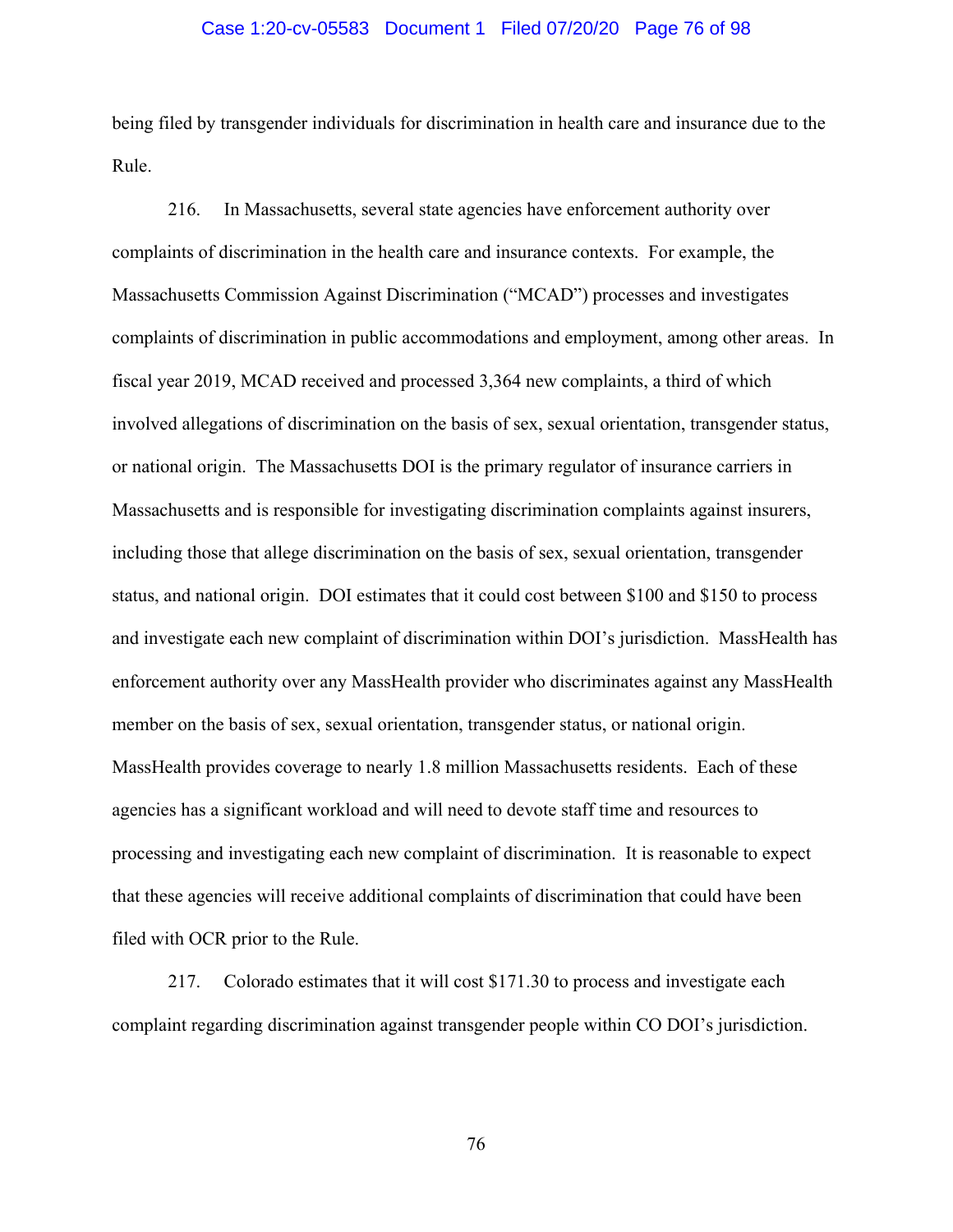### Case 1:20-cv-05583 Document 1 Filed 07/20/20 Page 77 of 98

218. In Illinois, IL DHR affirms that investigating additional complaints will divert resources from the other work of the agency. IL DHR investigates allegations of discrimination in the area of public accommodations attributable to 14 different protected categories. These categories include the ACA's identified bases of race, color, national origin, sex, disability and age. Each charge requires the dedication of IL DHR resources, equipment, and staff (intake, investigative, supervisors, legal and office support). Without additional staff and resources, each new charge added to the agency's inventory displaces the other charges that are pending investigation and processing. The cost to process a charge in Fiscal Year 2019 was \$4,695.65.

219. In Maryland, the MD CCR has concurrent jurisdiction with the Maryland Department of Health and the Maryland Insurance Administration in the enforcement of healthrelated discrimination complaints, including discrimination based on gender identity and sexual orientation. Because HHS will no longer protect Marylanders from these forms of discrimination, MD CCR anticipates an increase in complaints, which will require the it to divert already-limited resources to review and investigate the complaints.

220. Because Michigan law requires that the Michigan Department of Civil Rights ("MDCR") investigate all complaints of discrimination, increased complaints related to discrimination in health care caused by the Rule may burden MDCR's resources and slow down the investigation and processing for all cases.

221. The Minnesota Department of Human Rights ("MN DHR") affirms that investigating additional charges of discrimination will divert resources from the other work of the agency. Each charge requires the dedication of Department resources, equipment, and staff (including investigators, attorneys, and administrative personnel). MN DHR estimates the cost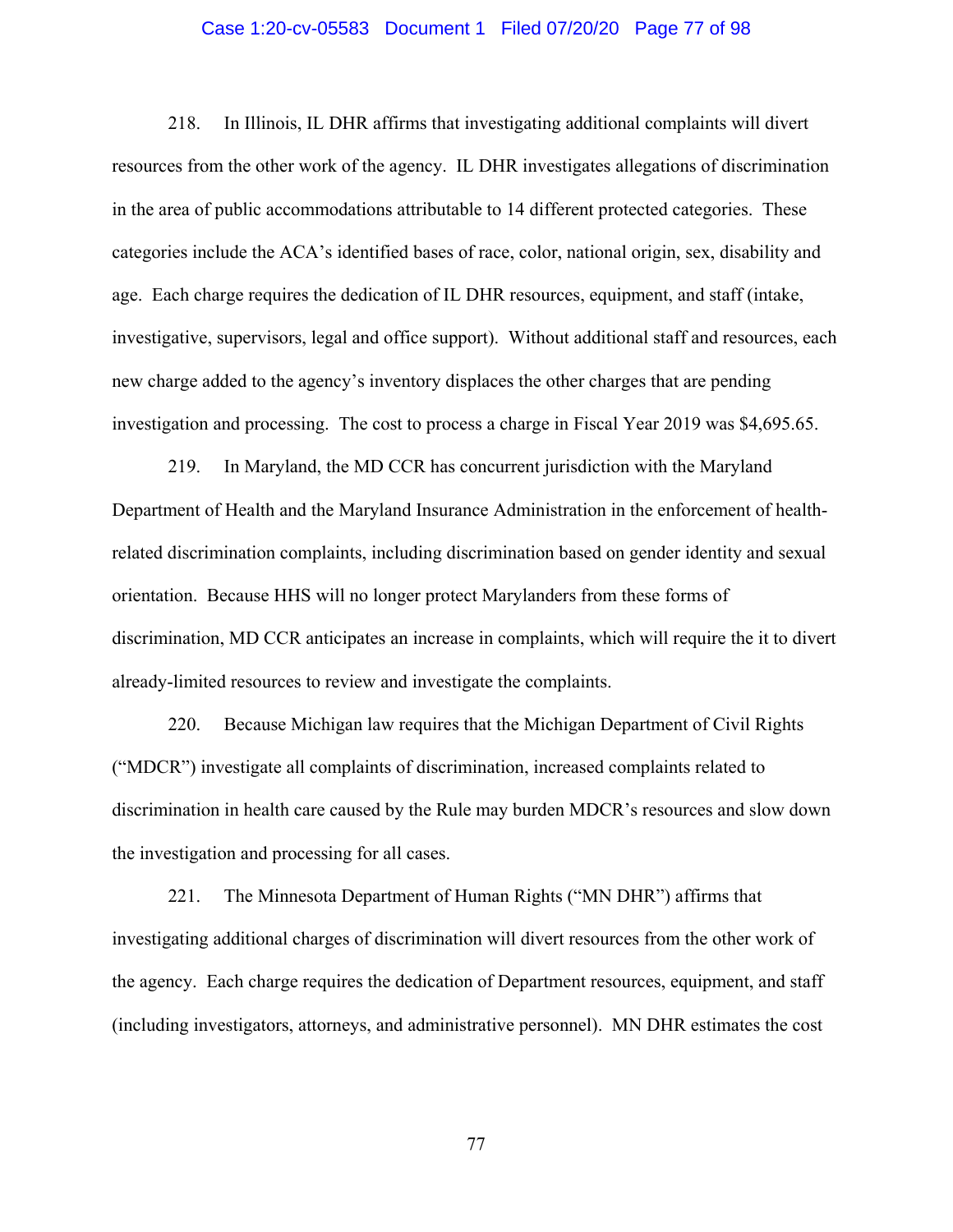### Case 1:20-cv-05583 Document 1 Filed 07/20/20 Page 78 of 98

to process and investigate a typical charge of discrimination in state fiscal year 2020 was approximately \$2,200 to \$3,000.

## **C. The 2020 Rule will harm public health and impose additional costs on Plaintiffs' health care systems.**

222. Plaintiffs have protectable interests in the health and well-being of adults and children who live in their states. The Rule harms these interests. In addition, Plaintiffs' health care systems will be forced to bear increased costs attendant to these harms, as the Rule impairs public health and increases burdens to Plaintiffs' already-strained health care systems.

223. The Rule purports to remove and reduce federal regulatory protections for LGBTQ individuals, women and others seeking reproductive health care or with pregnancyrelated conditions, LEP individuals, and other protected groups (due to the narrowed scope of coverage of insurance plans), and it does so during the worst public health crisis in a century. The Rule will create confusion among Plaintiffs' residents about their rights and will cause some individuals to delay or avoid seeking care.

224. The public health effects of eliminating anti-discrimination protections are clear, as HHS itself has previously determined that discrimination in the health care context leads to "poor and inadequate health care" and "exacerbate<sup>[5]</sup> existing health disparities in underserved communities." 81 Fed. Reg. 31,444. HHS also long recognized that individuals who have experienced discrimination in the health care context often postpone or do not seek needed health care, resulting in adverse health outcomes. *Id.* By increasing the likelihood that LGBTQ individuals, LEP individuals, and others will hesitate to seek care because they fear discrimination, the Rule puts everyone at increased risk. Delaying care, in turn, results in avoidable human suffering and a "marketplace comprised of higher medical costs due to delayed treatment, lost wages, lost productivity, and misuse of people's talents and energy." *Id*.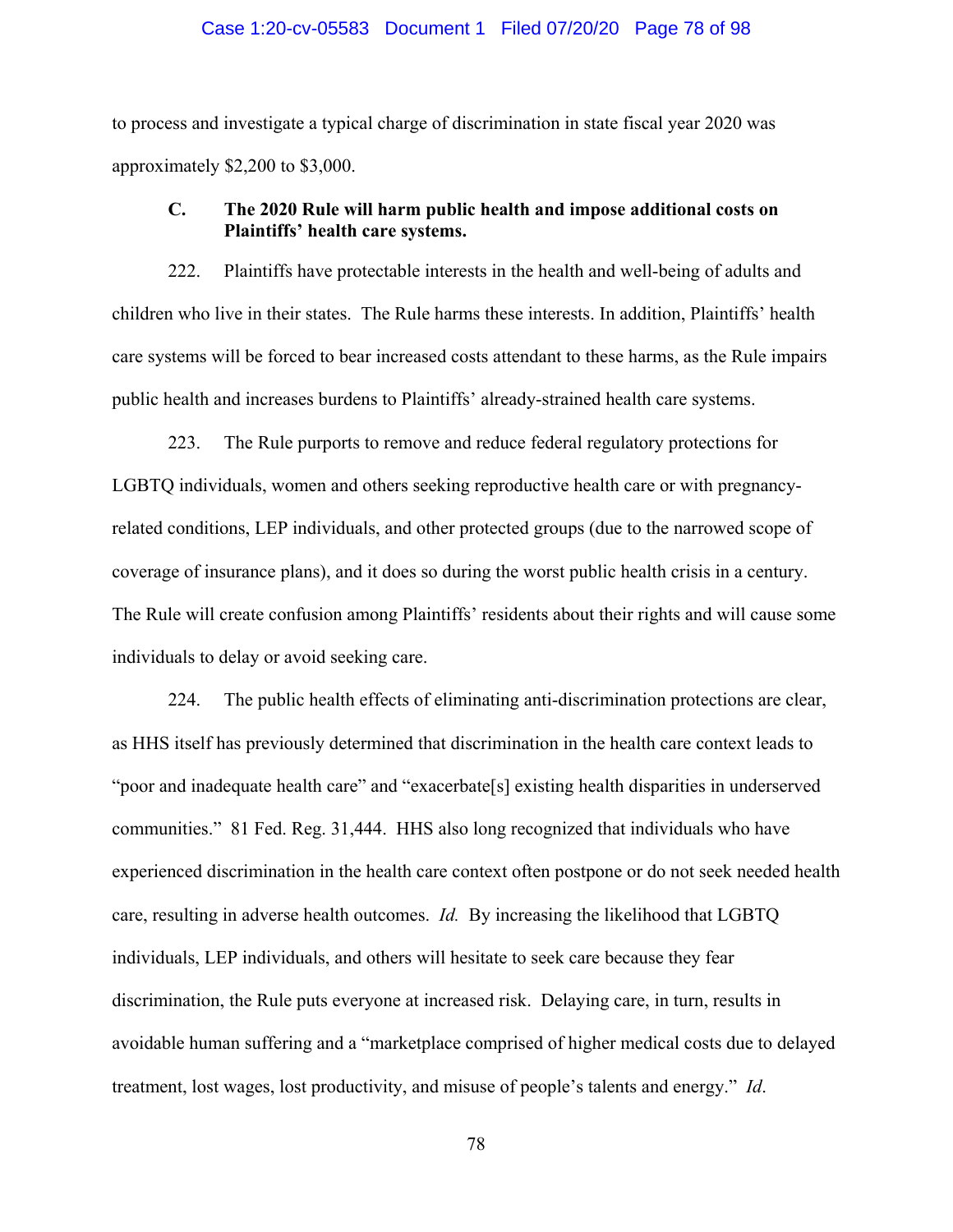### Case 1:20-cv-05583 Document 1 Filed 07/20/20 Page 79 of 98

225. Moreover, deterring individuals from accessing timely care is particularly catastrophic for public health in light of COVID-19. Such barriers to care result in delayed testing, contact tracing, and isolation, thereby impairing Plaintiffs' ability to reduce the spread of disease in Plaintiffs' jurisdictions.

## **1. The Rule harms LGBTQ individuals.**

226. As discussed above, the Rule eliminates the 2016 Rule's express protections against sex discrimination based on gender identity and sex stereotyping. The 2020 Rule advances a narrative that transgender people are not welcome in health care settings, which will generate fear, confusion, and uncertainty for these vulnerable people. Some transgender individuals will delay or avoid seeking care. By emboldening discrimination, the Rule increases the likelihood that transgender individuals will encounter discrimination in health care settings. This will have negative health consequences for LGBTQ people (and public health in general) and exacerbate health disparities that already exist.

227. The effect of discrimination on health outcomes for LGBTQ people, as well as access to health care services, is well documented. $50$  LGBTQ persons report experiencing barriers to receiving medical services, including disrespectful attitudes, discriminatory treatment, inflexible or prejudicial policies, and even outright refusals of essential care, leading to poorer

<sup>50</sup> Lambda Legal, *When Health Care Isn't Caring: Lambda Legal's Survey on Discrimination Against LGBT People and People Living with HIV*, 5-7 (2010),

https://www.lambdalegal.org/sites/default/files/publications/downloads/whcic-report\_when-health-care-isntcaring.pdf; *see also* Jennifer Kates, *et al*., Kaiser Family Foundation, *Health and Access to Care and Coverage for Lesbian, Gay, Bisexual, and Transgender (LGBT) Individuals in the U*.*S*. (May 3, 2018), https://www kff.org/reportsection/health-and-access-to-care-and-coverage-lgbt-individuals-in-the-us-health-challenges/.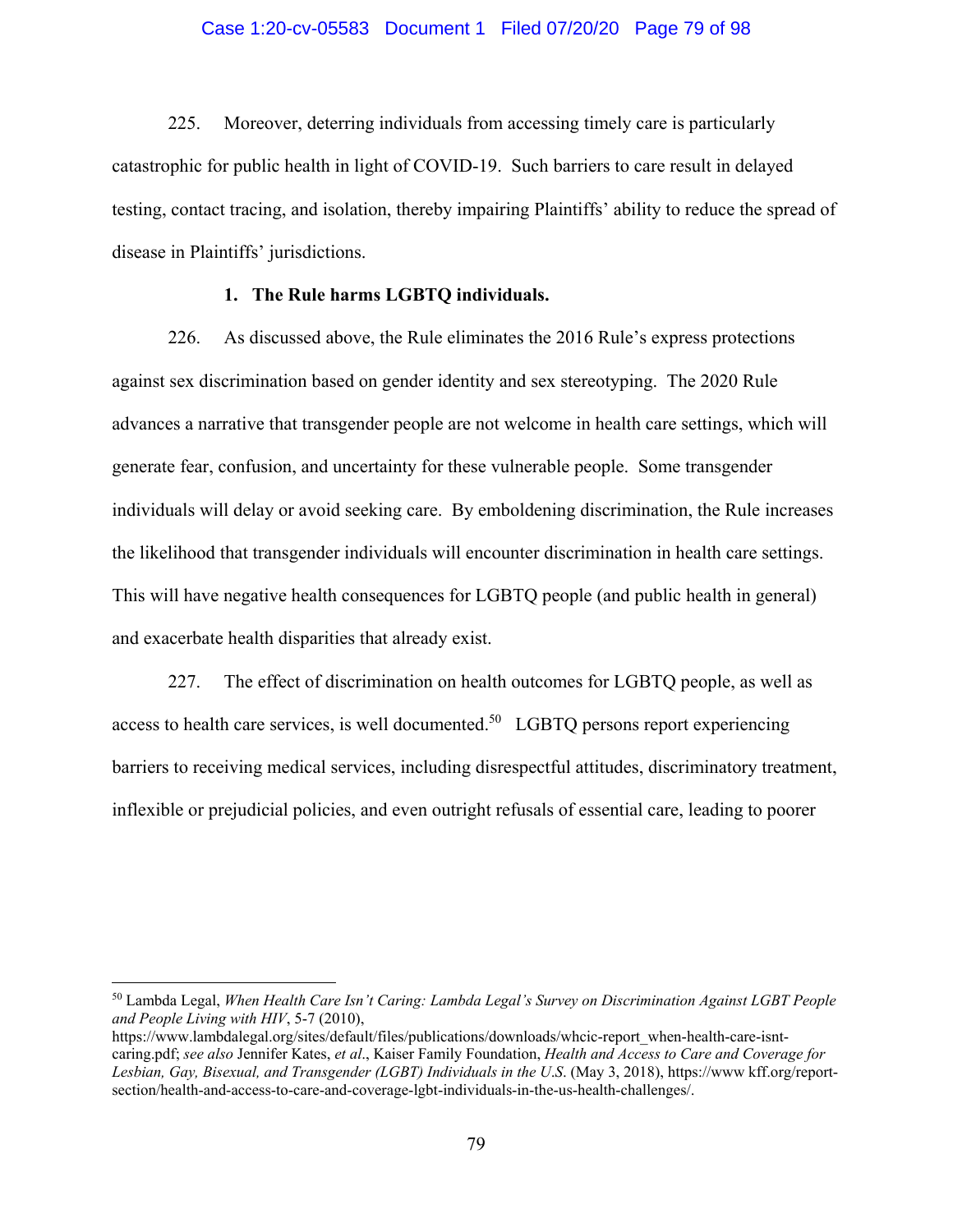### Case 1:20-cv-05583 Document 1 Filed 07/20/20 Page 80 of 98

health outcomes and often serious or even catastrophic consequences. Transgender people in particular report disparate treatment and even overtly hostile treatment from providers.<sup>51</sup>

228. One report shows that roughly one in six LGBTQ people avoid seeking medical care due to concerns about discrimination because they are LGBTQ.<sup>52</sup>

229. As a result of discrimination in health care, as well as systemic oppression and devaluation associated with social stigma, LGBTQ individuals experience worse physical health compared to their heterosexual and non-transgender counterparts,<sup>53</sup> have higher rates of chronic conditions,<sup>54</sup> and are at higher risk for certain mental health and behavioral health conditions, including depression, anxiety, and substance misuse.<sup>55</sup> For similar reasons, LGBTO youth, in particular, report a greater incidence of mental health issues and suicidal behaviors, suffer bullying and victimization to a greater extent than heterosexual youth, and have difficulty addressing concerns related to their sexual identity with their medical providers.<sup>56</sup>

230. Past experiences of bias, humiliation, harsh treatment, and isolation, as well as perceived bias by health care providers, can discourage LGBTQ individuals from seeking care, which in turn results in poorer health outcomes due to delays in diagnosis, treatment, or preventive measures.57

 $\overline{a}$ <sup>51</sup> *The Report of the 2015 U.S. Transgender Survey*, Nat'l Ctr. for Transgender Equality, 97 (2016), http://www.transequality.org/sites/default/files/docs/usts/USTS%20Full%20Report%20-%20FINAL%201.6.17.pdf; *see also* Kates, *supra* n.50.

<sup>52</sup> *Discrimination in America*, Robert Wood Johnson Foundation (Nov. 2017),

https://www.rwjf.org/content/dam/farm/reports/surveys\_and\_polls/2017/rwjf441734.

<sup>53</sup> Kates, *supra* n.50.

<sup>54</sup> *Id.* 

<sup>55</sup> *Id.* at 8.

<sup>56</sup> Hudaisa Hafeez, *et al*., *Health Care Disparities Among Lesbian, Gay, Bisexual, and Transgender Youth: A Literature Review*, Cureus (Apr. 2017), https://www.ncbi.nlm.nih.gov/pmc/articles/PMC5478215/; *see also*  Michelle M. Johns, *et al*., *Transgender Identity and Experiences of Violence Victimization, Substance Use, Suicide Risk, and Sexual Risk Behaviors Among High School Students—19 States and Large Urban School Districts, 2017*, U.S. Department of Health and Human Services/Centers for Disease Control and Prevention, Morbidity and Mortality Weekly Report (Jan. 25, 2019), https://www.cdc.gov/mmwr/volumes/68/wr/pdfs/mm6803a3-H.pdf. 57 Lambda Legal, *supra* n.50, at 12.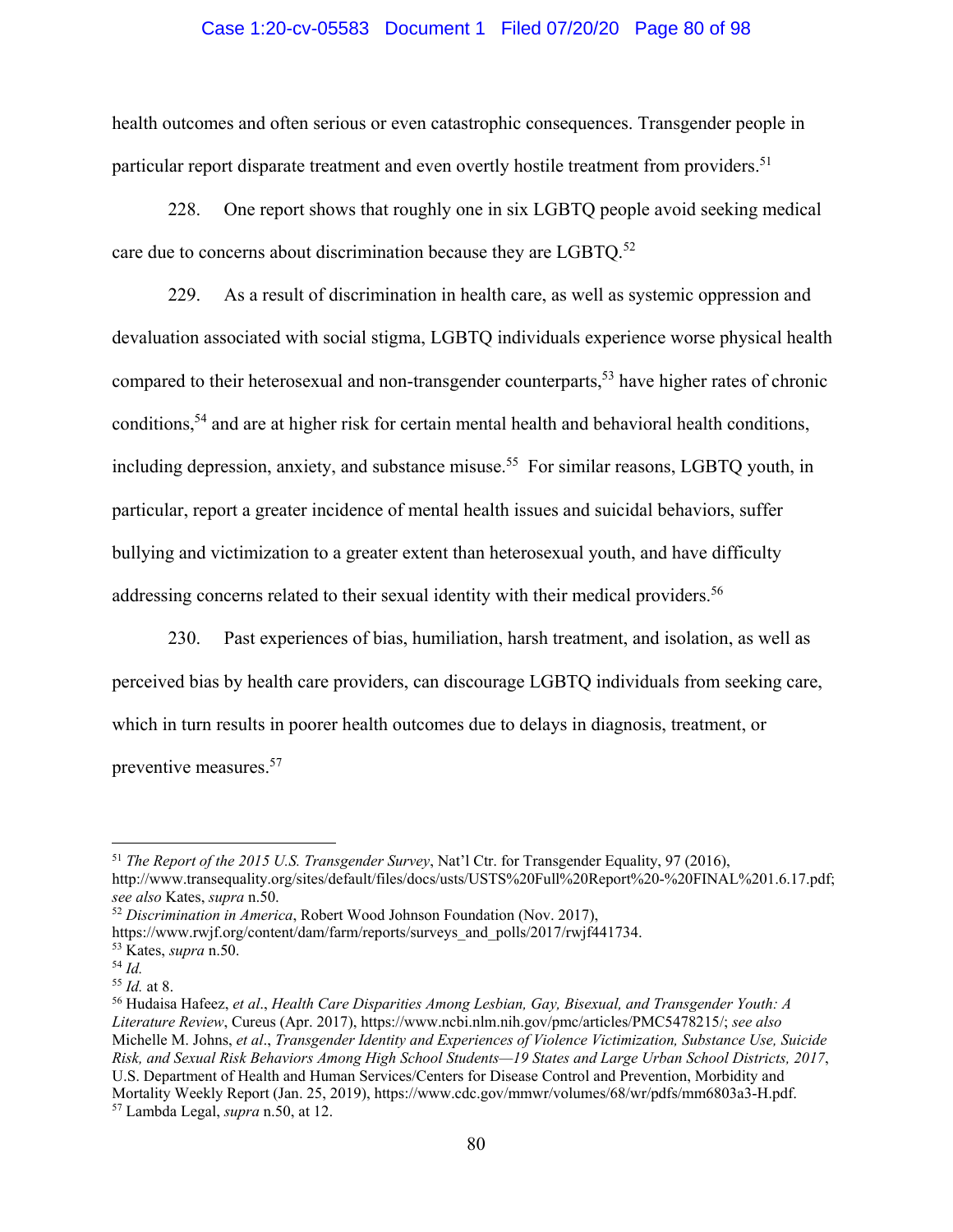### Case 1:20-cv-05583 Document 1 Filed 07/20/20 Page 81 of 98

231. By affirmatively announcing that OCR will not investigate sex discrimination on the basis of sexual orientation and gender identity, the Rule signals that such discrimination will be tolerated by the federal government. As a result, LGBTQ individuals may be confused about what anti-discrimination protections remain in place and delay care because they fear discrimination.

232. As a result of the Rule and related confusion and fear of discrimination, LGTBQ individuals who do seek care may avoid disclosing their sexual orientation or transgender status to their health care providers. This may result in adverse health consequences for LGBTQ people because health care providers may not screen for relevant infections or cancers or may fail to order medically indicated tests or screenings. It harms individual patients and the public health in general when medical problems remain undetected and untreated. These problems are compounded by the current pandemic. Delaying care can lead to chronic conditions, which put individuals at a higher risk for COVID-19.

# **2. The Rule harms women and others seeking reproductive health care and with pregnancy-related conditions.**

233. By unlawfully incorporating Title IX's blanket religious exemption and abortion exception, and repealing the 2016 Rule's clarification that sex discrimination includes pregnancy-related conditions, the 2020 Rule will create confusion about the scope of protections against these forms of discrimination under federal law. In turn, the Rule may prevent or discourage women and other individuals seeking reproductive health care from accessing that care.

234. The Rule also serves to further stigmatize abortion and may embolden providers to deny abortion care (potentially including contraception).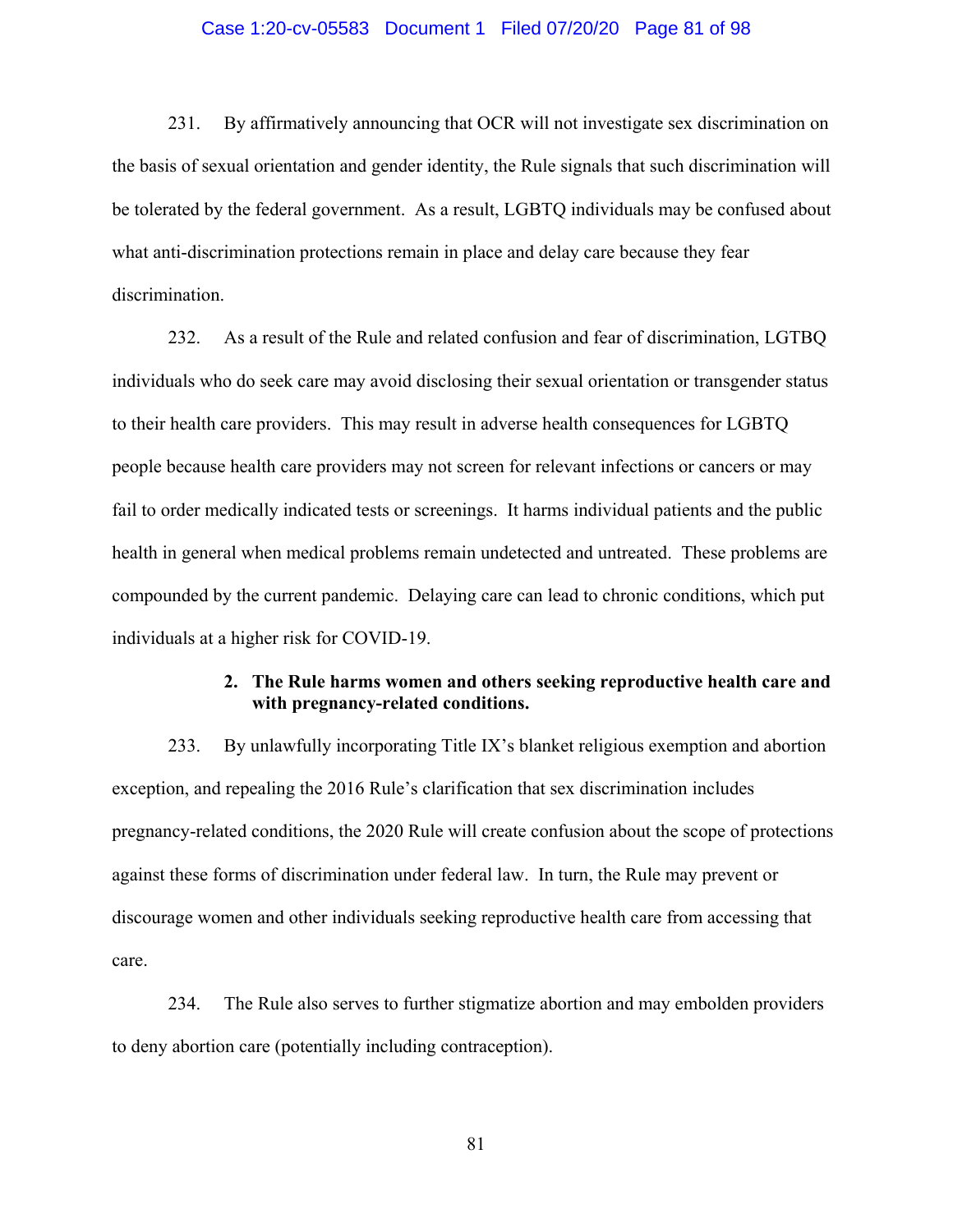### Case 1:20-cv-05583 Document 1 Filed 07/20/20 Page 82 of 98

235. As the Department recognized in 2016, "a blanket religious exemption could result in a denial or delay in the provision of health care to individuals and in discouraging individuals from seeking necessary care, with serious, and in some cases, life threatening results." 81 Fed. Reg. 31,380.

236. Discriminatory denials of service will result in an increase in unplanned pregnancies, which are associated with poor birth outcomes and maternal health complications, including preterm birth, low birth weight, stillbirth, and early neonatal death.<sup>58</sup> Women facing an unplanned pregnancy are more likely than those with planned pregnancies to receive late or no prenatal care, to smoke and consume alcohol during pregnancy, to suffer from perinatal mood disorders, and to experience domestic violence during pregnancy.<sup>59</sup>

237. Individuals facing unplanned pregnancy are also more likely to experience economic hardship and insecurity.<sup>60</sup> Economic security is associated with improved health outcomes, including lower risk of disease, better mental health, greater access to medical care, and longer life expectancy.

238. Births resulting from unplanned pregnancies are likely to be publicly funded through state Medicaid and the Children's Health Insurance Program. In 2006, births resulting from unplanned pregnancies cost the states and the federal government nearly \$11.1 billion in

58 Megan Kavanaugh, *et al*., *Contraception and Beyond: The Health Benefits of Services Provided at Family Planning Centers*, Guttmacher Institute (July 2013), http://www.guttmacher.org/report/contraception-and-beyondhealth-benefits-services-provided-family-planning-centers; Caitlin Gerdts, *et al*., *Side Effects, Physical Health Consequences, and Mortality Associated with Abortion and Birth after an Unwanted Pregnancy*, Women's Health Issues (Jan.-Feb. 2016), https://www.sciencedirect.com/science/article/pii/S1049386715001589. <sup>59</sup> *Clinical Preventive Services for Women: Closing the Gaps*, Institute of Medicine, 103 (2011),

https://www.nap.edu/read/13181/chapter/1.

 $\overline{a}$ 

60 Diana Greene Foster, *et al*., *Socioeconomic Outcomes of Women Who Receive and Women Who Are Denied Wanted Abortions in the United States*, Am. Journal of Pub. Health (Feb. 7, 2018), https://ajph.aphapublications.org/doi/full/10.2105/AJPH.2017.304247.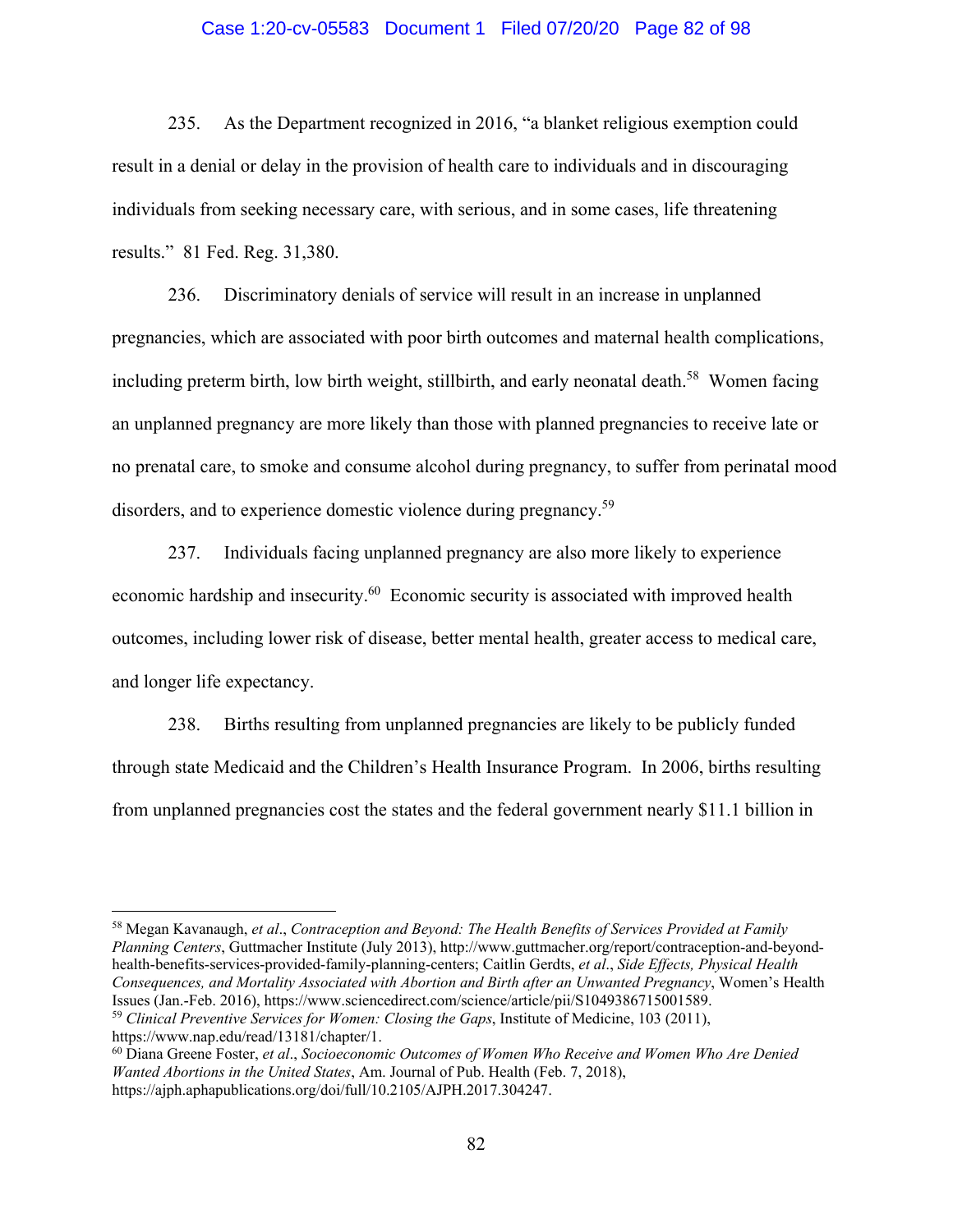### Case 1:20-cv-05583 Document 1 Filed 07/20/20 Page 83 of 98

costs.61 In California, 62 percent of unplanned births are publicly funded, primarily by Medi-Cal, the state's Medicaid program, and in Massachusetts, 59 percent of unplanned births are publicly funded.<sup>62</sup>

239. The children of individuals denied care also face negative development, health, caregiving, and socioeconomic consequences.<sup>63</sup>

240. Accordingly, by creating confusion and emboldening health care providers to deny reproductive health care, the Rule harms women, families, and society in general.

## **3. The Rule harms individuals with limited English proficiency (LEP).**

241. The Rule's weakening of protections for LEP individuals and elimination of the notice and taglines requirements will exacerbate difficulties faced by LEP individuals attempting to access health care.

242. More than 67 million people in the U.S. speak a language other than English at

home and more than 25 million people are LEP, meaning they speak English less than "very well."<sup>64</sup>

243. Language-related barriers severely limit an individual's opportunity to access health care services, assess options, express choices, follow medication instructions, ask

<u>.</u>

<sup>61</sup> Adam Sonfield, *et al*., *The Public Costs of Births Resulting from Unintended Pregnancies: National and State-Level Estimates*, Perspectives on Reproductive and Sexual Health (June 2011),

https://www.guttmacher.org/journals/psrh/2011/05/public-costs-births-resulting-unintended-pregnancies-nationaland-state-level.

<sup>62</sup> *Id.* at Table 1.

<sup>63</sup> Diana Greene Foster, *et al*., *Effects of Carrying an Unwanted Pregnancy to Term on Women's Existing Children*, The Journal of Pediatrics (Feb. 2019), https://www.jpeds.com/article/S0022-3476(18)31297-6/fulltext; Diana Greene Foster, *et al*., *Comparison of Health, Development, Maternal Bonding, and Poverty Among Children Born After Denial of Abortion vs After Pregnancies Subsequent to an Abortion*, JAMA Pediatrics (Nov. 2018), https://jamanetwork.com/journals/jamapediatrics/fullarticle/2698454.

<sup>64</sup> U.S. Census Bureau, *Characteristics of People by Language Spoken at Home, American Community Survey 1- Year Estimates*, tbls. S1601, S1603 (2018),

https://data.census.gov/cedsci/table?q=language&hidePreview=false&tid=ACSST1Y2018.S1601.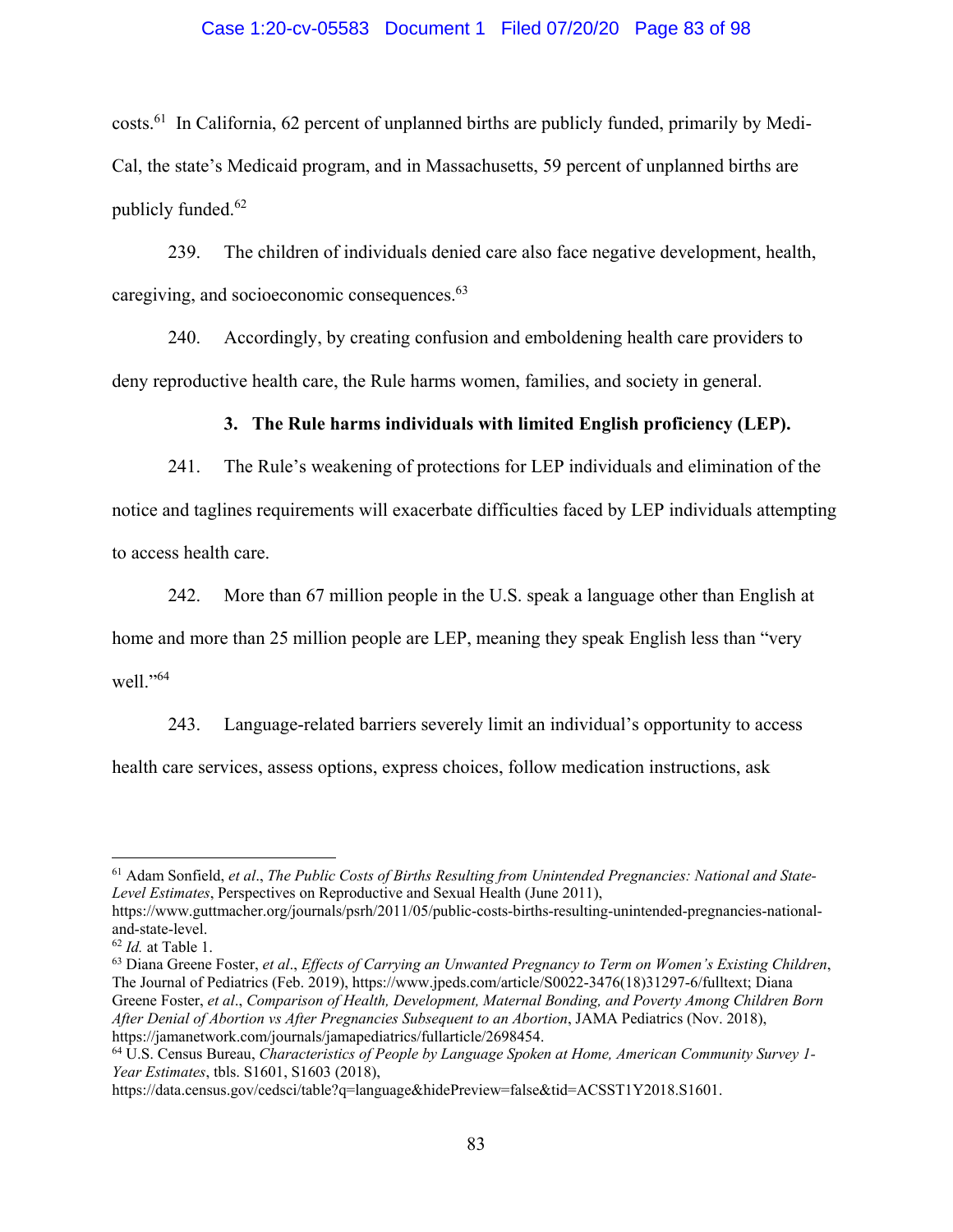### Case 1:20-cv-05583 Document 1 Filed 07/20/20 Page 84 of 98

questions, and seek assistance.<sup>65</sup> LEP patients receive a lower quality of care than Englishproficient patients in terms of incidence of medical errors and understanding of the treatment plans.66 Removing existing protections only continues these inequities in health care delivery.

244. By contrast, access to quality interpreter services ensures fewer errors in communication, significantly shorter hospital stays, reduces 30-day readmission rates, and improves overall patient satisfaction.

245. By removing and weakening language access requirements the Rule will diminish public knowledge of the means and methods for accessing health care and health insurance. Standardization and posting requirements under the 2016 Rule alerted both the public and providers of the critical importance of interpreter services. By eliminating notice requirements, the 2020 Rules shifts the burden back to LEP individuals seeking care to know about their rights to language assistance services and to demand those services. LEP individuals will not learn of their rights and the programs and services available to them, which will result in poorer health outcomes. LEP individuals may be subject to misinformation and will not be able to access health care as timely and adequately as English speakers can.

246. The COVID-19 pandemic makes language access services especially critical, as health care providers must quickly triage patients of all backgrounds according to their symptoms and public health officials attempt to distribute information and guidance documents

<sup>65</sup> Nat'l Health Law Program & Access Project, *Language Services Action Kit*, 40 (Feb. 2004),

https://www.commonwealthfund.org/sites/default/files/documents/\_\_\_media\_files\_publications\_fund\_report\_2002\_ may providing language interpretation services in health care settings examples from the field lep actionkit reprint 0204 pdf.pdf.

<sup>66</sup> Alexander R. Green & Chijioke Nze*, Language-Based Inequity in Health Care: Who is the "Poor Historian"?*, American Medical Association Journal of Ethics, 263-271 (Mar. 2017), https://journalofethics.amaassn.org/sites/journalofethics.ama-assn.org/files/2018-05/medu1-1703.pdf.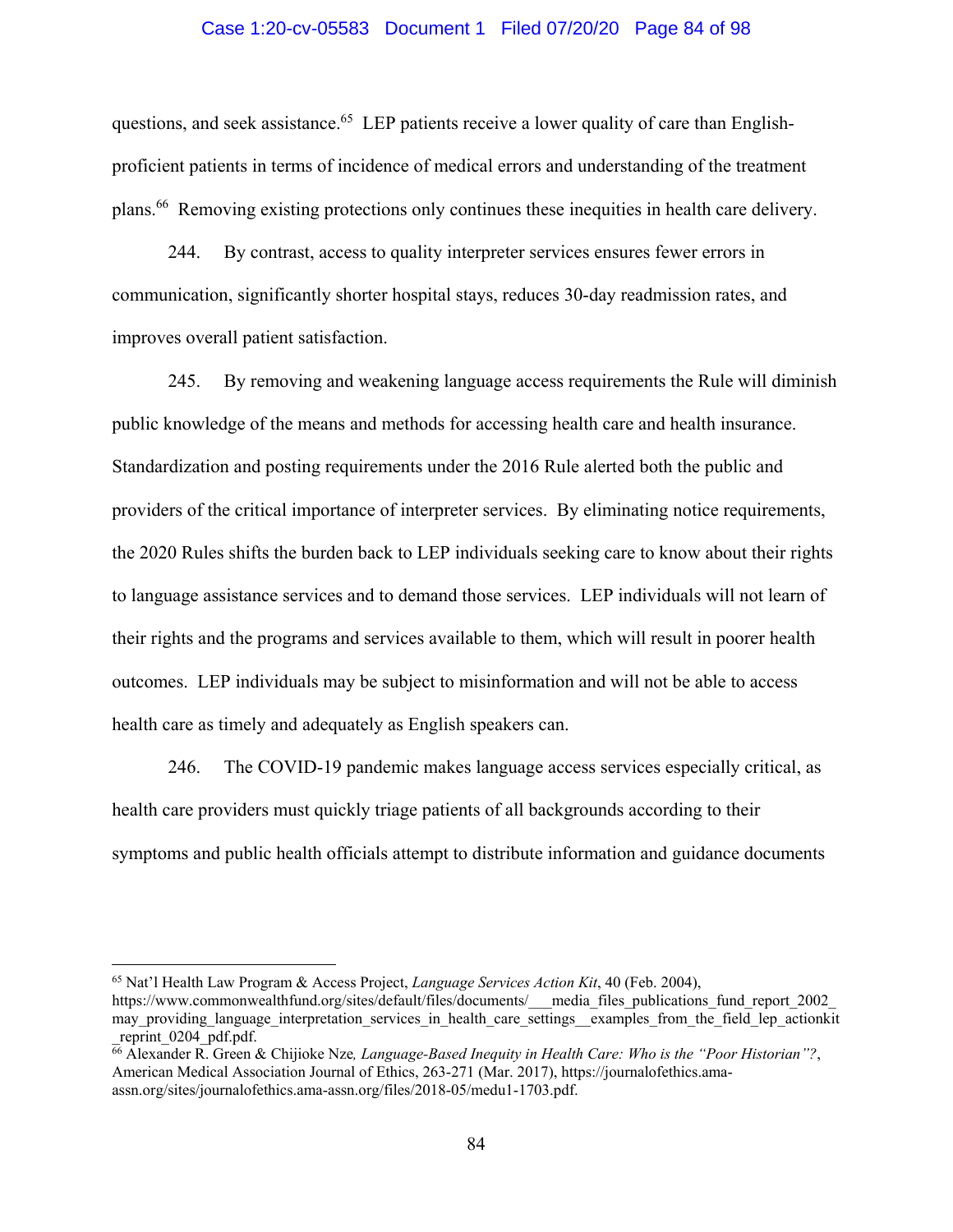### Case 1:20-cv-05583 Document 1 Filed 07/20/20 Page 85 of 98

to diverse communities. Early reports indicate that LEP patients may face worse outcomes when seeking emergency care for COVID-19 symptoms.<sup>67</sup>

247. Additionally, as medical services are more frequently provided through telehealth due to the pandemic, access to qualified interpreters is crucial. Yet the 2020 Rule lowers the qualification standards for interpreters and eliminates real-time video interpretation services.

# **4. The Rule harms protected persons on newly non-covered insurance plans.**

248. By narrowing the scope of covered entities, the Rule creates confusion and uncertainty for individuals who have or are considering private, employer-sponsored health insurance plans. In light of the Rule, individuals may reasonably not know whether their insurance company will continue to offer or renew coverage on a non-discriminatory basis, may be confused as to whether more-protective state laws—where they exist—apply, and may reasonably believe based on the announcement of the Rule that some of their medically necessary procedures will no longer be covered.

249. Fear of discrimination deters individuals from seeking medical care. For example, nearly 1 in 5 Latinos have avoided medical care due to concern of being discriminated against or treated poorly.<sup>68</sup> And 22 percent of Black Americans have avoided medical care for fear of discrimination.69

<sup>67</sup> *See e.g*., David Velasquez, *et al*., *Equitable Access to Health Information for Non-English Speakers Amidst the Novel Coronavirus Pandemic*, Health Affairs (Apr. 2, 2020),

https://www.healthaffairs.org/do/10.1377/hblog20200331.77927/full/; Claudia Boyd-Barrett, *Community Groups Serve as Pandemic Information Lifeline to Non-English Speakers*, California Health Report (Mar. 31, 2020), https://www.calhealthreport.org/2020/03/31/community-groups-serve-as-pandemic-information-lifeline-to-nonenglish-speakers/.

<sup>68</sup> *Discrimination in America: Experiences and Views of Latinos*, Robert Wood Johnson Foundation (Oct. 2017), https://www.rwjf.org/content/dam/farm/reports/surveys\_and\_polls/2017/rwjf441402.

<sup>69</sup> *Discrimination in America: Experiences and Views of African Americans*, Robert Wood Johnson Foundation (Oct. 2017), https://www rwjf.org/content/dam/farm/reports/reports/2017/rwjf441128.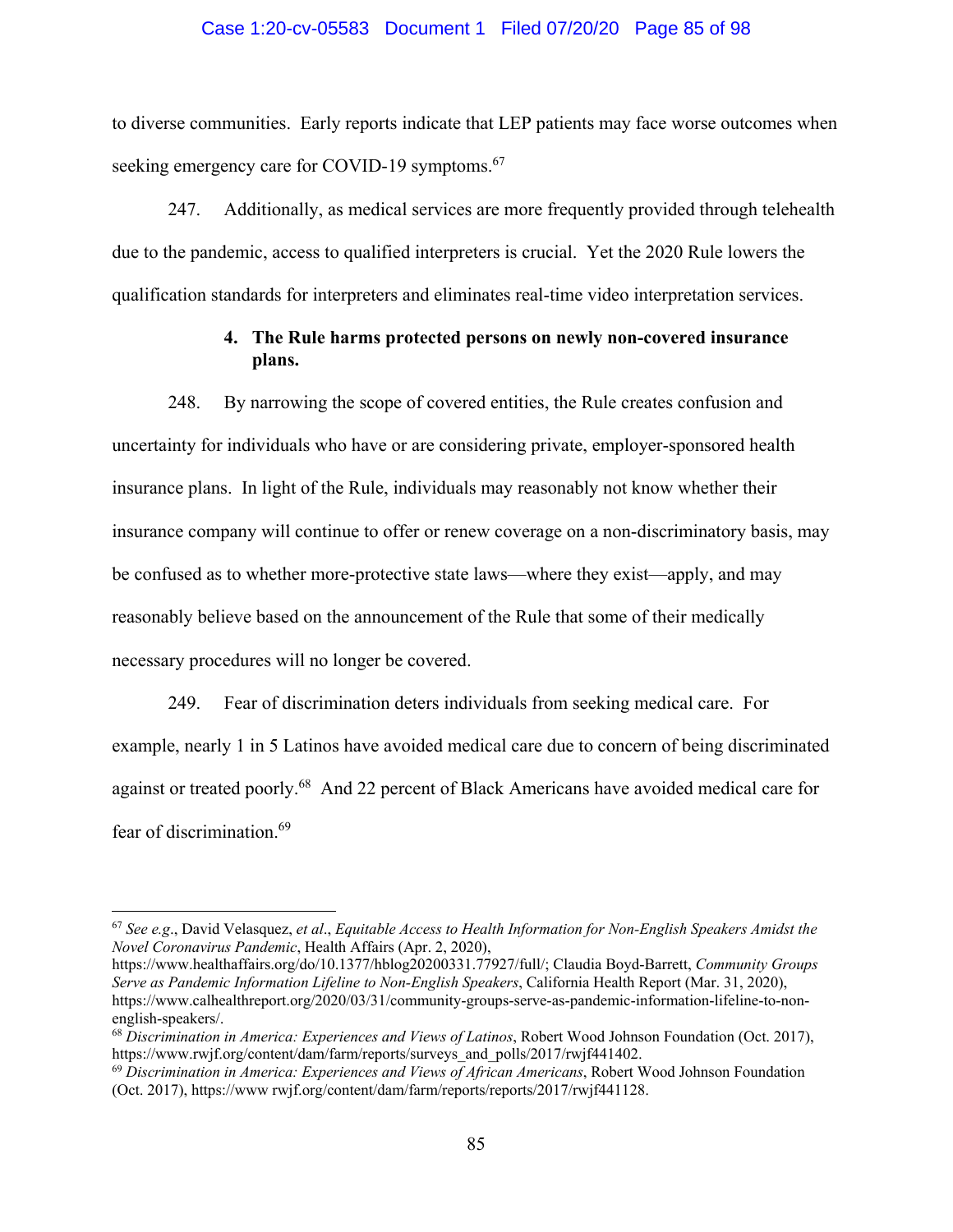### Case 1:20-cv-05583 Document 1 Filed 07/20/20 Page 86 of 98

250. The Rule is particularly troubling in light of the health inequities exacerbated by the COVID-19 pandemic. Black and Latino of the United States have been three times as likely to become infected with COVID-19 as white residents, according to data covering 640,000 infections detected in nearly 1,000 U.S. counties.<sup>70</sup> And Black and Latino people have been nearly twice as likely to die from the virus as white people.<sup>71</sup>

# **5. The Rule's Public Health Harms Will Impose Additional Costs on Plaintiffs and their Health Care Systems.**

251. As HHS has previously recognized, *see supra* ¶¶ 5, 74, 87, 224, 235, delaying care results in higher medical costs later. Some of those costs will be borne by Plaintiffs in the form of higher government-funded health care costs and increased costs of care for uninsured patients by public hospitals.

252. Plaintiffs administer and oversee multiple federal- and state-funded health care programs, including Medicaid, Children's Health Insurance Program, and other sources partially funded by Plaintiffs. For example, California administers Medi-Cal, its version of Medicaid. Similarly, Massachusetts' MassHealth program provides coverage to nearly 1.8 million Massachusetts residents, including critical coverage to particularly vulnerable segments of the populations, such as children and people with disabilities. And New York pays health care costs for eligible low-income and moderate-income residents, including children, through its Medicaid program and a number of other programs funded in whole or in part by the State. As individuals delay treatment due to fear of discrimination, health insurance programs funded partially by the States will face increased expenses.

<sup>70</sup> Richard A. Oppel, Jr., *et al*., *The Fullest Look Yet at the Racial Inequity of Coronavirus*, N.Y. Times (July 5, 2020), https://www nytimes.com/interactive/2020/07/05/us/coronavirus-latinos-african-americans-cdcdata html?action=click&module=Top%20Stories&pgtype=Homepage.  $71$  *Id.*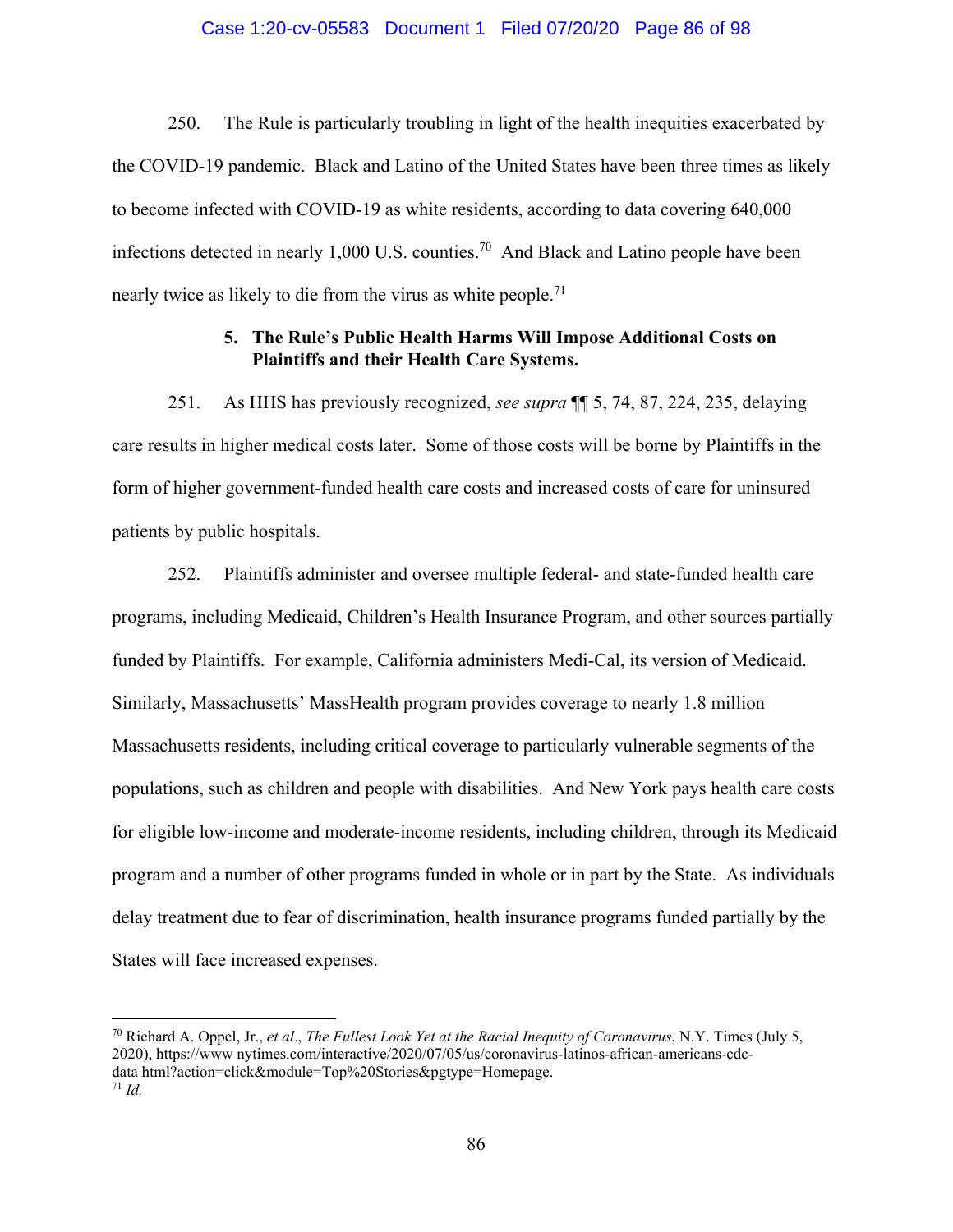### Case 1:20-cv-05583 Document 1 Filed 07/20/20 Page 87 of 98

253. Many states also run public hospitals and cover the cost of care when patients do not have health insurance. Although most New Yorkers have health insurance, more than one million residents are uninsured.<sup>72</sup> Many of New York's uninsured are poor or low-income: more than 77 percent (approximately 776,000 people) had incomes below 400 percent of the federal poverty level. *See id.* New York's communities of color are more likely to be without insurance coverage.73 And nearly one-quarter of all noncitizens residing in New York State—or more than 484,000 individuals—were uninsured in 2016. *Id.* Given these figures, higher costs due to delayed treatment of those who fear discrimination will in turn increase uncompensated care costs for public hospitals in New York.

254. In the 2016 Rule, HHS specifically found that expanded anti-discrimination protections would lead to a decrease in uncompensated care payments. 81 Fed. Reg. 31,461 (recognizing that anti-discrimination protections under the 2016 Rule will contribute to a decrease in payments by the federal government for uncompensated care costs). Accordingly, Defendants' elimination of the express anti-discrimination protections contained in HHS's Section 1557 regulations will inevitably increase the more than \$19 billion dollars states already pay each year to reimburse providers for uncompensated care.<sup>74</sup> In fact, state and local governments fund approximately 37.6 percent of government funded uncompensated care costs.75

<sup>72</sup> *See NYS Uninsured Rate Continues to Decline*, Greater N.Y. Hosp. Ass'n (Oct. 7, 2019),

https://www.gnyha.org/news/nys-uninsured-rate-continues-to-decline/.

<sup>73</sup> *Success in the Empire State: Health Insurance Coverage Trends*, N.Y. State Health Found. (Nov. 14, 2017), https://nyshealthfoundation.org/wp-content/uploads/2017/11/success-in-the-empire-state-health-insurance-trends-NY.pdf.

<sup>74</sup> *See* Teresa A. Coughlin, *et al*., *Uncompensated Care for the Uninsured in 2013*: *A Detailed Examination*, Kaiser Family Found., at 4 (May 30, 2014), https://www kff.org/uninsured/report/uncompensated-care-for-the-uninsuredin-2013-a-detailed-examination/ (cited at 81 Fed. Reg. 31,461 n.380). 75 *See* Teresa A. Coughlin, *et al*., *An Estimated \$84.9 Billion In Uncompensated Care Was Provided In 2013; ACA* 

*Payment Cuts Could Challenge Providers*, Health Affairs, 811 at Ex. 4 (May 2014), https://www.healthaffairs.org/doi/pdf/10.1377/hlthaff.2013.1068.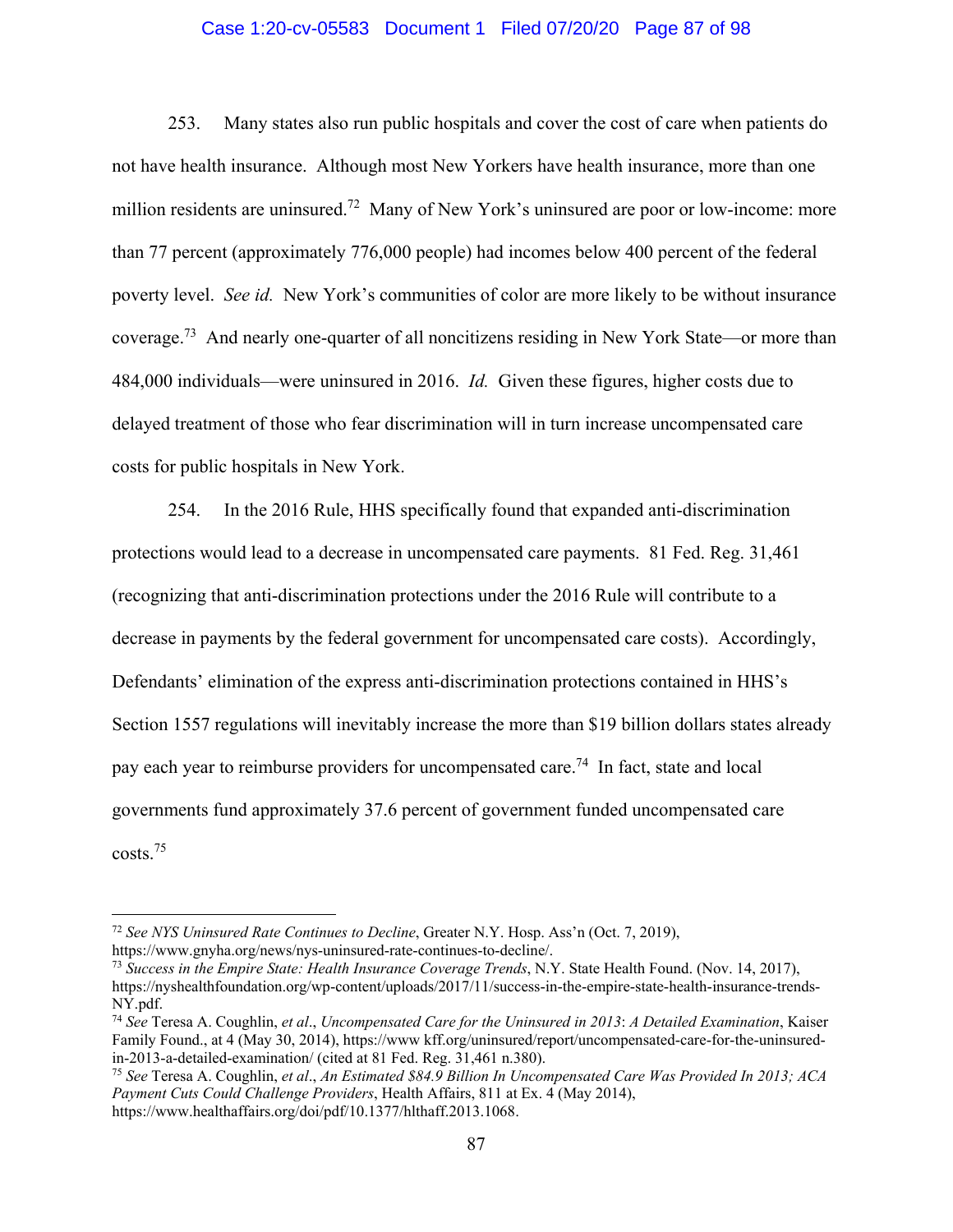### Case 1:20-cv-05583 Document 1 Filed 07/20/20 Page 88 of 98

255. Some of Plaintiffs' residents have insurance plans underwritten by companies in other states with fewer anti-discrimination protections. Accordingly, residents with insurance plans written out-of-state may be denied care that would be covered by a plan written in their home state. When such residents are denied coverage, they may have to turn to state-funded care.

256. Additionally, some of Plaintiffs' residents may engage in interstate travel to jurisdictions that lack Plaintiffs' robust state-level protections against discrimination in health care. When Plaintiffs' residents travel to or study in states with fewer protections and suffer discrimination or are denied care, Plaintiffs' jurisdictions may bear the enforcement costs and public health repercussions when residents return home.

### **CLAIMS FOR RELIEF**

# **FIRST CLAIM FOR RELIEF (Violation of APA; 5 U.S.C. § 706—Contrary to Law)**

257. Plaintiffs incorporate by reference the allegations set forth in each of the preceding paragraphs of this Complaint.

258. The APA requires courts to "hold unlawful and set aside" agency action that is "not in accordance with law."  $5$  U.S.C.  $§$  706(2)(A).

259. The 2020 Rule is not in accordance with the law because it unlawfully exempts entities subject to Section 1557; incorporates religious and abortion exemptions under Title IX into Section 1557—but not Title IX's prohibition on sex discrimination on the basis of pregnancy status, gender identity, and sex stereotyping; and limits protections against national origin discrimination that require meaningful access to health care programs and activities.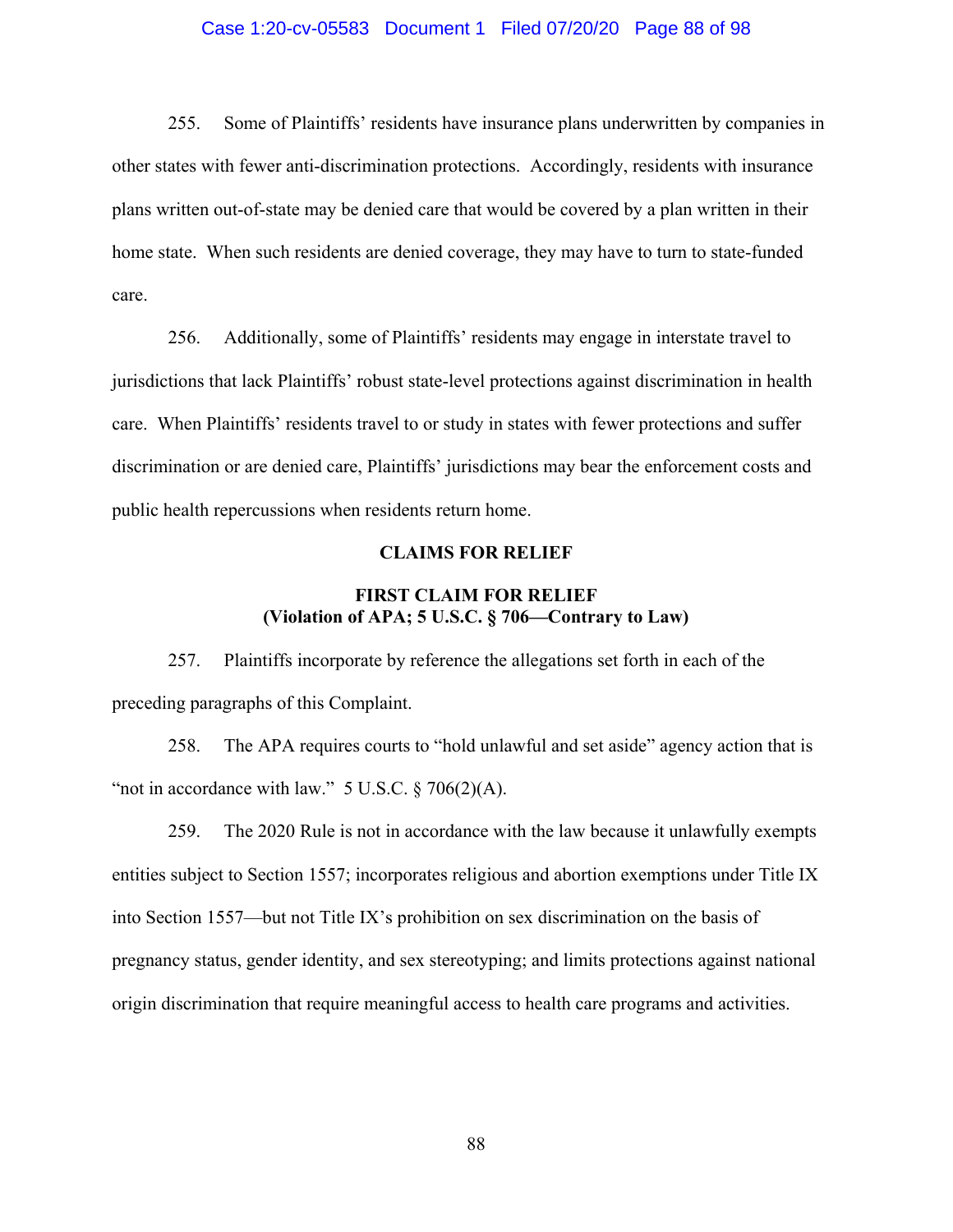### Case 1:20-cv-05583 Document 1 Filed 07/20/20 Page 89 of 98

260. The 2020 Rule conflicts with the Supreme Court's holding in *Bostock v. Clayton County* that the plain meaning of sex discrimination encompasses discrimination based on an individual's sexual orientation or gender identity.

261. The Rule eliminates protections based on sexual orientation and gender identity in unrelated regulations promulgated under different statutes, which conflicts with controlling legal authority regarding the meaning of "sex."

262. The Rule conflicts with Section 1557 by failing to make available the enforcement mechanisms of Title VI, Title IX, the Age Discrimination Act, and the Rehabilitation Act in the case of discrimination against a person on the basis of any protected characteristic under the underlying statutes.

263. The 2020 Rule also runs counter to Section 1554 of the ACA, which, *inter alia*, forbids the HHS Secretary from promulgating "any regulation" that creates "unreasonable barriers" or "timely access" to health care.

264. The Rule is therefore "not in accordance with law" as required by the APA. 5 U.S.C.  $\S 706(2)(A)$ .

265. Defendants' violation causes ongoing harm to Plaintiffs and their residents.

## **SECOND CLAIM FOR RELIEF (Violation of APA; 5 U.S.C. § 706—In Excess of Statutory Authority)**

266. Plaintiffs incorporate by reference the allegations set forth in each of the preceding paragraphs of this Complaint.

267. Under the Administrative Procedure Act, courts must "hold unlawful and set aside agency action" that is "in excess of statutory jurisdiction, authority, or limitations, or short of statutory right."  $5$  U.S.C.  $\S$  706(2)(C).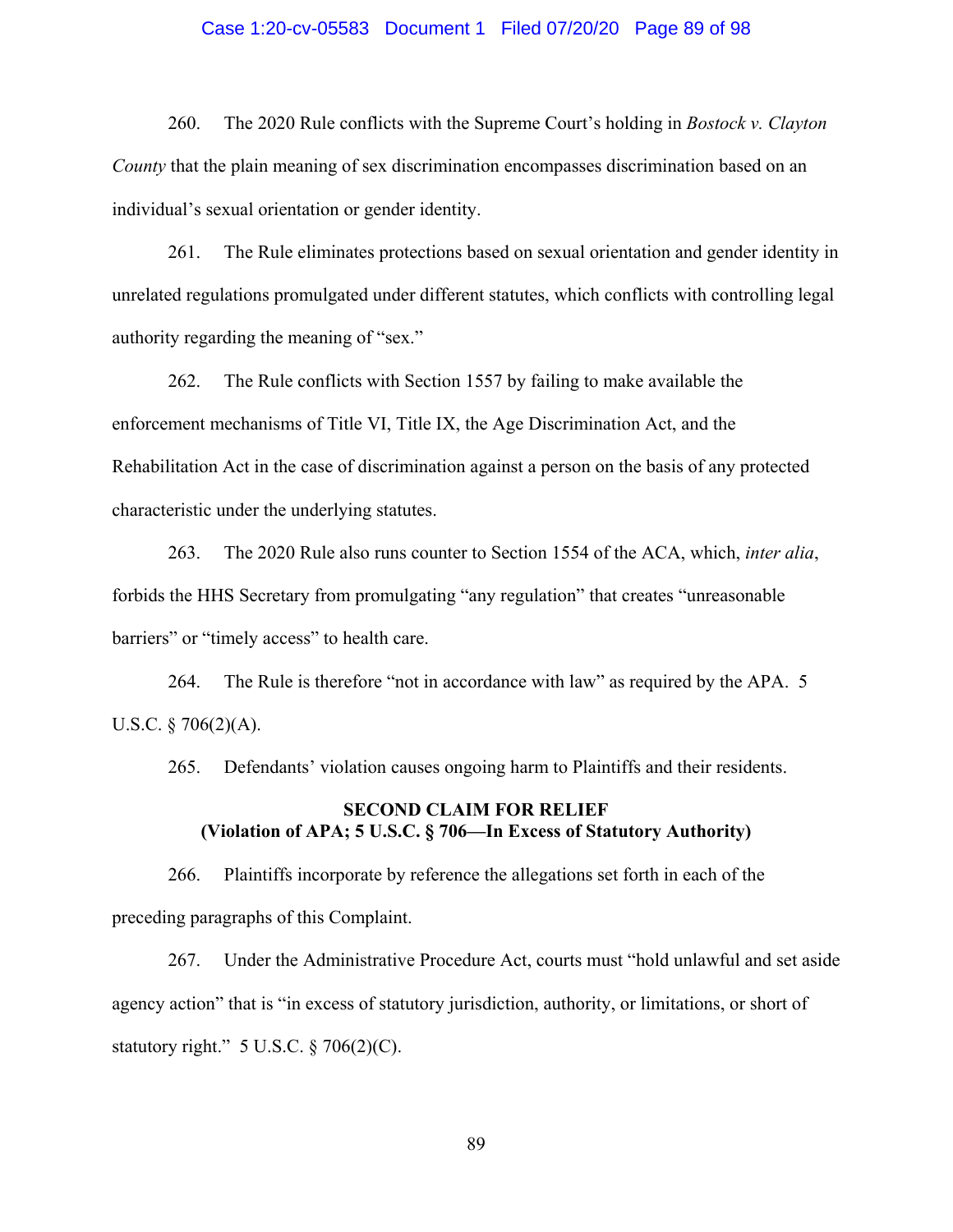### Case 1:20-cv-05583 Document 1 Filed 07/20/20 Page 90 of 98

268. Defendants may only exercise authority conferred by statute. *City of Arlington v. FCC*, 569 U.S. 290, 297-98 (2013).

269. The 2020 Rule exceeds statutory authority because it creates a broad religious exemption, which gives religiously-affiliated providers and insurers license to deny care and coverage for discriminatory reasons.

270. The 2020 Rule is therefore "in excess of statutory jurisdiction, authority, or limitations, or short of statutory right," in violation of the APA. 5 U.S.C.  $\S$  706(2)(C).

271. Defendants' violation causes ongoing harm to Plaintiffs and their residents.

# **THIRD CLAIM FOR RELIEF (Violation of APA; 5 U.S.C. § 706—Arbitrary, Capricious, and Abuse of Discretion)**

272. Plaintiffs incorporate by reference the allegations set forth in each of the preceding paragraphs of this Complaint.

273. The APA requires courts to "hold unlawful and set aside" agency action that is "arbitrary," "capricious," or an "abuse of discretion."  $5 \text{ U.S.C.} \$   $706(2)(\text{A})$ .

274. The 2020 Rule is arbitrary and capricious because HHS's justification for its decision runs counter to the evidence before the agency, disregards material facts and evidence, and fails to consider important aspects of the problem, including patient harms imposed on LGBTQ individuals, women and others seeking reproductive health care or with pregnancyrelated conditions, LEP individuals, rural patients, and other vulnerable populations.

275. The 2020 Rule is also arbitrary and capricious because it fails to adequately justify its departure from HHS's prior policy on which there are substantial reliance interests.

276. The 2020 Rule is also arbitrary and capricious because it is based on a flawed cost-benefit analysis. The Rule does not adequately quantify or consider the harms that will result.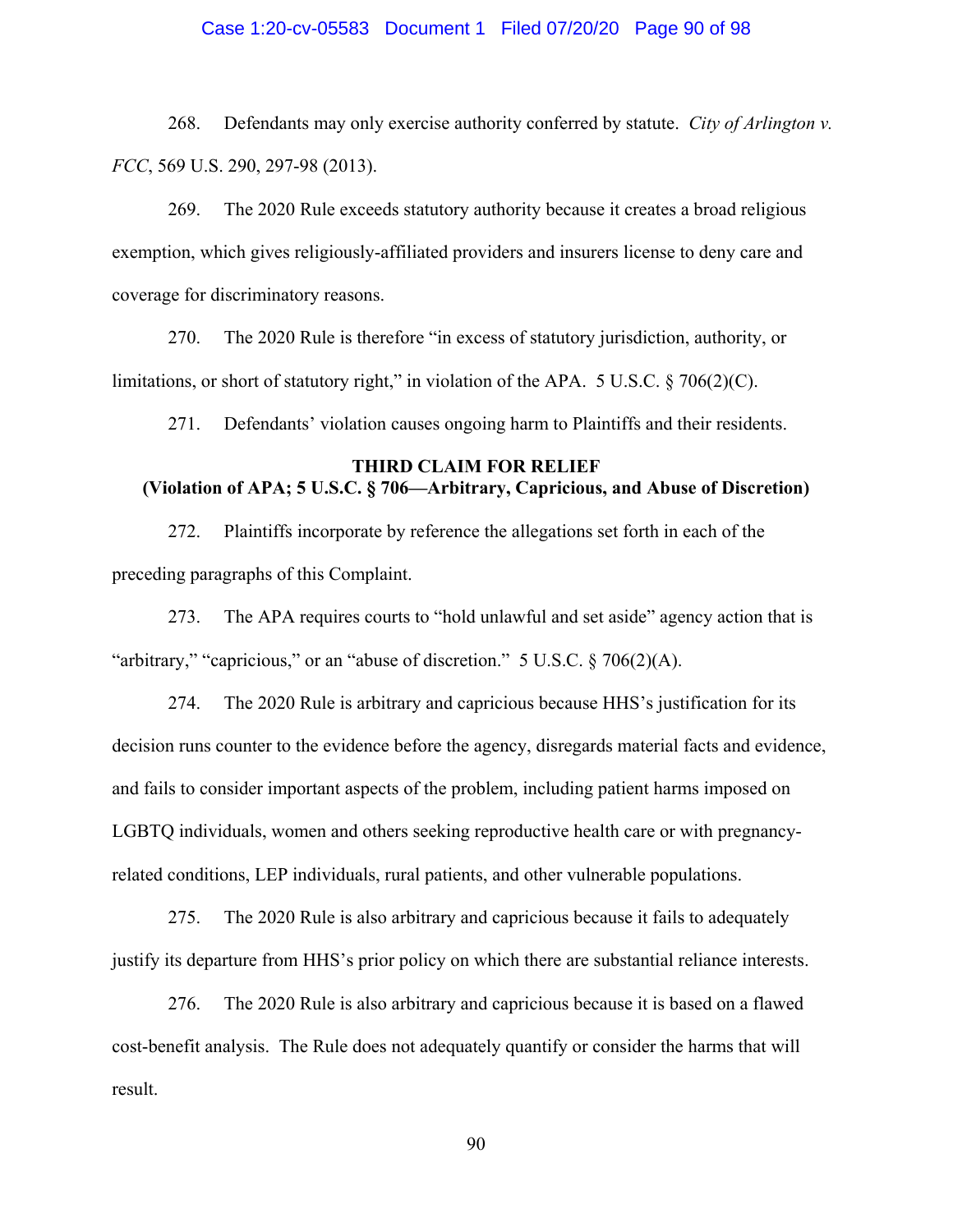### Case 1:20-cv-05583 Document 1 Filed 07/20/20 Page 91 of 98

277. The Rule is arbitrary and capricious because it is pretextual. For example, while HHS purports to base its Rule on the "plain meaning" of "on the basis of sex," HHS finalized the Rule without change after the Supreme Court issued its decision directly to the contrary in *Bostock*.

278. The Rule is therefore "arbitrary, capricious, [or] an abuse of discretion" in violation of the APA. 5 U.S.C.  $\S$  706(2)(A).

279. Defendants' violation causes ongoing harm to Plaintiffs and their residents.

## **FOURTH CLAIM FOR RELIEF Violation of Fifth Amendment (Due Process—Equal Protection Based on Unconstitutional Animus)**

280. Plaintiffs incorporate by reference the allegations set forth in each of the preceding paragraphs of this Complaint.

281. Under the equal protection component of the Due Process Clause of the Fifth Amendment to the United States Constitution, the federal government cannot deny to any person the equal protection of its laws. The Due Process Clause prohibits the federal government from discriminating against individuals on the basis of sex. U.S. Constitution Amend. V.

282. Defendants were motivated by discriminatory animus toward transgender people and other members of the LGBTQ community when they promulgated the Rule.

283. Defendants intend to target transgender individuals with the Rule as part of their broader efforts to stigmatize LGBTQ people.

284. Defendants' violation causes ongoing harm to Plaintiffs and their residents.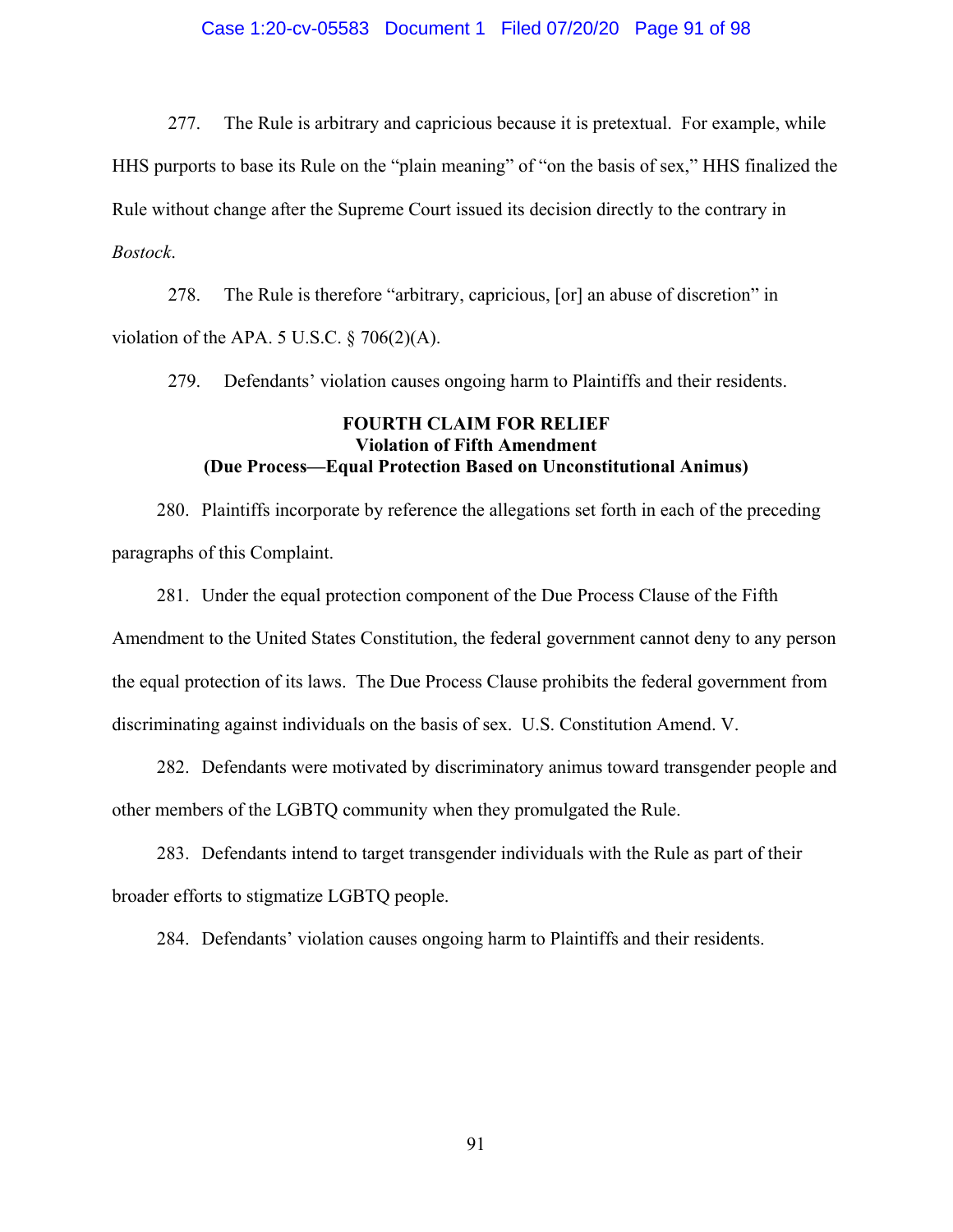## **REQUEST FOR RELIEF**

WHEREFORE, the States respectfully requests that this Court:

1. Declare that the 2020 Rule is arbitrary, capricious, an abuse of discretion, or not in accordance with law within the meaning of 5 U.S.C.  $\S$  706(2)(A);

2. Declare that the 2020 Rule is in excess of the Department's statutory jurisdiction, authority, or limitations, or short of statutory right within the meaning of 5 U.S.C. § 706(2)(C);

3. Declare that the 2020 Rule violates the Equal Protection Clause of the Fifth

Amendment to the United States Constitution;

4. Postpone the effective date of the 2020 Rule pursuant to 5 U.S.C. § 705;

5. Vacate and set aside the 2020 Rule;

6. Enjoin the Department and all its officers, employees, and agents, and anyone acting in concert with them, from implementing, applying, or taking any action whatsoever under the Rule;

7. Award Plaintiffs their reasonable fees, costs, and expenses, including attorneys' fees, pursuant to 28 U.S.C. § 2412; and

8. Grant such other relief as the Court deems just and proper.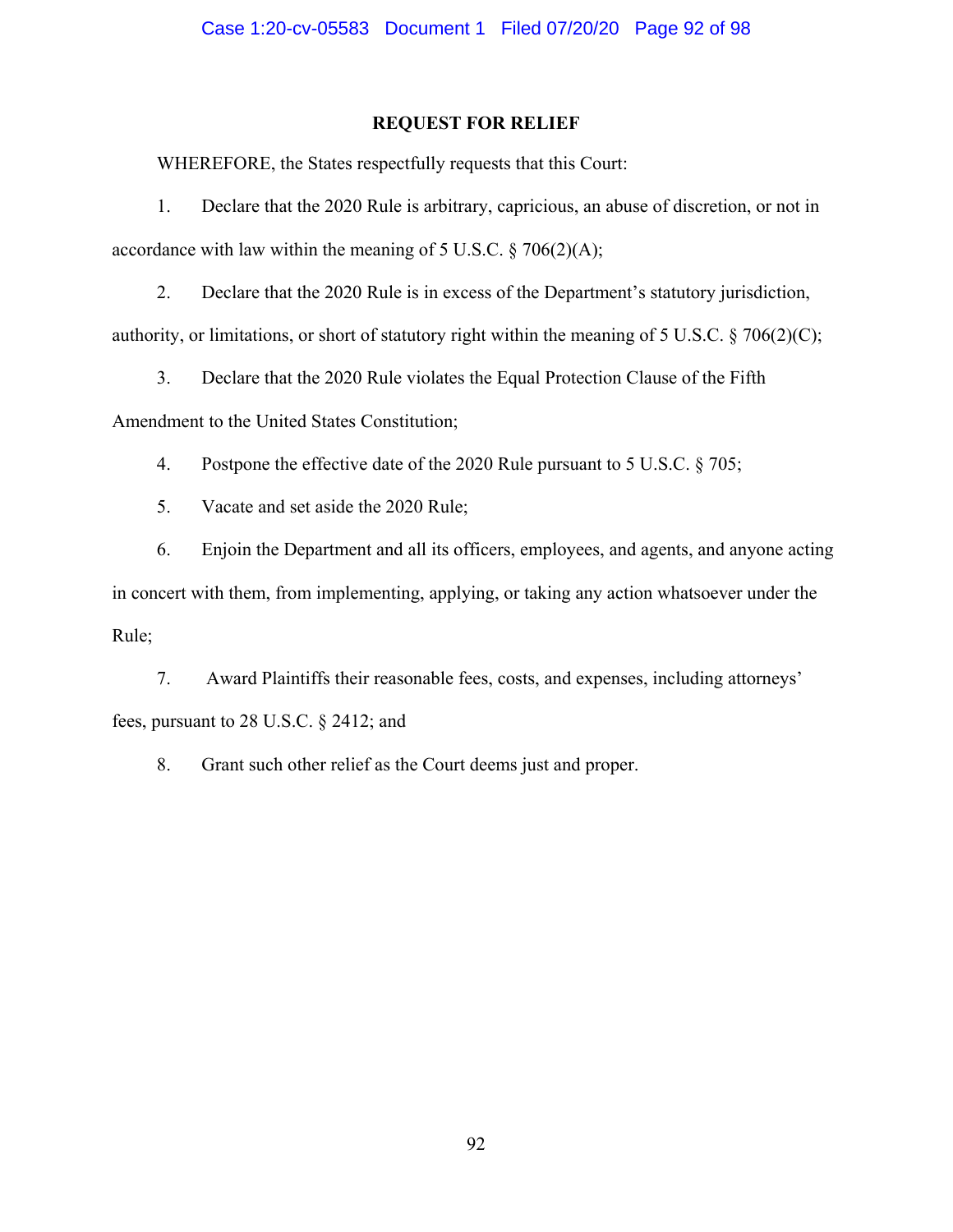Dated: July 20, 2020 Respectfully submitted,

 LETITIA JAMES *Attorney General of the State of New York*

Matthew Colangelo  *Chief Counsel for Federal Initiatives* 

Elena Goldstein *Deputy Chief, Civil Rights Bureau* 

By: */s/ Joseph J. Wardenski*

Joseph J. Wardenski, *Senior Trial Counsel*  Fiona J. Kaye, *Assistant Attorney General*  Travis England, *Assistant Attorney General*  Marissa Lieberman-Klein, *Special Assistant Attorney General*\*\* Office of the New York State Attorney General 28 Liberty Street New York, NY 10005 (212) 416-8441 Joseph.Wardenski@ag.ny.gov

*Attorneys for the State of New York* 

MAURA HEALEY *Attorney General of Massachusetts* 

By: */s/ Amanda Hainsworth* 

Amanda Hainsworth, *Assistant Attorney General\** Kimberly A. Parr, *Assistant Attorney General\** Office of the Massachusetts Attorney General One Ashburton Place, 18th Floor Boston, Massachusetts 02108 (617) 963-2618 amanda.hainsworth@state.ma.us

*Attorneys for the Commonwealth of Massachusetts* 

XAVIER BECERRA *Attorney General of California* 

Renu R. George\*  *Senior Assistant Attorney General*  Kathleen Boergers\* *Supervising Deputy Attorney General* 

By: */s/ Neli Palma*

Neli N. Palma, *Deputy Attorney General*\* Lily Weaver, *Deputy Attorney General*\* Martine D'Agostino, *Deputy Attorney General*\* Office of the California Attorney General 1300 I Street, Suite 125 P.O. Box 944255 Sacramento, CA 94244-2550 (916) 210-7522 Neli.Palma@doj.ca.gov

*Attorneys for the State of California*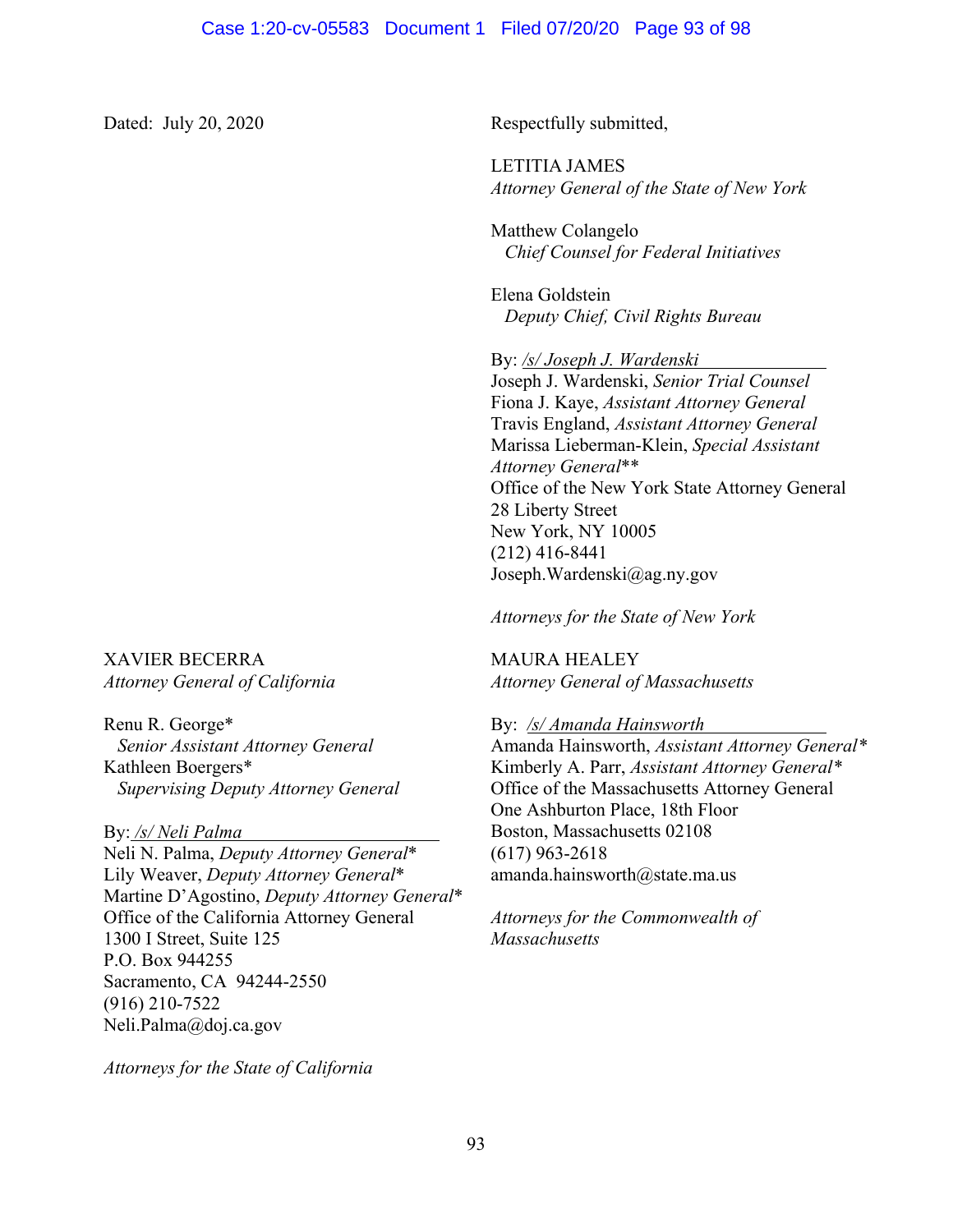PHILIP J. WEISER *Attorney General of Colorado* 

By: */s/ Eric R. Olson*

Eric R. Olson, *Solicitor General\** Office of the Colorado Attorney General 1300 Broadway, 10th Floor Denver, CO 80203 (720) 508-6000 eric.olson@coag.gov

*Attorneys for the State of Colorado* 

KARL A. RACINE *Attorney General District of Columbia*

By: */s/ Kathleen Konopka* 

Kathleen Konopka *Deputy Attorney General, Public Advocacy Division*  Office of the Attorney General for the District of Columbia 441 4th St., N.W. Suite 630S Washington, DC 20001 (202) 724-6610 Kathleen.Konopka@dc.gov

*Attorneys for the District of Columbia* 

CLARE E. CONNORS *Attorney General of Hawaii*

By: */s/ Kalikoʻonalani D. Fernandes*  Kalikoʻonalani D. Fernandes, *Deputy Solicitor General*\* Office of the Hawaii Attorney General 425 Queen Street Honolulu, HI 96813 (808) 586-1360 kaliko.d.fernandes@hawaii.gov

*Attorney for the State of Hawaii*

WILLIAM TONG *Attorney General State of Connecticut*

By: */s/ Joshua Perry* 

Joshua Perry *Special Counsel for Civil Rights*  Office of the Attorney General 165 Capitol Avenue Hartford, CT 06106 (860) 808-5372 Joshua.perry@ct.gov

*Attorneys for the State of Connecticut* 

KATHLEEN JENNINGS *Attorney General of Delaware*

By: */s/ Vanessa L. Kassab* Christian Douglas Wright, *Director of Impact Litigation* Vanessa L. Kassab, *Deputy Attorney General*\* Delaware Department of Justice 820 N. French Street, 5th Floor Wilmington, DE 19801 (302) 577-8600

Vanessa.Kassab@delaware.gov

*Attorneys for the State of Delaware* 

KWAME RAOUL *Attorney General of the State of Illinois* 

By: */s/ Joyce Otuwa*  Joyce C. Otuwa, *Assistant Attorney General\** Office of the Illinois Attorney General 100 West Randolph Street, 11<sup>th</sup> Floor Chicago, Illinois 60601 (312) 857-8386 JOtuwa@atg.state.il.us

*Attorney for the State of Illinois*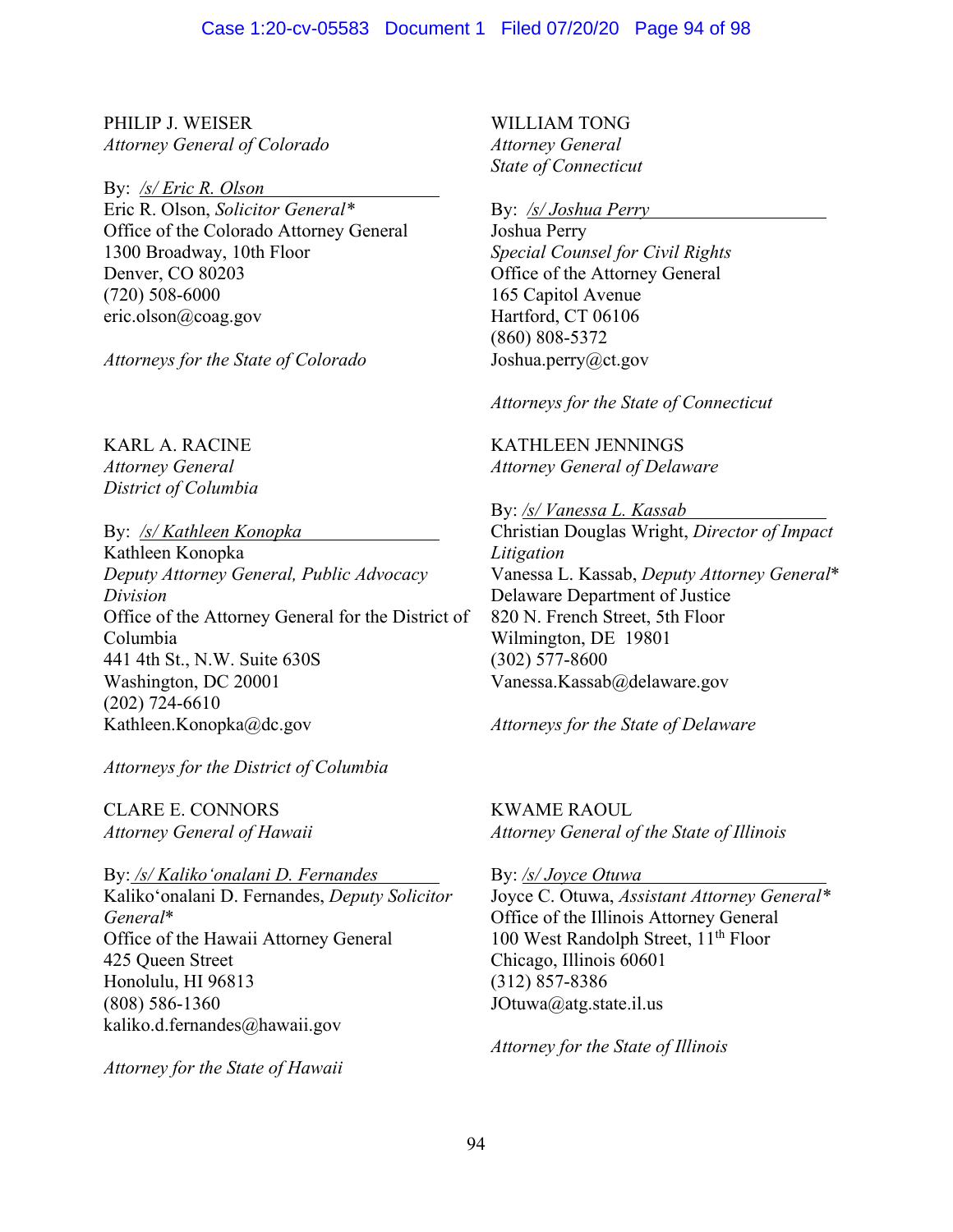AARON M. FREY *Attorney General of Maine* 

By: /s/ *Susan P. Herman* 

Susan P. Herman\* *Chief Deputy Attorney General*  6 State House Station Augusta, ME 04333-0006 (207) 626-8814 susan.herman@maine.gov

*Attorneys for Plaintiff State of Maine* 

DANA NESSEL *Attorney General of Michigan* 

By: */s/ Toni L. Harris*  Fadwa A. Hammoud\* *Solicitor General*  Toni L. Harris\* Tracy Van den Bergh\* *Assistant Attorneys General*  Michigan Department of Attorney General P.O. Box 30758 Lansing, MI 48909 (517) 335-7603 HammoudF1@michigan.gov Harrist19@michigan.gov VandenBerghT@michigan.gov

*Attorneys for Plaintiff State of Michigan*

BRIAN E. FROSH *Attorney General of Maryland* 

By: */s/ Kimberly S. Cammarata* 

Kimberly S. Cammarata\* *Director, Health Education and Advocacy Unit*  200 St. Paul Place Baltimore, MD 21202 (410) 576-7038 kcammarata@oag.state.md.us

*Attorneys for the State of Maryland* 

KEITH ELLISON *Attorney General of Minnesota* 

By: /*s/ Megan J. McKenzie* 

Megan J. McKenzie\* *Assistant Attorney General* 445 Minnesota Street, Suite 900 St. Paul, Minnesota 55101-2128 (651) 757-1405 megan.mckenzie@ag.state.mn.us

*Attorneys for Plaintiff State of Minnesota*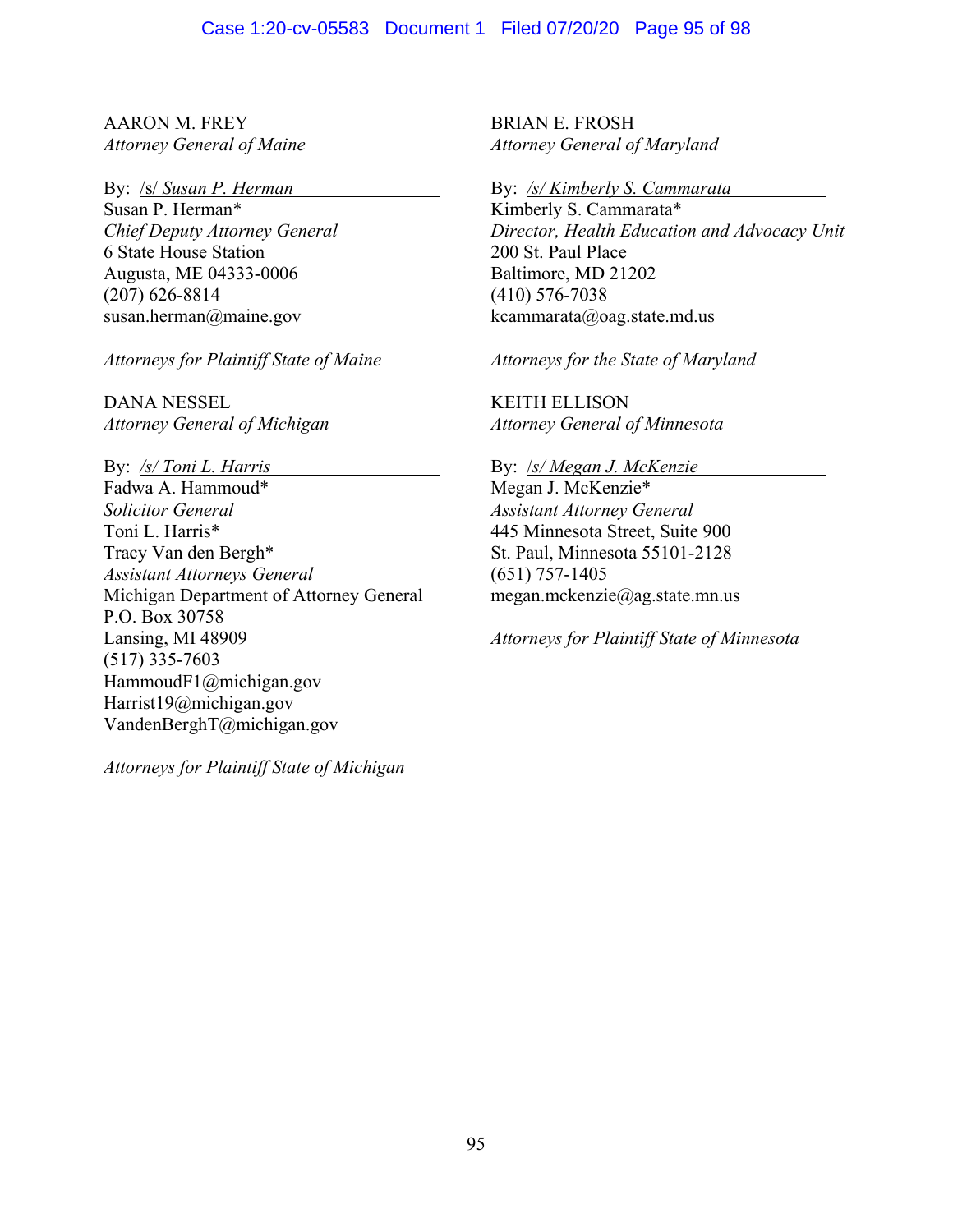## AARON D. FORD

*Attorney General State of Nevada* 

### By: */s/ Heidi Parry Stern*

Heidi Parry Stern *Solicitor General*  Craig A. Newby *Deputy Solicitor General*  Office of the Nevada Attorney General 555 E. Washington Ave., Ste. 3900 Las Vegas, NV 89101 HStern@ag.nv.gov

*Attorneys for the State of Nevada*

HECTOR BALDERAS *Attorney General of New Mexico* 

By: */s/ Tania Maestas* 

Tania Maestas\* *Chief Deputy Attorney General*  New Mexico Attorney General PO Drawer 1508 Santa Fe, New Mexico 87504-1508 (505) 490-4060 tmaestas@nmag.gov

*Attorneys for Plaintiff State of New Mexico, by and through Attorney General Hector Balderas*

GURBIR S. GREWAL *Attorney General of New Jersey*

Mayur P. Saxena, *Assistant Attorney General* Melissa Medoway*, Section Chief, Deputy Attorney General\**

By: */s/ Marie Soueid* 

Marie Soueid, *Deputy Attorney General* John T. Passante, *Deputy Attorney General\** New Jersey Attorney General's Office Richard J. Hughes Justice Complex 25 Market Street Trenton, NJ 08625 (609) 376-2564

*Attorneys for Plaintiff State of New Jersey*

JOSHUA H. STEIN *Attorney General of North Carolina* 

By: */s/ Sripriya Narasimhan* 

Sripriya Narasimhan\* *Deputy General Counsel*  North Carolina Department of Justice 114 W. Edenton Street Raleigh, NC 27603 (919) 716-6421 SNarasimhan@ncdoj.gov

*Attorneys for the State of North Carolina*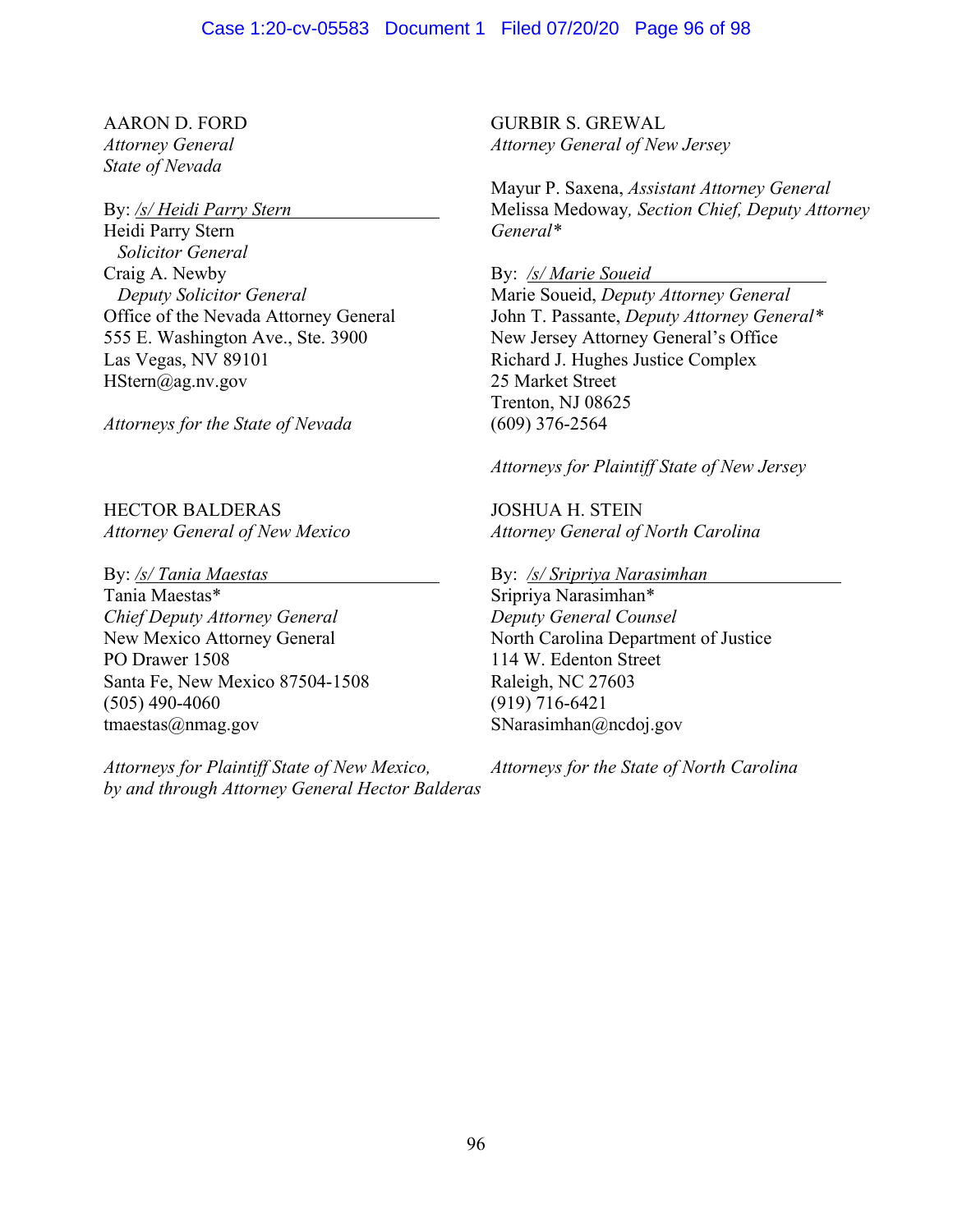ELLEN F. ROSENBLUM *Attorney General of the State of Oregon*

By: /s/ *Brian A. de Haan* 

Brian A. de Haan  *Senior Assistant Attorney General* Oregon Department of Justice 100 SW Market Street Portland, OR 97201 (971) 673-3806 brian.a.dehaan@doj.state.or.us

*Attorneys for the State of Oregon*

PETER F. NERONHA *Attorney General of the State of Rhode Island* 

By: */s/ Michael W. Field*  Michael W. Field\* *Assistant Attorney General*  Rhode Island Office of Attorney General 150 South Main Street Providence, RI 02903 (401) 274-4400 x 2380 mfield@riag.ri.gov

*Attorneys for State of Rhode Island*

JOSH SHAPIRO *Attorney General Commonwealth of Pennsylvania* 

By: */s/ Amber Sizemore* 

Amber Sizemore, Deputy Attorney General\* Jacob Boyer, Deputy Attorney General\* Pennsylvania Office of Attorney General Strawberry Square, 14th Floor Harrisburg, PA 17120 (717) 705-6938 asizemore@attorneygeneral.gov jboyer@attorneygeneral.gov

*Attorneys for the Commonwealth of Pennsylvania* 

THOMAS J. DONOVAN, JR. *Attorney General of Vermont* 

By: */s/ Benjamin Battles*  Benjamin Battles, *Solicitor General*  Emily Adams, *Assistant Attorney General*  Office of the Attorney General 109 State Street Montpelier, VT 05609-1001 (802) 828-5500 benjamin.battles@vermont.gov

*Attorneys for the State of Vermont*